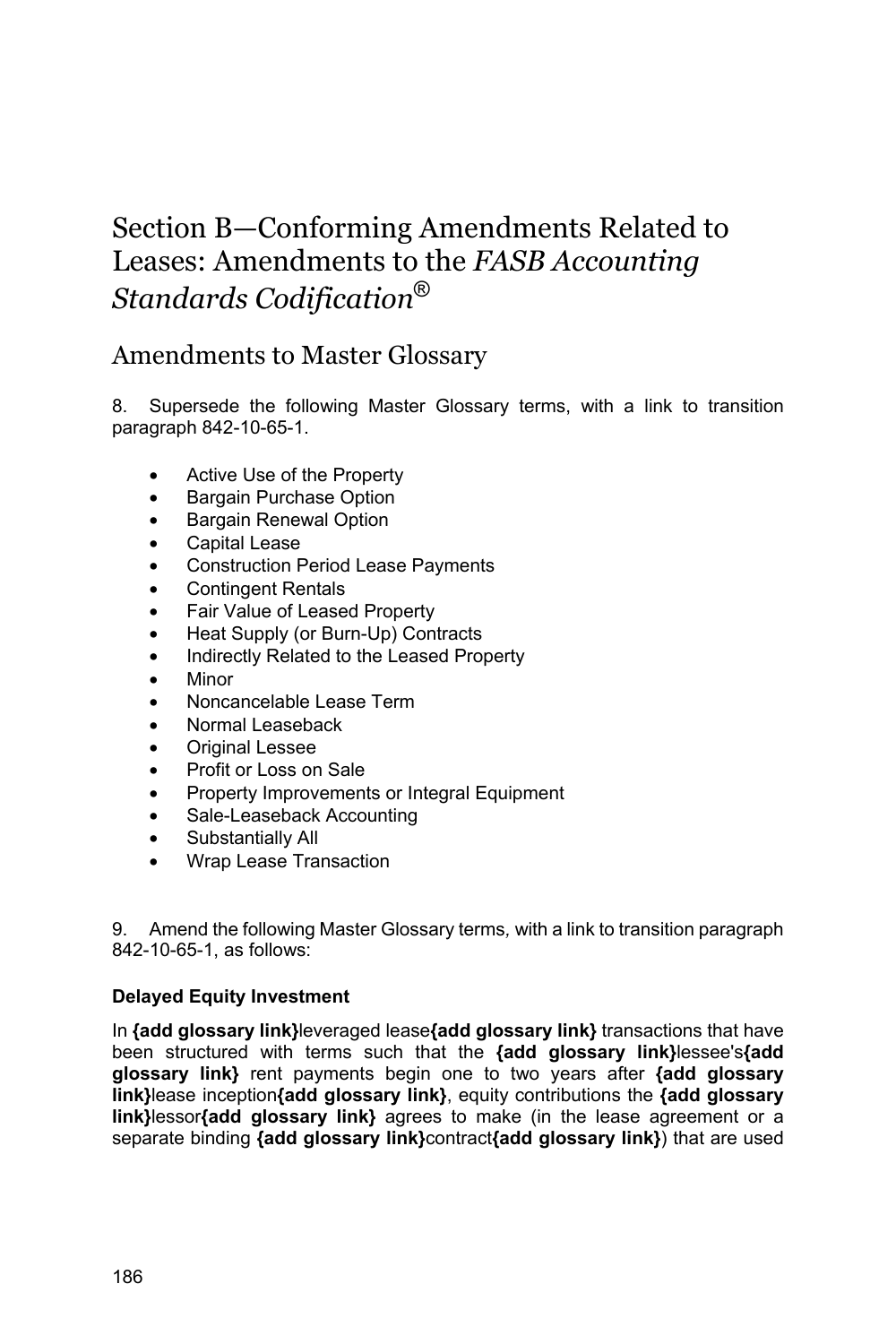to service the nonrecourse debt during this brief period. The total amount of the lessor's contributions is specifically limited by the agreements.

### **Direct Financing LeaseLeases**

From the perspective of a **{add glossary link}**lessor**{add glossary link}**, a **{add glossary link}**lease**{add glossary link}** that meets allnone of the conditionscriteria in paragraph 842-10-25-2 but meets the criteria in paragraph 842-10-25-3(b) 840-10-25-43(b).

### **Estimated Economic Life**

The estimated remaining Either the period during which the property over which an asset is expected to be economically usable by one or more users or the number of production or similar units expected to be obtained from an asset by one or more usersusers, with normal repairs and maintenance, for the purpose for which it was intended at lease inception, without limitation by the lease term.

#### **Incremental Borrowing Rate**

The rate of interest that that, at lease inception, thea **{add glossary**  link}lessee{add glossary link} would have incurred to pay to borrow on a collateralized basis over a similar term an amount equalthe funds necessary to purchase the **lease payments** in a similar economic environment leased asset. This definition does not proscribe the lessee's use of a secured borrowing rate as its incremental borrowing rate if that rate is determinable, reasonable, and consistent with the financing that would have been used in the particular circumstances.

#### **Interest Cost**

Interest cost includes interest recognized on obligations having explicit interest rates, interest imputed on certain types of payables in accordance with Subtopic 835-30, and interest related to a capital lease**finance lease** determined in accordance with Topic 842Subtopic 840–30. With respect to obligations having explicit interest rates, interest cost includes amounts resulting from periodic amortization of discount or premium and issue costs on debt.

#### **Lease**

An agreement conveyingA **contract**, or part of a contract, that conveys the right to control the use of identified property, plant, or equipment (an identified asset) (land and/or depreciable assets) usually for a stated period of time in exchange for consideration.

#### **Lease Term**

The fixed **noncancelable lease term** plus all of the following, except as noted in the following paragraph: The noncancellable period for which a **lessee** has the right to use an **underlying asset**, together with all of the following: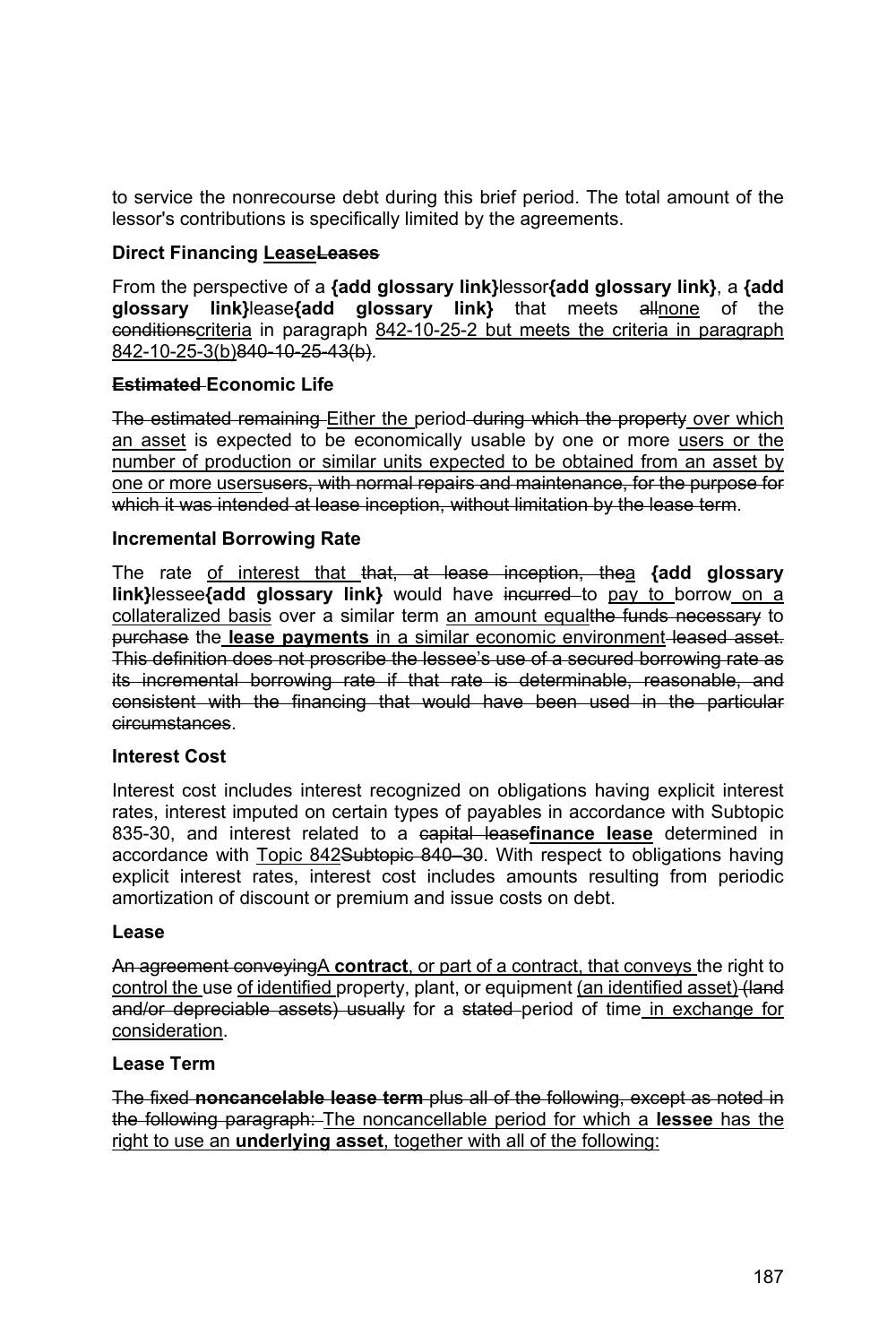- a. Periods covered by an option to extend the **lease** if the lessee is reasonably certain to exercise that option All periods, if any, covered by **bargain renewal options**.
- b. Periods covered by an option to terminate the lease if the lessee is reasonably certain not to exercise that option All periods, if any, for which failure to renew the lease imposes a **penalty** on the lessee in such amount that a renewal appears, at lease inception, to be reasonably assured
- c. Periods covered by an option to extend (or not to terminate) the lease in which exercise of the option is controlled by the **lessor**.All periods, if any, covered by ordinary renewal options during which any of the following conditions exist:
	- 1. A guarantee by the lessee of the lessor's debt directly or **indirectly related to the leased property** is expected to be in effect.
	- 2. A loan from the lessee to the lessor directly or indirectly related to the leased property is expected to be outstanding.
- d. All periods, if any, covered by ordinary renewal options preceding the date as of which a **bargain purchase option** is exercisable
- e. All periods, if any, representing renewals or extensions of the lease at the lessor's option.

The lease term shall not be assumed to extend beyond the date a bargain purchase option becomes exercisable.

### **Leveraged Lease**

From the perspective of a **{add glossary link}**lessor**{add glossary link}**, a **{add glossary link}**lease**{add glossary link}** that meets all of the conditions in paragraph 840-10-25-43(e) was classified as a leveraged lease in accordance with the leases guidance in effect before the effective date and for which the **commencement date** is before the effective date.

From the perspective of a lessor, a lease that meets conditions in paragraph 840- 10-25-43(c).

### **Minimum Lease Payments**

The guidance beginning in paragraph 840-10-25-4 defines what constitutes minimum lease payments under the minimum-lease-payments criterion in paragraph 840-10-25-1(d) from the perspective of a lessee and a lessor. Minimum lease payments comprise the payments that the lessee is obligated to make or can be required to make in connection with the leased property, excluding both of the following:

- a. Contingent rentals
- b. Any guarantee by the lessee of the lessor's debt and the lessee's obligation to pay (apart from the rental payments) executory costs such as insurance, maintenance, and taxes in connection with the leased property.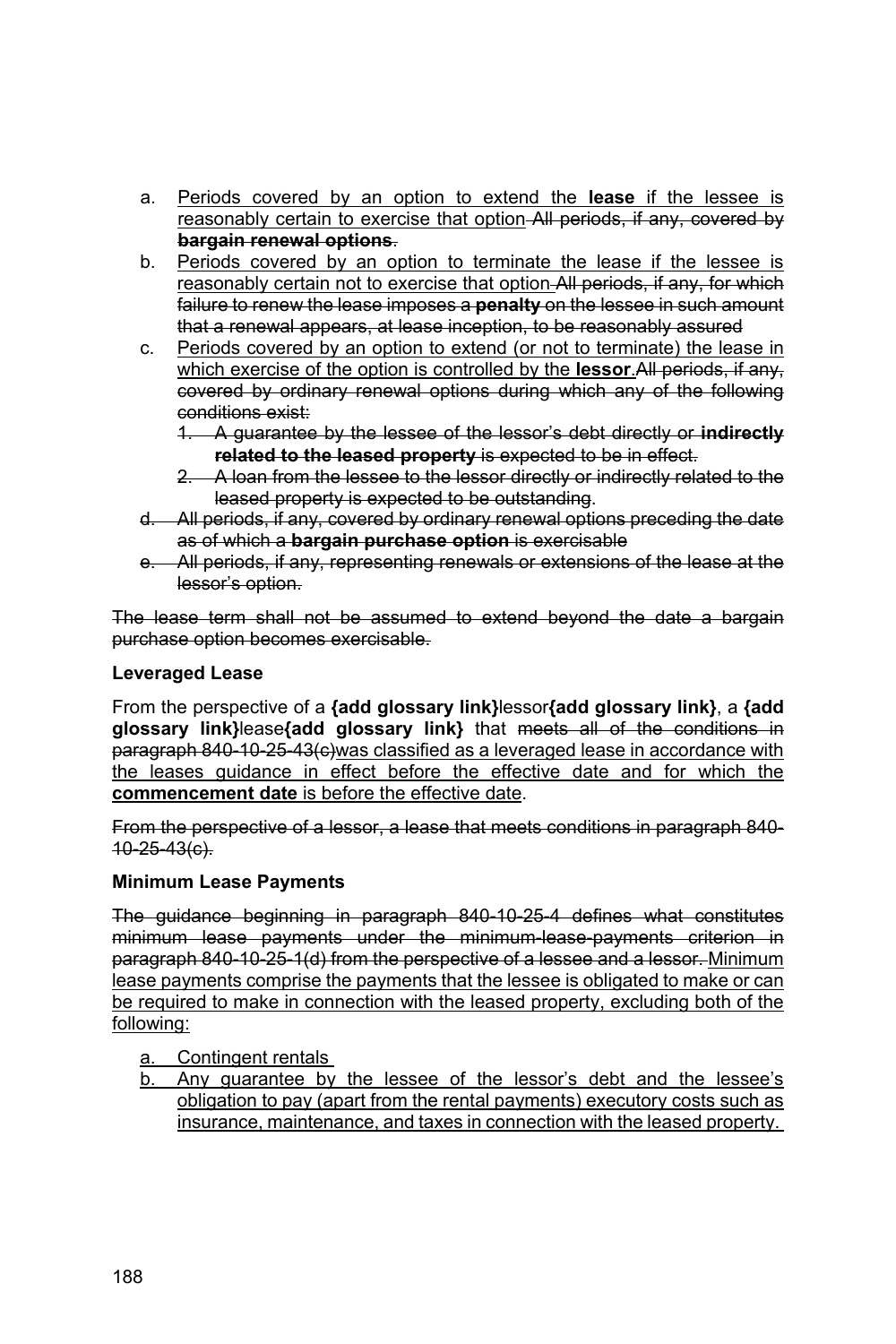If the lease contains a bargain purchase option, only the minimum rental payments over the lease term and the payment called for by the bargain purchase option are required to be included in the minimum lease payments. Otherwise, minimum lease payments include all of the following:

- a. The minimum rental payments called for by the lease over the lease term.
- Any guarantee of the residual value at the expiration of the lease term, whether or not payment of the guarantee constitutes a purchase of the leased property or of rental payments beyond the lease term by the lessee (including a third party related to the lessee) or a third party unrelated to either the lessee or the lessor, provided the third party is financially capable of discharging the obligations that may arise from the guarantee. If the lessor has the right to require the lessee to purchase the property at termination of the lease for a certain or determinable amount, that amount is required to be considered a lessee guarantee of the residual value. If the lessee agrees to make up any deficiency below a stated amount in the lessor's realization of the residual value, the residual value guarantee to be included in the minimum lease payments is required to be the stated amount, rather than an estimate of the deficiency to be made up.
- c. Any payment that the lessee must make or can be required to make upon failure to renew or extend the lease at the expiration of the lease term, whether or not the payment would constitute a purchase of the leased property. Note that the definition of lease term includes all periods, if any, for which failure to renew the lease imposes a penalty on the lessee in an amount such that renewal appears, at lease inception, to be reasonably assured. If the lease term has been extended because of that provision, the related penalty is not included in minimum lease payments.
- d. Payments made before the beginning of the lease term. The lessee is required to use the same interest rate to accrete payments to be made before the beginning of the lease term that it uses to discount lease payments to be made during the lease term.
- e. Fees that are paid by the lessee to the owners of the special-purpose entity for structuring the lease transaction. Such fees are required to be included as part of minimum lease payments (but not included in the fair value of the leased property).

Lease payments that depend on a factor directly related to the future use of the leased property, such as machine hours of use or sales volume during the lease term, are contingent rentals and, accordingly, are excluded from minimum lease payments in their entirety. However, lease payments that depend on an existing index or rate, such as the Consumer Price Index or the prime interest rate, are required to be included in minimum lease payments based on the index or rate existing at lease inception; any increases or decreases in lease payments that result from subsequent changes in the index or rate are contingent rentals and, thus, affect the determination of income as accruable.

### **Operating Lease**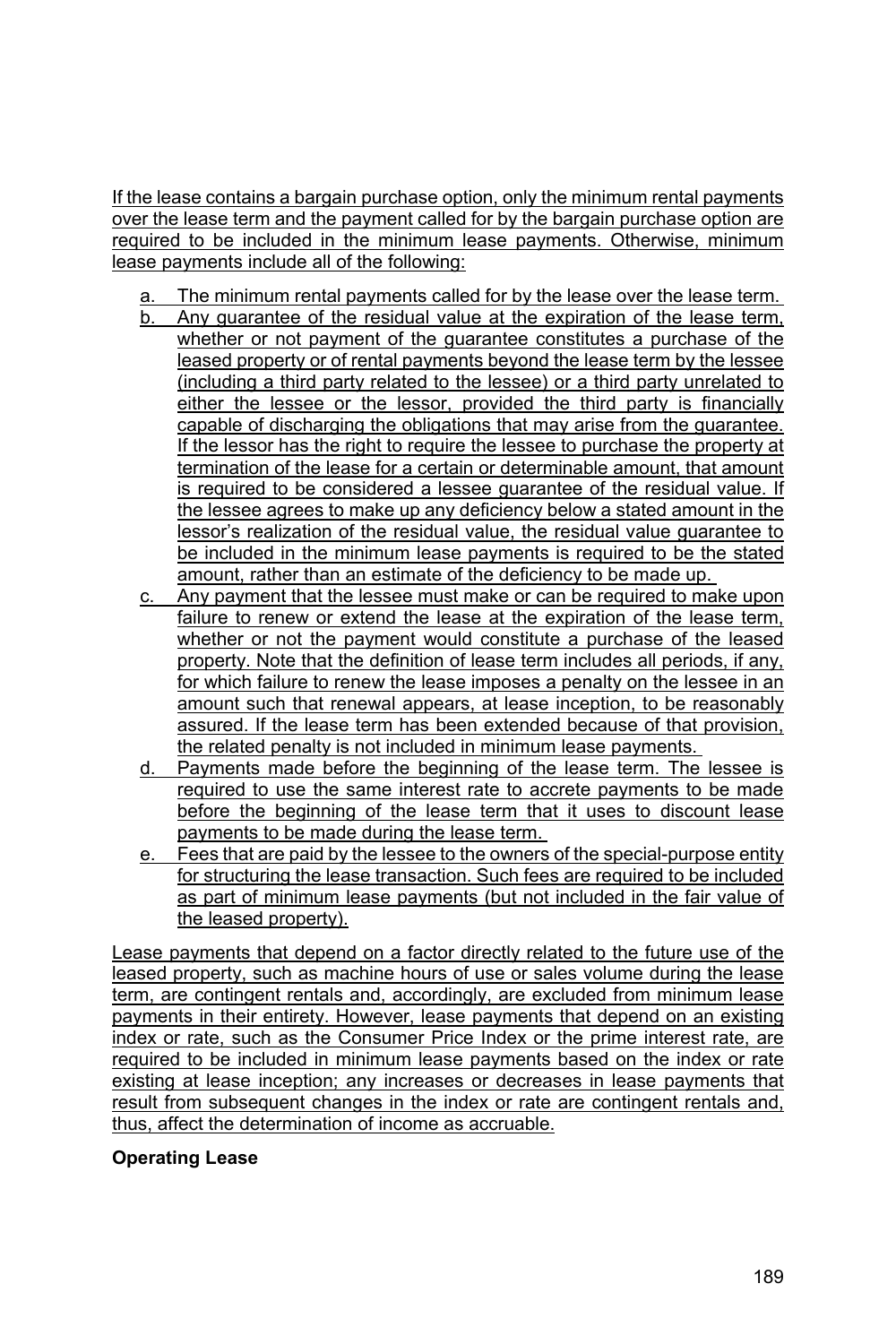From the perspective of a **{add glossary link}**lessee**{add glossary link}**, any **{add glossary link}**lease**{add glossary link}** other than a **capital leasefinance lease**.

From the perspective of a **{add glossary link}**lessor**{add glossary link}**, aany lease that meets the conditions in paragraph 840-10-25-43(d)other than a **salestype lease** or a **direct financing lease**.

#### **Penalty**

Any requirement that is imposed or can be imposed on the **{add glossary link}**lessee**{add glossary link}** by the **{add glossary link}**lease**{add glossary link}** agreement or by factors outside the lease agreement to do any of the following:

- a. Disburse cash
- b. Incur or assume a liability
- c. Perform services
- d. Surrender or transfer an asset or rights to an asset or otherwise forego an economic benefit, or suffer an economic detriment. Factors to consider in determining whether an economic detriment may be incurred include, but are not limited to, all of the following:
	- 1. The uniqueness of purpose or location of the property**underlying asset**
	- 2. The availability of a comparable replacement propertyasset
	- 3. The relative importance or significance of the propertyunderlying asset to the continuation of the lessee's line of business or service to its customers
	- 4. The existence of leasehold improvements or other assets whose value would be impaired by the lessee vacating or discontinuing use of the leased propertyunderlying asset
	- 5. Adverse tax consequences
	- 6. The ability or willingness of the lessee to bear the cost associated with relocation or replacement of the leased propertyunderlying asset at market rental rates or to tolerate other parties using the leased propertyunderlying asset.

#### **Interest Rate Implicit in the Lease**

The discount rate of interest that, at a given date, that causes the aggregate present value at the beginning of the lease term of (a) the minimum **{add glossary link}**lease payments**{add glossary link}** and (b) the amount that a **lessor** expects to derive from the **underlying asset** following the end of the **lease term** (as described in paragraph 840-10-25-4), excluding that portion of the payments representing executory costs to be paid by the lessor, together with any profit thereon and the unguaranteed residual value, accruing to the benefit of the lessor to be equal to the sum of (1) the **{add glossary link}**fair value**{add glossary link}** of the underlying asset leased property to the lessor at lease inception, minus any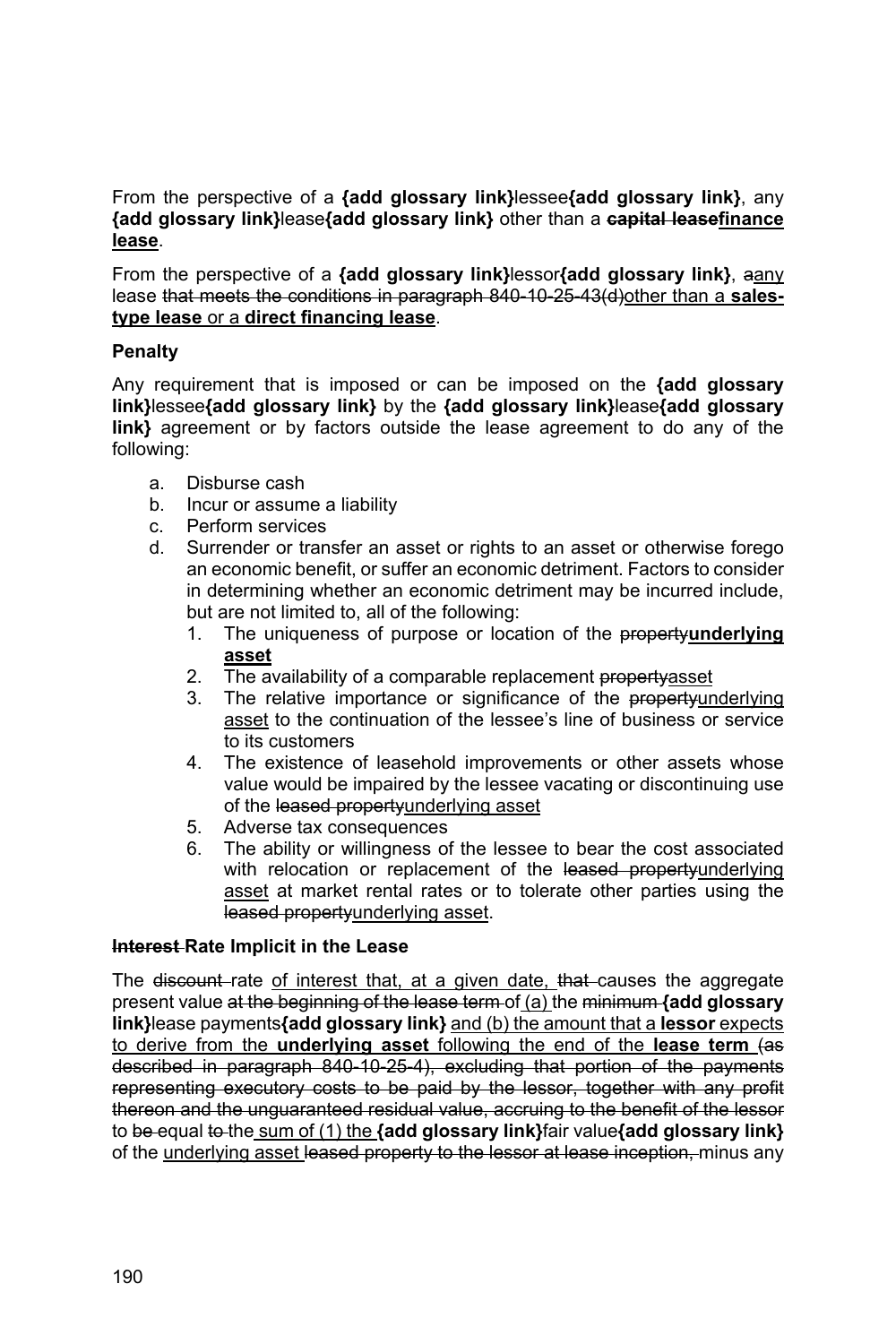related investment tax credit retained by the lessor and expected to be realized by him.the lessor and (2) any deferred **initial direct costs** of the lessor-If the lessor is not entitled to any excess of the amount realized on disposition of the property over a guaranteed amount, no unguaranteed residual value would accrue to its benefit.

### **Sales-Type Lease**

From the perspective of a **{add glossary link}**lessor**{add glossary link}**, a **{add glossary link}**lease**{add glossary link}** that meets eitherone or more of the conditionscriteria in paragraph 840-10-25-43(a)842-10-25-2.

#### **Sublease**

A transaction in which an **underlying asset** a leased property is re-leased by the original **{add glossary link}**lessee**{add glossary link}** (or intermediate **lessor**) to a third party,party (the sublessee) and the original (or head) **{add glossary**  link}lease**{add glossary link}-agreement** between the lessor and the lessee two original parties remains in effect.

10. Add the following new Master Glossary terms, with a link to transition paragraph 842-10-65-1, as follows:

#### **Commencement Date of the Lease (Commencement Date)**

The date on which a **lessor** makes an **underlying asset** available for use by a **lessee**. See paragraphs 842-10-55-19 through 55-21 for implementation guidance on the commencement date.

#### **Consideration in the Contract**

See paragraph 842-10-15-35 for what constitutes the consideration in the **contract** for **lessees** and paragraph 842-10-15-39 for what constitutes consideration in the contract for **lessors**.

#### **Discount Rate for the Lease**

For a **lessee**, the discount rate for the **lease** is the **rate implicit in the lease** unless that rate cannot be readily determined. In that case, the lessee is required to use its **incremental borrowing rate**.

For a **lessor**, the discount rate for the lease is the rate implicit in the lease.

#### **Effective Date of the Modification**

The date that a **lease modification** is approved by both the **lessee** and the **lessor**.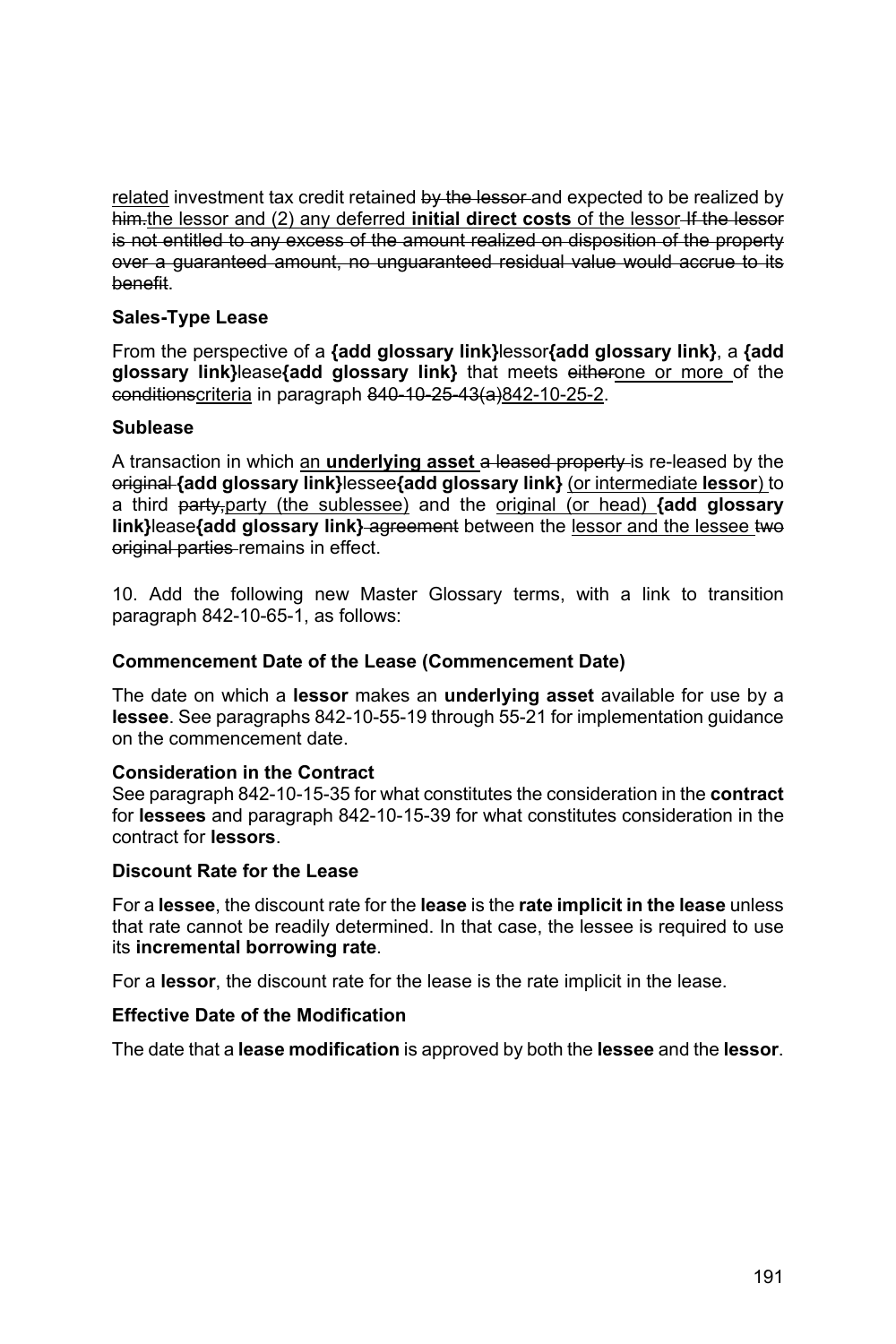### **Finance Lease**

From the perspective of a **lessee**, a **lease** that meets one or more of the criteria in paragraph 842-10-25-2.

### **Initial Direct Costs**

Incremental costs of a **lease** that would not have been incurred if the lease had not been obtained.

### **Lease Liability**

A **lessee's** obligation to make the **lease payments** arising from a **lease**, measured on a discounted basis.

#### **Lease Modification**

A change to the terms and conditions of a **contract** that results in a change in the scope of or the consideration for a **lease** (for example, a change to the terms and conditions of the contract that adds or terminates the right to use one or more underlying assets or extends or shortens the contractual lease term).

#### **Lease Payments**

See paragraph 842-10-30-5 for what constitutes lease payments from the perspective of a **lessee** and a **lessor**.

#### **Lease Receivable**

A **lessor's** right to receive **lease payments** arising from a **sales-type lease** or a **direct financing lease** plus any amount that a lessor expects to derive from the underlying asset following the end of the **lease term** to the extent that it is guaranteed by the **lessee** or any other third party unrelated to the lessor, measured on a discounted basis.

#### **Lessee**

An entity that enters into a **contract** to obtain the right to use an **underlying asset** for a period of time in exchange for consideration.

#### **Lessor**

An entity that enters into a **contract** to provide the right to use an **underlying asset** for a period of time in exchange for consideration.

#### **Net Investment in the Lease**

For a **sales-type lease**, the sum of the **lease receivable** and the **unguaranteed residual asset**.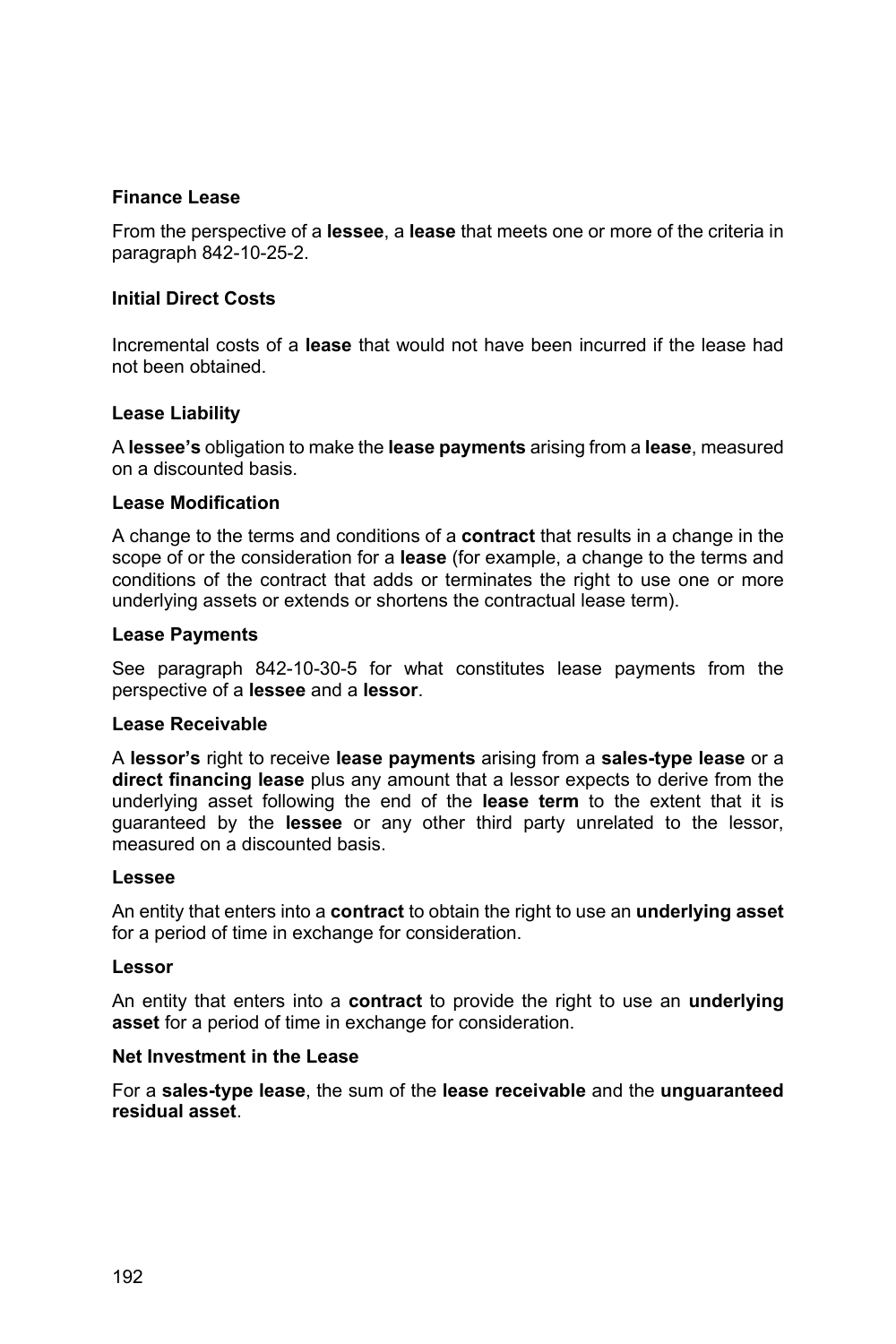For a **direct financing lease**, the sum of the lease receivable and the unguaranteed residual asset, net of any deferred selling profit.

#### **Period of Use**

The total period of time that an asset is used to fulfill a **contract** with a customer (including the sum of any nonconsecutive periods of time).

#### **Residual Value Guarantee**

A guarantee made to a **lessor** that the value of an **underlying asset** returned to the lessor at the end of a **lease** will be at least a specified amount.

#### **Right-of-Use Asset**

An asset that represents a **lessee's** right to use an **underlying asset** for the **lease term**.

#### **Selling Profit or Selling Loss**

At the **commencement date**, selling profit or selling loss equals:

- a. The **fair value** of the **underlying asset** or the sum of (1) the **lease receivable** and (2) any **lease payments** prepaid by the lessee, if lower; minus
- b. The carrying amount of the underlying asset net of any **unguaranteed residual asset**; minus
- c. Any deferred **initial direct costs** of the lessor.

#### **Short-Term Lease**

A **lease** that, at the **commencement date**, has a **lease term** of 12 months or less and does not include an option to purchase the **underlying asset** that the **lessee** is reasonably certain to exercise.

#### **Standalone Price**

The price at which a customer would purchase a component of a **contract** separately.

#### **Underlying Asset**

An asset that is the subject of a **lease** for which a right to use that asset has been conveyed to a **lessee**. The underlying asset could be a physically distinct portion of a single asset.

#### **Unguaranteed Residual Asset**

The amount that a **lessor** expects to derive from the **underlying asset** following the end of the **lease term** that is not guaranteed by the **lessee** or any other third party unrelated to the lessor, measured on a discounted basis.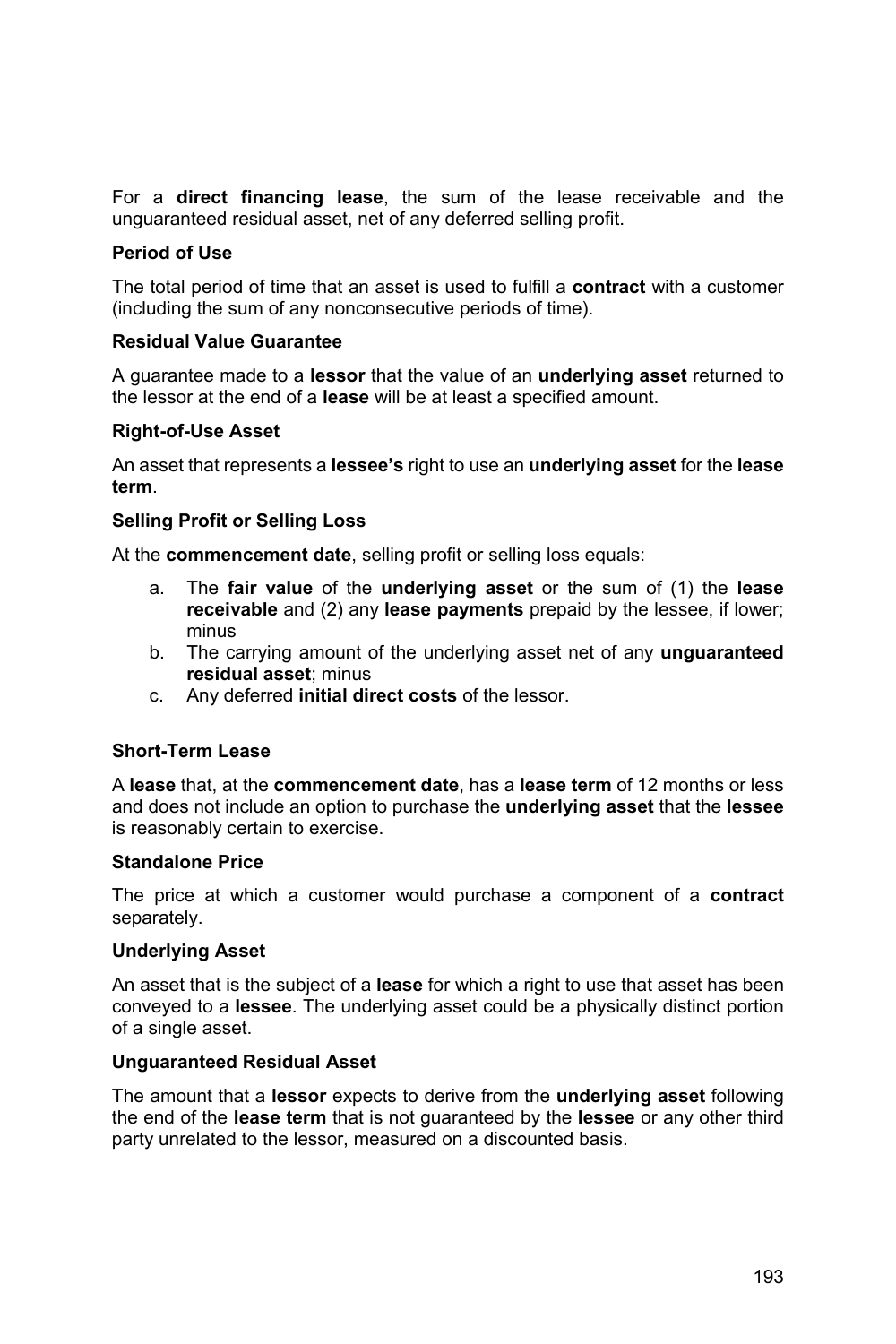### **Variable Lease Payments**

Payments made by a **lessee** to a **lessor** for the right to use an **underlying asset** that vary because of changes in facts or circumstances occurring after the **commencement date**, other than the passage of time.

11. Add the following Master Glossary term to Subtopic 954-470 as follows:

### **Advance Refunding**

A transaction involving the issuance of new debt to replace existing debt with the proceeds from the new debt placed in trust or otherwise restricted to retire the existing debt at a determinable future date or dates.

# Amendments to Subtopic 205-40

12. Amend paragraph 205-40-55-3(b), with a link to transition paragraph 842-10- 65-1, as follows:

## **Presentation of Financial Statements—Going Concern**

## **Implementation Guidance and Illustrations**

### **> > Examples of Adverse Conditions and Events**

**205-40-55-3** The following are examples of plans that management may implement to mitigate conditions or events that raise substantial doubt about an entity's ability to continue as a going concern. The examples are not all-inclusive. Below each example is a list of the types of information that management should consider at the date that the financial statements are issued in evaluating the feasibility of the plans to determine whether it is **probable** that the plan will be effectively implemented within one year after the date that the financial statements are issued.

- b. Plans to borrow money or restructure debt:
	- 1. Availability and terms of new debt financing, or availability and terms of existing debt refinancing, such as term debt, lines of credit, or arrangements for factoring receivables or sale leaseback sale and leaseback of assets
	- 2. Existing or committed arrangements to restructure or subordinate debt or to guarantee loans to the entity
	- 3. Possible effects on management's borrowing plans of existing restrictions on additional borrowing or the sufficiency of available collateral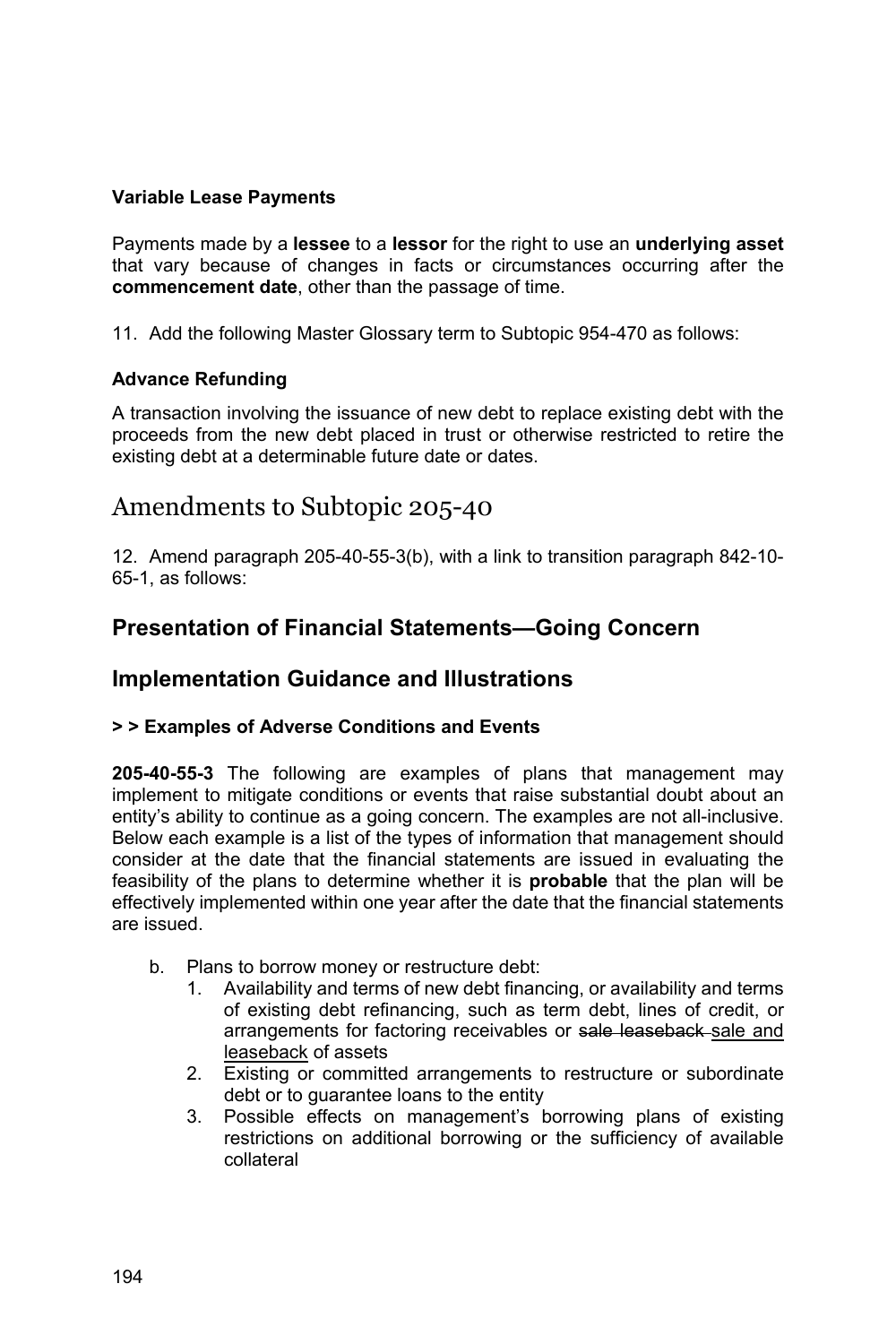# Amendments to Subtopic 210-20

13. Amend paragraph 210-20-15-3, with a link to transition paragraph 842-10-65- 1, as follows:

# **Balance Sheet—Offsetting**

## **Scope and Scope Exceptions**

## **> Other Considerations**

**210-20-15-3** The general principle of a **right of setoff** involves only two parties, and exceptions to that general principle shall be limited to practices specifically permitted by the Subtopics listed in this paragraph. Various accounting Subtopics specify accounting treatments in circumstances that result in offsetting or in a presentation in a statement of financial position that is similar to the effect of offsetting. The guidance in this Subtopic does not modify the accounting treatment in the particular circumstances prescribed by any of the following Subtopics:

- a. Paragraphs 840-30-35-32 through 35-52Subtopic 842-50 (**{add glossary link}**leveraged leases**{add glossary link}**)
- b. Subtopic 715-30 (accounting for pension plan assets and liabilities)
- c. Subtopic 715-60 (accounting for plan assets and liabilities)
- d. Subtopic 740-10 (net tax asset or liability amounts reported)
- dd. Paragraphs 815-10-45-1 through 45-7 (derivative instruments with the right to reclaim cash collateral or the obligation to return cash collateral)
- e. Subtopics 940-320 (trade date accounting for trading portfolio positions) and 910-405 (advances received on construction contracts)
- f. Paragraph 942-305-45-1 (reciprocal balances with other banks).

14. Amend paragraph 210-20-60-4, with a link to transition paragraph 842-10-65- 1, as follows:

# **Relationships**

### **> Leases**

**210-20-60-4** For guidance on **{add glossary link}**leveraged leases**{add glossary link}**, see Section 842-50-35paragraphs 840-30-35-32 through 35-52.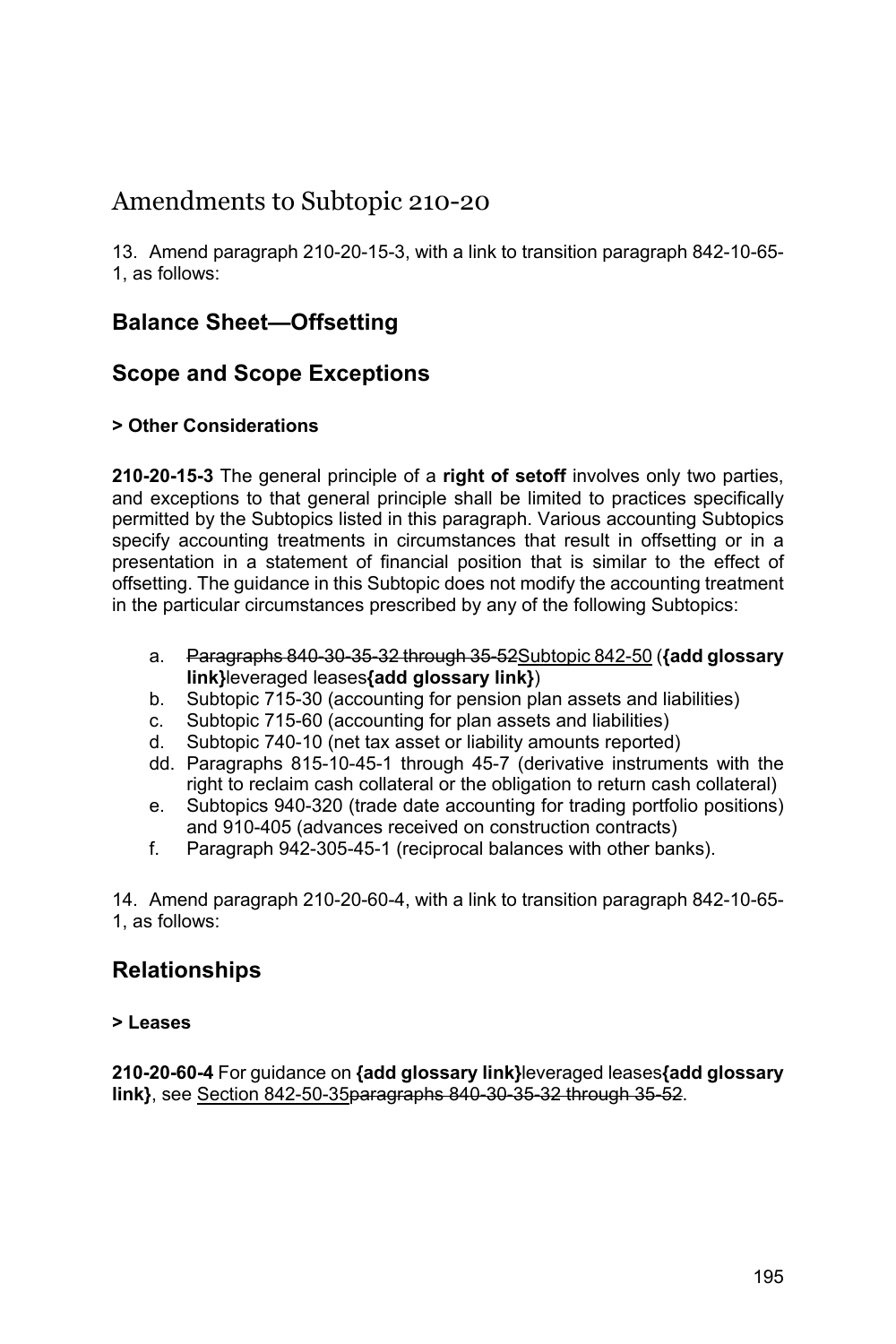# Amendments to Subtopic 230-10

15. Amend paragraph 230-10-50-4, with a link to transition paragraph 842-10-65- 1, as follows:

## **Statement of Cash Flows—Overall**

## **Disclosure**

### **> Noncash Investing and Financing Activities**

**230-10-50-4** Examples of noncash investing and financing transactions are converting debt to equity; acquiring assets by assuming directly related liabilities, such as purchasing a building by incurring a mortgage to the seller; obtaining a **right-of-use asset** in exchange for a **lease liability**an asset by entering into a capital lease; obtaining a building or investment asset by receiving a gift; and exchanging noncash assets or liabilities for other noncash assets or liabilities.

16. Amend paragraphs 230-10-55-10 through 55-11, 230-10-55-13, 230-10-55- 15, and 230-10-55-19 through 55-20, with a link to transition paragraph 842-10- 65-1, as follows:

## **Implementation Guidance and Illustrations**

### **> Illustrations**

### **> > Example 1: Direct and Indirect Method for a Manufacturing Entity**

**230-10-55-10** The following is a statement of cash flows for the year ended December 31, 19X1, for Entity A, a U.S. corporation engaged principally in manufacturing activities. This statement of cash flows illustrates the direct method of presenting cash flows from operating activities, as encouraged in paragraph 230-10-45-25.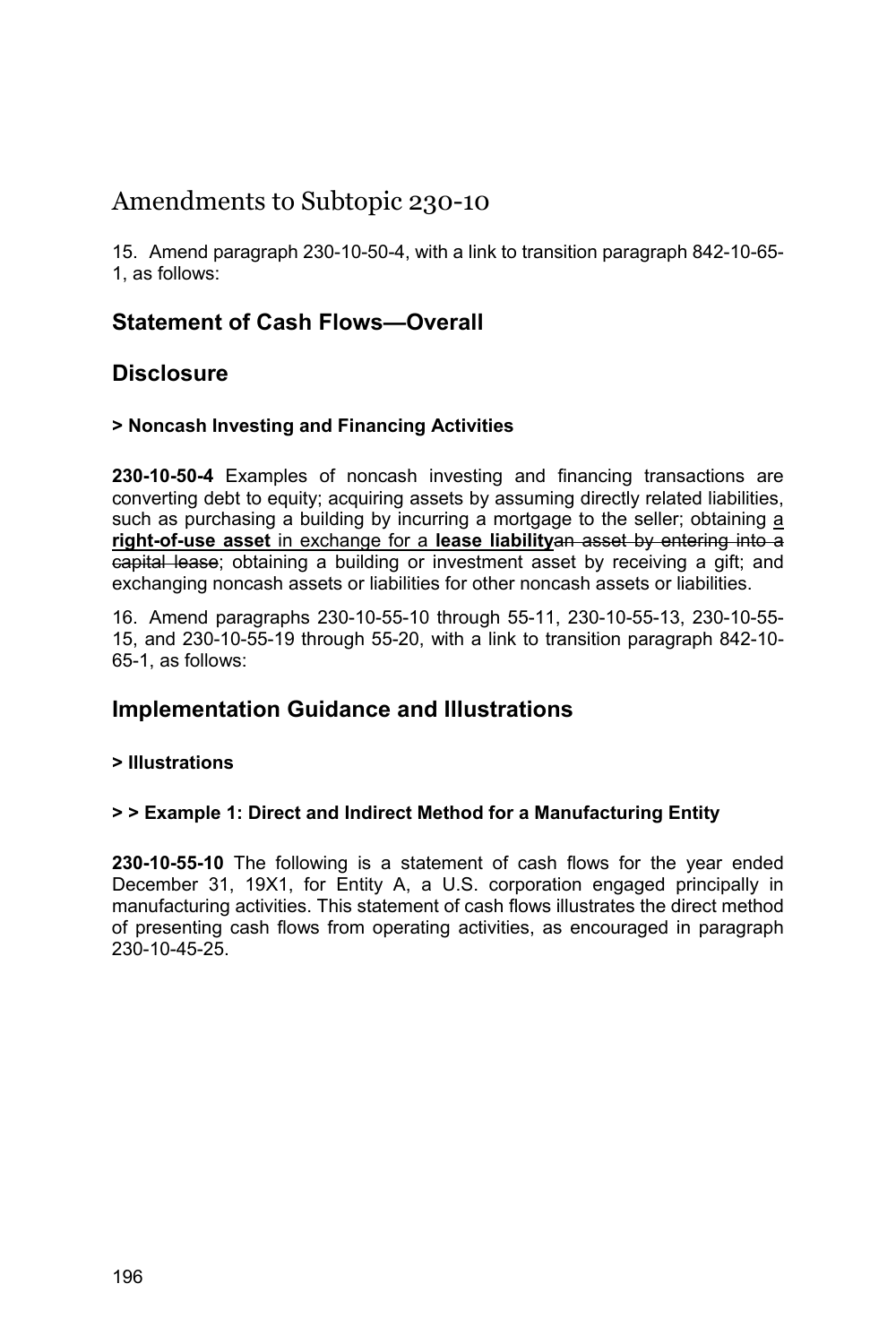#### **Entity A Consolidated Statement of Cash Flows For the Year Ended December 31, 19X1 Increase (Decrease) in Cash and Cash Equivalents**

| Cash flows from operating activities:                                             |           |           |
|-----------------------------------------------------------------------------------|-----------|-----------|
| Cash received from customers                                                      | \$13,850  |           |
| Cash paid to suppliers and employees                                              | (12,000)  |           |
| Dividend received from affiliate                                                  | 20        |           |
| Interest received                                                                 | 55        |           |
| Interest paid (net of amount capitalized)                                         | (220)     |           |
| Income taxes paid                                                                 | (325)     |           |
| Insurance proceeds received                                                       | 15        |           |
| Cash paid to settle lawsuit for patent infringement                               | (30)      |           |
| Net cash provided by operating activities                                         |           | \$1.365   |
| Cash flows from investing activities:                                             |           |           |
| Proceeds from sale of facility                                                    | 600       |           |
| Payment received on note for sale of plant                                        | 150       |           |
| Capital expenditures                                                              | (1,000)   |           |
| Payment for purchase of Entity B, net of cash acquired                            | (925)     |           |
| Net cash used in investing activities                                             |           | (1, 175)  |
| Cash flows from financing activities:                                             |           |           |
| Net borrowings under line-of-credit agreement                                     | 300       |           |
| Principal payments under financecapital lease obligation                          | (125)     |           |
| Proceeds from issuance of long-term debt                                          | 400       |           |
| Proceeds from issuance of common stock                                            | 500       |           |
| Dividends paid                                                                    | (200)     |           |
| Net cash provided by financing activities                                         |           | 875       |
| Net increase in cash and cash equivalents                                         |           | 1.065     |
| Cash and cash equivalents at beginning of year                                    |           | 600       |
| Cash and cash equivalents at end of year                                          |           | \$1,665   |
| Reconciliation of net income to net cash provided by operating activities:        |           |           |
| Net income                                                                        |           | \$<br>760 |
| Adjustments to reconcile net income to net cash provided by operating activities: |           |           |
| Depreciation and amortization                                                     | \$<br>445 |           |
| Provision for losses on accounts receivable                                       | 200       |           |
| Gain on sale of facility                                                          | (80)      |           |
| Undistributed earnings of affiliate                                               | (25)      |           |
| Payment received on installment note receivable for sale of inventory             | 100       |           |
| Change in assets and liabilities net of effects from purchase of Entity B:        |           |           |
| Increase in accounts receivable                                                   | (215)     |           |
| Decrease in inventory                                                             | 205       |           |
| Increase in prepaid expenses                                                      | (25)      |           |
| Decrease in accounts payable and accrued expenses                                 | (250)     |           |
| Increase in interest and income taxes payable                                     | 50        |           |
| Increase in deferred taxes                                                        | 150       |           |
| Increase in other liabilities                                                     | 50        |           |
| Total adjustments                                                                 |           | 605       |
| Net cash provided by operating activities                                         |           | \$1,365   |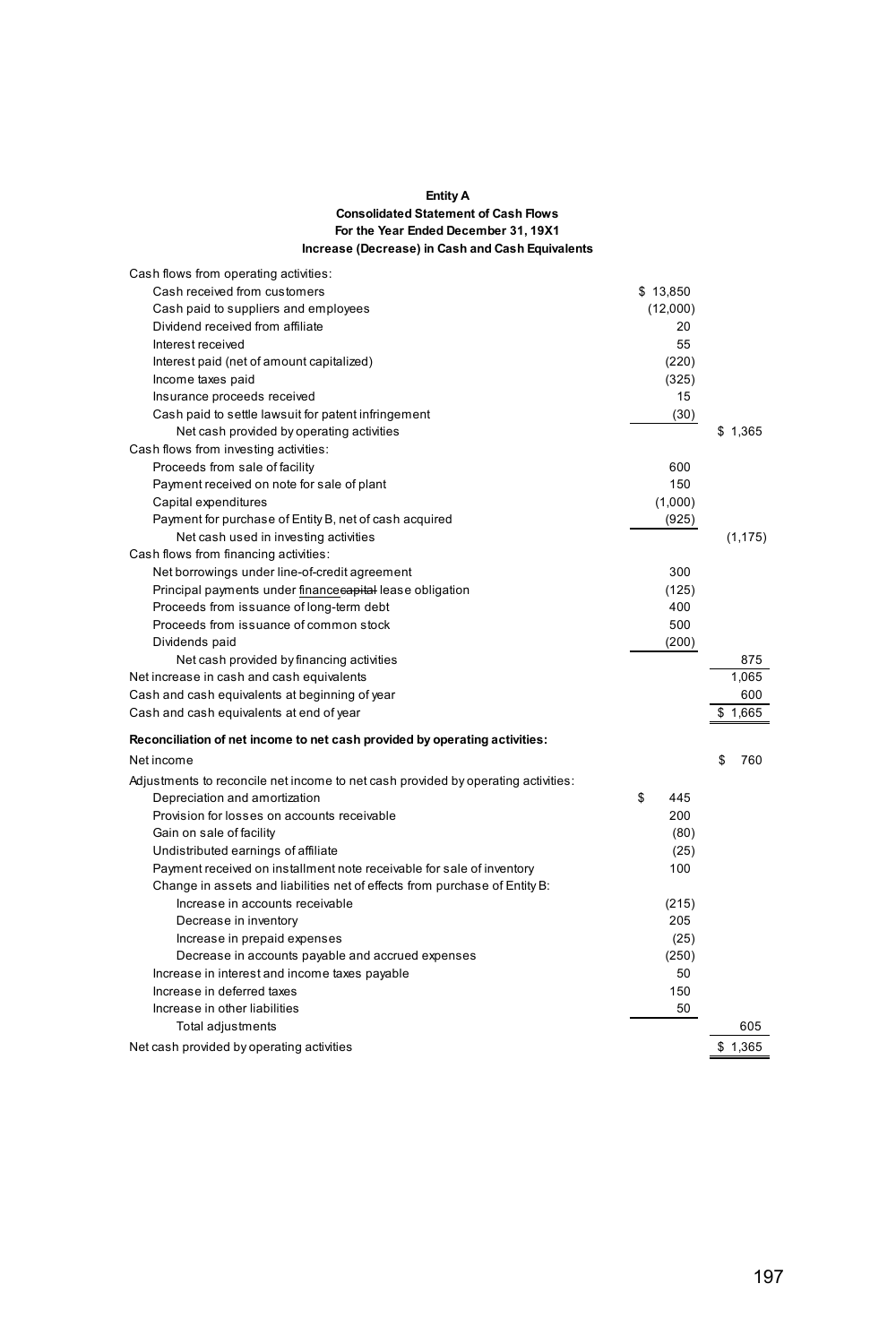**230-10-55-11** The supplemental schedule of noncash **investing** and **financing activities** is as follows.

Entity A purchased all of the capital stock of Entity B for \$950. In conjunction with the acquisition, liabilities were assumed as follows.

| Fair value of assets acquired   | \$1.580 |
|---------------------------------|---------|
| Cash paid for the capital stock | (950)   |
| Liabilities assumed             | 630     |

A financecapital lease obligation of \$850 was incurred when Entity A entered into a lease for new equipment.

Additional common stock was issued upon the conversion of \$500 of longterm debt.

**230-10-55-12** The disclosure of accounting policy is as follows.

For purposes of the statement of cash flows, the entity considers all highly liquid debt instruments purchased with a maturity of three months or less to be **cash equivalents.** 

**230-10-55-13** The following is Entity A's statement of cash flows for the year ended December 31, 19X1, prepared using the indirect method, as described in paragraph 230-10-45-28.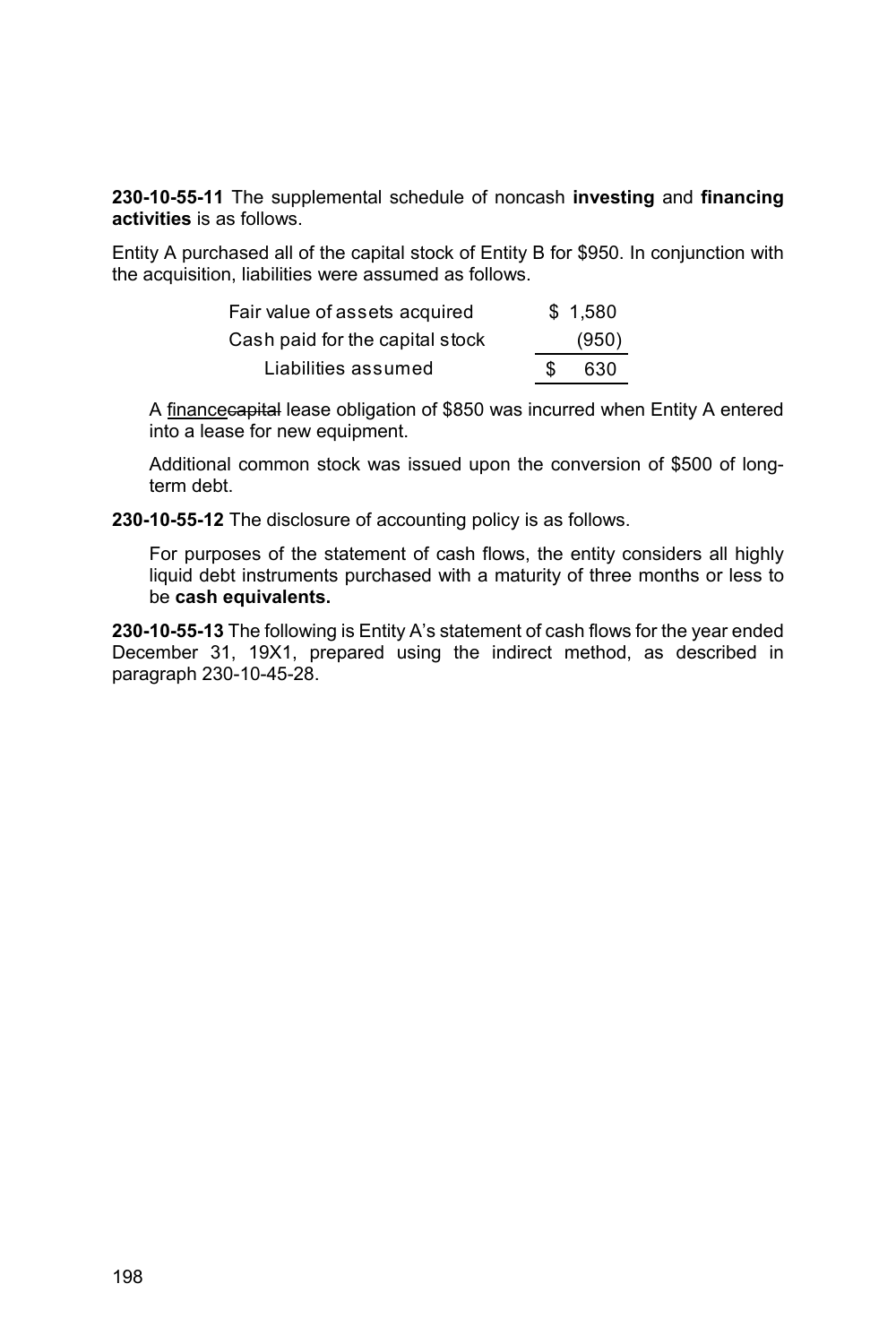#### **Entity A For the Year Ended December 31, 19X1 Increase (Decrease) in Cash and Cash Equivalents Consolidated Statement of Cash Flows**

| Cash flows from operating activities:                                                      |         |              |
|--------------------------------------------------------------------------------------------|---------|--------------|
| Net income                                                                                 |         | \$<br>760    |
| Depreciation and amortization                                                              | \$445   |              |
| Provision for losses on accounts receivable                                                | 200     |              |
| Gain on sale of facility                                                                   | (80)    |              |
| Undistributed earnings of affiliate                                                        | (25)    |              |
| Payment received on installment note receivable for sale of inventory                      | 100     |              |
| Change in assets and liabilities net of effects from purchase of Entity B:                 |         |              |
| Increase in accounts receivable                                                            | (215)   |              |
| Decrease in inventory                                                                      | 205     |              |
| Increase in prepaid expenses                                                               | (25)    |              |
| Decrease in accounts payable and accrued expenses                                          | (250)   |              |
| Increase in interest and income taxes payable                                              | 50      |              |
| Increase in deferred taxes                                                                 | 150     |              |
| Increase in other liabilities                                                              | 50      |              |
| Total adjustments                                                                          |         | 605          |
| Net cash provided by operating activities                                                  |         | 1,365        |
| Cash flows from investing activities:                                                      |         |              |
| Proceeds from sale of facility                                                             | 600     |              |
| Payment received on note for sale of plant                                                 | 150     |              |
| Capital expenditures                                                                       | (1,000) |              |
| Payment for purchase of Entity B, net of cash acquired                                     | (925)   |              |
| Net cash used in investing activities                                                      |         | (1, 175)     |
| Cash flows from financing activities:                                                      |         |              |
| Net borrowings under line-of-credit agreement                                              | 300     |              |
| Principal payments under financecapital lease obligation                                   | (125)   |              |
| Proceeds from issuance of long-term debt                                                   | 400     |              |
| Proceeds from issuance of common stock                                                     | 500     |              |
| Dividends paid                                                                             | (200)   |              |
| Net cash provided by financing activities                                                  |         | 875          |
|                                                                                            |         |              |
| Net increase in cash and cash equivalents                                                  |         | 1,065<br>600 |
| Cash and cash equivalents at beginning of year<br>Cash and cash equivalents at end of year |         | \$1,665      |
|                                                                                            |         |              |

**230-10-55-14** The following table illustrates the supplemental disclosures of cash flow information.

| Cash paid during the year for:       |        |
|--------------------------------------|--------|
| Interest (net of amount capitalized) | \$ 220 |
| Income taxes                         | 325    |

**230-10-55-15** The supplemental schedule of noncash investing and financing activities is as follows.

Entity A purchased all of the capital stock of Entity B for \$950. In conjunction with the acquisition, liabilities were assumed as follows.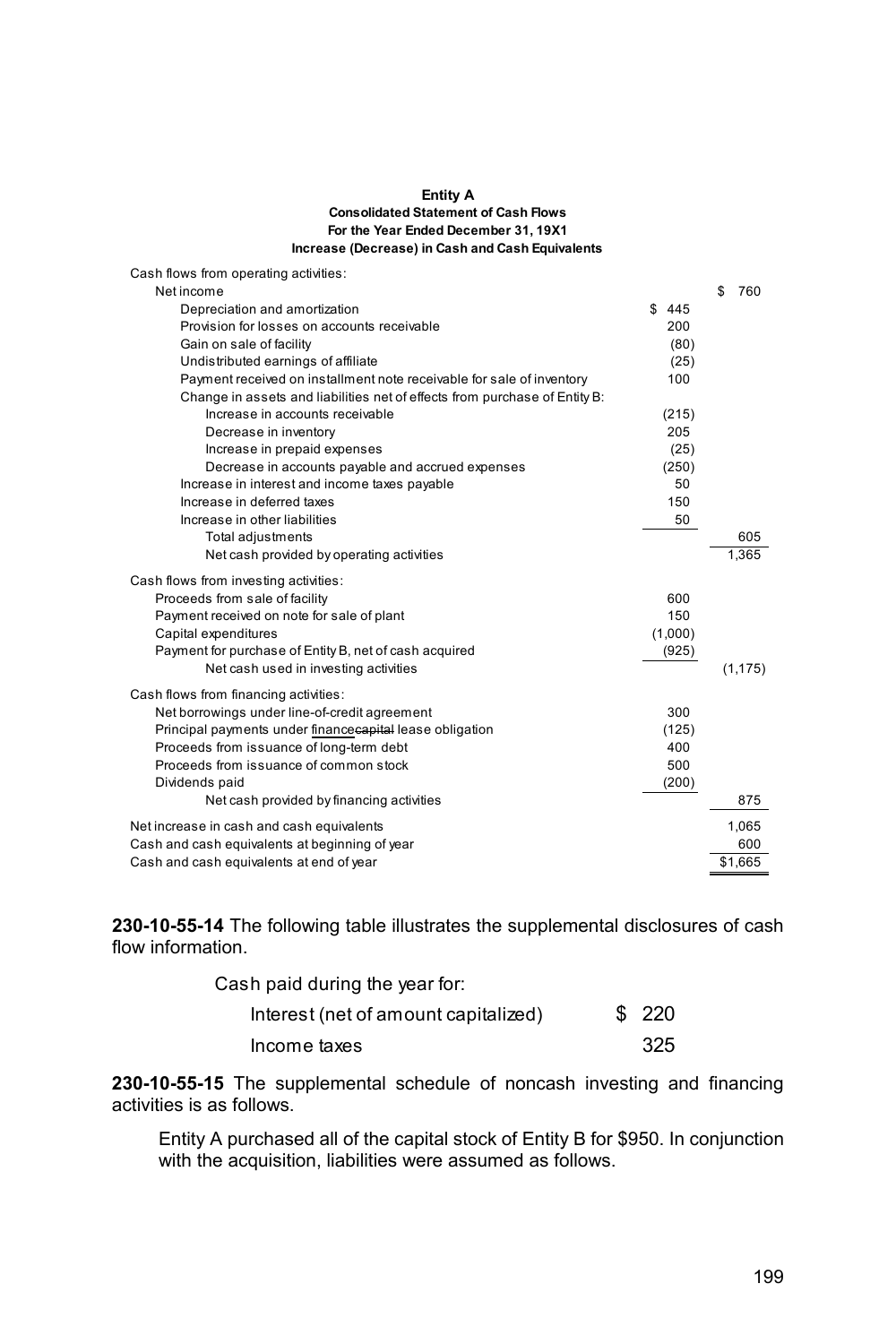| Fair value of assets acquired   |     | \$1.580 |
|---------------------------------|-----|---------|
| Cash paid for the capital stock |     | (950)   |
| Liabilities assumed             | SS. | -630    |

A financecapital lease obligation of \$850 was incurred when Entity A entered into a lease for new equipment.

Additional common stock was issued upon the conversion of \$500 of longterm debt.

**230-10-55-19** The following summarizes financial information for the current year for Entity A, which provides the basis for the statements of cash flows presented in paragraphs 230-10-55-10 through 55-18.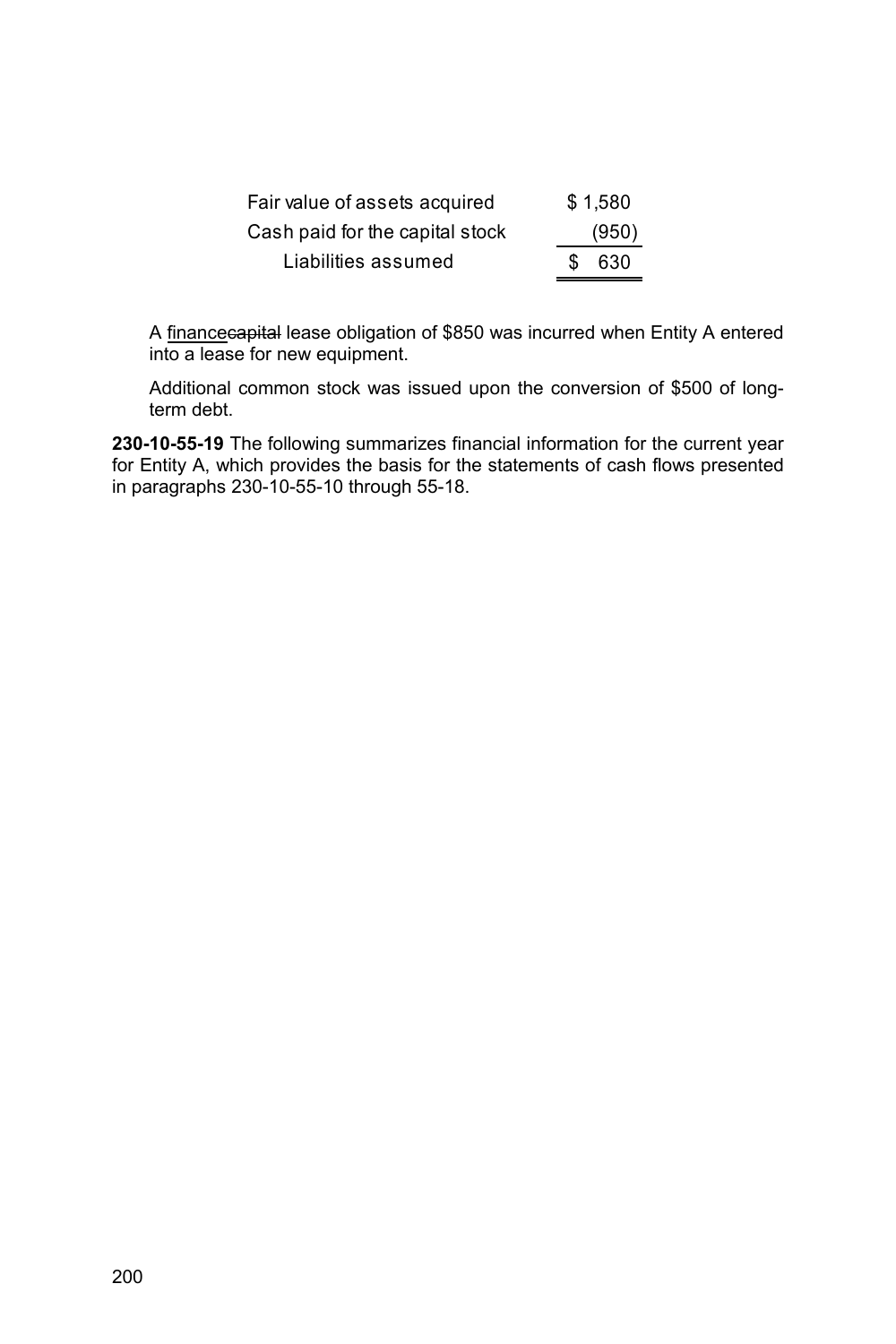| <b>Entity A</b>                                     |  |
|-----------------------------------------------------|--|
| <b>Consolidated Statement of Financial Position</b> |  |

|                                                     | 1/1/X1      | 12/31/X1    | Change      |
|-----------------------------------------------------|-------------|-------------|-------------|
| Assets:                                             |             |             |             |
| Cash and cash equivalents                           | \$<br>600   | \$<br>1,665 | \$<br>1,065 |
| Accounts receivable (net of allowance for losses of |             |             |             |
| \$600 and \$450)                                    | 1.770       | 1,940       | 170         |
| Notes receivable                                    | 400         | 150         | (250)       |
| Inventory                                           | 1,230       | 1,375       | 145         |
| Prepaid expenses                                    | 110         | 135         | 25          |
| Investments                                         | 250         | 275         | 25          |
| Property, plant, and equipment, at cost             | 6,460       | 8,460       | 2,000       |
| Accumulated depreciation                            | (2,100)     | (2,300)     | (200)       |
| Property, plant, and equipment, net                 | 4,360       | 6,160       | 1,800       |
| Intangible assets                                   | 40          | 175         | 135         |
| Total assets                                        | \$<br>8,760 | \$11,875    | \$<br>3,115 |
| Liabilities:                                        |             |             |             |
| Accounts payable and accrued expenses               | \$<br>1,085 | \$<br>1,090 | \$<br>5     |
| Interest payable                                    | 30          | 45          | 15          |
| Income taxes payable                                | 50          | 85          | 35          |
| Short-term debt                                     | 450         | 750         | 300         |
| Finance leaseLease obligation                       |             | 725         | 725         |
| Long-term debt                                      | 2,150       | 2,425       | 275         |
| Deferred taxes                                      | 375         | 525         | 150         |
| Other liabilities                                   | 225         | 275         | 50          |
| <b>Total liabilities</b>                            | 4,365       | 5,920       | 1,555       |
| Stockholders' equity:                               |             |             |             |
| Capital stock                                       | 2,000       | 3,000       | 1,000       |
| Retained earnings                                   | 2,395       | 2,955       | 560         |
| Total stockholders' equity                          | 4,395       | 5,955       | 1,560       |
| Total liabilities and stockholders' equity          | \$<br>8.760 | \$11.875    | \$<br>3,115 |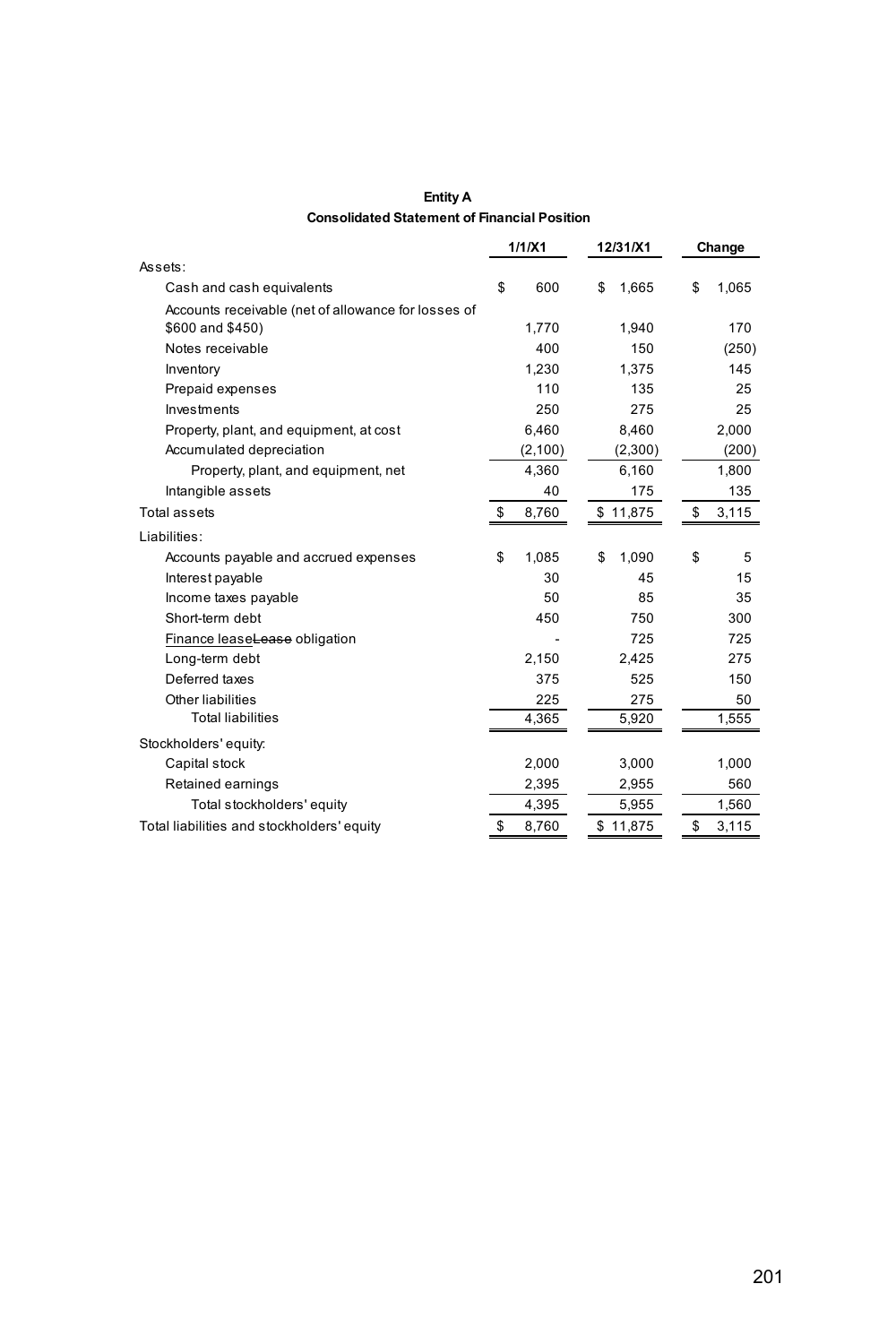| <b>Entity A</b>                         |
|-----------------------------------------|
| <b>Consolidated Statement of Income</b> |
| For the Year Ended December 31, 19X1    |

| Sales                                         | \$ | 13,965    |
|-----------------------------------------------|----|-----------|
| Cost of sales                                 |    | (10, 290) |
| Depreciation and amortization                 |    | (445)     |
| Selling, general, and administrative expenses |    | (1,890)   |
| Interest expense                              |    | (235)     |
| Equity in earnings of affiliate               |    | 45        |
| Gain on sale of facility                      |    | 80        |
| Interest income                               |    | 55        |
| Insurance proceeds                            |    | 15        |
| Loss from patent infringement lawsuit         |    | (30)      |
| Income before income taxes                    |    | 1,270     |
| Provision for income taxes                    |    | (510)     |
| Net income                                    | ፍ  | 760       |
|                                               |    |           |

**230-10-55-20** The following transactions were entered into by Entity A during 19X1 and are reflected in the preceding financial statements:

- a. Entity A wrote off \$350 of accounts receivable when a customer filed for bankruptcy. A provision for losses on accounts receivable of \$200 was included in Entity A's selling, general, and administrative expenses.
- b. Entity A collected the third and final annual installment payment of \$100 on a note receivable for the sale of inventory and collected the third of four annual installment payments of \$150 each on a note receivable for the sale of a plant. Interest on these notes through December 31 totaling \$55 was also collected.
- c. Entity A received a dividend of \$20 from an affiliate accounted for under the equity method of accounting.
- d. Entity A sold a facility with a book value of \$520 and an original cost of \$750 for \$600 cash.
- e. Entity A constructed a new facility for its own use and placed it in service. Accumulated expenditures during the year of \$1,000 included capitalized interest of \$10.
- f. Entity A entered into a capital-lease for new equipment with a fair value of \$850. The entity classified the lease as a finance lease. Principal payments under the lease obligation totaled \$125.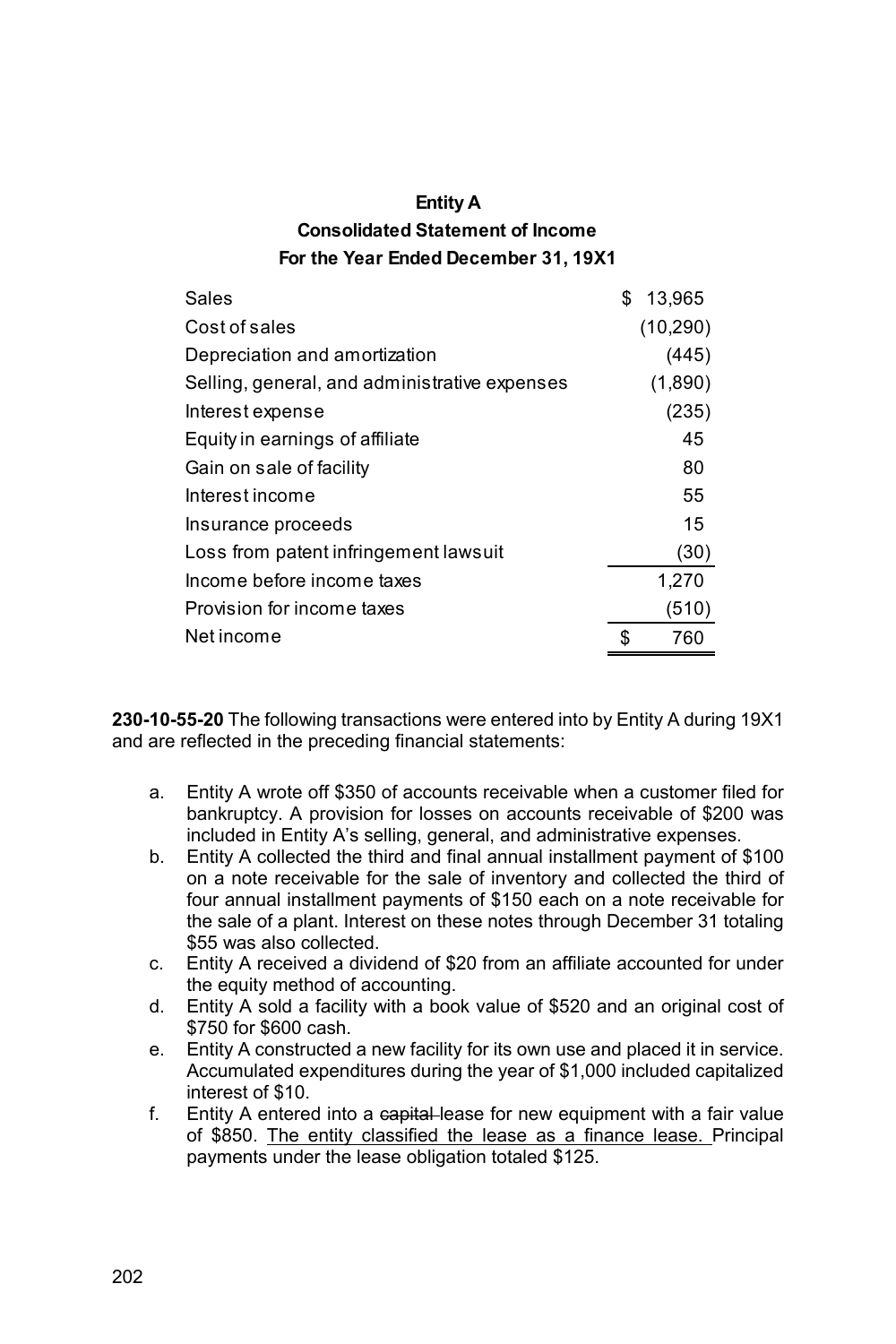g. Entity A purchased all of the capital stock of Entity B for \$950 in a business combination. The fair values of Entity B's assets and liabilities at the date of acquisition are presented below.

| Cash                                  | - 25  |
|---------------------------------------|-------|
| Accounts receivable                   | 155   |
| Inventory                             | 350   |
| Property, plant, and equipment        | 900   |
| Patents                               | 80    |
| Goodwill                              | 70    |
| Accounts payable and accrued expenses | (255) |
| Long-term note payable                | (375) |
| Net assets acquired                   | \$950 |

- h. Entity A borrowed and repaid various amounts under a line-of-credit agreement in which borrowings are payable 30 days after demand. The net increase during the year in the amount borrowed against the line-ofcredit totaled \$300.
- i. Entity A issued \$400 of long-term debt securities.
- j. Entity A's provision for income taxes included a deferred provision of \$150.
- k. Entity A's depreciation of property, plant, and equipment and amortization of right-of-use assets arising from a finance lease totaled \$430, and amortization of intangible assets totaled \$15.
- l. Entity A's selling, general, and administrative expenses included an accrual for incentive compensation of \$50 that has been deferred by executives until their retirement. The related obligation was included in other liabilities.
- m. Entity A collected insurance proceeds of \$15 from a business interruption claim that resulted when a storm precluded shipment of inventory for one week.
- n. Entity A paid \$30 to settle a lawsuit for patent infringement.
- o. Entity A issued \$1,000 of additional common stock of which \$500 was issued for cash and \$500 was issued upon conversion of long-term debt.
- p. Entity A paid dividends of \$200.

# Amendments to Subtopic 255-10

17. Amend the heading preceding paragraph 255-10-55-6 and paragraphs 255- 10-55-8 and 255-10-55-11 and its related heading and add paragraph 255-10-55-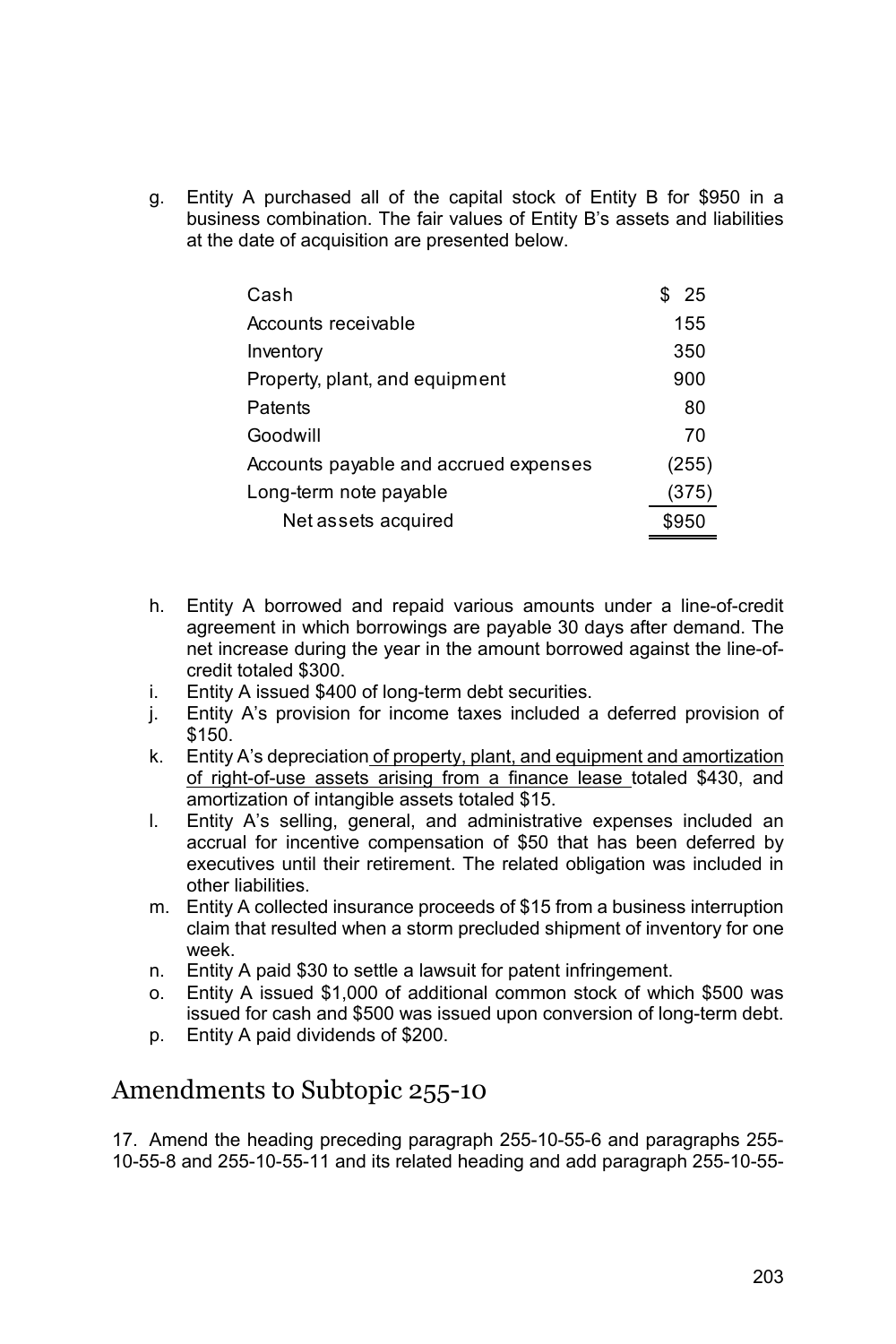7A and its related heading, with a link to transition paragraph 842-10-65-1, as follows:

## **Changing Prices—Overall**

## **Implementation Guidance and Illustrations**

### **> > > The Unguaranteed Residual Value of Property Owned by a Lessor and Leased under Direct Financing, Sales-type, and Leveraged Leases**

**255-10-55-6** The unguaranteed residual value is included with the minimum lease payments, at present value, in the net investment in the lease.

**255-10-55-7** The minimum lease payments are monetary items because they are claims to fixed sums of money. The residual value is not a claim to a fixed sum of money, so it is a nonmonetary item. Some assets and liabilities, of which the net investment in the lease is a good example, are combinations of claims to (or obligations of) fixed amounts and claims to (or obligations of) variable amounts. Ideally, those claims should be separated for purposes of classifying them as monetary and nonmonetary. However, if the information necessary to make the separation is not available or is impracticable to obtain, such items need not be divided into monetary and nonmonetary components and would be classified according to their dominant element. If the net investment in leases is principally claims to fixed amounts, it would be classified as monetary; it would be classified as nonmonetary if it is principally claims to residuals.

#### **> > > The Unguaranteed Residual Asset Arising from Sales-Type and Direct Financing Leases**

**255-10-55-7A** The **lease receivable** arising from a **sales-type lease** or a **direct financing lease** is a monetary item because it is a claim to a fixed sum of money. The **unguaranteed residual asset** arising from a sales-type lease or a direct financing lease is not a claim to a fixed sum of money, so it is a nonmonetary item. Some assets and liabilities, of which the **net investment in the lease** is a good example, are combinations of claims to (or obligations of) fixed amounts and claims to (or obligations of) variable amounts. Because the net investment in a sales-type or direct financing lease is predominantly a claim to a fixed sum of money, it should be classified as monetary. In accordance with Subtopic 842-30, a **lessor** includes the unguaranteed residual asset as part of its net investment in the lease. Consequently, the unguaranteed residual asset is accounted for in the same manner as a monetary item so long as it is part of the net investment in the lease. If the lessor sells the lease receivable but retains an interest in the unguaranteed residual asset, the remaining unguaranteed residual asset is accounted for as a nonmonetary item after the sale of the lease receivable.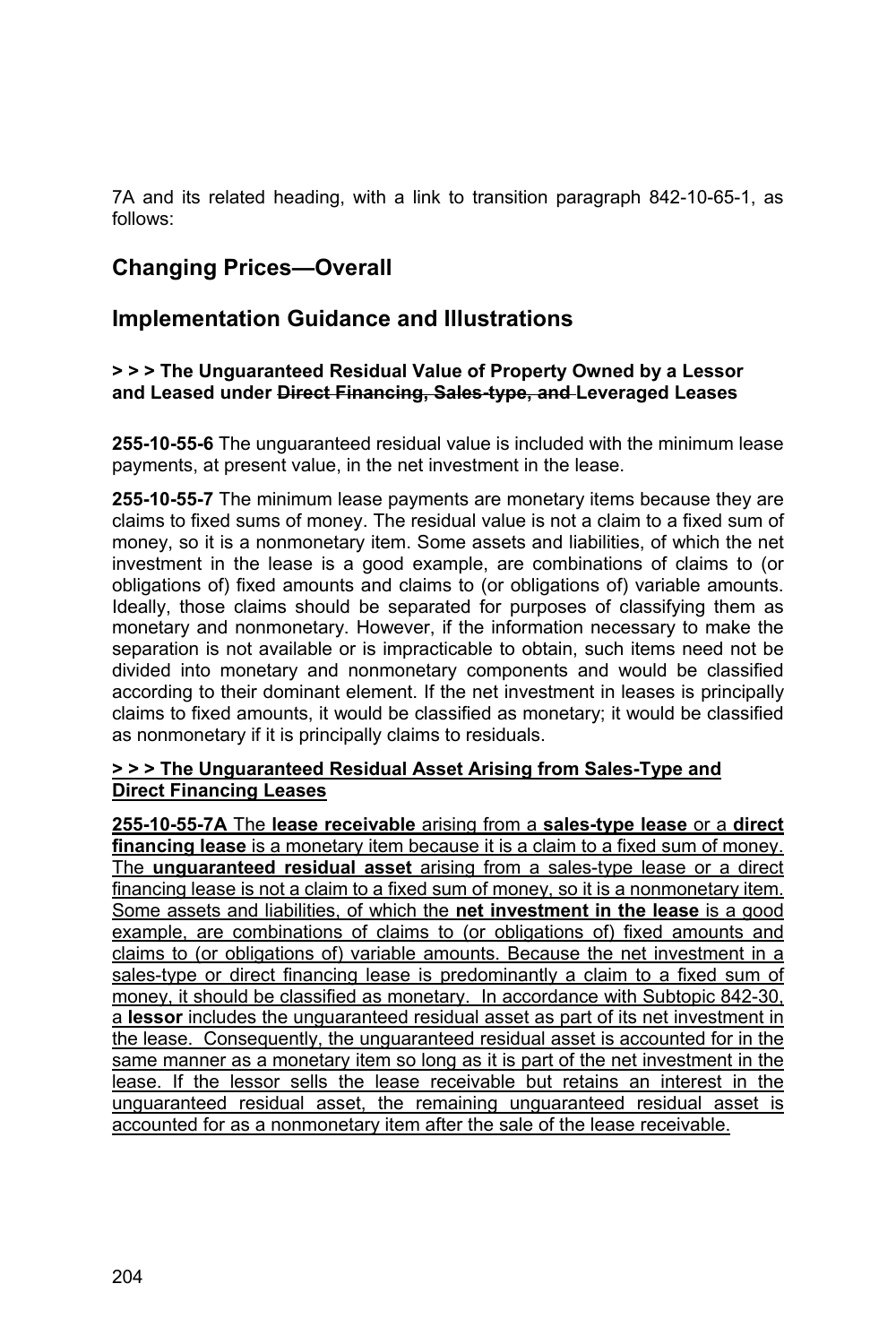### **> > > Investment Tax Credits That Are Deferred by a Lessor as Part of the Unearned Income of a Leveraged Lease**

**255-10-55-8** Under paragraph 840-30-35-33842-50-35-2, the deferred investment tax credit related to the leased asset**underlying asset** is subtracted from rentals receivable and estimated residual value as part of the calculation of the lessor's investment in the **{add glossary link}**leveraged lease**{add glossary link}**. The lessor's investment in a leveraged lease, including the deferred investment tax credit related to the leveraged lease, is presented as one amount in the balance sheet. As indicated in the preceding paragraph 255-10-55-7, the investment in a leveraged lease would be classified as monetary or nonmonetary according to its dominant element.

**255-10-55-9** As indicated in the table in paragraph 255-10-55-1, a deferred investment tax credit should be classified as nonmonetary but, if it is part of an investment in a leveraged lease and if the information necessary to separate its elements is not available or is impracticable to obtain, the investment would be classified according to its dominant element.

### **> > > Portion of the Carrying Amount of Lessors' Assets Leased under Noncancellable Operating Leases That Represent Claims to Fixed Sums of Money**

**255-10-55-10** These assets are carried at depreciated **historical cost** under generally accepted accounting principles (GAAP) and are classified with or near property, plant, and equipment, which are nonmonetary.

**255-10-55-11** The classification of a **{add glossary link}**lease**{add glossary link}**  as an operating lease under paragraph 840-10-25-1paragraphs 842-10-25-2 through 25-3 indicates that the lessee has not obtained control of the nonmonetary **underlying asset** as a result of the lease has not transferred substantially all of the benefits and risks incident to ownership to the lessee. Thus, the economic significance of the asset continues to depend heavily on the value of the future lease rentals, residual values, and associated costs that do not represent fixed sums of money. Therefore, an asset subject to an operating lease should be classified as nonmonetary.

# Amendments to Subtopic 270-10

18. Add paragraph 270-10-50-6A and its related heading, with a link to transition paragraph 842-10-65-1, as follows:

## **Interim Reporting—Overall**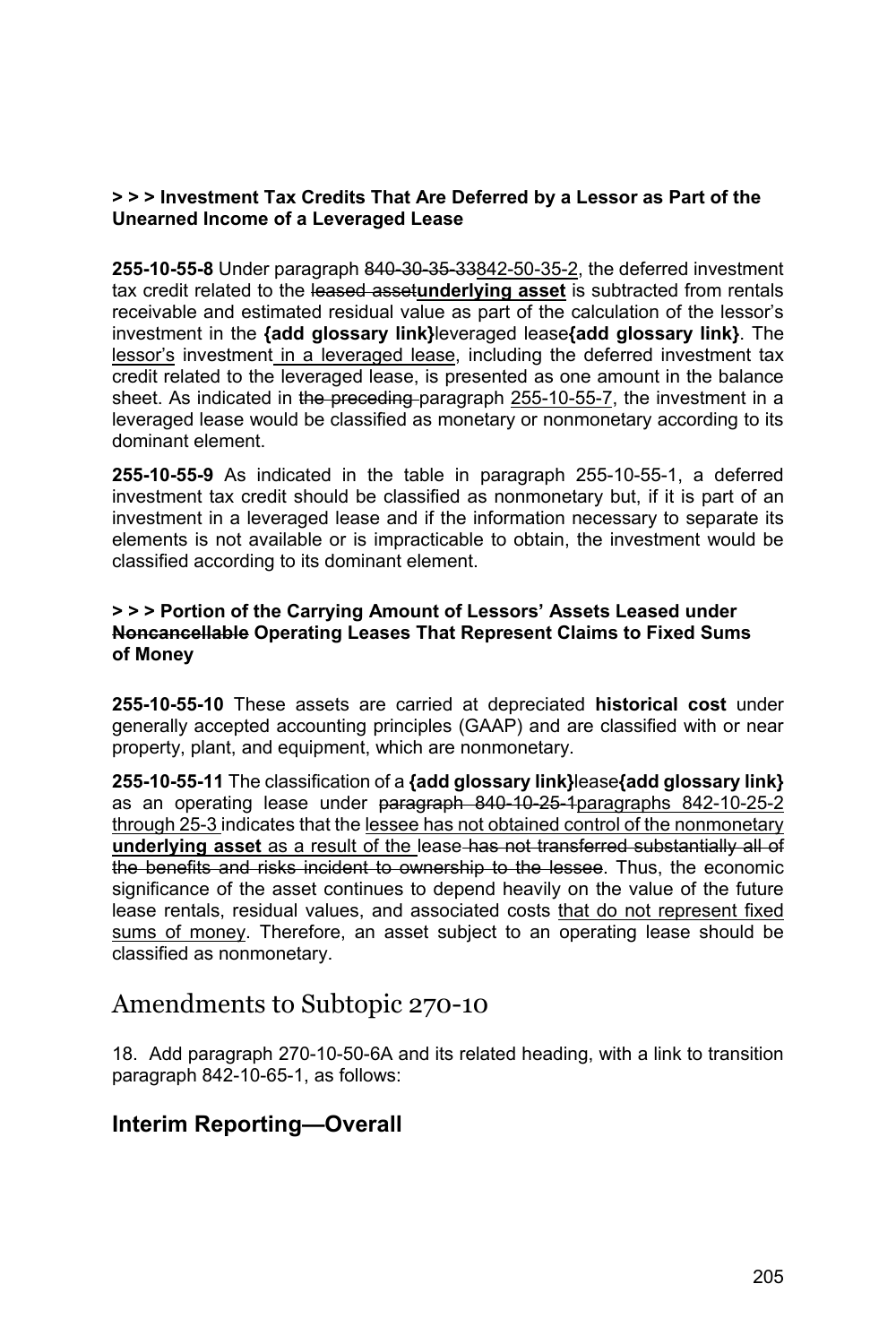# **Disclosure**

## **> Leases**

**270-10-50-6A** A l**essor** shall disclose a table of all lease-related income items in its interim financial statements (see paragraph 842-30-50-5 for lease-related income items).

# Amendments to Subtopic 274-10

19. Amend paragraph 274-10-50-2(m), with a link to transition paragraph 842-10- 65-1, as follows:

## **Personal Financial Statements—Overall**

## **Disclosure**

**274-10-50-2** Personal financial statements disclosures shall include, but are not limited to, all of the following:

m. Noncancellable commitments that do not have the characteristics discussed in paragraph 274-10-35-13, for example, operating leases.

## Amendments to Subtopic 310-10

20. Amend paragraph 310-10-35-13, with a link to transition paragraph 842-10- 65-1, as follows:

## **Receivables—Overall**

## **Subsequent Measurement**

### **> > Loans That Are Identified for Evaluation or That Are Individually Considered Impaired**

### **> > > Applicability**

**310-10-35-13** This guidance applies to all creditors. It addresses the accounting by creditors for impairment of a loan by specifying how allowances for credit losses related to certain loans shall be determined. The accounting for impaired loans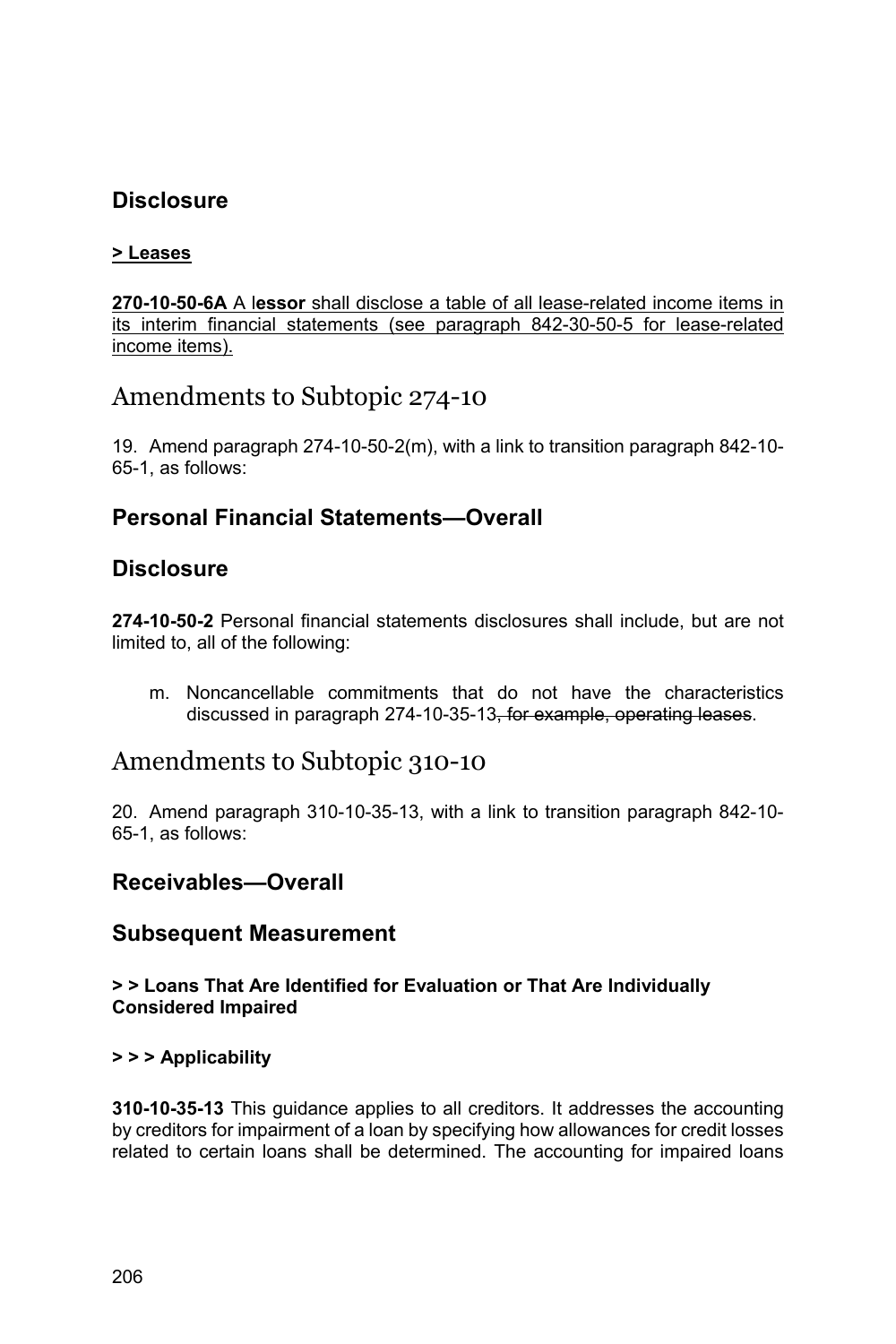shall be consistent among all creditors and for all types of lending except for loans that are measured at **fair value** or at the lower of cost or fair value in accordance with specialized industry practice. Therefore, this guidance applies to all loans that are identified for evaluation, uncollateralized as well as collateralized, except the following:

- a. Large groups of smaller-balance homogeneous loans that are collectively evaluated for impairment. Those loans may include but are not limited to credit card, residential mortgage, and consumer installment loans.
- b. Loans that are measured at fair value or at the lower of cost or fair value, for example, in accordance with Topic 948 or other specialized industry practice.
- c. Subparagraph superseded by Accounting Standards Update No. 2016- 02.Leases as defined in Topic 840.
- d. Debt securities as defined in Topic 320.

This guidance does not address when a creditor should record a direct write-down of an impaired loan, nor does it address how a creditor should assess the overall adequacy of the allowance for credit losses.

21. Amend paragraph 310-10-40-5, with a link to transition paragraph 842-10-65- 1, as follows:

## **Derecognition**

### **Acquisition, Development, and Construction Arrangements**

**310-10-40-5** If a financial institution was the seller of the property at the initiation of the project, the entity shall apply the guidance in paragraphs 360-10-40-3A through 40-3B. However, if the sale is part of a sale-leaseback-sale and leaseback transaction, gain recognition, if any, should be determined by reference to Section 360-20-40Subtopic 842-40.

22. Amend paragraph 310-10-55-14, with a link to transition paragraph 842-10- 65-1, as follows:

## **Implementation Guidance and Illustrations**

### **> Illustrations**

### **> > Meaning of** *Financing Receivable*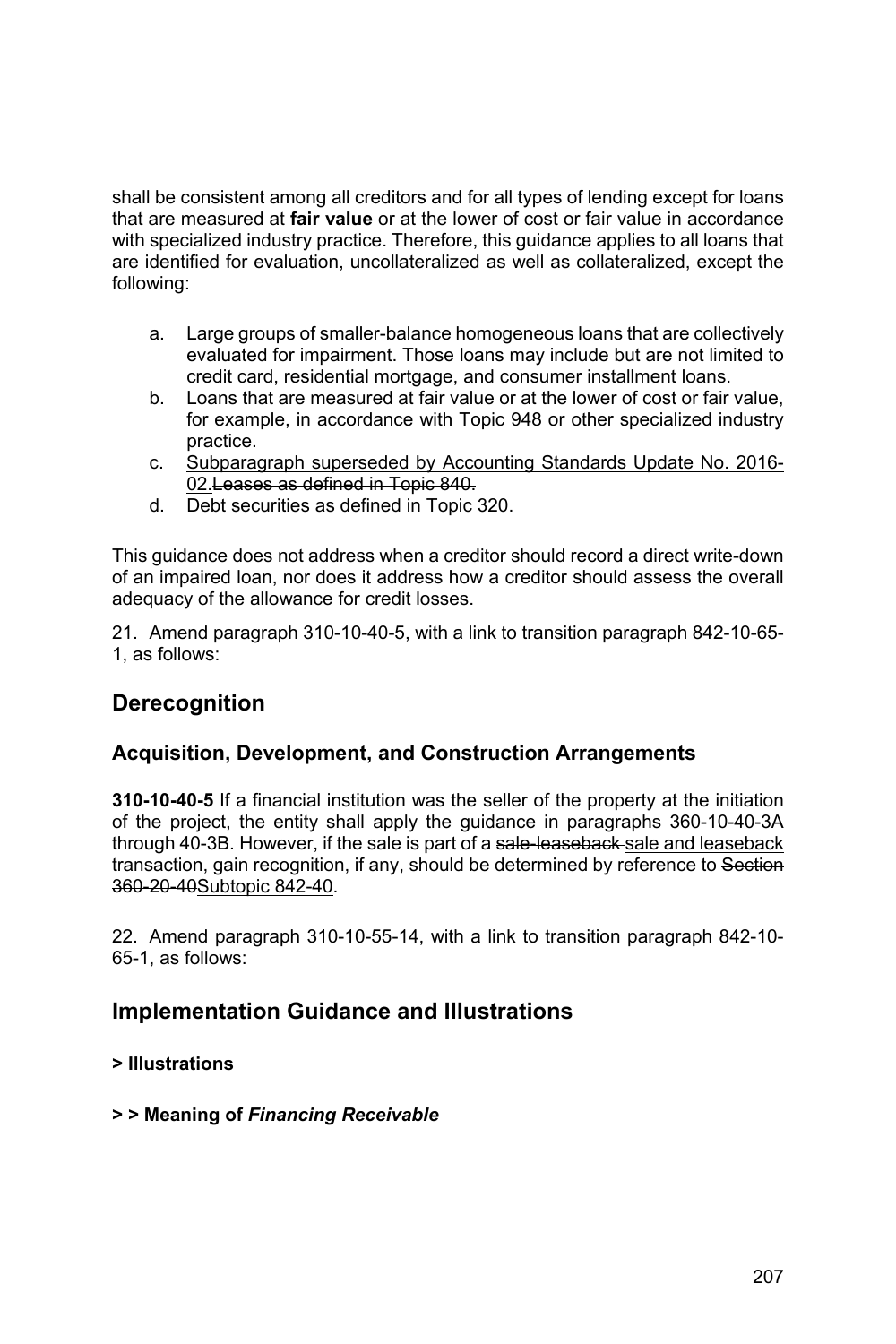**310-10-55-13** This implementation guidance addresses the meaning of the term **financing receivable**.

**310-10-55-14** All of the following are examples of financing receivables:

- a. Loans
- b. Trade accounts receivable
- c. Notes receivable
- d. Credit cards
- e. Receivables relating to a lessor's right(s) to payment(s) from a **leveraged lease**lease other than an operating lease that should be recognized as an assetassets in accordance with paragraph 842-10-65-1(z)the following paragraphs:
	- 1. Subparagraph superseded by Accounting Standards Update No. 2016-02.Paragraph 840-30-25-8 (for leveraged leases)
	- 2. Subparagraph superseded by Accounting Standards Update No. 2016-02.Paragraph 840-30-25-7 (for direct financing leases)
	- 3. Subparagraph superseded by Accounting Standards Update No. 2016-02.Paragraph 840-30-25-6 (for sales-type leases).

### f. **Lease receivables** arising from **sales-type leases** or **direct financing leases**.

# Amendments to Subtopic 310-20

23. Amend paragraph 310-20-15-1, with a link to transition paragraph 842-10-65- 1, as follows:

## **Receivables—Nonrefundable Fees and Other Costs**

# **Scope and Scope Exceptions**

## **> Entities**

### **310-20-15-1** The guidance in this Subtopic applies to entities as follows:

- a. All paragraphs apply to both lenders and purchasers.
- b. Subparagraph superseded by Accounting Standards Update No. 2016- 02.Paragraphs 310-20-25-2 through 25-3 and 310-20-35-2 through 35-3 and the definition of **direct loan origination costs** apply to lessors in determining the net amount of initial direct costs as that term is used in Topic 840.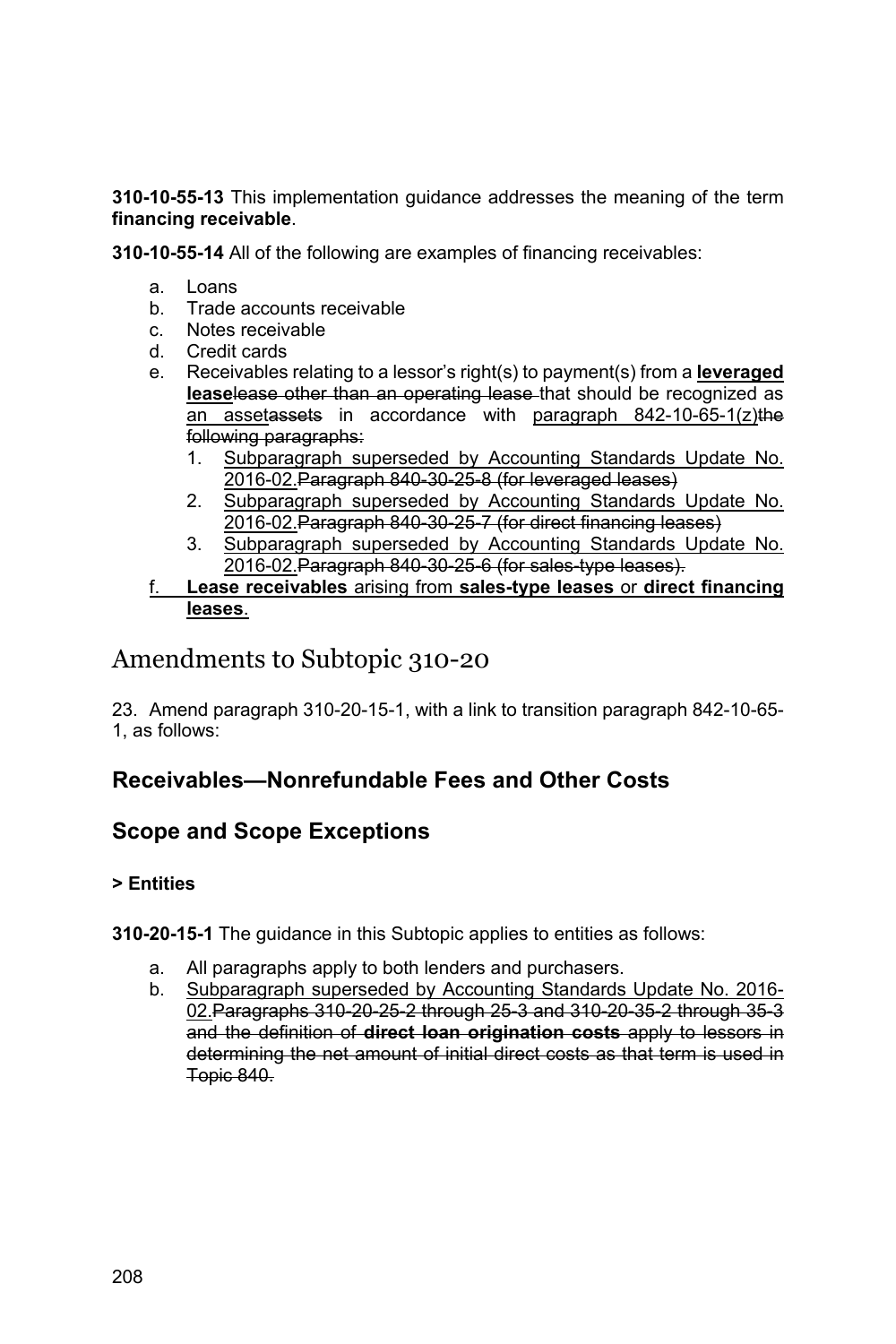# Amendments to Subtopic 310-30

24. Amend paragraph 310-30-15-2, with a link to transition paragraph 842-10-65- 1, as follows:

## **Receivables—Loans and Debt Securities Acquired with Deteriorated Credit Quality**

## **Scope and Scope Exceptions**

### **> Transactions**

**310-30-15-2** The guidance in this Subtopic applies to all loans with evidence of deterioration of credit quality since origination acquired by **completion of a transfer** for which it is **probable**, at acquisition, that the investor will be unable to collect all **contractually required payments receivable**, except for any of the following:

- a. Loans that are measured at **fair value** if all changes in fair value are included in earnings or, for an NFP, loans that are measured at fair value if all changes in fair value are included in the statement of activities and included in the performance indicator if a performance indicator is presented. Examples include those loans classified as trading securities under Topic 320 and Subtopic 948-310.
- b. Mortgage loans classified as held for sale under paragraph 948-310-35- 1.
- c. Subparagraph superseded by Accounting Standards Update No. 2016- 02. Leases as defined in Topic 840. Only contracts that are classified by the purchaser as leases under that Topic meet this exclusion. The distinction between purchasing a lease and purchasing a stream of cash flows must be drawn to determine applicability of this Section.
- d. Loans acquired in a business combination accounted for at historical cost, including business combinations of two or more NFPs, the acquisition of a for-profit business entity by an NFP, and combinations of two or more mutual entities.
- e. Loans held by liquidating banks (financial reporting by liquidating banks is discussed in Topic 942).
- f. Revolving credit agreements, such as credit cards and home equity loans, if at the acquisition date the borrower has **revolving privileges**.
- g. Loans that are a transferor's interests (see Subtopic 325-40).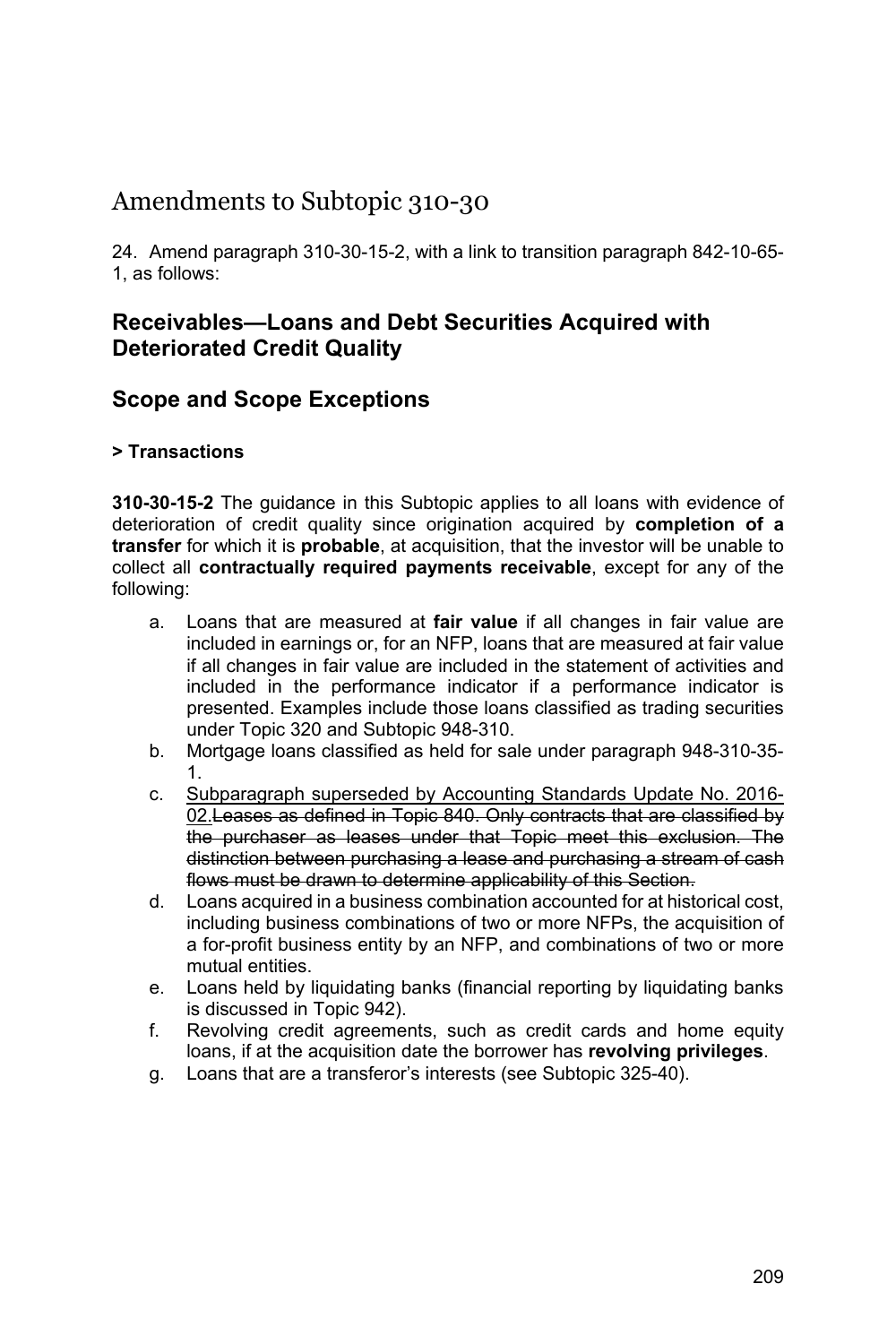# Amendments to Subtopic 310-40

25. Amend paragraph 310-40-15-11(a), with a link to transition paragraph 842-10- 65-1, as follows:

# **Receivables—Troubled Debt Restructurings by Creditors**

## **Scope and Scope Exceptions**

## **> Other Considerations**

## **> > Troubled Debt Restructuring**

**310-40-15-11** For purposes of this Subtopic, none of the following are considered troubled debt restructurings:

a. **Lease modifications**Changes in lease agreements (for guidance, see Topic 842840)

# Amendments to Subtopic 323-740

26. Amend paragraph 323-740-25-3, with a link to transition paragraph 842-10- 65-1, as follows:

## **Investments—Equity Method and Joint Ventures—Income Taxes**

## **Recognition**

## **Qualified Affordable Housing Project Investments**

**323-740-25-3** A liability shall be recognized for delayed equity contributions that are unconditional and legally binding. A liability also shall be recognized for equity contributions that are contingent upon a future **event** when that contingent event becomes probable. Topic 450 and paragraph 842-50-55-2840-30-55-15 provide additional guidance on the accounting for delayed equity contributions.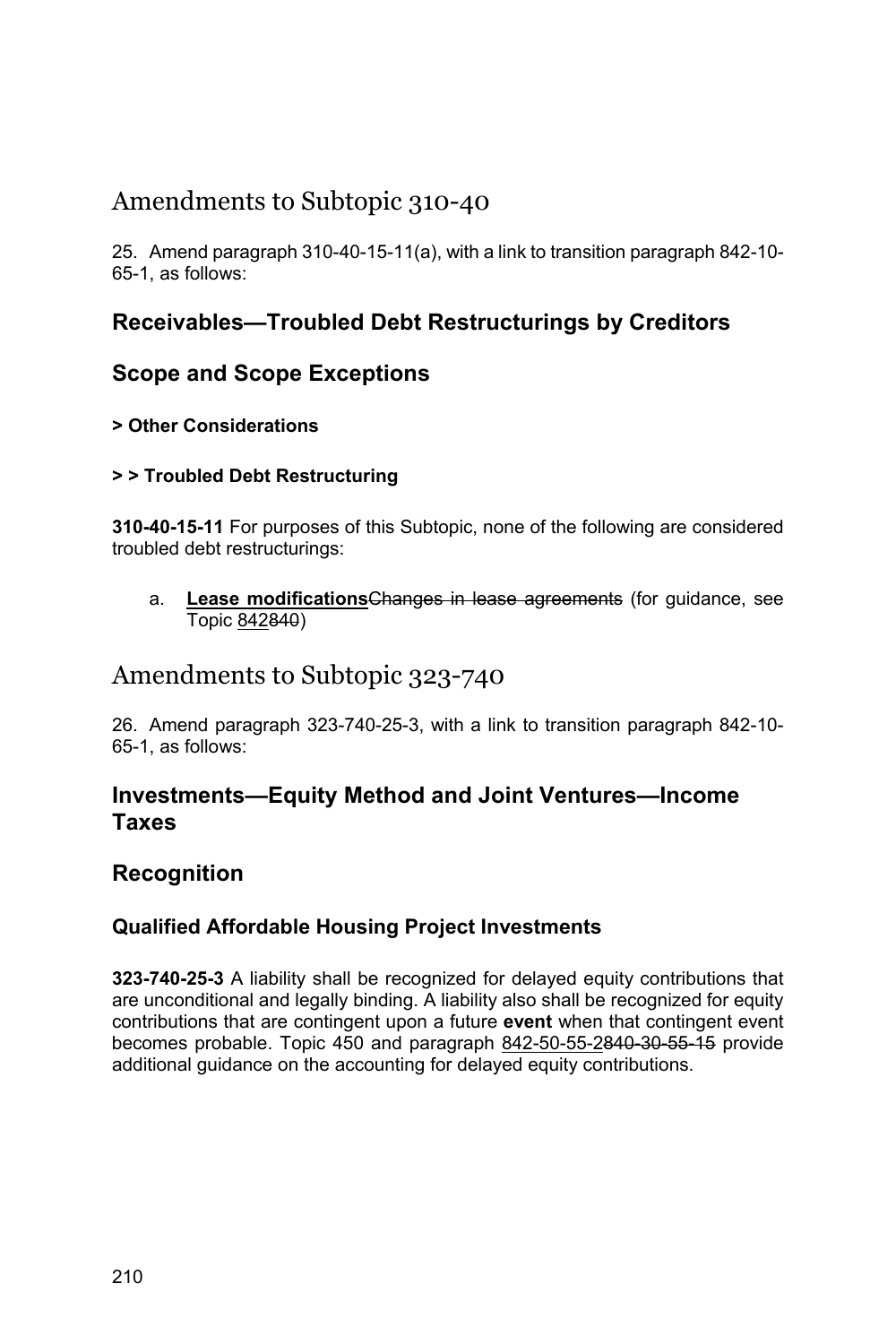# Amendments to Subtopic 340-10

27. Amend paragraph 340-10-60-1, with a link to transition paragraph 842-10-65- 1, as follows:

# **Other Assets and Deferred Costs—Overall**

# **Relationships**

## **> Receivables**

**340-10-60-1** For accounting for nonrefundable fees and costs associated with lending, committing to lend, or purchasing a group of loans-and for accounting for fees and initial direct costs associated with leasing, see Subtopic 310-20.

# Amendments to Subtopic 360-10

28. Amend paragraph 360-10-05-1, with a link to transition paragraph 842-10-65- 1, as follows:

## **Property, Plant, and Equipment—Overall**

## **Overview and Background**

## **General**

**360-10-05-1** The Property, Plant, and Equipment Topic includes the following SubtopicsSubtopic:

- a. Overall
- b. Real Estate Sales Sale-Leaseback Accounting.Subparagraph superseded by Accounting Standards Update No. 2016-02.

29. Amend paragraph 360-10-15-4, with a link to transition paragraph 842-10-65- 1, as follows:

## **Scope and Scope Exceptions**

## **Impairment or Disposal of Long-Lived Assets**

### **> Transactions**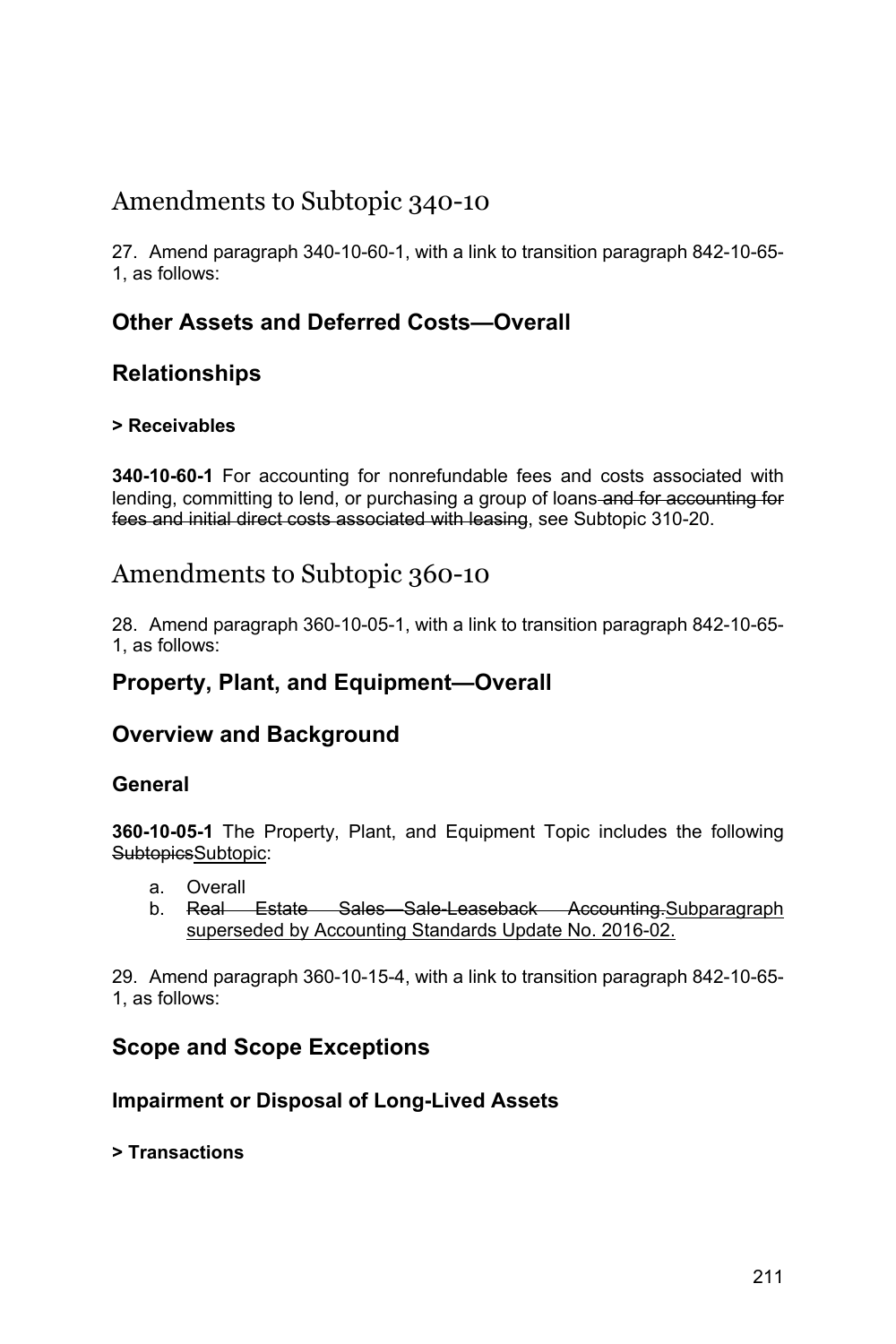**360-10-15-4** The guidance in the Impairment or Disposal of Long-Lived Assets Subsections applies to the following transactions and activities:

- a. Except as indicated in (b) and the following paragraph, all of the transactions and activities related to recognized long-lived assets of an entity to be held and used or to be disposed of, including:
	- 1. **Right-of-use assets** of **lessees**Capital leases of lessees
	- 2. Long-lived assets of lessors subject to operating leases
	- 3. Proved oil and gas properties that are being accounted for using the successful-efforts method of accounting
	- 4. Long-term prepaid assets.
- b. The following transactions and activities related to assets and liabilities that are considered part of an **asset group** or a **disposal group**:
	- 1. If a long-lived asset (or assets) is part of a group that includes other assets and liabilities not covered by the Impairment or Disposal of Long-Lived Assets Subsections, the guidance in the Impairment or Disposal of Long-Lived Assets Subsections applies to the group. In those situations, the unit of accounting for the long-lived asset is its group. For a long-lived asset or assets to be held and used, that group is referred to as an asset group. For a long-lived asset or assets to be disposed of by sale or otherwise, that group is referred to as a disposal group. Examples of liabilities included in a disposal group are legal obligations that transfer with a long-lived asset, such as certain environmental obligations, and obligations that, for business reasons, a potential buyer would prefer to settle when assumed as part of a group, such as warranty obligations that relate to an acquired customer base.
	- 2. The guidance in the Impairment or Disposal of Long-Lived Assets Subsections does not change generally accepted accounting principles (GAAP) applicable to those other individual assets (such as accounts receivable and inventory) and liabilities (such as accounts payable, long-term debt, and asset retirement obligations) not covered by the Impairment or Disposal of Long-Lived Assets Subsections that are included in such groups.

30. Amend paragraph 360-10-30-8, with a link to transition paragraph 842-10-65- 1, as follows:

## **Initial Measurement**

### **> Other Asset Acquisition Concepts**

### **> > Accounting for Leases**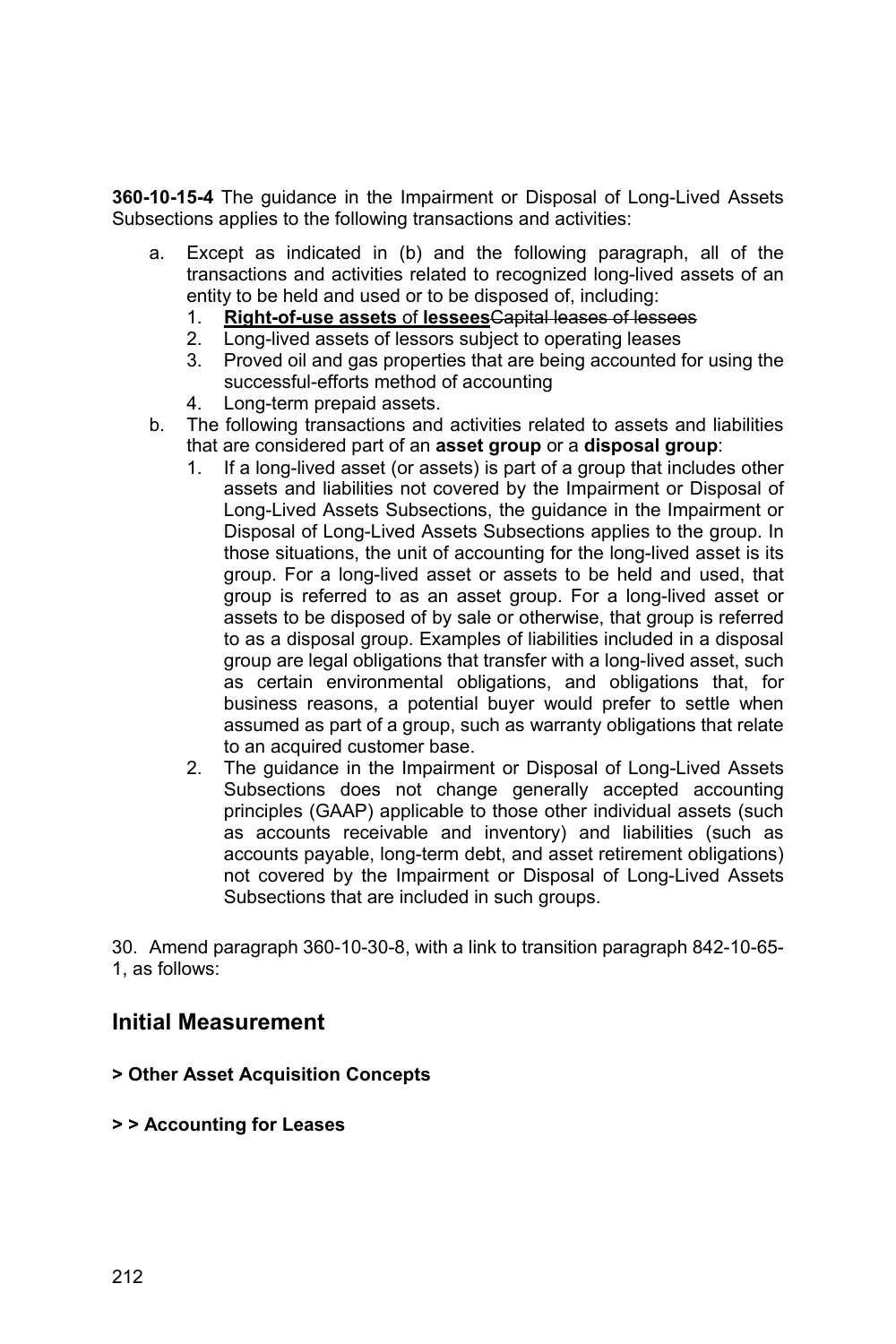**360-10-30-8** See Subtopic 840-30842-20 for guidance related to assets acquired under a capital-lease.

31. Amend paragraph 360-10-40-2 and its related heading, with a link to transition paragraph 842-10-65-1, as follows:

# **Derecognition**

### **> Sale of Leased PropertyAssets**

**360-10-40-2** Paragraph 840-20-40-5 states that if a sale to a third party of property subject to an operating lease (or of property that is leased by or intended to be leased by the third-party purchaser to another party) is not to be recorded as a sale the entity has not transferred control over the promised asset to the third party in accordance with paragraph 606-10-25-30, the transaction shall be accounted for as a borrowing. To determine when an asset subject to a lease shall be derecognized, an entity shall apply the following paragraphs in Topic 606 on **revenue** from **contracts** with **customers**:

- a. Paragraphs 606-10-25-1 through 25-8 on the existence of a contract
- b. Paragraph 606-10-25-30 on when an entity satisfies a **performance obligation** by transferring control of an asset.

32. Amend paragraph 360-10-55-43, with a link to transition paragraph 842-10- 65-1, as follows:

**[Note: Paragraph 360-10-45-9 is shown for context.]** 

## **Other Presentation Matters**

**Impairment or Disposal of Long-Lived Assets** 

**> Long-Lived Assets Classified as Held for Sale** 

### **> > Initial Criteria for Classification as Held for Sale**

**360-10-45-9** A long-lived asset (disposal group) to be sold shall be classified as held for sale in the period in which all of the following criteria are met:

a. Management, having the authority to approve the action, commits to a plan to sell the asset (disposal group).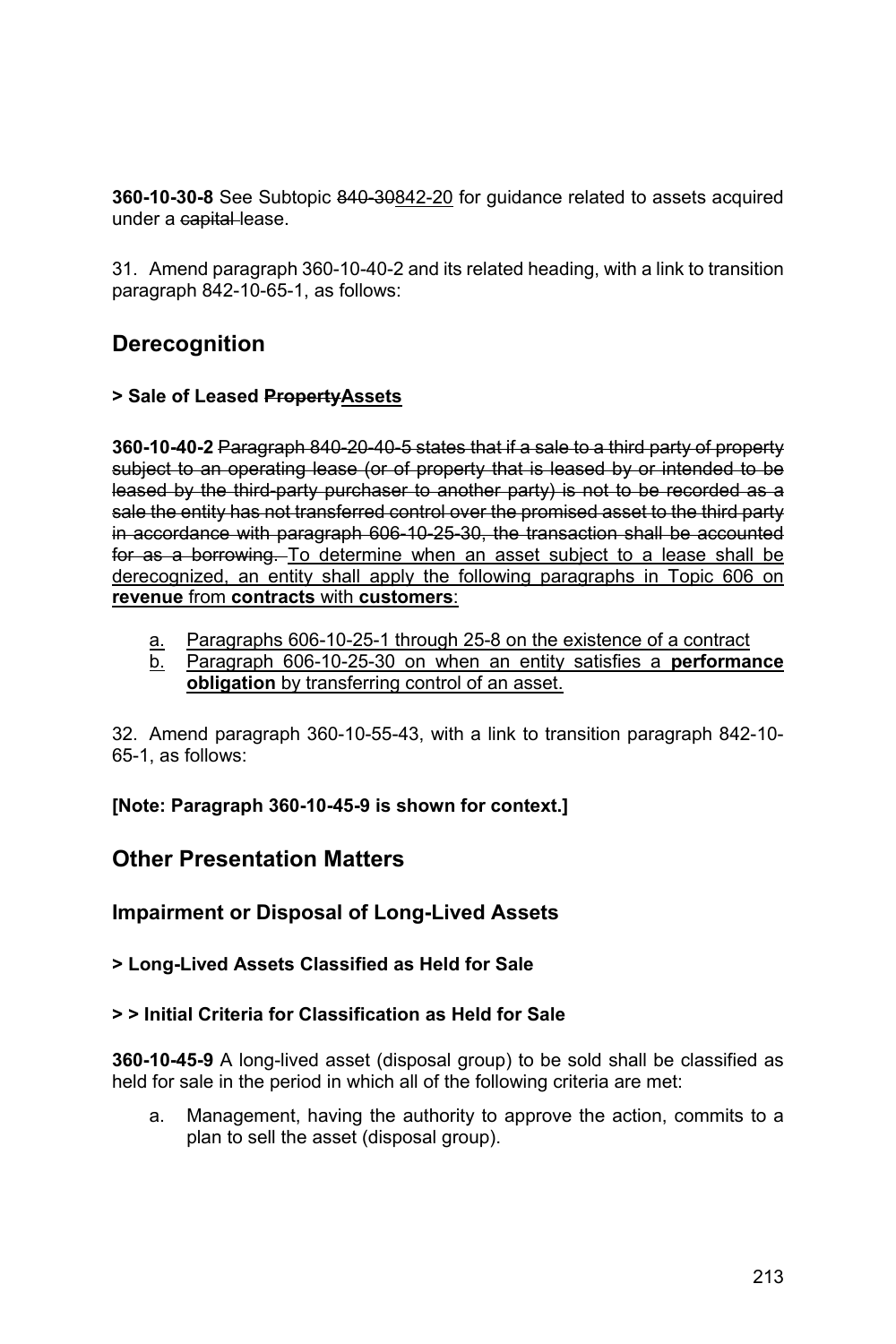- b. The asset (disposal group) is available for immediate sale in its present condition subject only to terms that are usual and customary for sales of such assets (disposal groups). (See Examples 5 through 7 [paragraphs 360-10-55-37 through 55-41], which illustrate when that criterion would be met.)
- c. An active program to locate a buyer and other actions required to complete the plan to sell the asset (disposal group) have been initiated.
- d. The sale of the asset (disposal group) is probable, and transfer of the asset (disposal group) is expected to qualify for recognition as a completed sale, within one year, except as permitted by paragraph 360- 10-45-11. (See Example 8 [paragraph 360-10-55-43], which illustrates when that criterion would be met.) The term *probable* refers to a future sale that is likely to occur.
- e. The asset (disposal group) is being actively marketed for sale at a price that is reasonable in relation to its current fair value. The price at which a long-lived asset (disposal group) is being marketed is indicative of whether the entity currently has the intent and ability to sell the asset (disposal group). A market price that is reasonable in relation to fair value indicates that the asset (disposal group) is available for immediate sale, whereas a market price in excess of fair value indicates that the asset (disposal group) is not available for immediate sale.
- f. Actions required to complete the plan indicate that it is unlikely that significant changes to the plan will be made or that the plan will be withdrawn.

## **Implementation Guidance and Illustrations**

## **Impairment or Disposal of Long-Lived Assets**

### **> Illustrations**

### **> > Example 8: Proposed Disposition Not Expected to Qualify as Completed Sale**

**360-10-55-43** This Example illustrates the classification as held for sale of a longlived asset (disposal group) in accordance with the criterion in paragraph 360-10- 45-9(d). The following illustrates situations in which that criterion would not be met:

- a. An entity that is a commercial leasing and finance company is holding for sale or lease equipment that has recently come off lease and the ultimate form of a future transaction (sale or lease) has not yet been determined.
- b. An entity commits to a plan to sell an asset that is in use and lease back that asset; however, a property that is in use, and the transfer of the propertyasset will not be accounted for as a sale and leaseback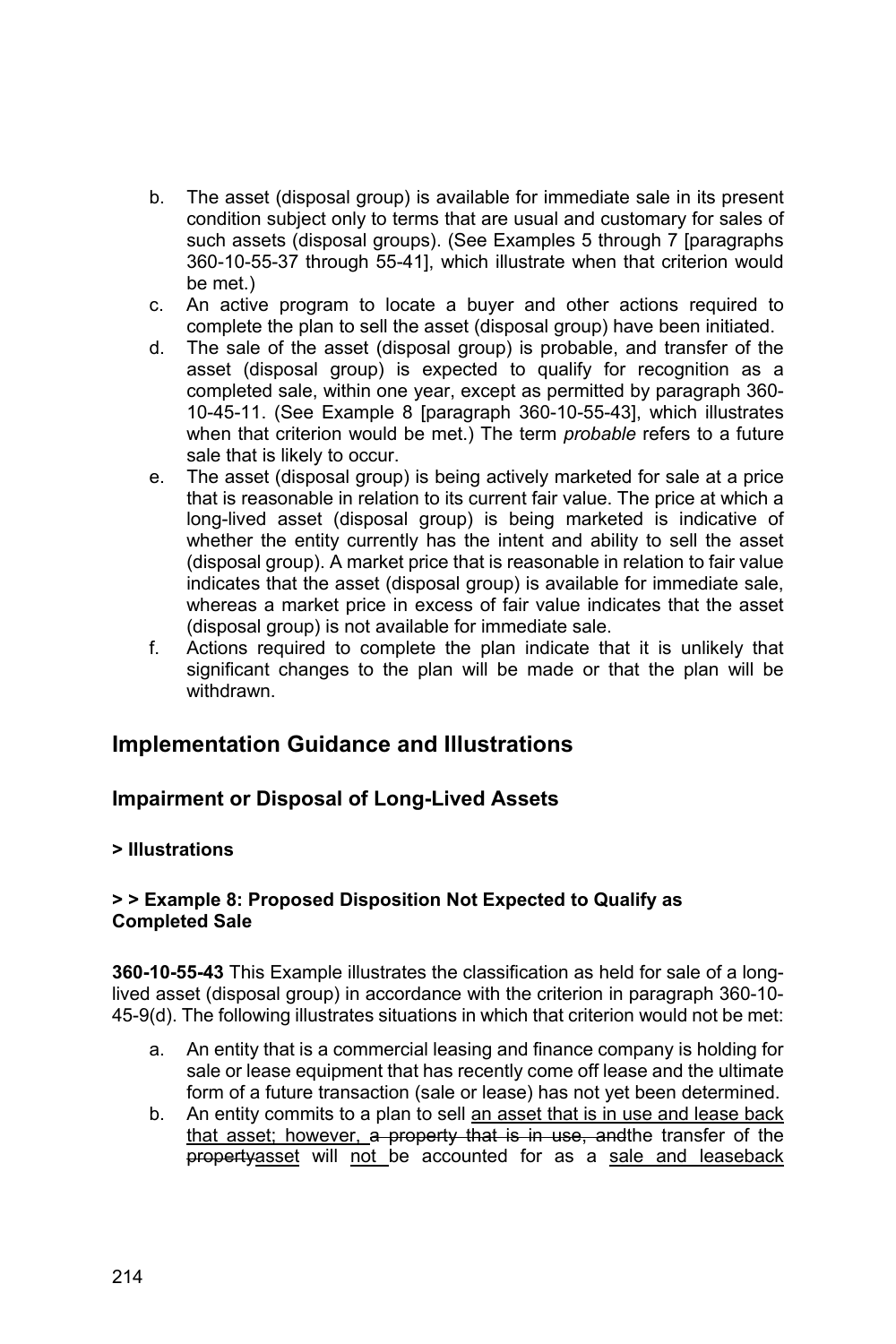transaction because the buyer-lessor does not obtain control of the asset based on the guidance in paragraphs 842-40-25-1 through 25-3saleleaseback through which the seller-lessee will retain more than a minor portion of the use of the property. The propertyasset would continue to be classified as held and used following the appropriate guidance in Sections 360-10-35, 360-10-45, and 360-10-50. If at the date of the saleleaseback the fair value of the property is less than its undepreciated cost, a loss would be recognized immediately up to the amount of the difference between undepreciated cost and fair value in accordance with paragraphs 840-40-25-3(c) and 840-40-30-3.

# Amendments to Subtopic 360-20

33. Supersede Subtopic 360-20, Property, Plant, and Equipment—Real Estate Sales, with a link to transition paragraph 842-10-65-1.

**[On the effective date of the amendments in FASB Accounting Standards Update No. 2014-09,** *Revenue from Contracts with Customers (Topic 606)***, the title of Subtopic 360-20 will be amended as follows: Property, Plant, and Equipment—Real Estate Sales—Sale-Leaseback Accounting.]** 

# Amendments to Subtopic 410-20

34. Amend paragraphs 410-20-15-2 through 15-3, with a link to transition paragraph 842-10-65-1, as follows:

## **Asset Retirement and Environmental Obligations—Asset Retirement Obligations**

## **Scope and Scope Exceptions**

### **> Transactions**

**410-20-15-2** The guidance in this Subtopic applies to the following transactions and activities:

a. **Legal obligations** associated with the **retirement** of a tangible long-lived asset that result from the acquisition, construction, or development and (or) the normal operation of a long-lived asset, including any legal obligations that require **disposal** of a replaced part that is a component of a tangible long-lived asset.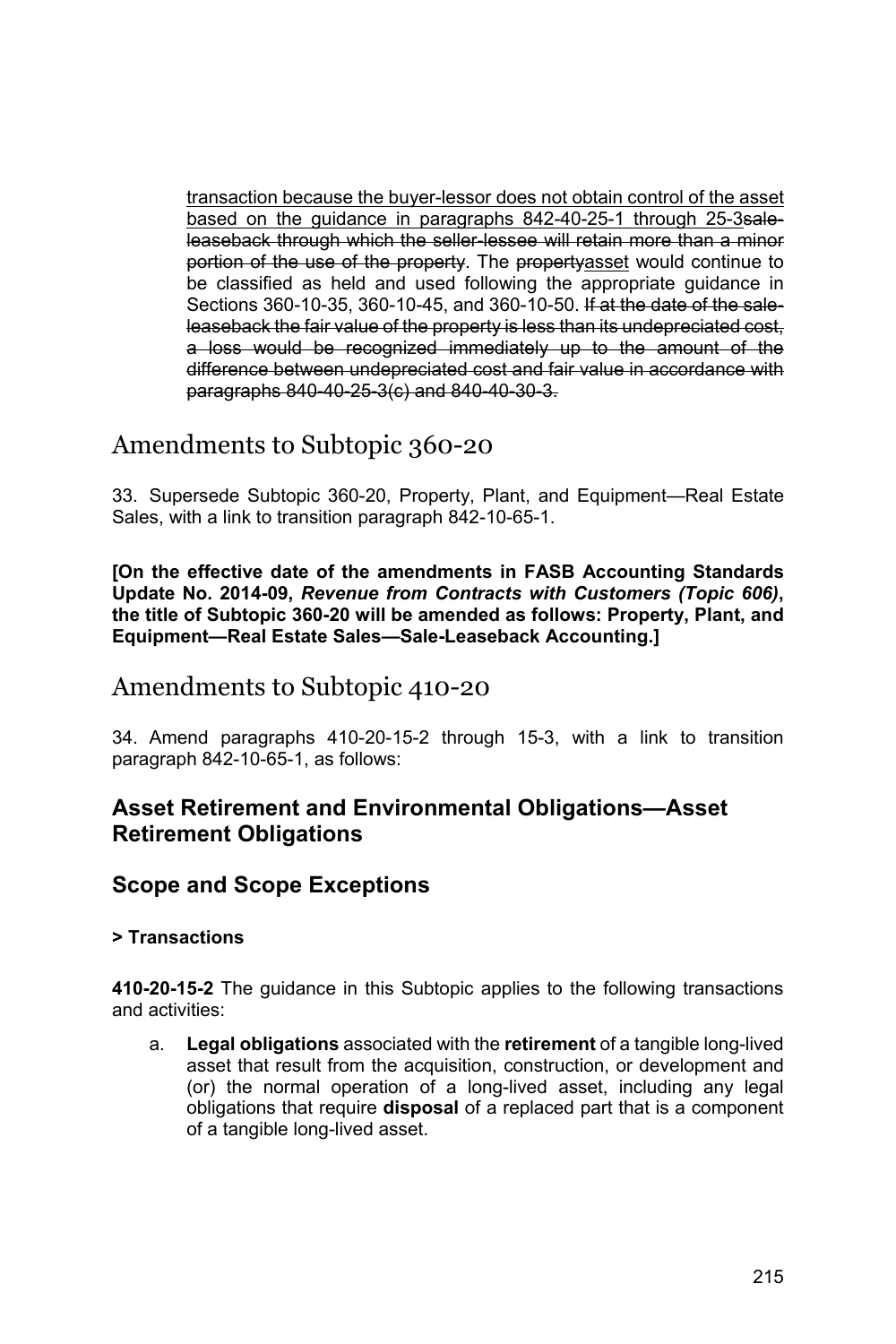- b. An environmental remediation liability that results from the normal operation of a long-lived asset and that is associated with the retirement of that asset. The fact that partial settlement of an obligation is required or performed before full retirement of an asset does not remove that obligation from the scope of this Subtopic. If environmental contamination is incurred in the normal operation of a long-lived asset and is associated with the retirement of that asset, then this Subtopic will apply (and Subtopic 410-30 will not apply) if the entity is legally obligated to treat the contamination.
- c. A conditional obligation to perform a retirement activity. Uncertainty about the timing of settlement of the **asset retirement obligation** does not remove that obligation from the scope of this Subtopic but will affect the measurement of a liability for that obligation (see paragraph 410-20-25- 10).
- d. Obligations of a **{add glossary link}**lessor**{add glossary link}** in connection with an **underlying asset** leased property that meet the provisions in (a). Paragraph 840-10-25-16 requires that lease classification tests performed in accordance with the requirements of Subtopic 840-10 incorporate the requirements of this Subtopic to the extent applicable.
- e. The costs associated with the retirement of a specified asset that qualifies as historical waste equipment as defined by EU Directive 2002/96/EC. (See paragraphs 410-20-55-23 through 55-30 and Example 4 [paragraph 410-20-55-63] for illustration of this guidance.) Paragraph 410-20-55-24 explains how the Directive distinguishes between new and historical waste and provides related implementation guidance.

**410-20-15-3** The guidance in this Subtopic does not apply to the following transactions and activities:

- a. Obligations that arise solely from a plan to sell or otherwise dispose of a long-lived asset covered by Subtopic 360-10.
- b. An environmental remediation liability that results from the improper operation of a long-lived asset (see Subtopic 410-30). Obligations resulting from improper operations do not represent costs that are an integral part of the tangible long-lived asset and therefore should not be accounted for as part of the cost basis of the asset. For example, a certain amount of spillage may be inherent in the normal operations of a fuel storage facility, but a catastrophic accident caused by noncompliance with an entity's safety procedures is not. The obligation to clean up the spillage resulting from the normal operation of the fuel storage facility is within the scope of this Subtopic. The obligation to clean up after the catastrophic accident results from the improper use of the facility and is not within the scope of this Subtopic.
- c. Activities necessary to prepare an asset for an alternative use as they are not associated with the retirement of the asset.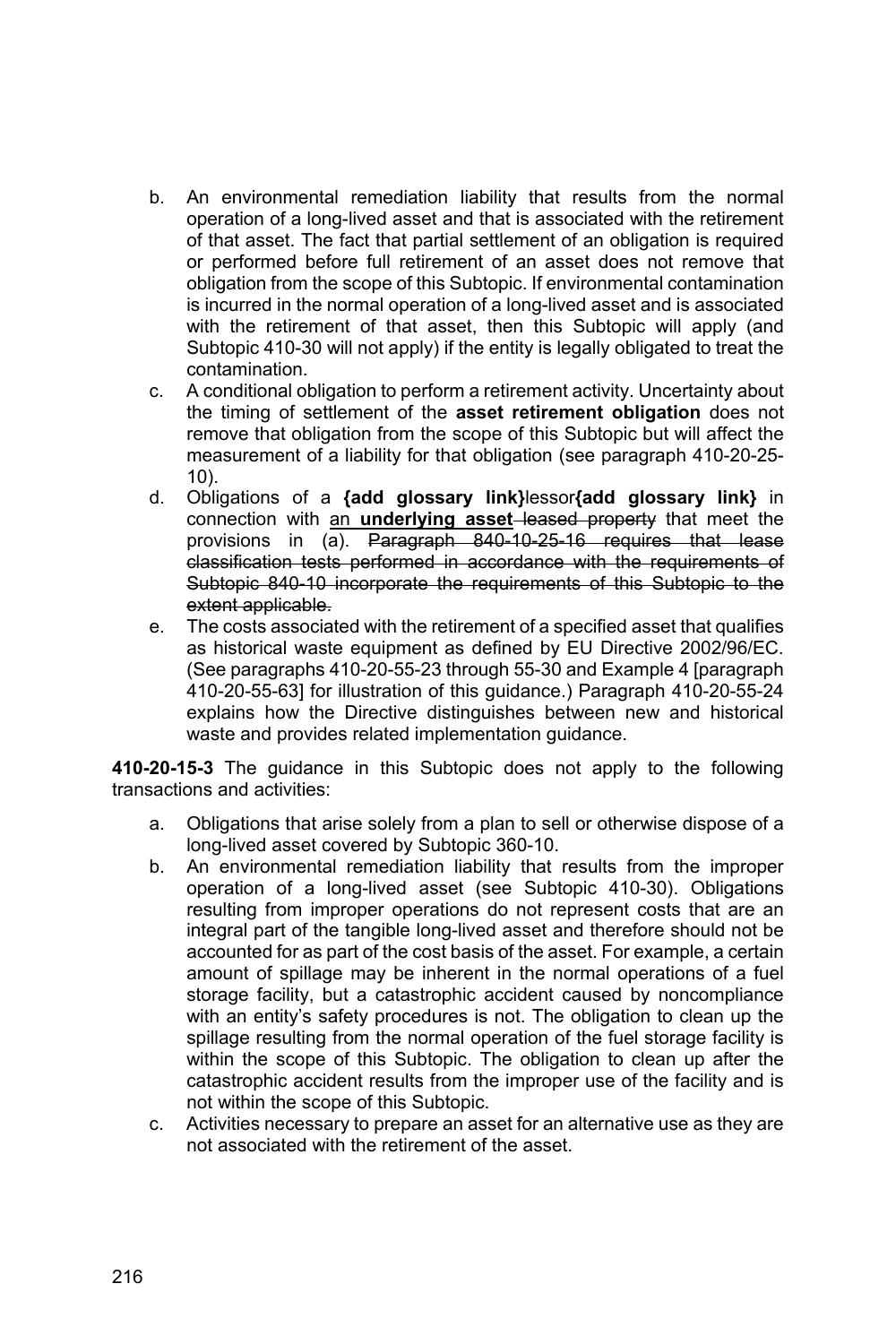- d. Historical waste held by private households. (The guidance in this paragraph does not pertain to an asset retirement obligation in the scope of this Subtopic.) For guidance on accounting for historical electronic equipment waste held by private households for obligations associated with Directive 2002/96/EC on Waste Electrical and Electronic Equipment adopted by the European Union, see Subtopic 720-40.
- e. Obligations of a **{add glossary link}**lessee**{add glossary link}** in connection with an **underlying asset**leased property, whether imposed by a **{add glossary link}lease{add glossary link}** agreement or by a party other than the lessor, that meet the definition of either minimum **{add glossary link}**lease payments**{add glossary link}** or **variable lease payments**contingent rentals in Subtopic 842-10paragraphs 840-10-25-4 through 25-7. Those obligations shall be accounted for by the lessee in accordance with the requirements of Subtopic 842-10840-10. However, if obligations of a lessee in connection with an underlying assetleased property, whether imposed by a lease agreement or by a party other than the lessor, meet the provisions in paragraph 410-20-15- 2 but do not meet the definition of either minimum lease payments or variable lease paymentscontingent rentals in Subtopic 842-10paragraphs 840-10-25-4 through 25-7, those obligations shall be accounted for by the lessee in accordance with the requirements of this Subtopic.
- f. An obligation for asbestos removal that results from the other-thannormal operation of an asset. Such an obligation may be subject to the provisions of Subtopic 410-30.
- g. Costs associated with complying with funding or assurance provisions. Paragraph 410-20-35-9 otherwise addresses the measurement effects of funding and assurance provisions.
- h. Obligations associated with maintenance, rather than retirement, of a long-lived asset.
- i. The cost of a replacement part that is a component of a long-lived asset.

35. Amend paragraph 410-20-55-44, with a link to transition paragraph 842-10- 65-1, as follows:

## **Implementation Guidance and Illustrations**

### **> Illustrations**

### **> > Example 2: Recognition and Measurement**

### **> > > Case D: Conditional with Low Likelihood of Enforcement**

**410-20-55-44** This Case illustrates a timber lease in which the **{add glossary link}**lessor**{add glossary link}** has an option to require the **{add glossary**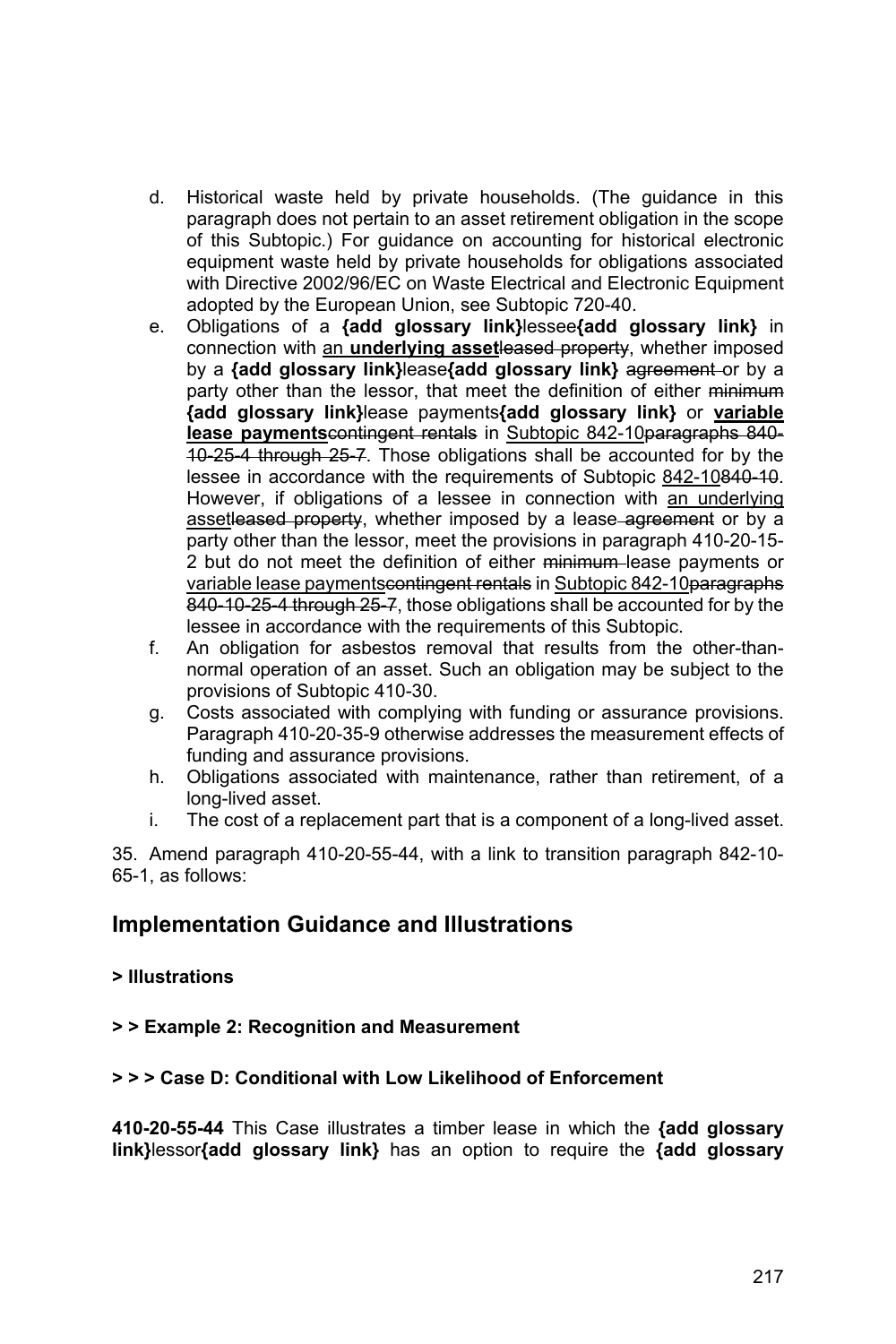**link}**lessee**{add glossary link}** to settle an asset retirement obligation. Assume an entity enters into a five-year **{add glossary link}**lease**{add glossary link}**  agreement that grants it the right to harvest timber on a tract of land and that agreement grants the lessor an option to require that the lessee reforest the underlying land at the end of the **{add glossary link}**lease term**{add glossary link}**. Based on past history, the lessee believes that the likelihood that the lessor will exercise that option is low. Rather, at the end of the lease, the lessor will likely accept the land without requiring reforestation. The lessee estimates that there is only a 10 percent probability that the lessor will elect to enforce reforestation. Paragraph 840-10-15-10-15-1 explains that Topic 842840 does not apply to leases of biological assets, including timberlease agreements concerning the rights to explore for or to exploit **natural resources** such as timber.

# Amendments to Subtopic 420-10

36. Amend paragraph 420-10-05-2, with a link to transition paragraph 842-10-65- 1, as follows:

# **Exit or Disposal Cost Obligations—Overall**

## **Overview and Background**

**420-10-05-2** Those costs include, but are not limited to, the following:

- a. Involuntary employee termination benefits pursuant to a one-time benefit arrangement that, in substance, is not an ongoing benefit arrangement or an individual deferred compensation contract
- b. Costs to terminate a contract that is not a capital **{add glossary link}**lease**{add glossary link}**
- c. Other associated costs, including costs to consolidate or close facilities and relocate employees.

37. Amend paragraph 420-10-15-3, with a link to transition paragraph 842-10-65- 1, as follows:

# **Scope and Scope Exceptions**

### **> Transactions**

**420-10-15-3** The guidance in the Exit or Disposal Cost Obligations Topic applies to the following transactions and activities:

a. Termination benefits provided to current employees that are involuntarily terminated under the terms of a benefit arrangement that, in substance,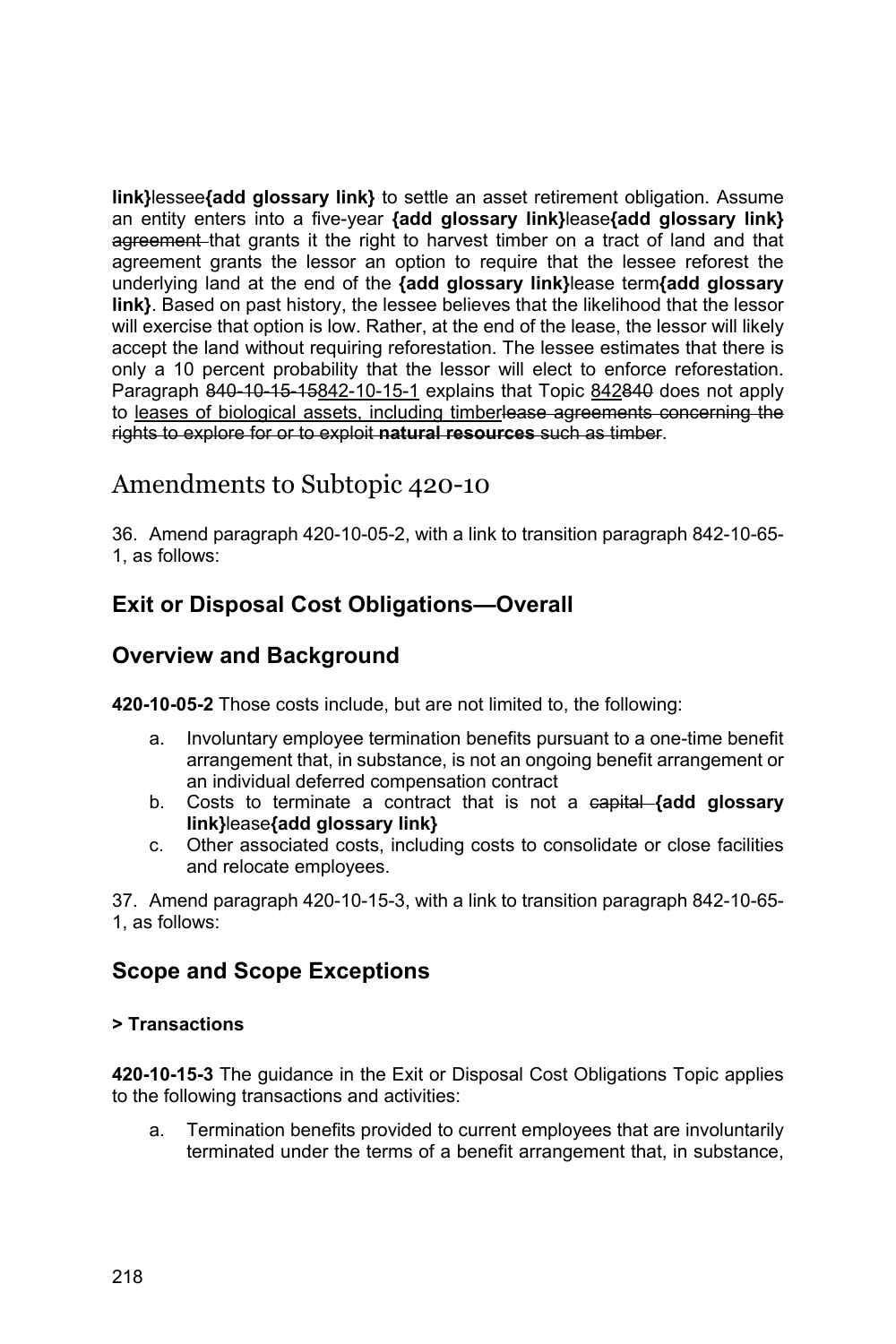is not an ongoing benefit arrangement or an individual deferred compensation contract (referred to as **one-time employee termination benefits**)

- b. Costs to terminate a contract that is not a capital **{add glossary link}**lease**{add glossary link}** (see paragraphs 420-10-25-11 through 25-13 for further description of contract termination costs and paragraph 842-20-40-1840-30-40-1 for terminations of a capital lease)
- c. Costs to consolidate facilities or relocate employees
- d. Costs associated with a disposal activity covered by Subtopic 205-20
- e. Costs associated with an exit activity, including exit activities associated with an entity newly acquired in a business combination or an **acquisition by a not-for-profit entity**.

38. Amend paragraph 420-10-25-11, with a link to transition paragraph 842-10- 65-1, as follows:

## **Recognition**

#### **> Contract Termination Costs**

**420-10-25-11** For purposes of this Subtopic, costs to terminate an operating lease or othera contract (excluding **leases** within the scope of Topic 842) are either of the following:

- a. Costs to terminate the contract before the end of its term
- b. Costs that will continue to be incurred under the contract for its remaining term without economic benefit to the entity.

39. Supersede paragraph 420-10-30-8, with a link to transition paragraph 842-10- 65-1, as follows:

### **Initial Measurement**

#### **> Contract Termination Costs**

**420-10-30-8** Paragraph superseded by Accounting Standards Update No. 2016- 02.If the contract is an operating lease, the fair value of the liability at the **ceaseuse date** shall be determined based on the remaining lease rentals, adjusted for the effects of any prepaid or deferred items recognized under the lease, and reduced by estimated sublease rentals that could be reasonably obtained for the property, even if the entity does not intend to enter into a sublease. Remaining lease rentals shall not be reduced to an amount less than zero.

40. Supersede paragraphs 420-10-55-11 through 55-15 and their related heading, with a link to transition paragraph 842-10-65-1, as follows: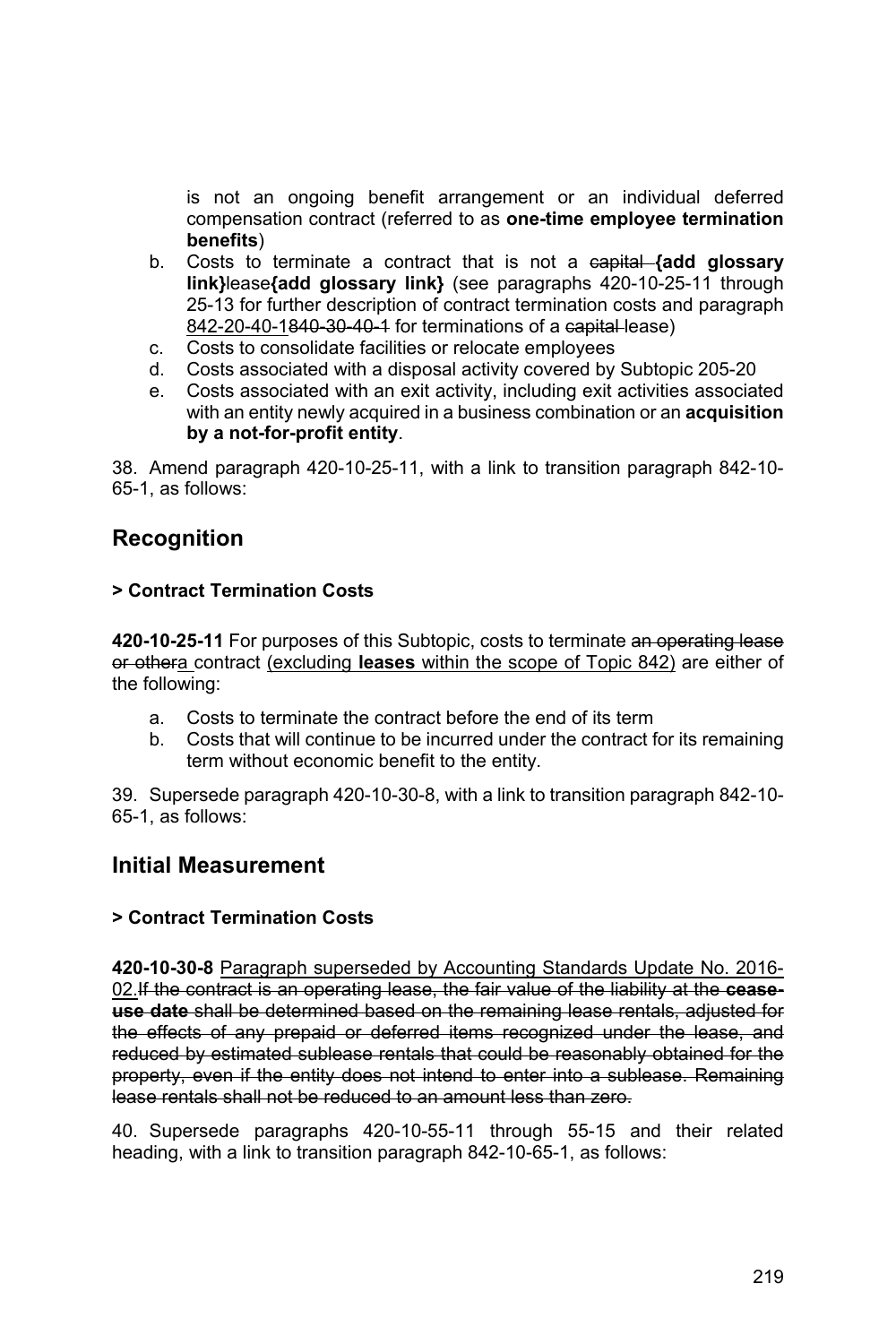# **Implementation Guidance and Illustrations**

### **> Illustrations**

#### **> > Example 4: Costs to Terminate an Operating Lease**

**420-10-55-11** Paragraph superseded by Accounting Standards Update No. 2016- 02. This Example illustrates the guidance in paragraphs 420-10-25-11 through 25-13 and paragraphs 420-10-30-7 through 30-9 related to terminating an operating lease at the **cease-use date** and after the cease-use date.

**420-10-55-12** Paragraph superseded by Accounting Standards Update No. 2016- 02.An entity leases a facility under an operating lease that requires the entity to pay lease rentals of \$100,000 per year for 10 years. After using the facility for five years, the entity commits to an exit plan. In connection with that plan, the entity will cease using the facility in 1 year (after using the facility for 6 years), at which time the remaining lease rentals will be \$400,000 (\$100,000 per year for the remaining term of 4 years). In accordance with paragraphs 420-10-30-7 through 30-9, a liability for the remaining lease rentals, reduced by actual (or estimated) sublease rentals, would be recognized and measured at its fair value at the cease-use date (as illustrated in the following paragraph). In accordance with paragraphs 420-10- 35-1 through 35-4, the liability would be adjusted for changes, if any, resulting from revisions to estimated cash flows after the cease use date, measured using the credit-adjusted risk-free rate that was used to measure the liability initially (as illustrated in paragraph 420-10-55-15).

**420-10-55-13** Paragraph superseded by Accounting Standards Update No. 2016- 02. Based on market rentals for similar leased property, the entity determines that if it desired, it could sublease the facility and receive sublease rentals of \$300,000 (\$75,000 per year for the remaining lease term of 4 years). However, for competitive reasons, the entity decides not to sublease the facility (or otherwise terminate the lease) at the cease use date. The fair value of the liability at the cease-use date is \$89,427, estimated using an expected present value technique. The expected net cash flows of \$100,000 (\$25,000 per year for the remaining lease term of 4 years) are discounted using a credit adjusted risk-free rate of 8 percent. In this case, a risk premium is not considered in the present value measurement. Because the lease rentals are fixed by contract and the estimated sublease rentals are based on market prices for similar leased property for other entities having similar credit standing as the entity, there is little uncertainty in the amount and timing of the expected cash flows used in estimating fair value at the cease use date and any risk premium would be insignificant. In other circumstances, a risk premium would be appropriate if it is significant. Thus, a liability (expense) of \$89,427 would be recognized at the cease-use date.

**420-10-55-14** Paragraph superseded by Accounting Standards Update No. 2016- 02.Accretion expense would be recognized after the cease-use date in accordance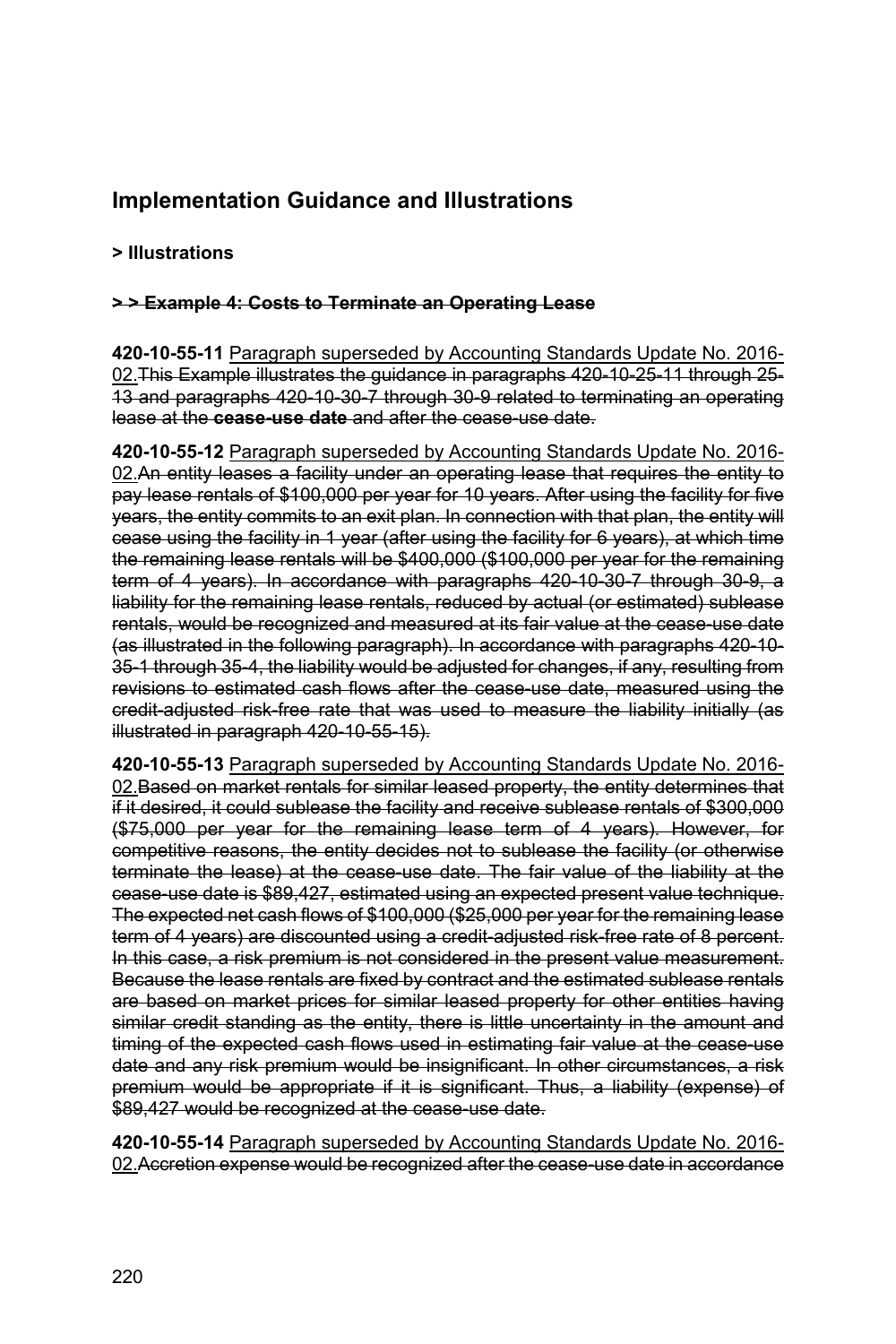with the guidance beginning in paragraph 420-10-35-1 and in paragraph 420-10- 45-5. (The entity will recognize the impact of deciding not to sublease the property over the period the property is not subleased. For example, in the first year after the cease-use date, an expense of \$75,000 would be recognized as the impact of not subleasing the property, which reflects the annual lease payment of \$100,000 net of the liability extinguishment of \$25,000.)

**420-10-55-15** Paragraph superseded by Accounting Standards Update No. 2016- 02.At the end of one year, the competitive factors referred to above are no longer present. The entity decides to sublease the facility and enters into a sublease. The entity will receive sublease rentals of \$250,000 (\$83,333 per year for the remaining lease term of 3 years), negotiated based on market rentals for similar leased property at the sublease date. The entity adjusts the carrying amount of the liability at the sublease date to \$46,388 to reflect the revised expected net cash flows of \$50,000 (\$16,667 per year for the remaining lease term of 3 years), which are discounted at the credit-adjusted risk-free rate that was used to measure the liability initially (8 percent). Accretion expense would be recognized after the sublease date in accordance with the guidance beginning in paragraph 420-10-35- 1 and in paragraph 420-10-45-5.

# Amendments to Subtopic 440-10

41. Amend paragraphs 440-10-25-1 through 25-2, with a link to transition paragraph 842-10-65-1, as follows:

## **Commitments—Overall**

## **Recognition**

## **Unconditional Purchase Obligations**

**440-10-25-1** Depending on its terms, an **unconditional purchase obligation** can be subject to the guidance in Topic 842840, to the guidance in Topic 815, or to neither.

**440-10-25-2** The guidance in Section 842-10-15840-10-15 and paragraph 840-10- 55-26 shall be applied first to determine whether an unconditional purchase obligation is within the scope of Topic 840842.

42. Amend paragraphs 440-10-50-1 and 440-10-50-3, with a link to transition paragraph 842-10-65-1, as follows:

## **Disclosure**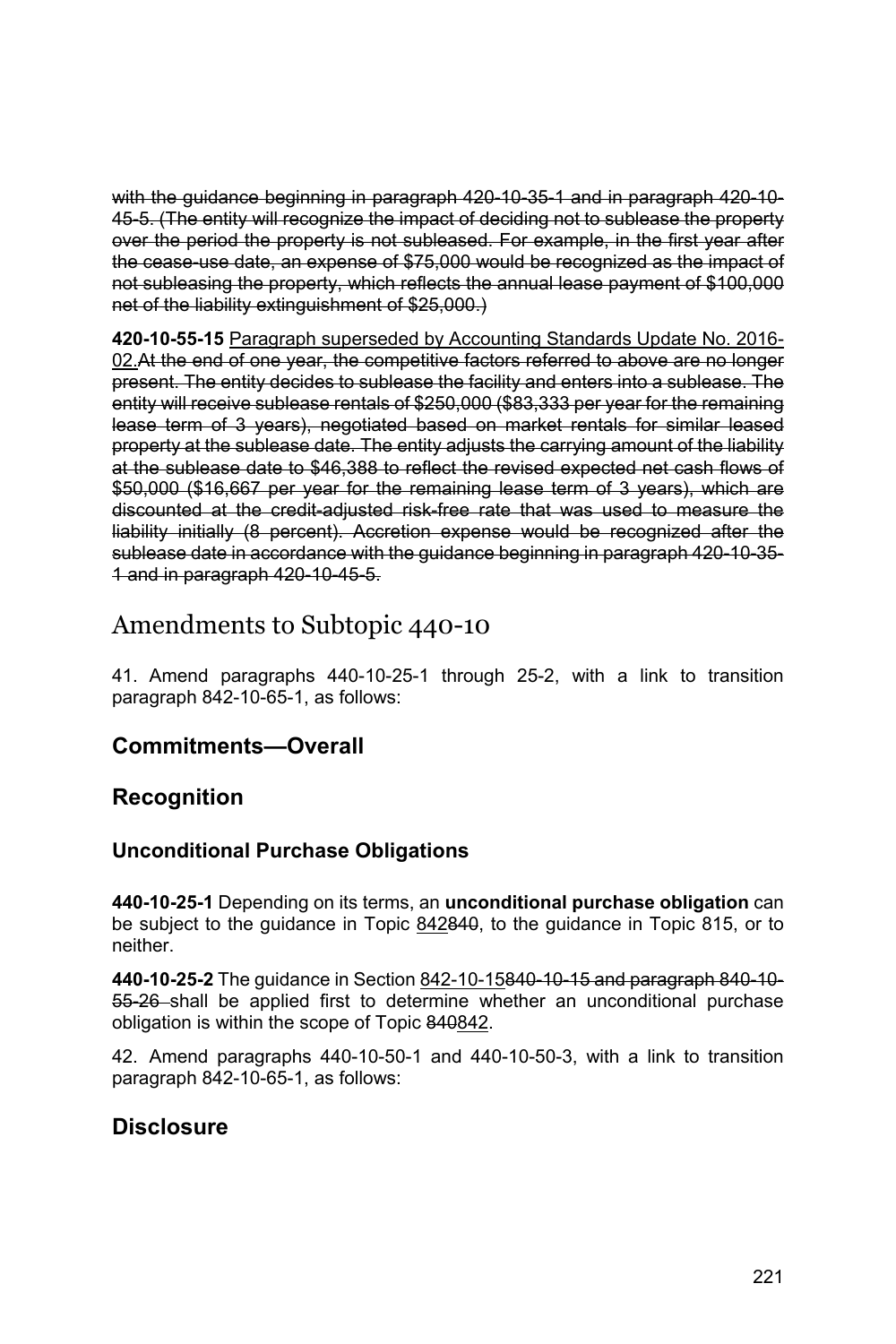### **General**

**440-10-50-1** Notwithstanding more explicit disclosures required elsewhere in this Codification, all of the following situations shall be disclosed in financial statements:

- a. Unused letters of credit
- b. Leases Long-term leases (see Section 842-20-50 Sections 840-10-50, 840-20-50, and 840-30-50)
- c. Assets pledged as security for loans
- d. Pension plans (see Section 715-20-50)
- e. The existence of cumulative preferred stock dividends in arrears
- f. Commitments, including:
	- 1. A commitment for plant acquisition
	- 2. An obligation to reduce debts
	- 3. An obligation to maintain working capital
	- 4. An obligation to restrict dividends.

#### **Unconditional Purchase Obligations**

**440-10-50-3** Future minimum **{add glossary link}**lease payments**{add glossary link}** under **{add glossary link}**leases**{add glossary link}** that meet the conditions in paragraph 440-10-50-2 need not be disclosed in accordance with the following paragraph 440-10-50-4 or paragraph 440-10-50-6 if those future minimum lease payments are disclosed in accordance with Section 842-20-50the Lessees Subsections of Sections 840-10-50; 840-20-50; and 840-30-50.

43. Amend paragraphs 440-10-60-12 through 60-13, with a link to transition paragraph 842-10-65-1, as follows:

### **Relationships**

#### **> Leases**

**440-10-60-12** For commitments under **leases**lease agreements, see Topic 842840.

**440-10-60-13** For nuclear fuel leases structured as **take-or-pay contracts**, see paragraph 840-10-55-7842-10-55-1.

### Amendments to Subtopic 450-10

44. Amend paragraph 450-10-60-8, with a link to transition paragraph 842-10-65- 1, as follows: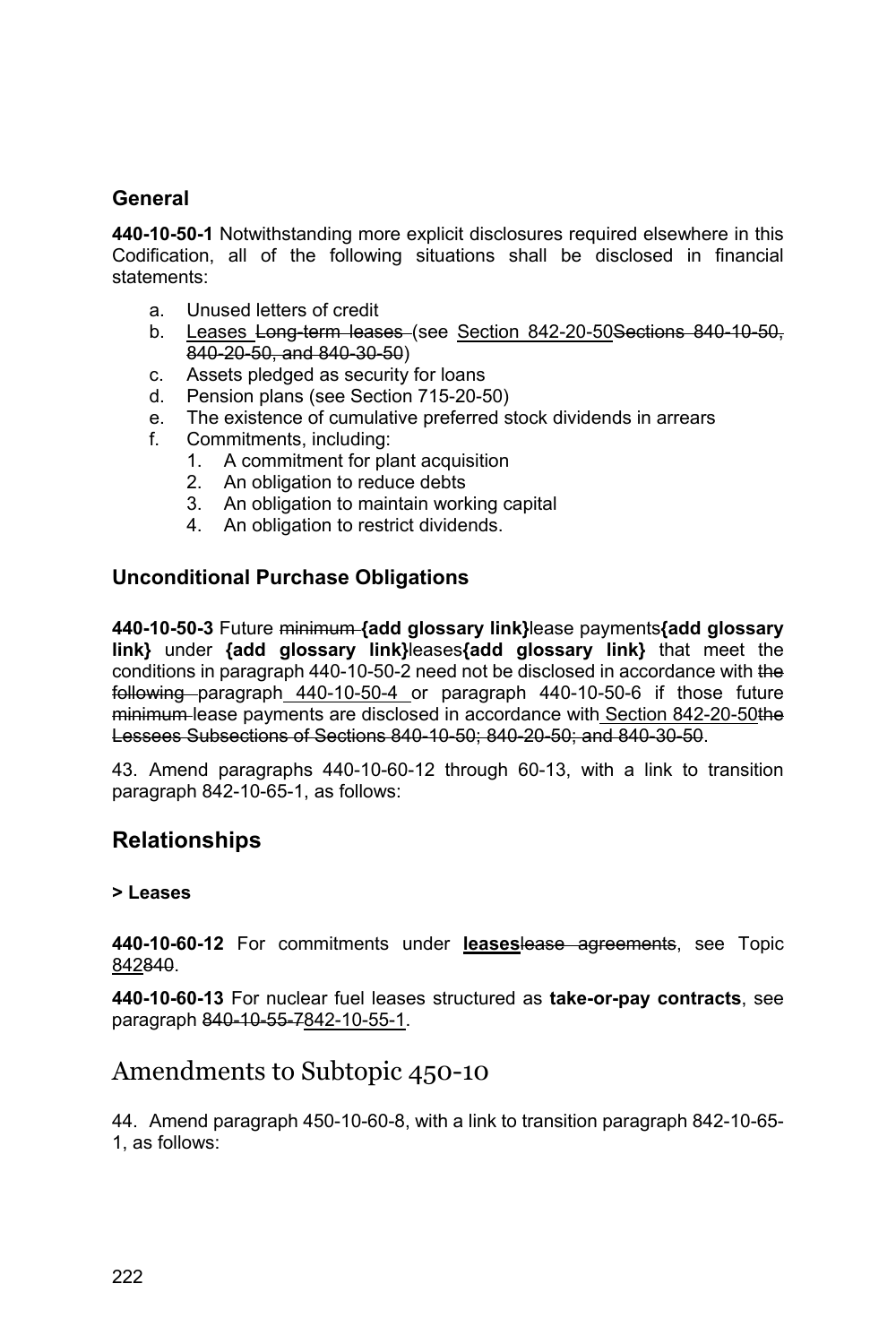# **Contingencies—Overall**

## **Relationships**

#### **> Leases**

**450-10-60-8** For **variable lease payments**contingent rentals, see paragraphs 842-20-55-1 through 55-2paragraph 840-10-25-35.

# Amendments to Subtopic 450-20

45. Amend paragraphs 450-20-60-15 through 60-16, with a link to transition paragraph 842-10-65-1, as follows:

### **Contingencies—Loss Contingencies**

### **Relationships**

#### **> Leases**

**450-20-60-15** For **variable lease payments**contingent rent, see paragraphs 842- 20-55-1 through 55-2paragraph 840-10-25-35.

**450-20-60-16** For the classification effects of a provision in a lease that requires lessee indemnifications for environmental contamination caused by the lessee during its use of the property, see paragraph 840-10-25-12842-10-55-15.

# Amendments to Subtopic 450-30

46. Amend paragraph 450-30-60-5, with a link to transition paragraph 842-10-65- 1, as follows:

### **Contingencies—Gain Contingencies**

### **Relationships**

#### **> Leases**

**450-30-60-5** For a lessor's accounting for income from **variable lease payments**contingent rental income, see paragraphs 842-30-25-2 (for **sales-type**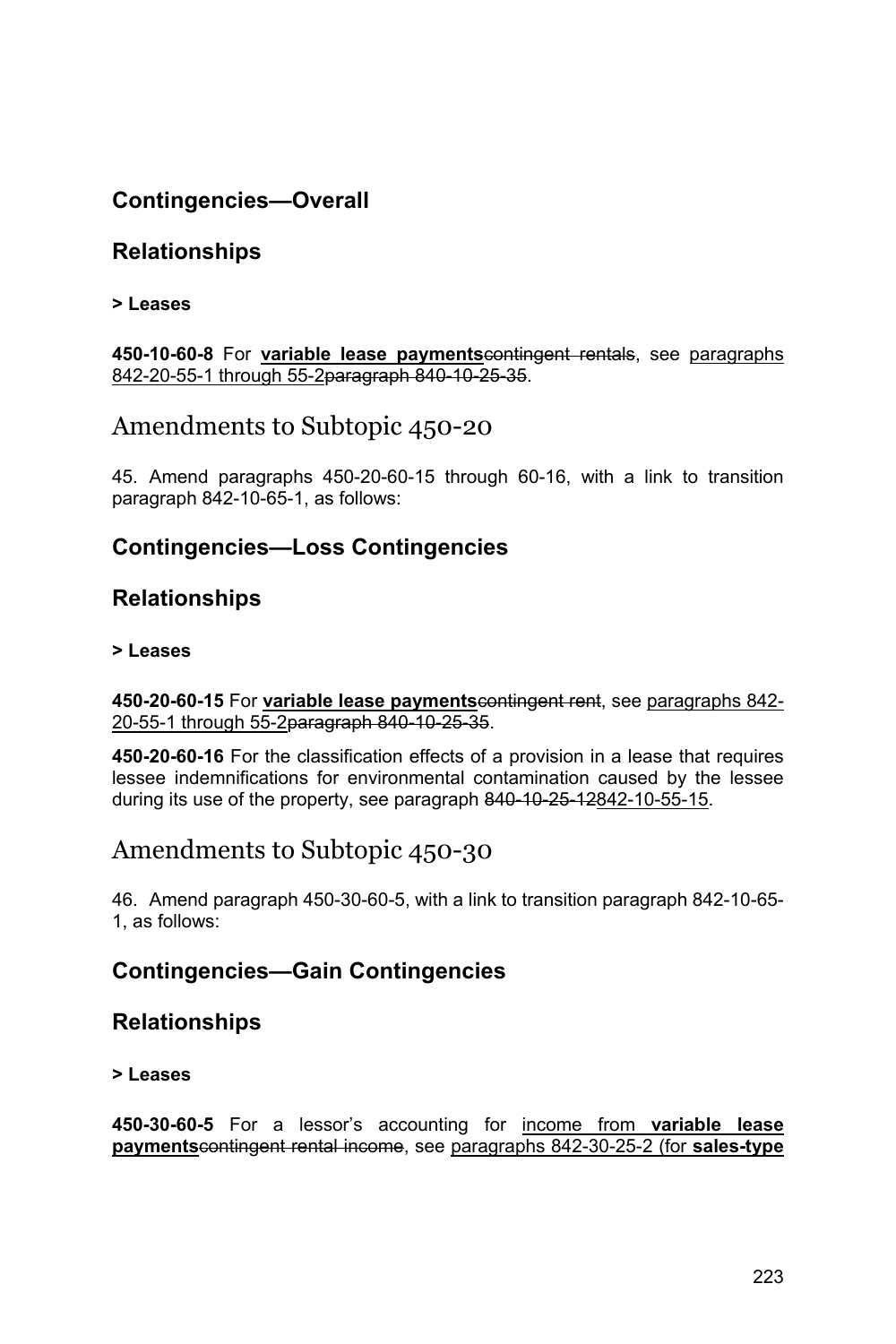#### **leases**), 842-30-25-9 (for **direct financing leases**), and 842-30-25-11 (for **operating leases**)paragraph 840-10-50-5.

# Amendments to Subtopic 460-10

47. Amend paragraph 460-10-15-7, with a link to transition paragraph 842-10-65- 1, as follows:

### **Guarantees—Overall**

### **Scope and Scope Exceptions**

#### **> Transactions**

#### **> > Transactions That Are Excluded from the Scope of This Topic**

**460-10-15-7** The guidance in this Topic does not apply to the following types of guarantee contracts:

- a. A guarantee or an indemnification that is excluded from the scope of Topic 450 (see paragraph 450-20-15-2—primarily employment-related guarantees)
- b. A lessee's guarantee of the residual value of the leased property**underlying asset** at the expiration of the **lease term** under Topic 842, if the lessee (guarantor) accounts for the lease as a capital lease under Subtopic 840-30
- c. A contract that meets the characteristics in paragraph 460-10-15-4(a) but is accounted for as **variable lease payments**contingent rent under Topic 842Subtopic 840-30
- d. A guarantee (or an indemnification) that is issued by either an insurance entity or a reinsurance entity and accounted for under Topic 944 (including guarantees embedded in either insurance contracts or investment contracts)
- e. A contract that meets the characteristics in paragraph 460-10-15-4(a) but provides for payments that constitute a vendor rebate (by the guarantor) based on either the sales revenues of, or the number of units sold by, the guaranteed party
- f. A contract that provides for payments that constitute a vendor rebate (by the guarantor) based on the volume of purchases by the buyer (because the underlying relates to an asset of the seller, not the buyer who receives the rebates)
- g. A guarantee or an indemnification whose existence prevents the guarantor from being able to either account for a transaction as the sale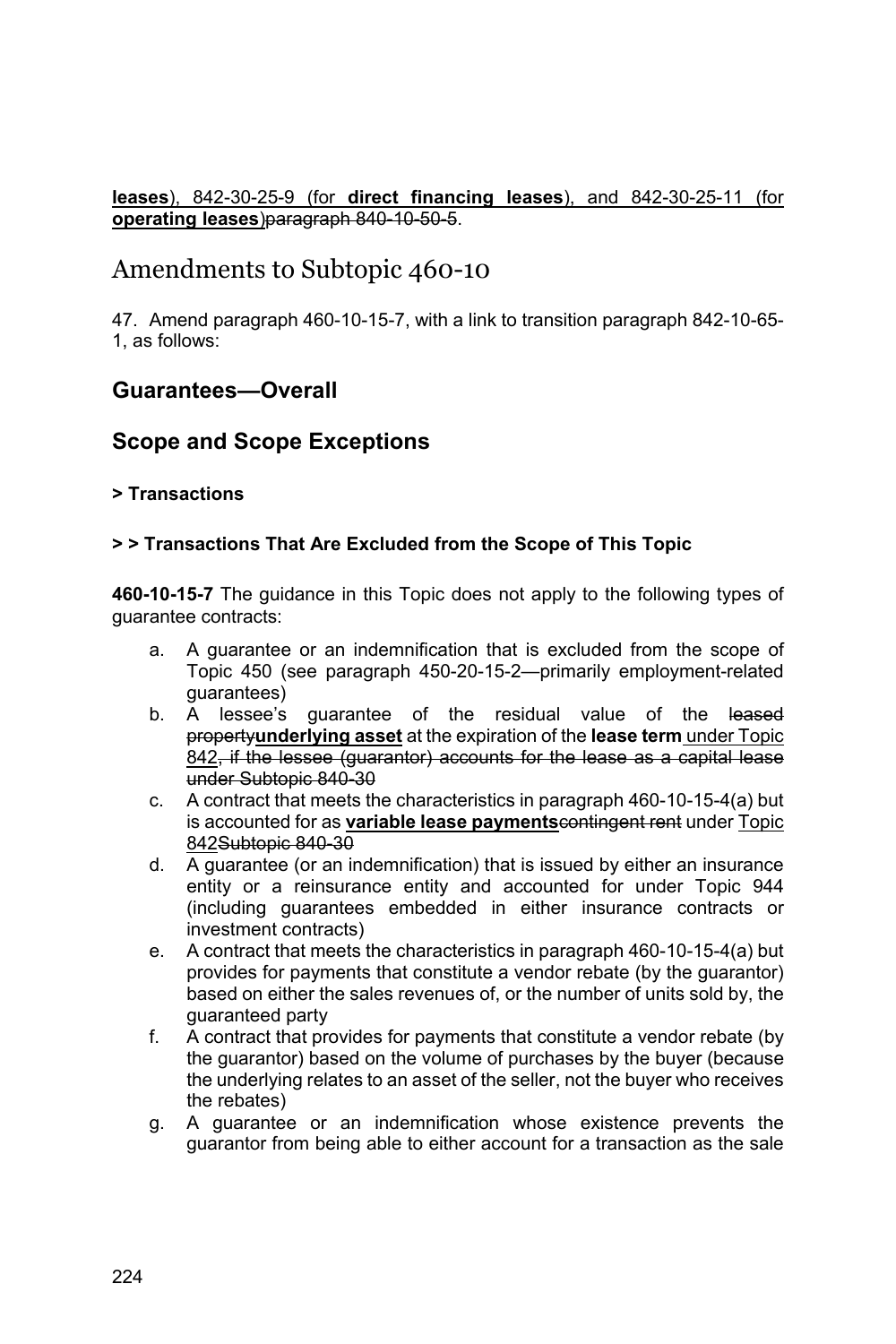of an asset that is related to the guarantee's underlying or recognize in earnings the profit from that sale transaction

- h. A registration payment arrangement within the scope of Subtopic 825-20 (see Section 825-20-15)
- i. A guarantee or an indemnification of an entity's own future performance (for example, a guarantee that the guarantor will not take a certain future action)
- j. A guarantee that is accounted for as a **credit derivative** at fair value under Topic 815
- k. A sales incentive program in which a manufacturer contractually guarantees to reacquire the equipment at a guaranteed price or guaranteed prices at a specified time, or at specified time periods (for example, the entity is obligated to reacquire the equipment or the entity is obligated at the **customer's** request to reacquire the equipment). That program shall be evaluated in accordance with Topic 606 on **revenue** from **contracts** with customers, specifically the implementation guidance on repurchase agreements in paragraphs 606-10-55-66 through 55-78.

For related implementation guidance, see Section 460-10-55.

48. Amend paragraph 460-10-25-1, with a link to transition paragraph 842-10-65- 1, as follows:

# **Recognition**

**460-10-25-1** The following types of guarantees are not subject to the recognition provisions of this Subsection:

- a. A guarantee that is accounted for as a derivative instrument at fair value under Topic 815.
- b. A product **warranty** or other guarantee for which the **underlying** is related to the performance (regarding function, not price) of nonfinancial assets that are owned by the guaranteed party (see paragraph 460-10- 15-9 for related guidance).
- c. A guarantee issued in a business combination or an **acquisition by a not-for-profit entity** that represents contingent consideration (as addressed in Subtopics 805-30 and 958-805).
- d. A guarantee for which the guarantor's obligation would be reported as an equity item rather than a liability under generally accepted accounting principles (GAAP) (see Topics 480 and 505).
- e. A guarantee by an original **{add glossary link}**lessee**{add glossary link}** that has become secondarily liable under a new **{add glossary link}**lease**{add glossary link}** that relieved the original lessee from being the primary obligor (that is, principal debtor) under the original lease, as discussed in paragraph 840-30-40-5842-20-40-3. This exception shall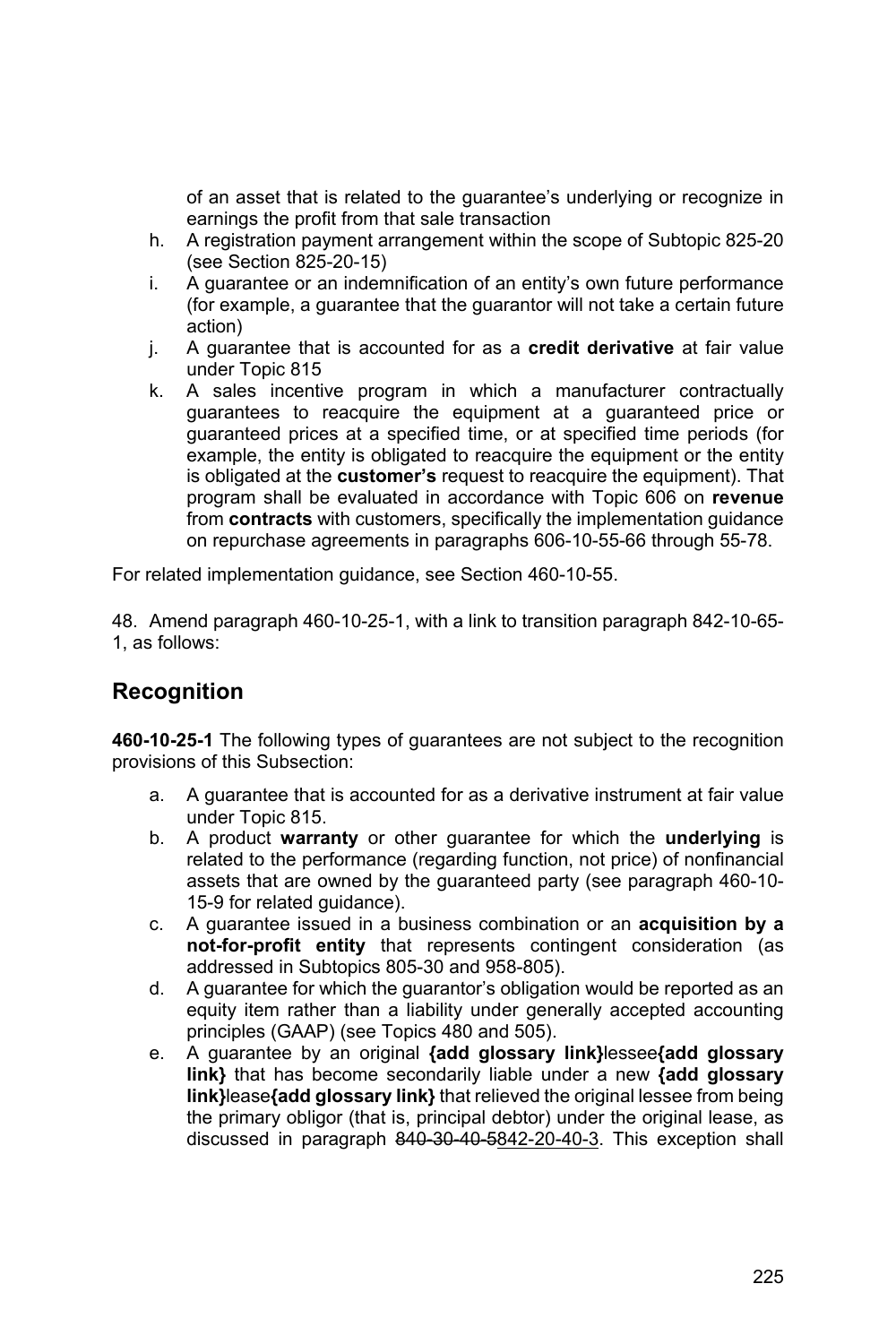not be applied by analogy to other secondary obligations that are not accounted for under that paragraph.

- f. A guarantee issued either between parents and their subsidiaries or between corporations under common control.
- g. A parent's guarantee of its subsidiary's debt to a third party (whether the parent is a corporation or an individual).
- h. A subsidiary's guarantee of the debt owed to a third party by either its parent or another subsidiary of that parent.

49. Amend paragraph 460-10-30-2, with a link to transition paragraph 842-10-65- 1, as follows:

### **Initial Measurement**

#### **> Fair Value Objective**

**460-10-30-2** Except as indicated in paragraphs 460-10-30-3 through 30-4, the objective of the initial measurement of a guarantee liability is the fair value of the guarantee at its inception. For example:

- a. If a guarantee is issued in a standalone arm's-length transaction with an unrelated party, the liability recognized at the inception of the guarantee shall be the premium received or receivable by the guarantor as a practical expedient.
- b. If a guarantee is issued as part of a transaction with multiple elements with an unrelated party (such as in conjunction with selling an asset or entering into an operating lease), the liability recognized at the inception of the guarantee should be an estimate of the guarantee's fair value. In that circumstance, a guarantor shall consider what premium would be required by the guarantor to issue the same guarantee in a standalone arm's-length transaction with an unrelated party as a practical expedient.
- c. If a guarantee is issued as a contribution to an unrelated party, the liability recognized at the inception of the guarantee shall be measured at its fair value, consistent with the requirement to measure the contribution made at fair value, as prescribed in Section 720-25-30. For related implementation guidance, see paragraph 460-10-55-14.

50. Amend paragraphs 460-10-55-17 and 460-10-55-23, with a link to transition paragraph 842-10-65-1, as follows:

### **Implementation Guidance and Illustrations**

#### **> Implementation Guidance**

#### **> > Scope Guidance—Guarantees Outside the Scope of This Topic Entirely**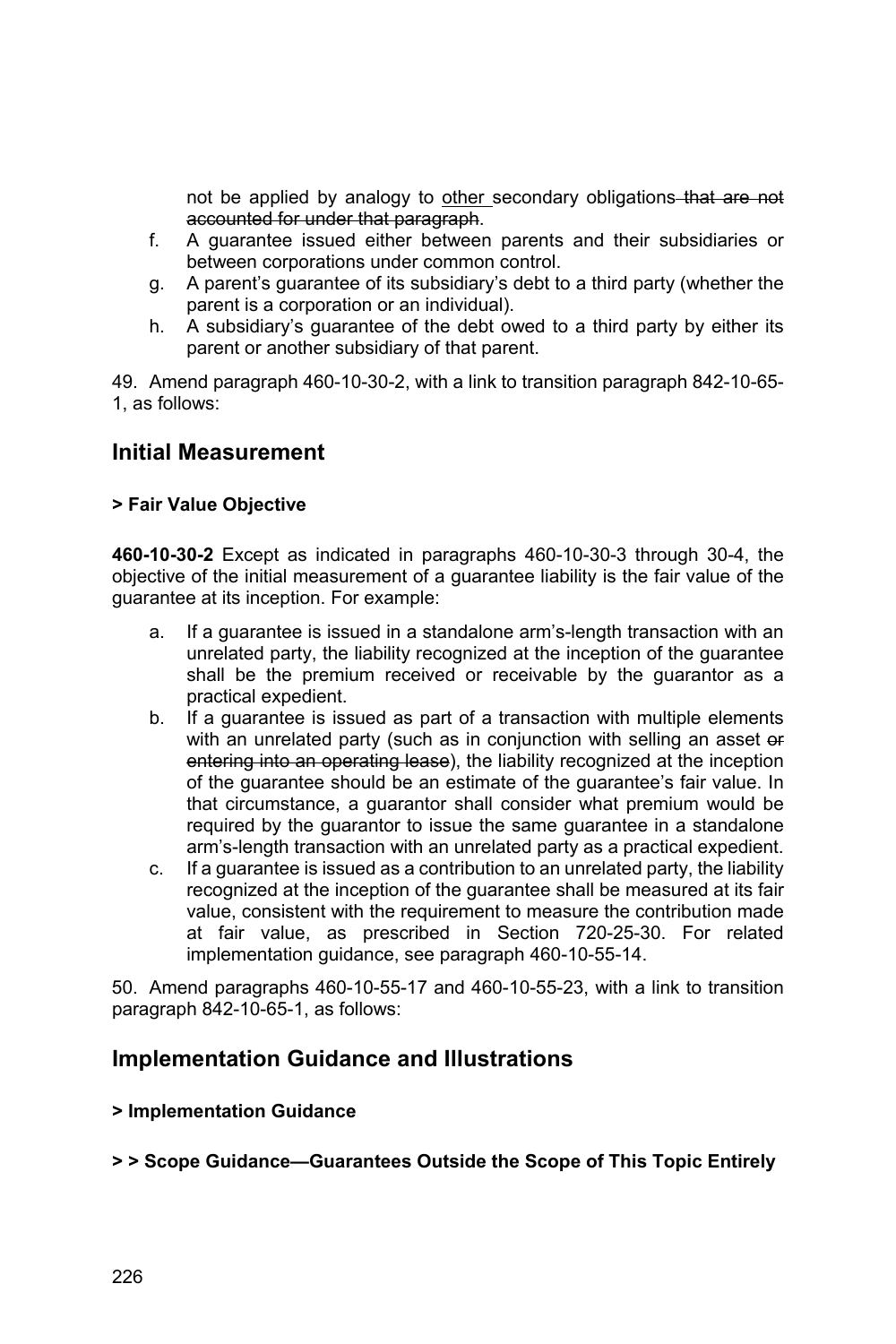#### **> > > Guarantees That Prevent Sale Accounting**

**460-10-55-17** The following are examples of contractsis an example of a contract that areis outside the scope of this Topic because they areit is of the type described in paragraph 460-10-15-7(g):

- a. Subparagraph superseded by Accounting Standards Update No. 2016- 02. A seller's quarantee of the return of a buyer's investment or return on investment of a real estate property as discussed in paragraph 360-20- 40-41 for real estate sale-leaseback transactions.
- b. Subparagraph superseded by Accounting Standards Update No. 2016- 02. A seller's guarantee of a specified level of operations of a real estate property, as discussed in paragraphs 360-20-40-42 through 40-44 for real estate sale-leaseback transactions.
- c. A transaction that involves sale of a marketable security to a third-party buyer with the buyer having an option to put the security back to the seller at a specified future date or dates for a fixed price, if the existence of the put option prevents the transferor from accounting for the transaction as a sale, as described in paragraphs 860-20-55-20 through 55-23.
- d. Subparagraph superseded by Accounting Standards Update No. 2016- 02.A seller-lessee's residual value guarantee if that guarantee results in the seller-lessee deferring profit from the sale greater than or equal to the gross amount of the guarantee (see paragraphs 840-40-55-26 through 55-28).
- e. Subparagraph superseded by Accounting Standards Update No. 2014- 09.

#### **> > Recognition and Measurement Guidance—Overall Guidance**

**460-10-55-23** Although paragraph 460-10-25-4 does not prescribe a specific account, the following illustrate a guarantor's offsetting entries when it recognizes the liability at the inception of the guarantee:

- a. If the guarantee were issued in a standalone transaction for a premium, the offsetting entry would be consideration received (such as cash or a receivable).
- b. If the guarantee were issued in conjunction with the sale of assets, a product, or a business, the overall proceeds (such as the cash received or receivable) would be allocated between the consideration being remitted to the guarantor for issuing the guarantee and the proceeds from the sale. That allocation would affect the calculation of the gain or loss on the sale transaction.
- c. If the guarantee were issued in conjunction with the formation of a partially owned business or a venture accounted for under the equity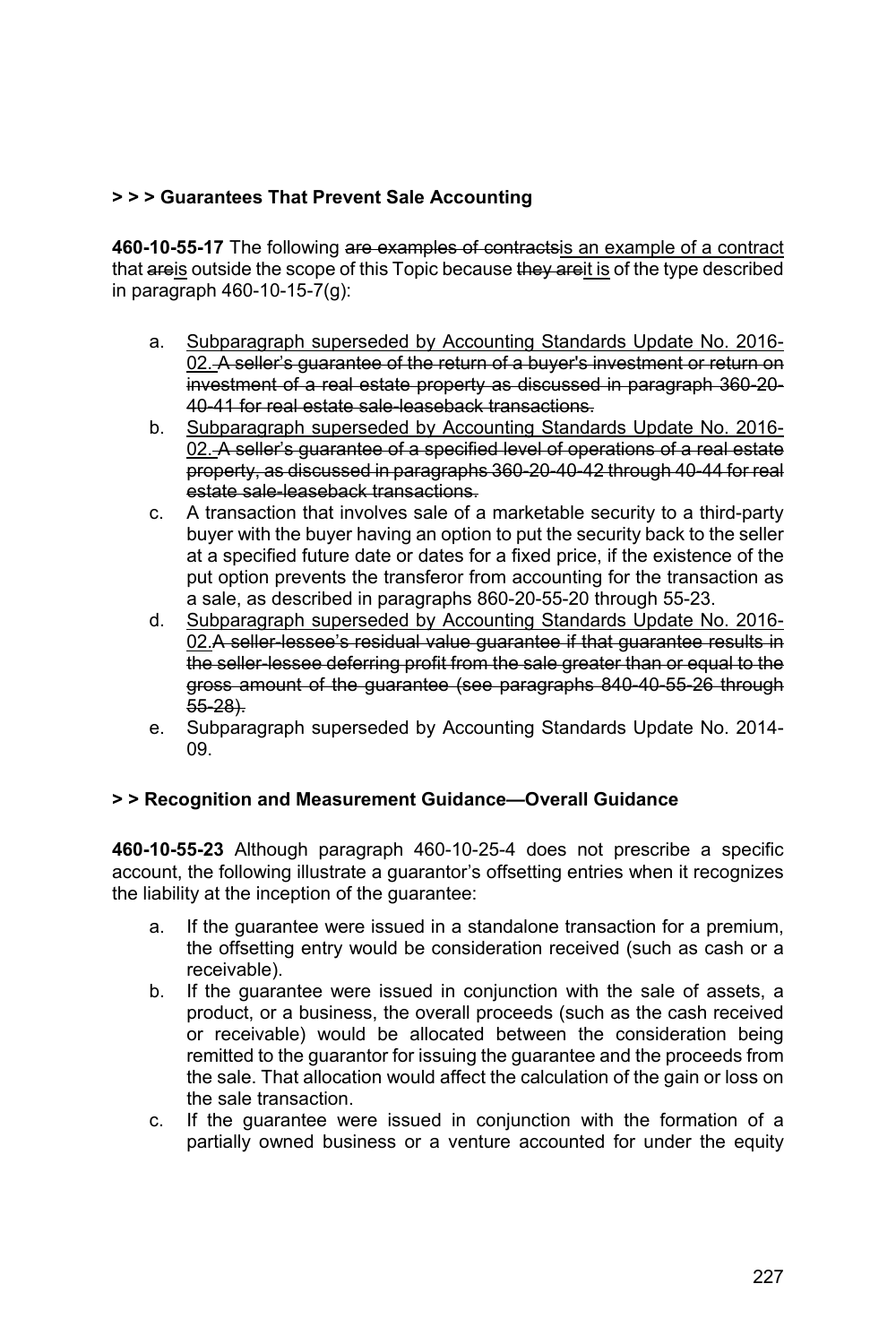method, the recognition of the liability for the guarantee would result in an increase to the carrying amount of the investment.

- d. Subparagraph superseded by Accounting Standards Update No. 2016- 02.If a residual value quarantee were provided by a lessee quarantor when entering into an operating lease, the offsetting entry (representing a payment in kind made by the lessee when entering into the operating lease) would be reflected as prepaid rent, which would be accounted for under Section 840-20-25.
- e. If a guarantee were issued to an unrelated party for no consideration on a standalone basis (that is, not in conjunction with any other transaction or ownership relationship), the offsetting entry would be to expense.

51. Amend paragraphs 460-10-60-3, 460-10-60-16 through 60-18, 460-10-60-20 through 60-24, and 460-10-60-32 and supersede paragraphs 460-10-60-19, 460- 10-60-25 through 60-27, 460-10-60-29 through 60-31, and 460-10-60-33, with a link to transition paragraph 842-10-65-1, as follows:

### **Relationships**

#### **> Property, Plant, and Equipment**

**460-10-60-3** For a seller's guarantee of a return of the buyer's investment in real estate or a seller's guarantee of a return on that investment for an extended period, see paragraph 360-20-40-41-Subtopic 842-40 for real estate sale-leaseback sale and leaseback transactions.

#### **> Leases**

**460-10-60-16** For the effect on the **{add glossary link}**lease term**{add glossary link}** of a provision or condition that in substance is a guarantee of a **{add glossary link}**lessor's**{add glossary link}** debt or a loan to a lessor by the **{add glossary link}**lessee**{add glossary link}** that is related to the **underlying asset**leased property but is structured in such a manner that it does not represent a direct guarantee or loan, see the definition of **{remove glossary link}lease term{remove glossary link}**.

**460-10-60-17** For the effects on minimum **{add glossary link}**lease payments**{add glossary link}** of a guarantee by the lessee of the lessor's debt, see paragraph 842-10-30-6840-10-25-5.

**460-10-60-18** For the effects on minimum lease payments of a guarantee by the lessee of the residual value of the leased property underlying asset at the expiration of the lease term, see paragraphs 840-10-25-6 and 840-10-55-8 through 55- 10842-10-30-5 and 842-10-55-34 through 55-36.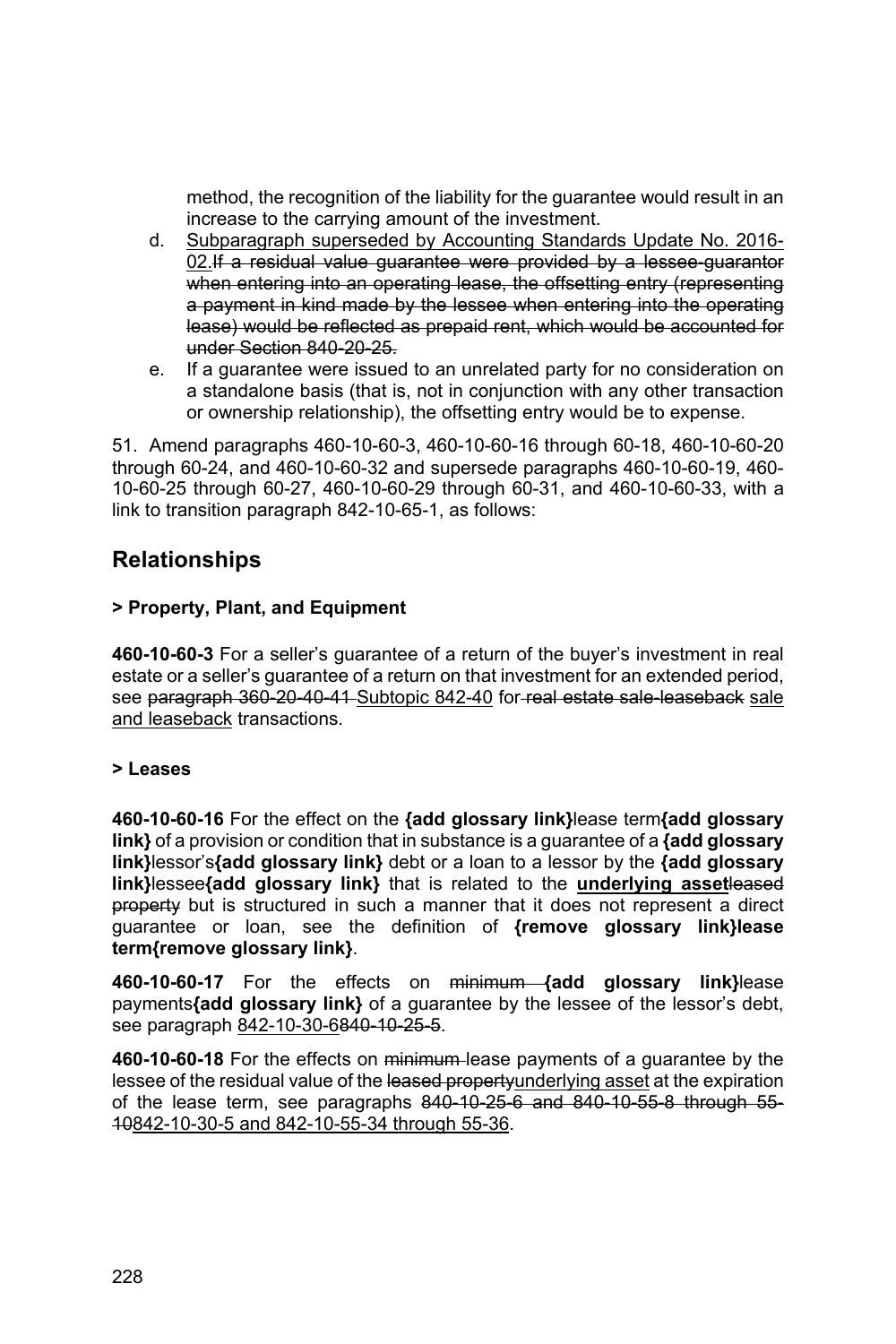**460-10-60-19** Paragraph superseded by Accounting Standards Update No. 2016- 02. For allocation of a residual value or first-loss guarantee to minimum lease payments in leases involving land and building(s), see paragraphs 840-10-25-21 through 25-22.

**460-10-60-20** For a determination of whether a residual value guarantee is subject to the requirements of Topic 815, see paragraph 840-10-15-20842-10-15-43.

**460-10-60-21** For the classification of a lease that includes a commitment by a lessor to guarantee performance of the leased propertyunderlying asset in a manner more extensive than a typical product **warranty** or to effectively protect the lessee from obsolescence of the leased propertyunderlying asset, see paragraphs 840-10-25-42 through 25-43842-10-55-32 through 55-33.

**460-10-60-22** For a manufacturer's guarantee of the resale value of equipment to the purchaser, see paragraphs 840-10-55-12 through 55-25842-30-55-1 through 55-15.

**460-10-60-23** For a lessee's indemnification for environmental contamination, see paragraph 840-10-25-13842-10-55-15.

**460-10-60-24** For a guarantee by a lessee of the leased property'sunderlying asset's residual value in aan operating lease transaction, see paragraph 840-20-30-1paragraphs 842-10-30-5 and 842-10-55-34 through 55-36.

**460-10-60-25** Paragraph superseded by Accounting Standards Update No. 2016- 02. For a guarantee by a lessee of the leased property's residual value in a capital lease transaction, see Section 840-30-35.

**460-10-60-26** Paragraph superseded by Accounting Standards Update No. 2016- 02. For classification of a lease that contains an entity's unsecured guarantee of its own lease payments, see paragraph 840-40-25-15.

**460-10-60-27** Paragraph superseded by Accounting Standards Update No. 2016- 02. For classification of a lease that contains an unsecured guarantee of the lease payments of one member of a consolidated group by another member of the consolidated group, see paragraph 840-40-25-16.

**460-10-60-28** Paragraph superseded by Accounting Standards Update No. 2012- 04.

**460-10-60-29** Paragraph superseded by Accounting Standards Update No. 2016- 02.For an indemnification or guarantee of an owner-lessor against third-party claims relating to construction completion in a sale-leaseback transaction, see paragraph 840-40-55-9.

**460-10-60-30** Paragraph superseded by Accounting Standards Update No. 2016- 02. For an indemnification or guarantee of an owner-lessor against third-party damage claims other than claims caused by or resulting from the lessee's own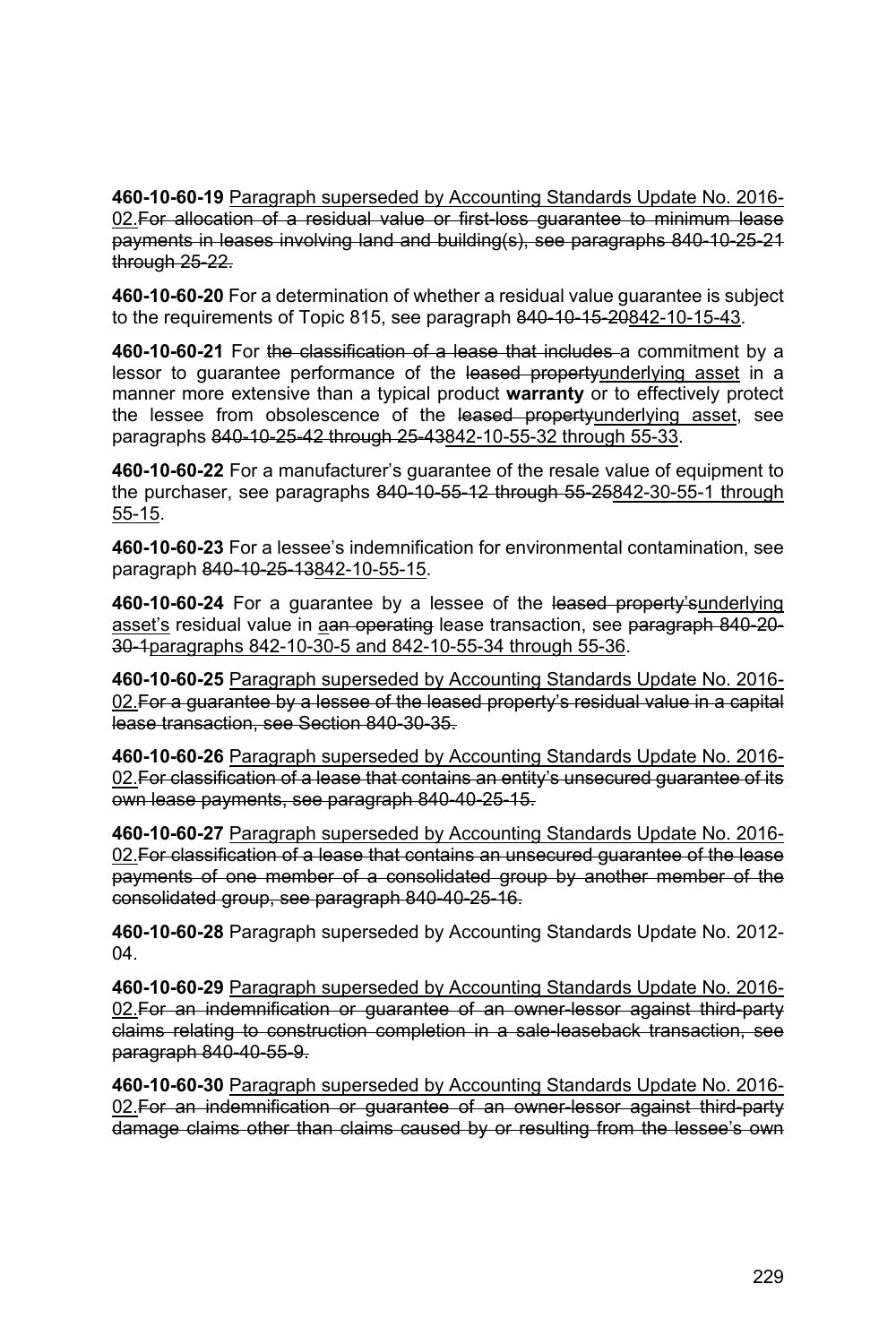actions or failures to act while in possession or control of the construction project in a sale-leaseback transaction, see paragraph 840-40-55-15.

**460-10-60-31** Paragraph superseded by Accounting Standards Update No. 2016- 02. For an indemnification or quarantee by the seller lessee to a party other than the owner-lessor in a sale-leaseback transaction, see paragraph 840-40-55-15.

**460-10-60-32** For a guarantee by the seller-lessee of the leased property' sunderlying asset's residual value in a sale-leaseback sale and leaseback transaction, see paragraph 840-40-55-26842-40-55-19.

**460-10-60-33** Paragraph superseded by Accounting Standards Update No. 2016- 02. For the effect of providing an independent third party quarantee of the lease payments in a sale-leaseback transaction, see paragraph 840-40-25-14.

# Amendments to Subtopic 470-10

52. Amend paragraph 470-10-60-4, with a link to transition paragraph 842-10-65- 1, as follows:

### **Debt—Overall**

### **Relationships**

#### **> Leases**

**470-10-60-4** For guidance on the classification of obligations under capital **{add glossary link}**leases**{add glossary link}**, see paragraphs 840-30-45-1 through 45-3842-20-45-1 through 45-4.

# Amendments to Subtopic 470-60

53. Amend paragraph 470-60-15-11, with a link to transition paragraph 842-10- 65-1, as follows:

### **Debt—Troubled Debt Restructurings by Debtors**

### **Scope and Scope Exceptions**

#### **> Other Considerations**

#### **> > Troubled Debt Restructuring**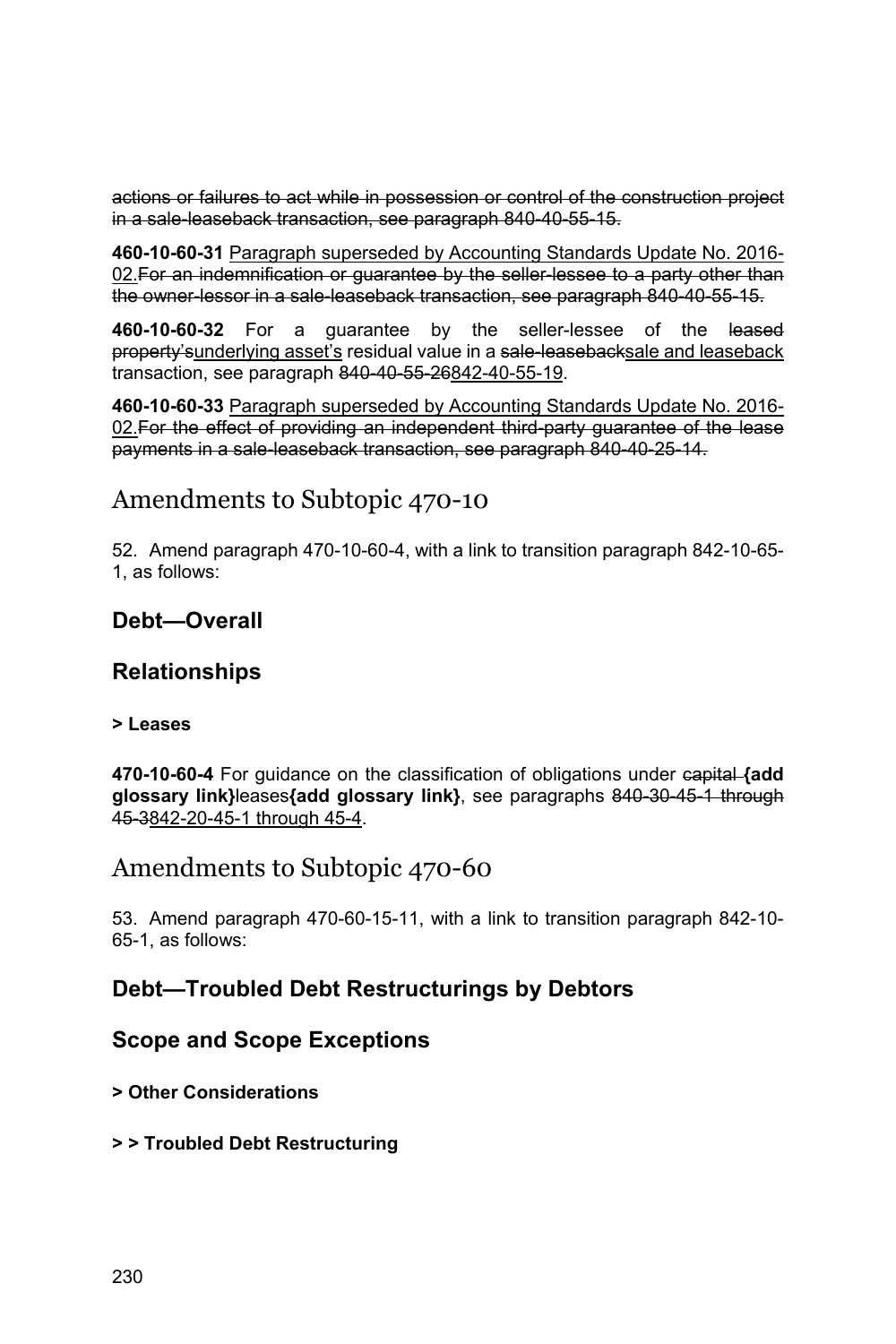**470-60-15-11** For purposes of this Subtopic, none of the following are considered troubled debt restructurings:

- a. **Lease modifications**Changes in lease agreements (for guidance, see Topic 842840)
- b. Changes in employment-related agreements, for example, pension plans and deferred compensation contracts
- c. Unless they involve an agreement between debtor and creditor to restructure, neither of the following:
	- 1. Debtors' failures to pay trade accounts according to their terms
	- 2. Creditors' delays in taking legal action to collect overdue amounts of interest and principal.

# Amendments to Subtopic 606-10

54. Amend paragraph 606-10-15-2(a), with a link to transition paragraph 842-10- 65-1, as follows:

### **Revenue from Contracts with Customers—Overall**

### **Scope and Scope Exceptions**

#### **> Transactions**

**606-10-15-2** An entity shall apply the guidance in this Topic to all **contracts** with **customers**, except the following:

a. Lease contracts within the scope of Topic 842840, Leases.

55. Amend paragraphs 606-10-55-68, 606-10-55-72, and 606-10-55-407, with a link to transition paragraph 842-10-65-1, as follows:

### **Implementation Guidance and Illustrations**

#### **> Implementation Guidance**

#### **> > Repurchase Agreements**

#### **> > > A Forward or a Call Option**

**606-10-55-68** If an entity has an obligation or a right to repurchase the asset (a forward or a call option), a **customer** does not obtain control of the asset because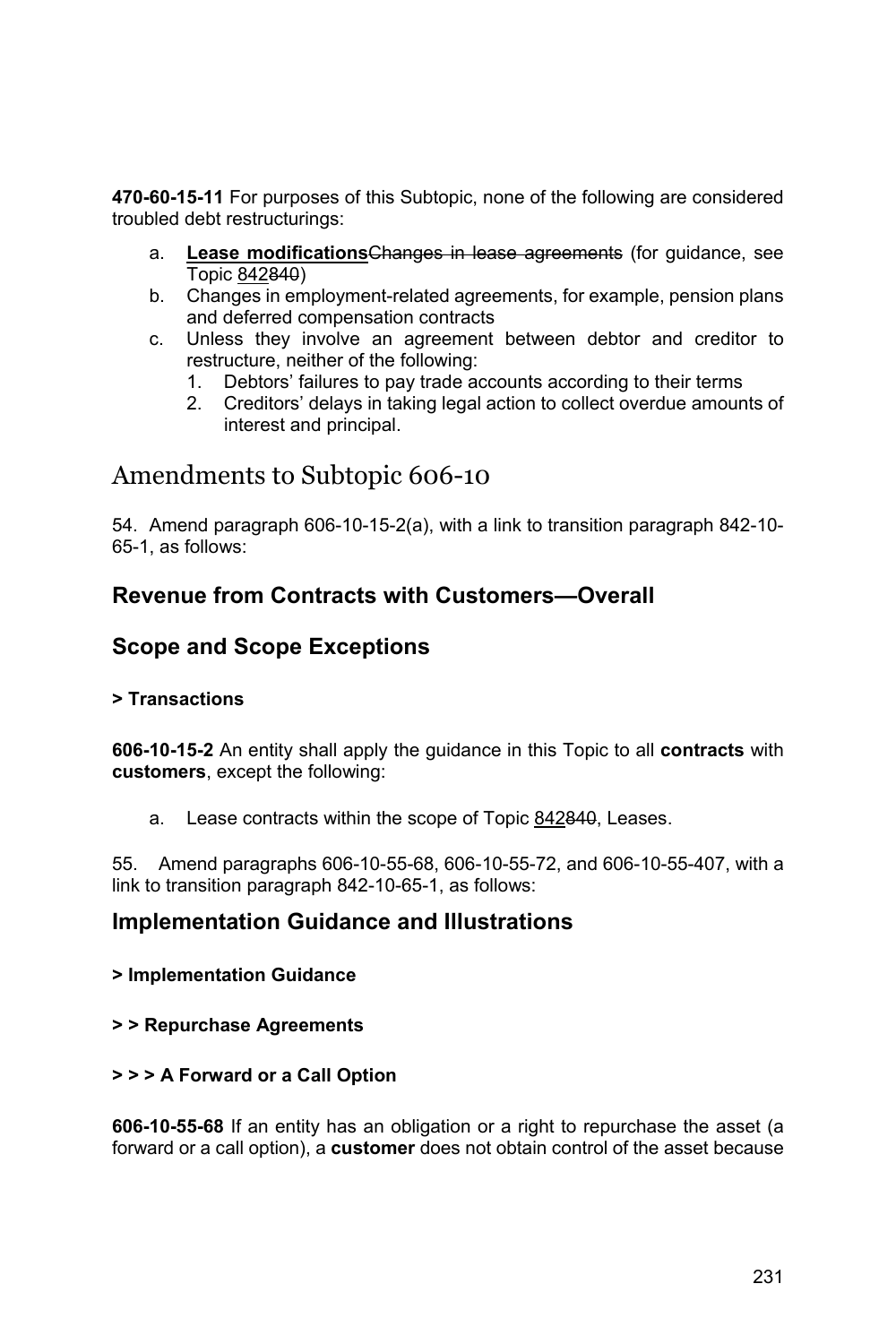the customer is limited in its ability to direct the use of, and obtain substantially all of the remaining benefits from, the asset even though the customer may have physical possession of the asset. Consequently, the entity should account for the **contract** as either of the following:

- a. A **{add glossary link}**lease**{add glossary link}** in accordance with Topic 842840 on leases, if the entity can or must repurchase the asset for an amount that is less than the original selling price of the asset unless the contract is part of a sale and leasebacksale leaseback transaction. If the contract is part of a sale and leasebacksale-leaseback transaction, the entity should account for the contract as a financing arrangement and not as a sale and leaseback transactionsale leaseback in accordance with Subtopic 842-40840-40.
- b. A financing arrangement in accordance with paragraph 606-10-55-70, if the entity can or must repurchase the asset for an amount that is equal to or more than the original selling price of the asset.

#### **> > > A Put Option**

**606-10-55-72** If an entity has an obligation to repurchase the asset at the **customer's** request (a put option) at a price that is lower than the original selling price of the asset, the entity should consider at contract inception whether the customer has a significant economic incentive to exercise that right. The customer's exercising of that right results in the customer effectively paying the entity consideration for the right to use a specified asset for a period of time. Therefore, if the customer has a significant economic incentive to exercise that right, the entity should account for the agreement as a lease in accordance with Topic 842840 on leases unless the contract is part of a sale and leasebacksaleleaseback transaction. If the contract is part of a sale and leasebacksale-leaseback transaction, the entity should account for the contract as a financing arrangement and not as a sale and leaseback transactionsale-leaseback in accordance with Subtopic 842-40840-40.

#### **> Illustrations**

#### **> > Repurchase Agreements**

#### **> > > Example 62—Repurchase Agreements**

#### **> > > > Case B—Put Option: Lease**

**606-10-55-405** Instead of having a call option, the contract includes a put option that obliges the entity to repurchase the asset at the customer's request for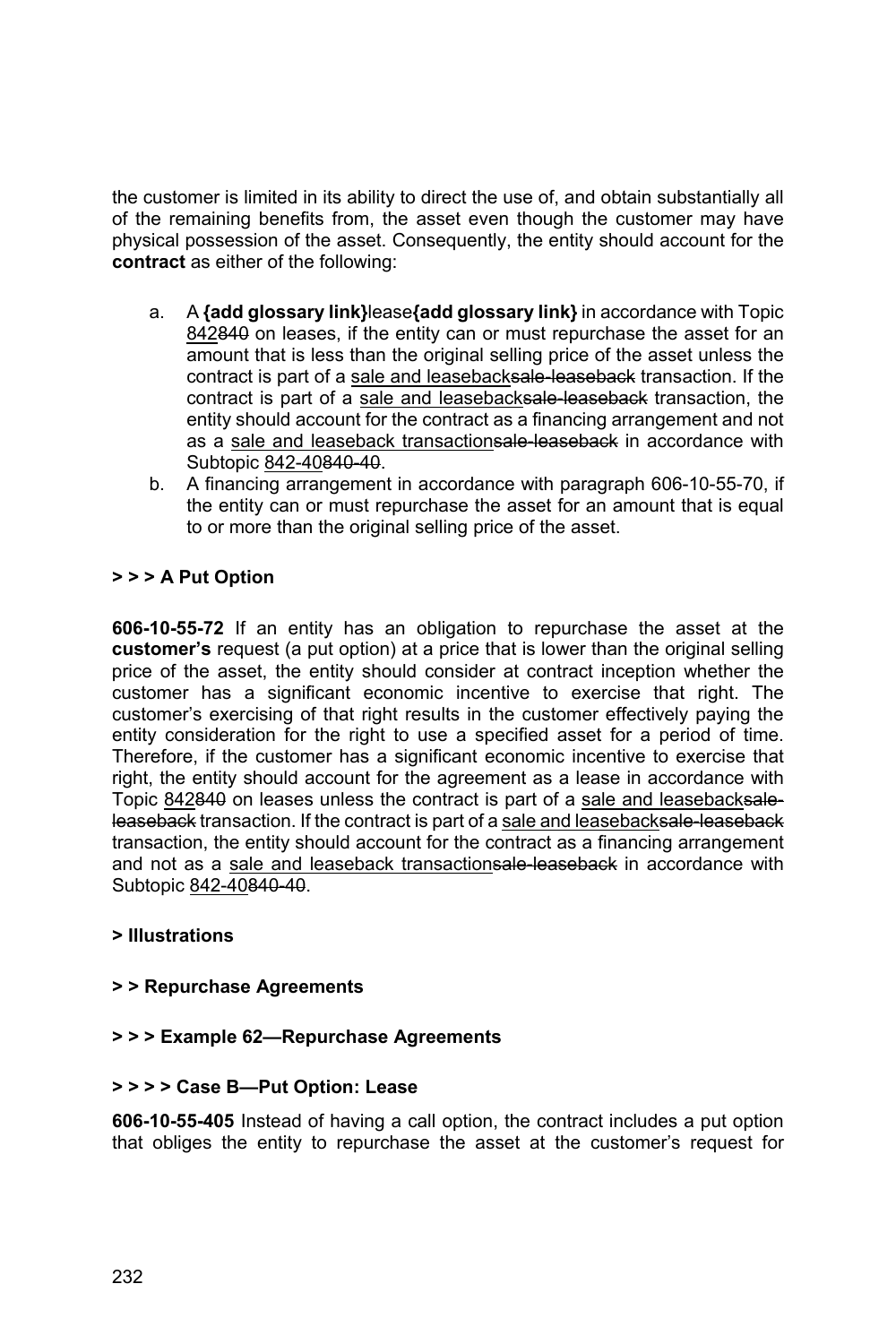\$900,000 on or before December 31, 20X7. The market value is expected to be \$750,000 on December 31, 20X7.

**606-10-55-406** At the inception of the contract, the entity assesses whether the customer has a significant economic incentive to exercise the put option, to determine the accounting for the transfer of the asset (see paragraphs 606-10-55- 72 through 55-78). The entity concludes that the customer has a significant economic incentive to exercise the put option because the repurchase price significantly exceeds the expected market value of the asset at the date of repurchase. The entity determines there are no other relevant factors to consider when assessing whether the customer has a significant economic incentive to exercise the put option. Consequently, the entity concludes that control of the asset does not transfer to the customer because the customer is limited in its ability to direct the use of, and obtain substantially all of the remaining benefits from, the asset.

**606-10-55-407** In accordance with paragraphs 606-10-55-72 through 55-73, the entity accounts for the transaction as a lease in accordance with Topic 842840 on leases.

## Amendments to Subtopic 610-10

56. Amend paragraph 610-10-05-1, with a link to transition paragraph 842-10- 65-1, as follows:

### **Other Income—Overall**

### **Overview and Background**

**610-10-05-1** The Other Income Topic specifies standards of financial accounting and reporting for income recognized that is not in a **contract** with a **customer** within the scope of Topic 606 on **revenue** from contracts with customers, other Topics (such as Topic 842840 on leases and Topic 944 on insurance), or in accordance with other revenue or income recognition guidance.

### Amendments to Subtopic 610-20

57. Amend paragraph 610-20-15-3, with a link to transition paragraph 842-10- 65-1, as follows:

### **Other Income—Gains and Losses from the Derecognition of Nonfinancial Assets**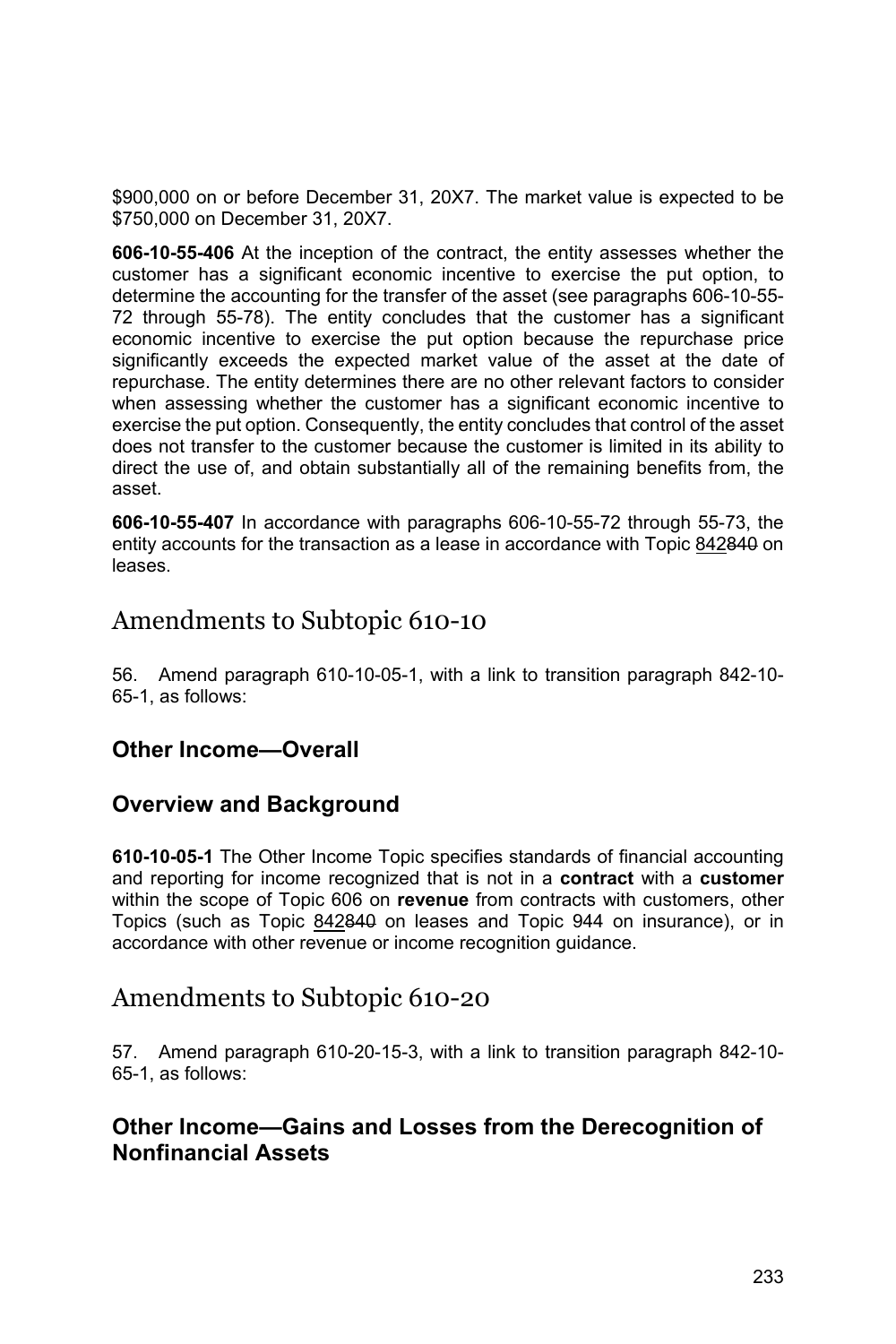# **Scope and Scope Exceptions**

#### **> Other Considerations**

**610-20-15-3** The guidance in this Subtopic does not apply to the following:

- a. The derecognition of a nonfinancial asset, including an in substance nonfinancial asset, in a **contract** with a **customer**, see Topic 606 on revenue from contracts with customers
- b. The derecognition of a subsidiary or group of assets that constitutes a **business** or **nonprofit activity** (excluding an in substance nonfinancial asset), see Section 810-10-40 on consolidation
- c. Real estate sale-leasebackSale and leaseback transactions, see Subtopics 360-20 and 840-40Subtopic 842-40 on leases
- d. A conveyance of oil and gas mineral rights, see Subtopic 932-360 on extractive activities
- e. A transfer of a nonfinancial asset to another entity in exchange for a noncontrolling ownership interest in that entity, see the guidance on exchanges of a nonfinancial asset for a noncontrolling ownership interest in Section 845-10-30.

# Amendments to Subtopic 740-10

58. Amend paragraph 740-10-25-3(c), with a link to transition paragraph 842-10- 65-1, as follows:

# **Income Taxes—Overall**

# **Recognition**

**740-10-25-2** Other than the exceptions identified in the following paragraph, the following basic requirements are applied in accounting for income taxes at the date of the financial statements:

- a. A tax liability or asset shall be recognized based on the provisions of this Subtopic applicable to tax positions, in paragraphs 740-10-25-5 through 25-17, for the estimated taxes payable or refundable on tax returns for the current and prior years.
- b. A **deferred tax liability** or **asset** shall be recognized for the estimated future tax effects attributable to **temporary differences** and **carryforwards**.

**740-10-25-3** The only exceptions in applying those basic requirements are: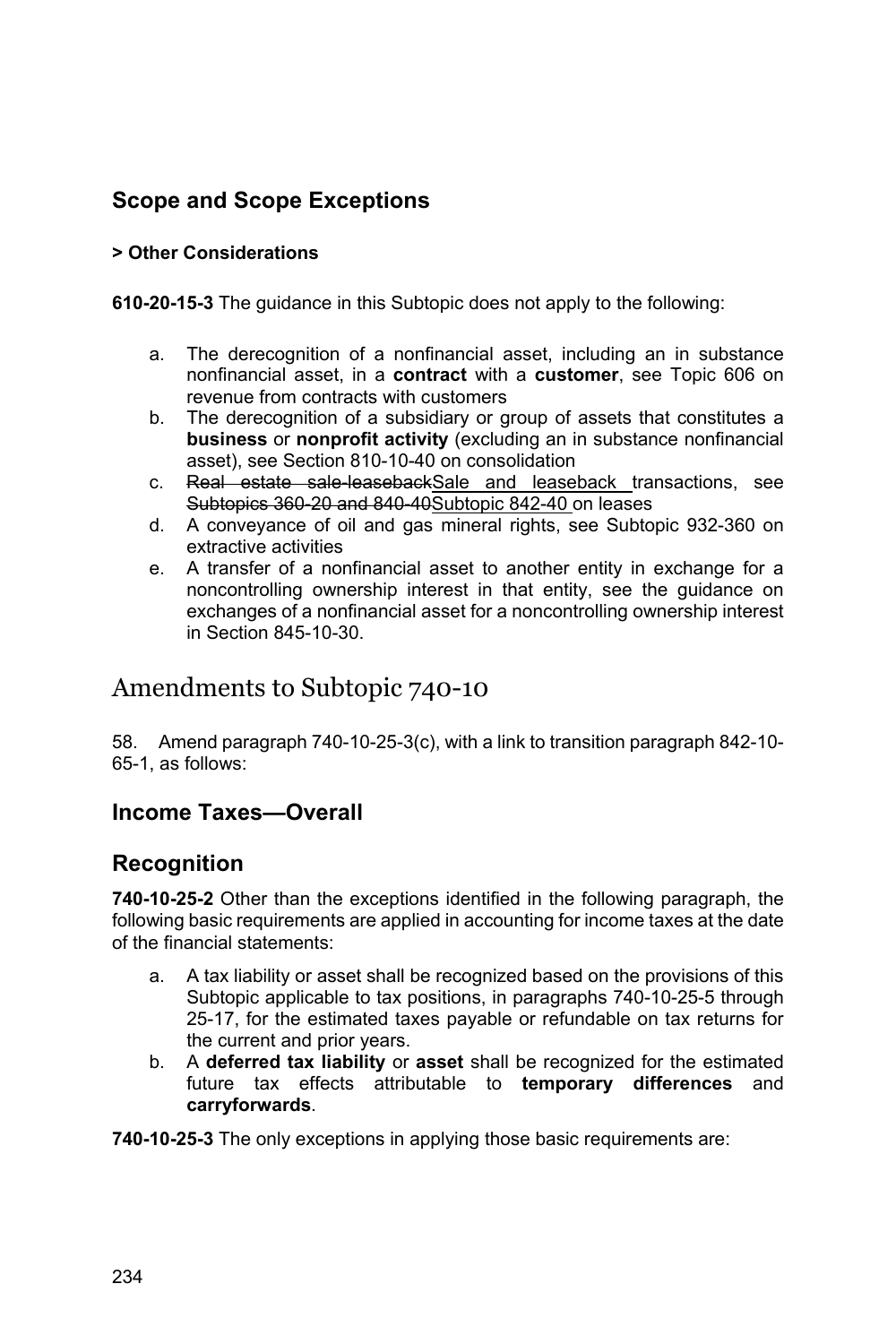c. The pattern of recognition of after-tax income for **{add glossary link}**leveraged leases**{add glossary link}** or the allocation of the purchase price in a purchase business combination to acquired leveraged leases as required by Subtopic 842-50840-30

59. Amend paragraphs 740-10-55-156 and 740-10-55-158, with a link to transition paragraph 842-10-65-1, as follows:

### **Implementation Guidance and Illustrations**

#### **> Illustrations**

#### **> > Example 20: Interaction of Loss Carryforwards and Temporary Differences**

**740-10-55-156** This Example illustrates the guidance in paragraph 740-10-55-37 for the interaction of loss carryforwards and temporary differences that will result in net deductible amounts in future years. This Example has the following assumptions:

- a. The financial loss and the loss reported on the tax return for an entity's first year of operations are the same.
- b. In Year 2, a gain of \$2,500 from a transaction that is a sale for tax purposes but does not meet the sale recognition criteria for financial reporting purposesa sale and leaseback for financial reporting is the only difference between pretax financial income and taxable income.

**740-10-55-157** Financial and taxable income in this Example are as follows.

|                                         | <b>Financial</b><br><b>Income</b> |  | <b>Taxable</b><br><b>Income</b> |         |
|-----------------------------------------|-----------------------------------|--|---------------------------------|---------|
| Year 1: Income (loss) from operations   | (4,000)<br>S                      |  | \$ (4,000)                      |         |
| Year 2: Income (loss) from operations   | S                                 |  | S                               |         |
| Taxable gain on sale                    |                                   |  |                                 | 2,500   |
| Taxable income before loss carryforward |                                   |  |                                 | 2,500   |
| Loss carryforward from Year 1           |                                   |  |                                 | (4,000) |
| Taxable income                          |                                   |  |                                 |         |

**740-10-55-158** The \$4,000 operating loss carryforward at the end of Year 1 is reduced to \$1,500 at the end of Year 2 because \$2,500 of it is used to reduce taxable income. The \$2,500 reduction in the loss carryforward becomes \$2,500 of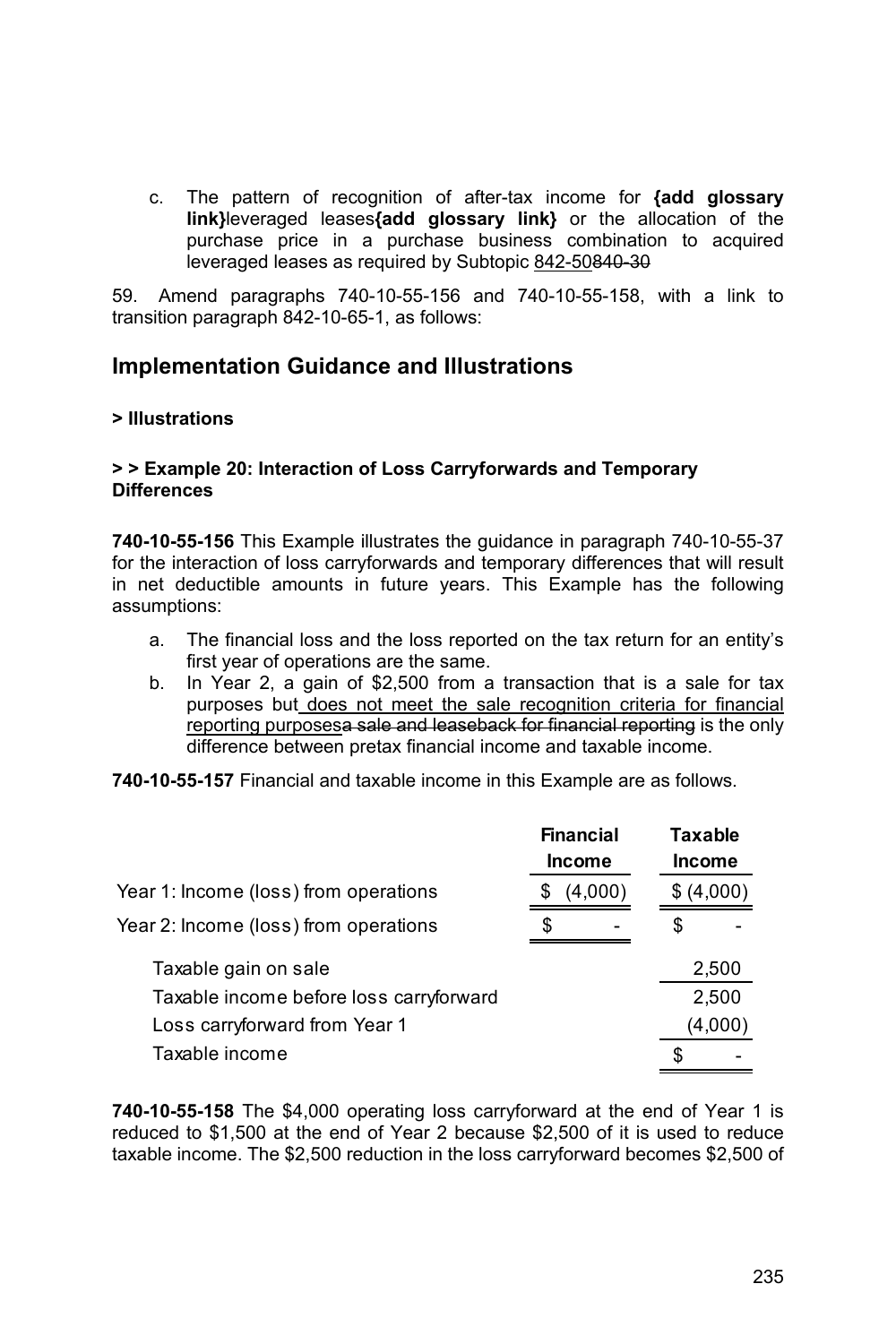deductible temporary differences that will reverse and result in future tax deductions when the sale occurs (that is, control of the asset transfers to the buyerlessor)lease payments are made. The entity has no deferred tax liability to be offset by those future tax deductions, the future tax deductions cannot be realized by loss carryback because no taxes have been paid, and the entity has had pretax losses for financial reporting since inception. Unless positive evidence exists that is sufficient to overcome the negative evidence associated with those losses, a valuation allowance is recognized at the end of Year 2 for the full amount of the deferred tax asset related to the \$2,500 of deductible temporary differences and the remaining \$1,500 of operating loss carryforward.

60. Amend paragraph 740-10-60-4, with a link to transition paragraph 842-10- 65-1, as follows:

## **Relationships**

#### **> Leases**

**740-10-60-4** For the specific requirements for accounting for income taxes related to **{add glossary link}**leveraged leases**{add glossary link}**, see Subtopic 842- 50840-30.

### Amendments to Subtopic 740-270

61. Amend paragraph 740-270-30-15, with a link to transition paragraph 842-10- 65-1, as follows:

### **Income Taxes—Interim Reporting**

#### **Initial Measurement**

#### **> Exclusion of Items from Estimated Annual Effective Tax Rate**

#### **> > Certain Tax Credits**

**740-270-30-15** Further, paragraphs 842-50-30-1 and 842-50-35-3 through 35-4 840-30-30-14 and 840-30-35-34 through 35-35 require that investment tax credits related to leases that are accounted for as **{add glossary link}**leveraged leases**{add glossary link}** shall be deferred and accounted for as return on the net investment in the leveraged leases in the years in which the net investment is positive and explains that the use of the term *years* is not intended to preclude application of the accounting described to shorter periods. If an entity accounts for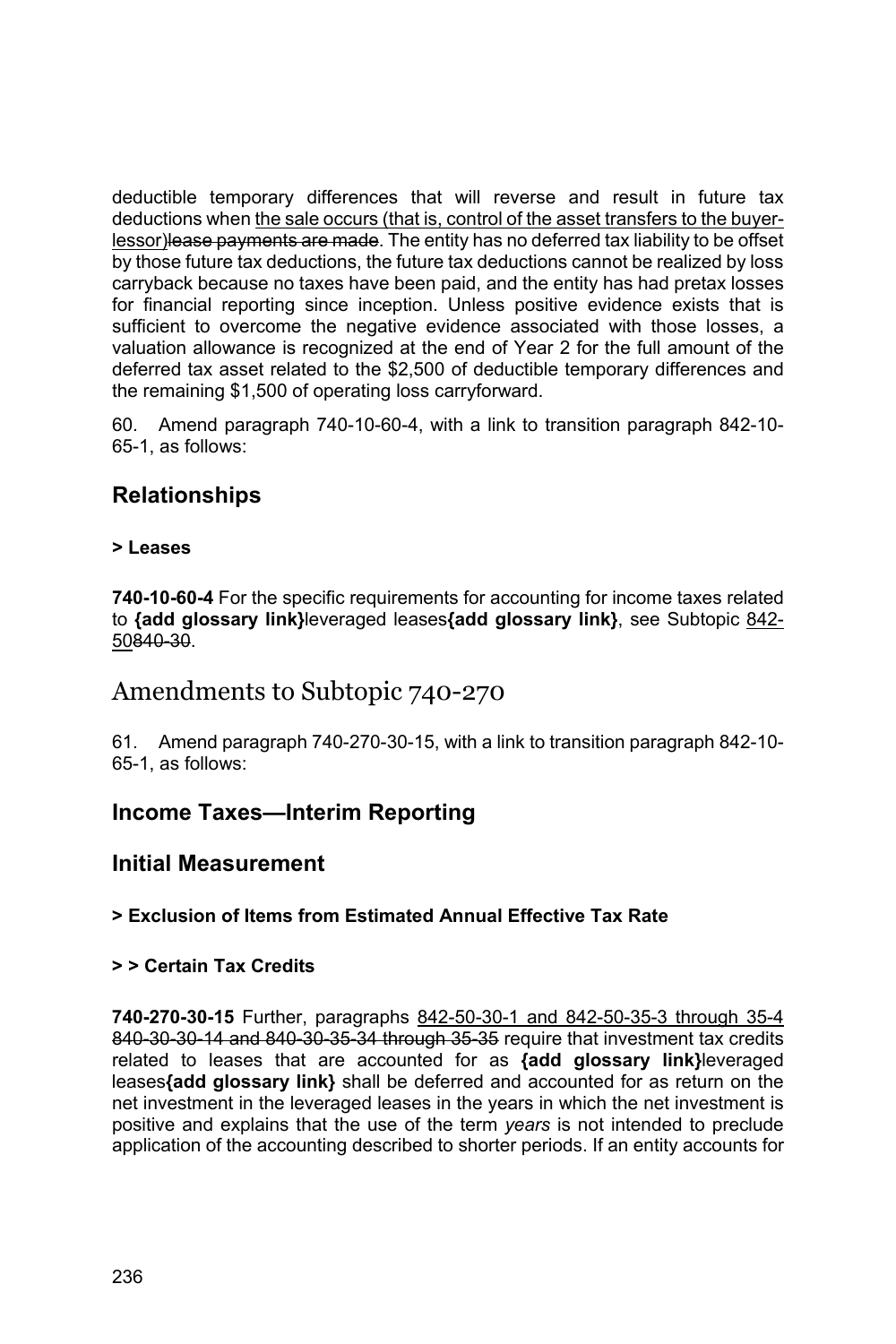investment tax credits related to leveraged leases in accordance with those paragraphs for interim periods, those investment tax credits shall not be taken into account in estimating the annual effective tax rate.

# Amendments to Subtopic 805-10

62. Amend paragraph 805-10-55-44, with a link to transition paragraph 842-10- 65-1, as follows:

### **Business Combinations—Overall**

### **Implementation Guidance and Illustrations**

#### **> Illustrations**

#### **> > Example 5: Illustration of Disclosure Requirements**

#### **805-10-55-44** Paragraph 805-20-50-1(b)

The fair value of the financial assets acquired includes receivables under capital leases**sales-type leases** or **direct financing leases** of data networking equipment with a fair value of \$2,000. The gross amount due under the contracts is \$3,100, of which \$450 is expected to be uncollectible.

# Amendments to Subtopic 805-20

63. Amend paragraphs 805-20-25-5, 805-20-25-8 through 25-9, 805-20-25-11 through 25-12, and 805-20-25-16 through 25-17, add paragraphs 805-20-25-10A and 805-20-25-28A through 25-28B and their related heading, and supersede paragraph 805-20-25-13, with a link to transition paragraph 842-10-65-1, as follows:

### **Business Combinations—Identifiable Assets and Liabilities, and Any Noncontrolling Interest**

### **Recognition**

#### **> Recognition Principle**

#### **> > Recognition Conditions**

**805-20-25-5** Paragraphs 805-20-25-11 through 25-12 25-13 provide guidance on recognizing operating leases and paragraphs 805-20-55-2 through 55-45 provide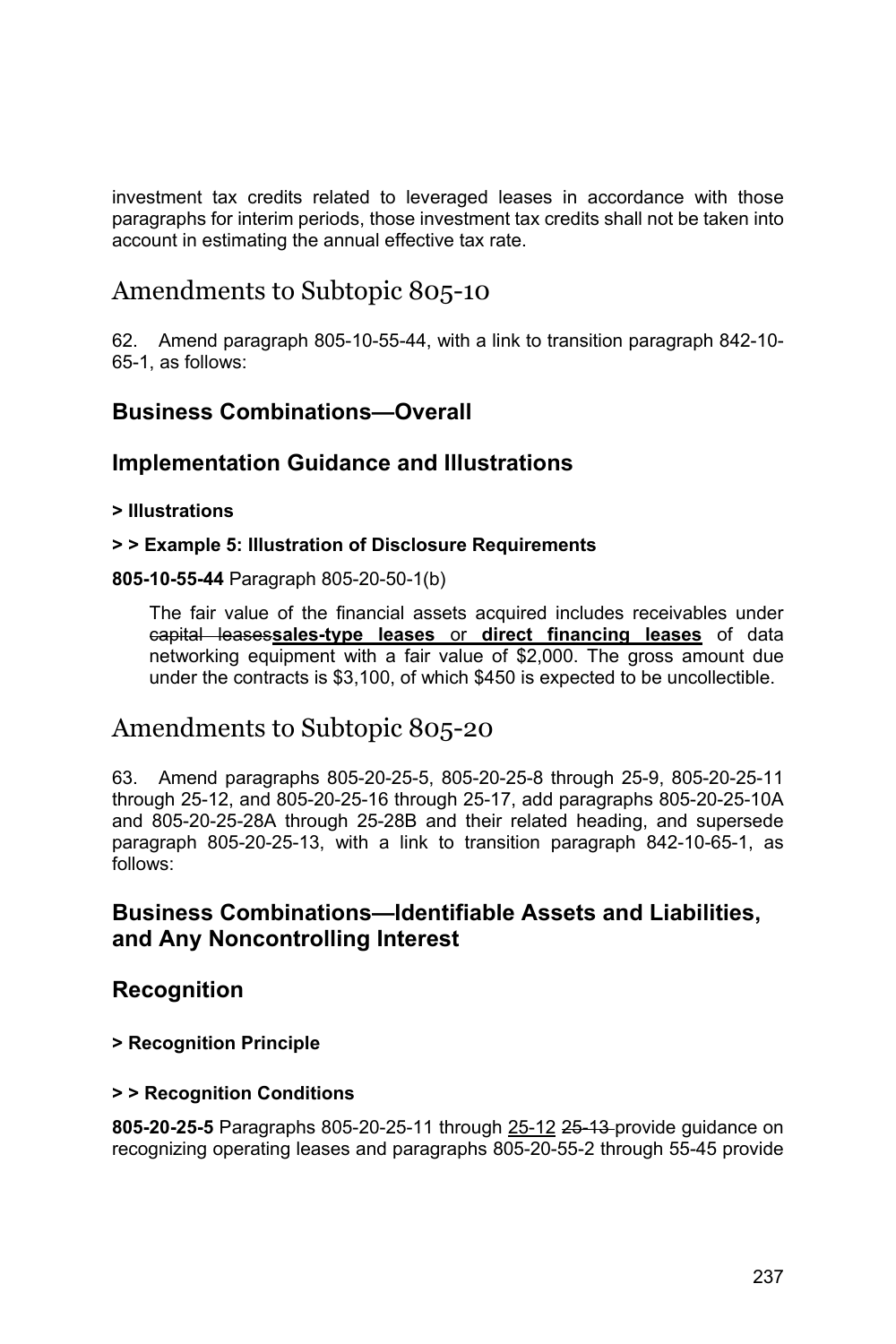guidance on recognizing other intangible assets. Paragraphs 805-20-25-17 through 25-28-25-28B specify the types of identifiable assets and liabilities that include items for which this Subtopic and Subtopic 805-740 provide limited exceptions to the recognition principle and conditions in paragraphs 805-20-25-1 through 25-3.

#### **> > Classifying or Designating Identifiable Assets Acquired and Liabilities Assumed in a Business Combination**

**805-20-25-6 At the acquisition date, the acquirer shall classify or designate the identifiable assets acquired and liabilities assumed as necessary to subsequently apply other GAAP. The acquirer shall make those classifications or designations on the basis of the contractual terms, economic conditions, its operating or accounting policies, and other pertinent conditions as they exist at the acquisition date.**

**805-20-25-8** This Section provides the following two exceptions to the principle in paragraph 805-20-25-6:

- a. Classification of a lease of an acquireecontract as either an operating lease or a capital lease shall be in accordance with the guidance in paragraph 840-10-25-27842-10-55-11.
- b. Classification of a contract written by an entity that is in the scope of Subtopic 944-10 as an insurance or reinsurance contract or a deposit contract. The acquirer shall classify those contracts that contract on the basis of the contractual terms and other factors at the inception of the contract (or, if the terms of the contract have been modified in a manner that would change its classification, at the date of that modification, which might be the acquisition date). **[Content amended as shown and moved from below]**

The acquirer shall classify those contracts on the basis of the contractual terms and other factors at the inception of the contract (or, if the terms of the contract have been modified in a manner that would change its classification, at the date of that modification, which might be the acquisition date). **[Content amended and moved to (b) above]**

#### **> Recognizing Particular Assets Acquired and Liabilities Assumed**

**805-20-25-9** Guidance on recognizing identifiable intangible assets, including operating leases and reacquired rights, follows.

#### **> > Identifiable Intangible Assets**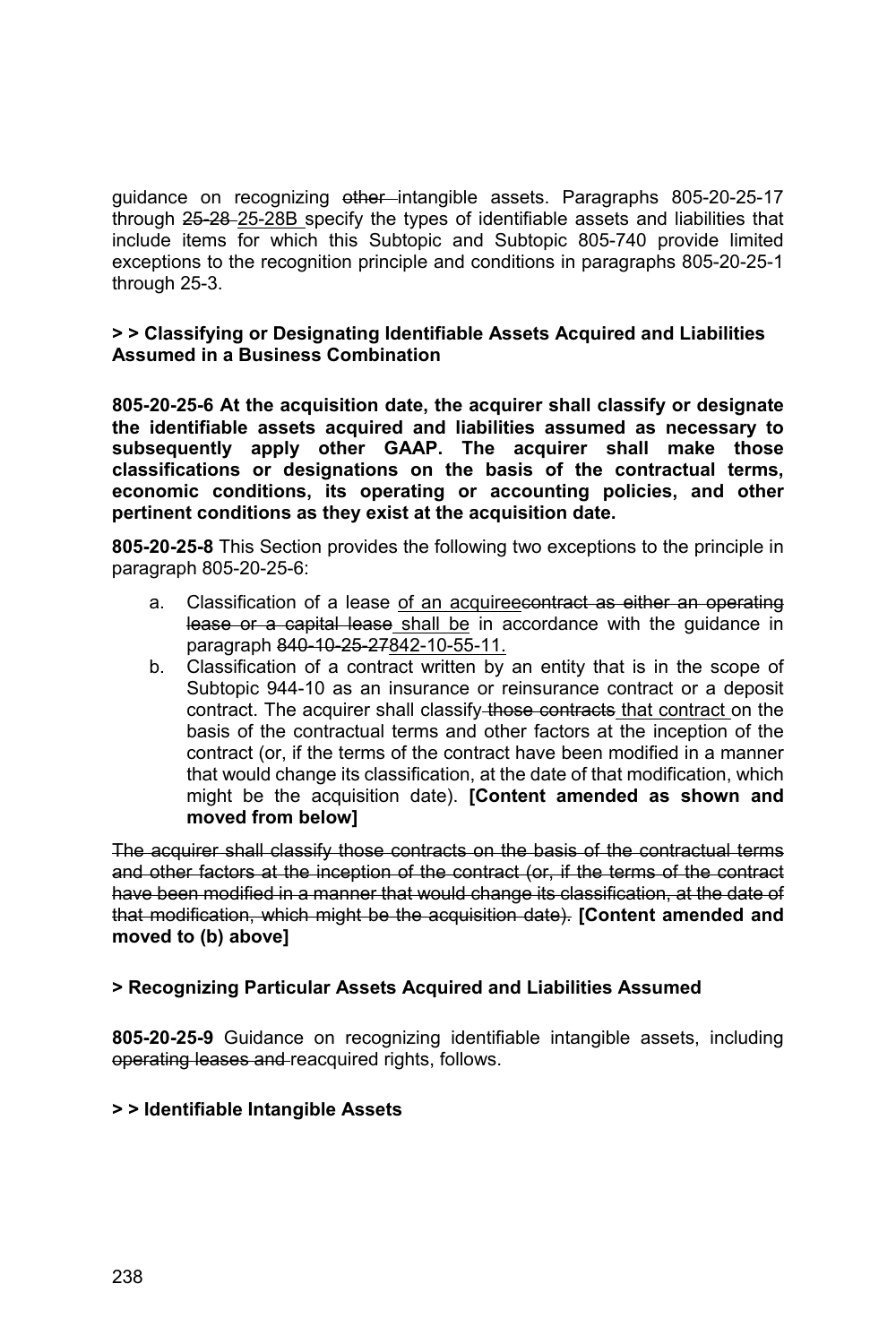**805-20-25-10** The acquirer shall recognize separately from goodwill the identifiable intangible assets acquired in a business combination. An intangible asset is identifiable if it meets either the separability criterion or the contractuallegal criterion described in the definition of identifiable. Additional guidance on applying that definition is provided in paragraphs 805-20-25-14 through 25-15, 805-20-55-2 through 55-45, and Example 1 (see paragraph 805-20-55-52). For guidance on the recognition and subsequent measurement of a **defensive intangible asset**, see Subtopic 350-30.

**805-20-25-10A** An identifiable intangible asset may be associated with a an operating **{add glossary link}**lease**{add glossary link}**, which may be evidenced by market participants' willingness to pay a price for the lease even if it is at market terms. For example, a lease of gates at an airport or of retail space in a prime shopping area might provide entry into a market or other future economic benefits that qualify as identifiable intangible assets, such as a customer relationship. In that situation, the acquirer shall recognize the associated identifiable intangible asset(s) in accordance with paragraph 805-20-25-10. **[Content amended as shown and moved from paragraph 805-20-25-13]** 

#### **> > Operating Leases**

**805-20-25-11** The acquirer shall recognize no assets or liabilities related to an **{add glossary link}**operating lease**{add glossary link}** in which the acquiree is the **{add glossary link}**lessee**{add glossary link}** except as required by paragraphs 805-20-25-12 through 25-13805-20-25-10A and 805-20-25-28A.

**805-20-25-12** Regardless of whether the acquiree is the lessee or the **{add glossary link}**lessor**{add glossary link}**, the acquirer shall determine whether the terms of each of an acquiree's operating leases are favorable or unfavorable compared with the market terms of leases of the same or similar items at the acquisition date. If the acquiree is a lessor, theThe acquirer shall recognize an intangible asset if the terms of an operating lease are favorable relative to market terms and a liability if the terms are unfavorable relative to market terms. If the acquiree is a lessee, the acquirer shall adjust the measurement of the acquired **right-of-use asset** for any favorable or unfavorable terms in accordance with paragraph 805-20-30-24.

**805-20-25-13** Paragraph superseded by Accounting Standards Update No. 2016- 02.An identifiable intangible asset may be associated with an operating lease, which may be evidenced by market participants' willingness to pay a price for the lease even if it is at market terms. For example, a lease of gates at an airport or of retail space in a prime shopping area might provide entry into a market or other future economic benefits that qualify as identifiable intangible assets, such as a customer relationship. In that situation, the acquirer shall recognize the associated identifiable intangible asset(s) in accordance with paragraph 805-20-25-10. **[Content amended and moved to paragraph 805-20-25-10A]**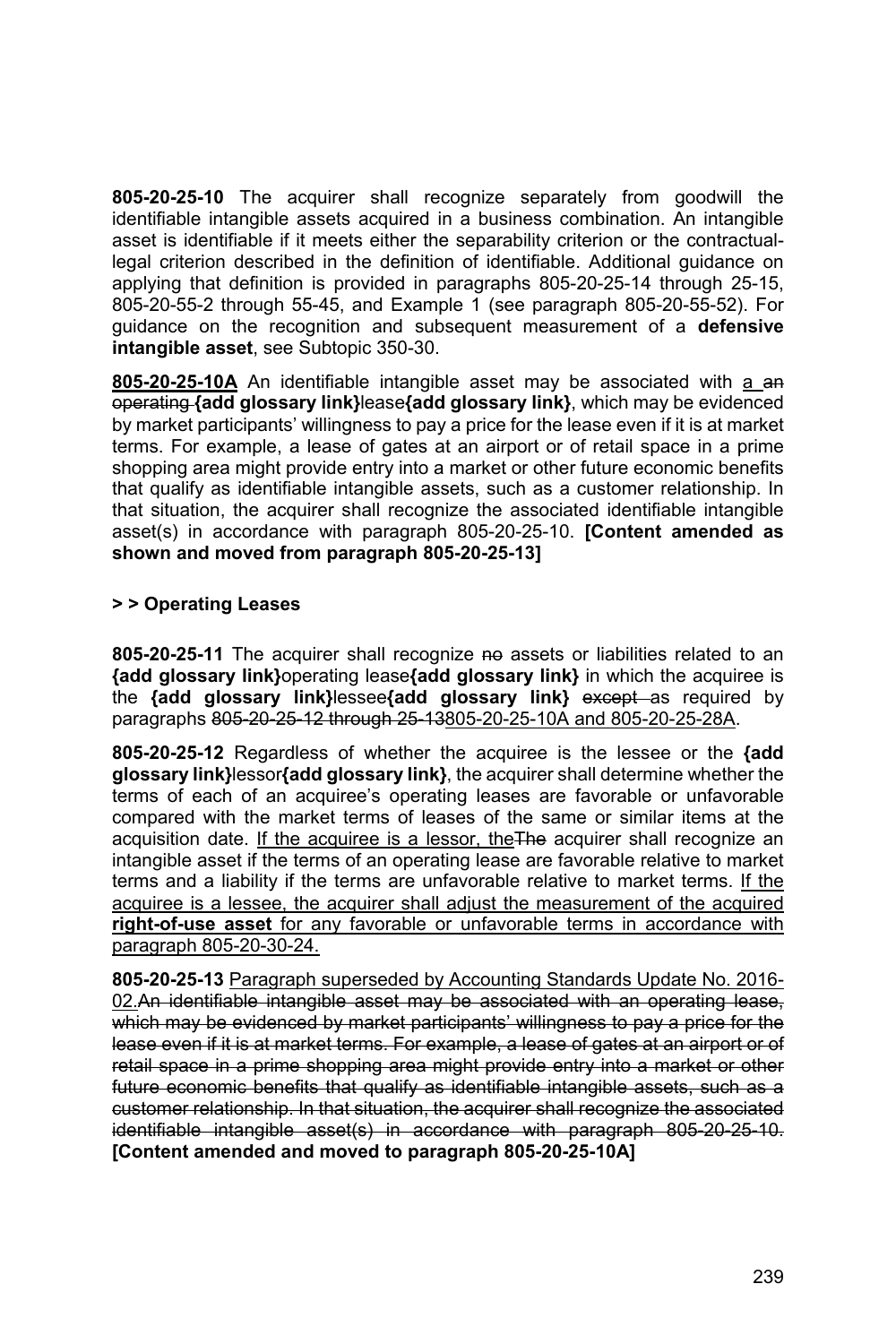#### **> Exceptions to the Recognition Principle**

**805-20-25-16** This Topic provides limited exceptions to the recognition and measurement principles applicable to business combinations. Paragraphs 805-20- 25-17 through 25-2825-28B specify the types of identifiable assets and liabilities that include items for which this Subtopic provides limited exceptions to the recognition principle in paragraph 805-20-25-1. The acquirer shall apply the specified GAAP or the specified requirements rather than that recognition principle to determine when to recognize the assets or liabilities identified in paragraphs 805-20-25-17 through 25-2825-28B. That will result in some items being recognized either by applying recognition conditions in addition to those in paragraphs 805-20-25-2 through 25-3 or by applying the requirements of other GAAP, with results that differ from applying the recognition principle and conditions in paragraphs 805-20-25-1 through 25-3.

**805-20-25-17** Guidance is presented on all of the following exceptions to the recognition principle:

- a. Assets and liabilities arising from contingencies
- b. Income taxes
- c. Employee benefits
- d. Indemnification assets.
- e. Leases.

#### **> > Leases**

**805-20-25-28A** The acquirer shall recognize assets and liabilities arising from leases of an acquiree in accordance with Topic 842 on leases (taking into account the requirements in paragraph 805-20-25-8(a)).

**805-20-25-28B** For leases for which the acquiree is a lessee, the acquirer may elect, as an accounting policy election by class of underlying asset and applicable to all of the entity's acquisitions, not to recognize assets or liabilities at the acquisition date for leases that, at the acquisition date, have a remaining lease term of 12 months or less. This includes not recognizing an intangible asset if the terms of an operating lease are favorable relative to market terms or a liability if the terms are unfavorable relative to market terms.

64. Amend paragraphs 805-20-30-10 through 30-12 and add paragraphs 805- 20-30-24 through 30-25 and their related headings, with a link to transition paragraph 842-10-65-1, as follows:

### **Initial Measurement**

#### **> Exceptions to the Measurement Principle**

**805-20-30-10** Paragraph 805-20-25-16 notes that the Business Combinations Topic provides limited exceptions to the recognition and measurement principles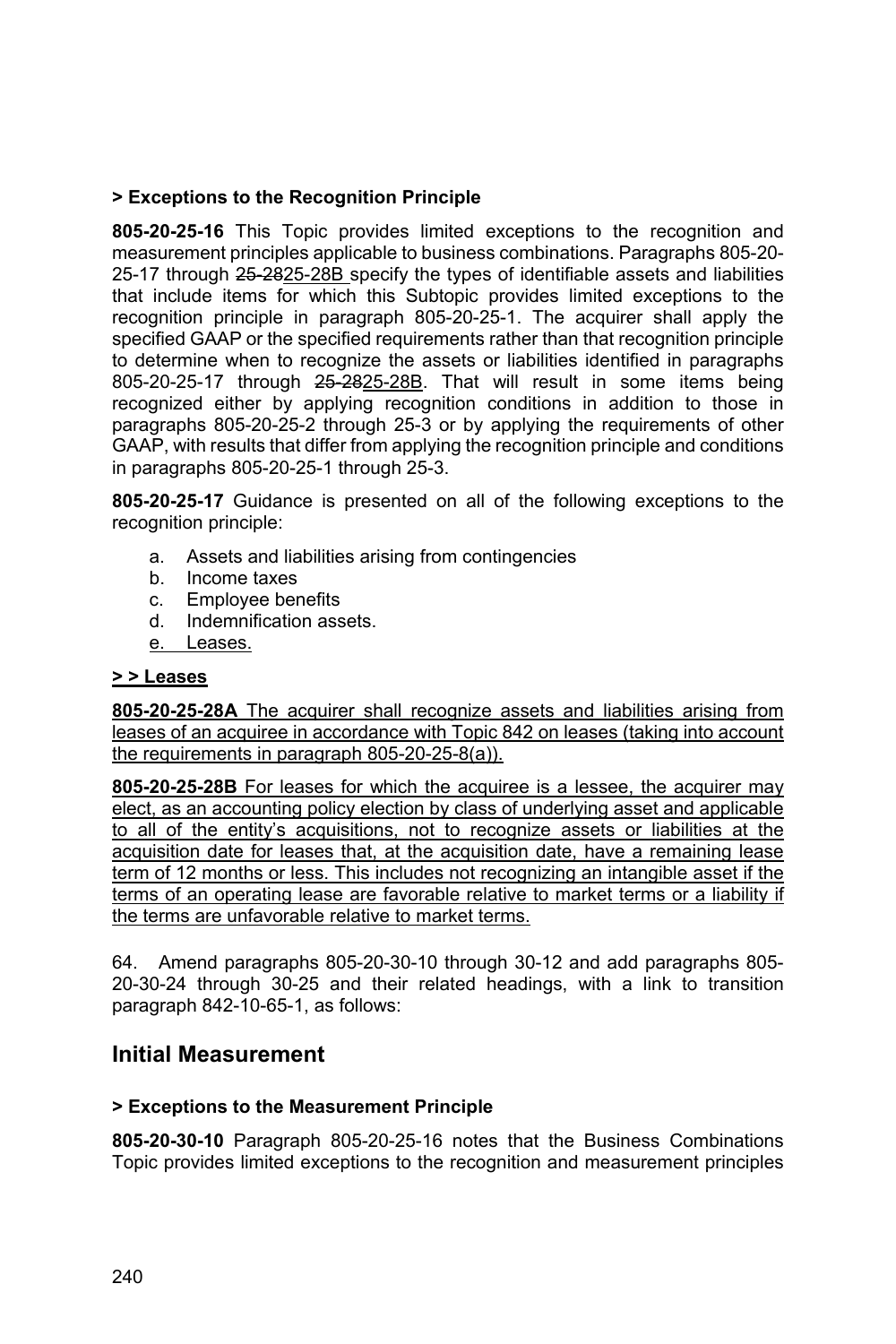applicable to business combinations. Paragraphs 805-20-30-12 through 30-2530- 23 specify the types of identifiable assets and liabilities that include items for which this Subtopic provides limited exceptions to the paragraph 805-20-30-1 measurement principle. The acquirer shall apply the specified GAAP or the specified requirements rather than that measurement principle to determine how to measure the assets or liabilities identified in paragraphs 805-20-30-12 through 30-2530-23. That will result in some items being measured at an amount other than their acquisition-date fair values.

**805-20-30-11** As noted atin paragraph 805-20-25-17805-20-25-16, income taxes, employee benefits, and indemnification assets, and leases are also exceptions to the recognition principle in paragraph 805-20-25-1.

**805-20-30-12** Guidance is presented on all of the following exceptions to the measurement principle:

- a. Income taxes
- b. Employee benefits
- c. Indemnification assets
- d. Reacquired rights
- e. Share-based payment awards
- f. Assets held for sale
- g. Certain assets and liabilities arising from contingencies.
- h. Leases.

#### **> > Measurement of Lease Assets and Lease Liabilities Arising from Leases in Which the Acquiree Is the Lessee**

**805-20-30-24** For **leases** in which the acquiree is a **lessee**, the acquirer shall measure the **lease liability** at the present value of the remaining **lease payments**, as if the acquired lease were a new lease of the acquirer at the acquisition date. The acquirer shall measure the **right-of-use asset** at the same amount as the lease liability as adjusted to reflect favorable or unfavorable terms of the lease when compared with market terms.

#### **> > Measurement of Assets and Liabilities Arising from Leases in Which the Acquiree Is the Lessor**

**805-20-30-25** For leases in which the acquiree is a lessor of a **sales-type lease**  or a **direct financing lease**, the acquirer shall measure its **net investment in the lease** as the sum of both of the following (which will equal the fair value of the **underlying asset** at the acquisition date):

- a. The **lease receivable** at the present value, discounted using the rate implicit in the lease, of the following, as if the acquired lease were a new lease at the acquisition date:
	- 1. The remaining lease payments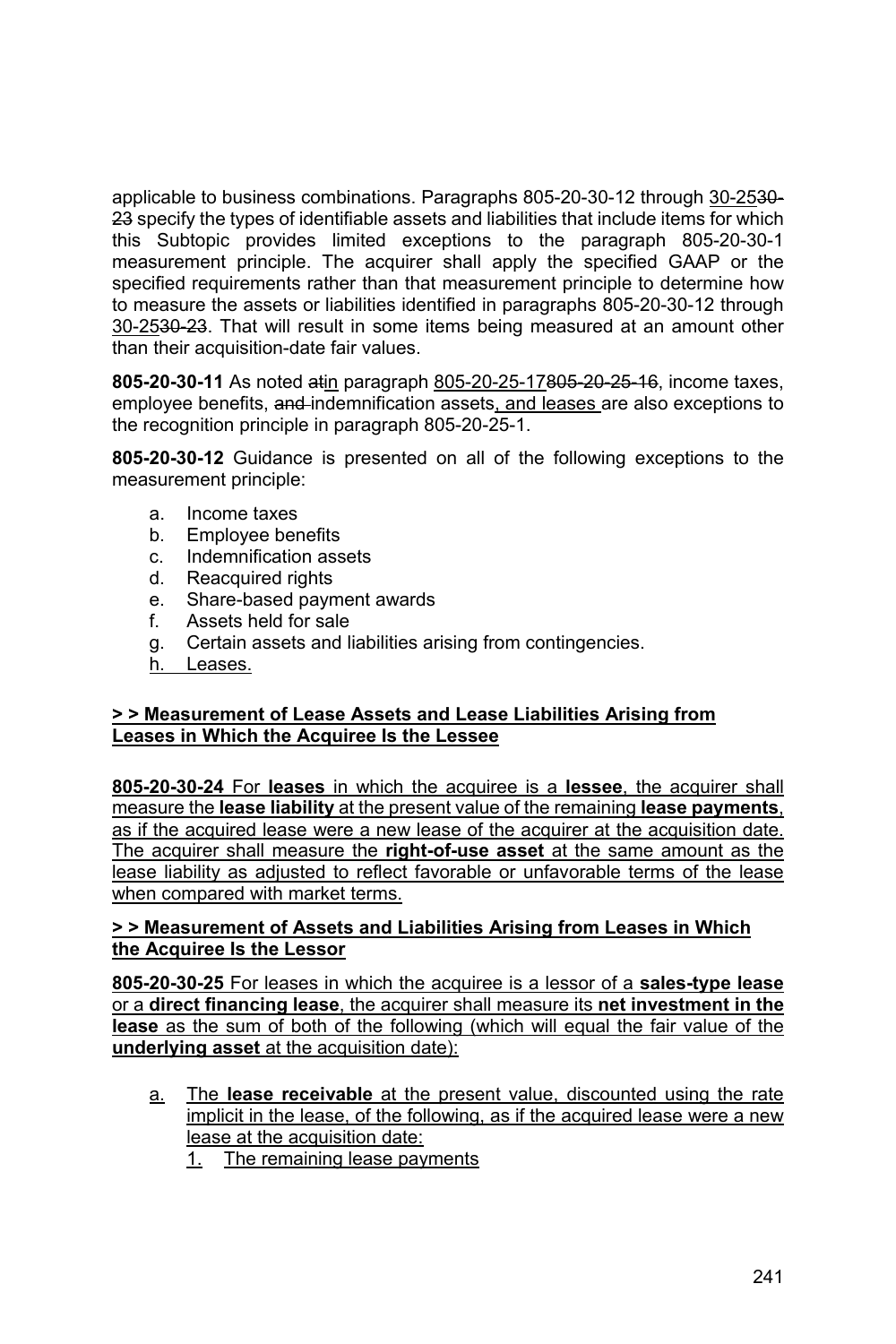- 2. The amount the lessor expects to derive from the underlying asset following the end of the lease term that is guaranteed by the lessee or any other third party unrelated to the lessor.
- b. The **unguaranteed residual asset** as the difference between the fair value of the underlying asset at the acquisition date and the carrying amount of the lease receivable, as determined in accordance with (a), at that date.

The acquirer shall take into account the terms and conditions of the lease in calculating the acquisition-date fair value of an underlying asset that is subject to a sales-type lease or a direct financing lease by the acquiree-lessor.

65. Amend paragraph 805-20-35-6, with a link to transition paragraph 842-10- 65-1, as follows:

### **Subsequent Measurement**

**> Additional Guidance on Subsequent Measurement of Assets Acquired, Liabilities Assumed or Incurred, and Any Noncontrolling Interests in a Business Combination** 

**805-20-35-6** Leasehold improvements acquired in a business combination shall be amortized over the shorter of the useful life of the assets or a term that includes required lease periods and renewals that are deemed to be reasonably assured (as used in the definition of **lease term**)and the remaining **lease term** at the date of acquisition. However, if the lease transfers ownership of the underlying asset to the lessee, or the lessee is reasonably certain to exercise an option to purchase the underlying asset, the lessee shall amortize the leasehold improvements to the end of their useful life.

66. Amend paragraph 805-20-50-1(b), with a link to transition paragraph 842-10- 65-1, as follows:

### **Disclosure**

#### **> Business Combinations Occurring during a Current Reporting Period or after the Reporting Date but before the Financial Statements Are Issued**

**805-20-50-1** Paragraph 805-10-50-1 identifies one of the objectives of disclosures about a **business combination**. To meet that objective, the **acquirer** shall disclose all of the following information for each business combination that occurs during the reporting period:

b. For acquired receivables not subject to the requirements of Subtopic 310- 30, all of the following: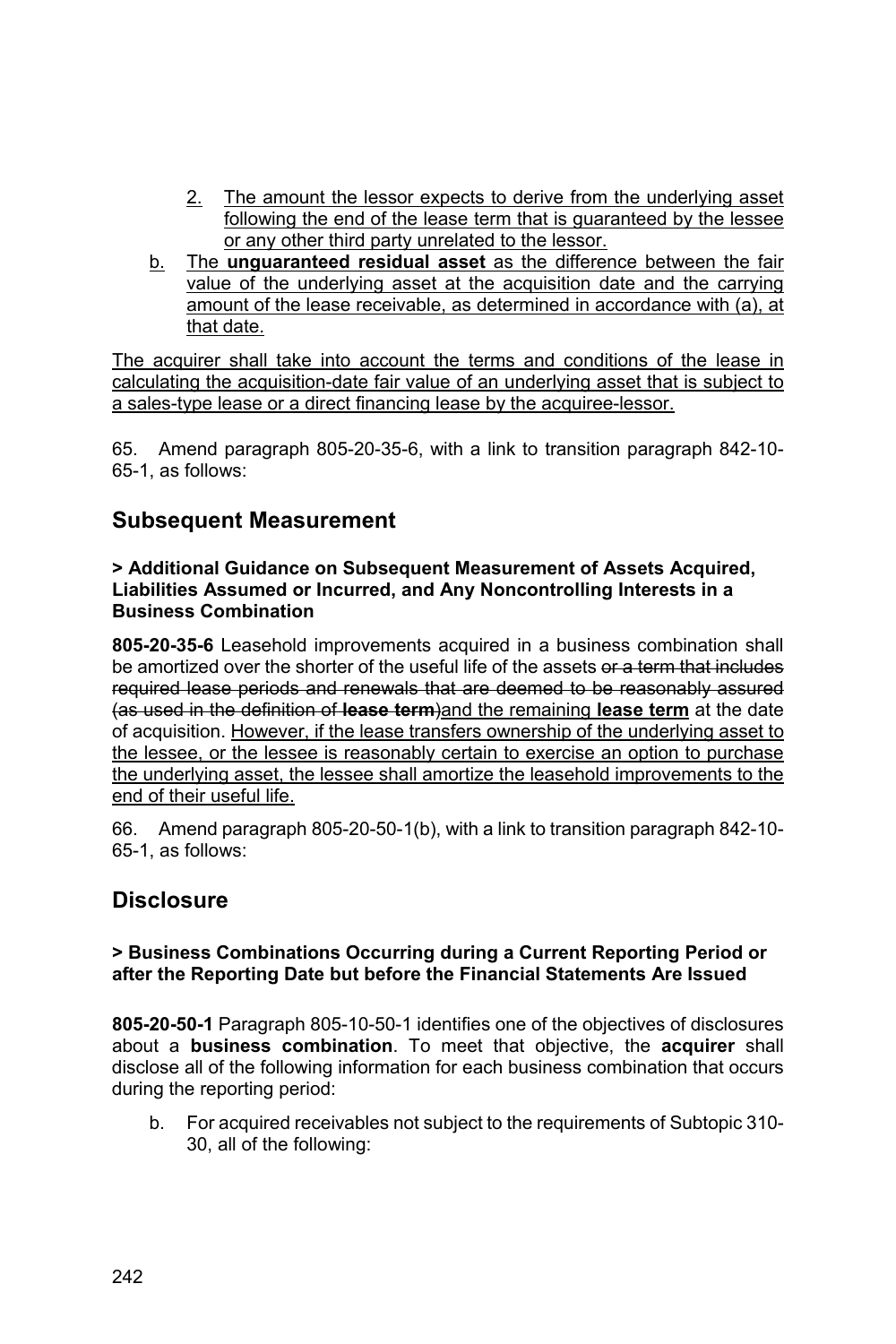- 1. The **fair value** of the receivables (unless those receivables arise from **sales-type leases** or **direct financing leases** by the lessor for which the acquirer shall disclose the amounts recognized as of the acquisition date)
- 2. The gross contractual amounts receivable
- 3. The best estimate at the acquisition date of the contractual cash flows not expected to be collected.

The disclosures shall be provided by major class of receivable, such as loans, net investment in sales-type or direct financing leases in accordance with Subtopic 842-30 on leases-lessor 840-30, and any other class of receivables.

67. Amend paragraphs 805-20-55-2 and 805-20-55-31, with a link to transition paragraph 842-10-65-1, as follows:

### **Implementation Guidance and Illustrations**

#### **> Implementation Guidance**

#### **> > Recognition of Intangible Assets Separately from Goodwill**

**805-20-55-2** Paragraph 805-20-25-10 establishes that an intangible asset is identifiable if it meets either the separability criterion or the contractual-legal criterion described in the definition of identifiable. An **intangible asset** that meets the contractual-legal criterion is identifiable even if the asset is not transferable or separable from the **acquiree** or from other rights and obligations. For example:

- a. An acquiree leases a manufacturing facility to a **lessee** under an **{add glossary link}**operating lease**{add glossary link}** that has terms that are favorable relative to market terms. The lease terms explicitly prohibit transfer of the **{add glossary link}**lease**{add glossary link}** (through either sale or **{add glossary link}**sublease**{add glossary link}**). The amount by which the lease terms are favorable compared with the pricing of current market transactions for the same or similar items is an intangible asset that meets the contractual-legal criterion for recognition separately from **goodwill**, even though the **acquirer** cannot sell or otherwise transfer the lease contract. See also paragraph paragraphs 805-20-25-12 through 25-13.
- b. An acquiree owns and operates a nuclear power plant. The license to operate that power plant is an intangible asset that meets the contractuallegal criterion for recognition separately from goodwill, even if the acquirer cannot sell or transfer it separately from the acquired power plant. An acquirer may recognize the **fair value** of the operating license and the fair value of the power plant as a single asset for financial reporting purposes if the useful lives of those assets are similar.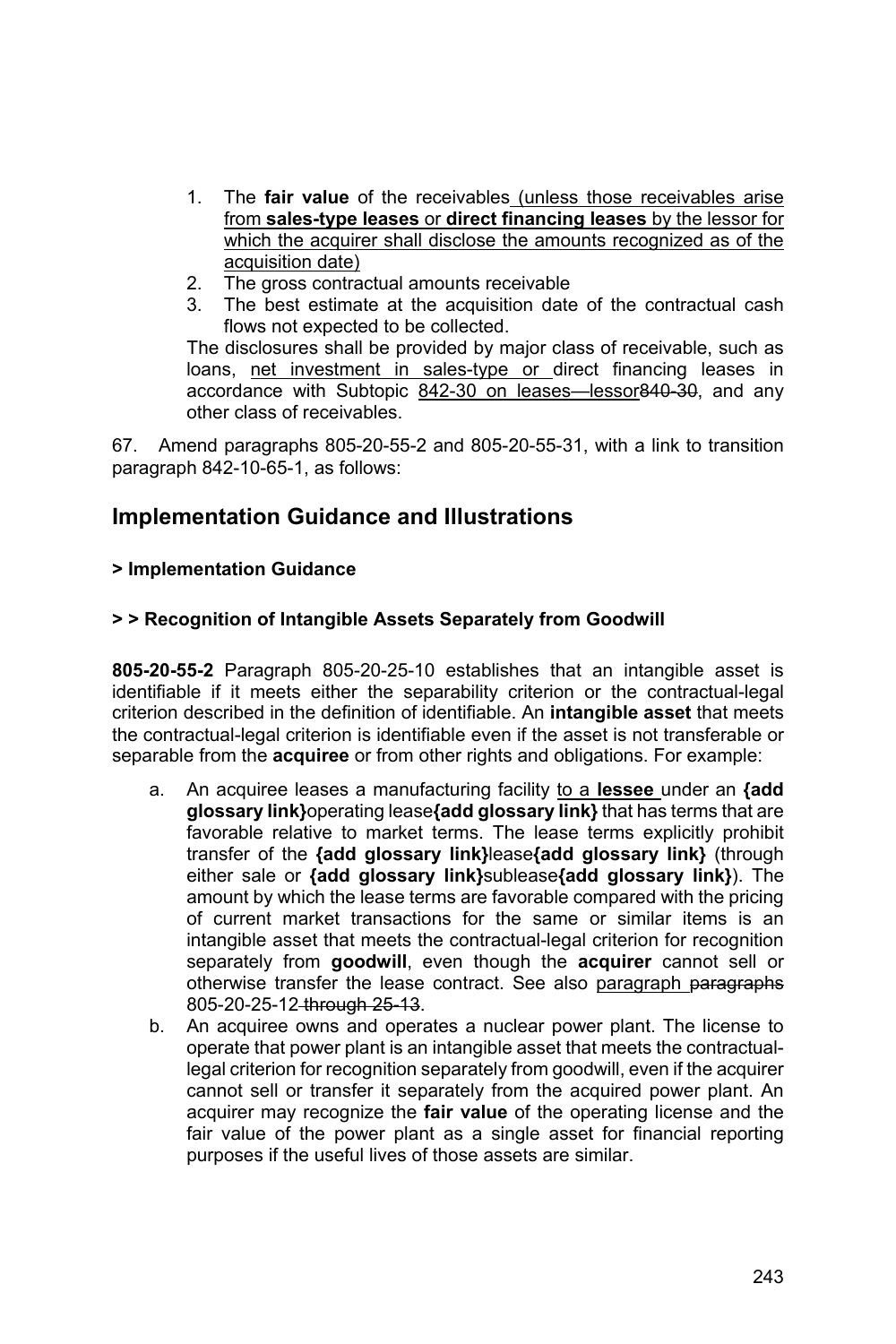c. An acquiree owns a technology patent. It has licensed that patent to others for their exclusive use outside the domestic market, receiving a specified percentage of future foreign revenue in exchange. Both the technology patent and the related license agreement meet the contractual-legal criterion for recognition separately from goodwill even if selling or exchanging the patent and the related license agreement separately from one another would not be practical.

#### **> > Examples of Intangible Assets That Are Identifiable**

#### **> > > Contract-Based Intangible Assets**

**805-20-55-31** Contract-based intangible assets represent the value of rights that arise from contractual arrangements. Customer contracts are one type of contractbased intangible asset. If the terms of a contract give rise to a liability (for example, if the terms of a an operating lease or customer contract are unfavorable relative to market terms), the acquirer recognizes it as a liability assumed in the business combination. Examples of contract-based intangible assets are:

- a. Licensing, royalty, standstill agreements #
- b. Advertising, construction, management, service or supply contracts #
- c. LeaseOperating lease agreements of a lessor (whether the acquiree is the lessee or the lessor) #
- d. Construction permits #
- e. Franchise agreements #
- f. Operating and broadcast rights #
- g. Servicing contracts such as mortgage servicing contracts #
- h. Employment contracts #
- i. Use rights such as drilling, water, air, timber cutting, and route authorities. #

# Amendments to Subtopic 805-740

68. Amend paragraph 805-740-25-4, with a link to transition paragraph 842-10- 65-1, as follows:

## **Business Combinations—Income Taxes**

### **Recognition**

**805-740-25-4** Guidance on tax-related matters related to the portion of goodwill for which amortization is not deductible for tax purposes is in paragraphs 805-740-25- 8 through 25-9; guidance on accounting for the acquisition of **{add glossary**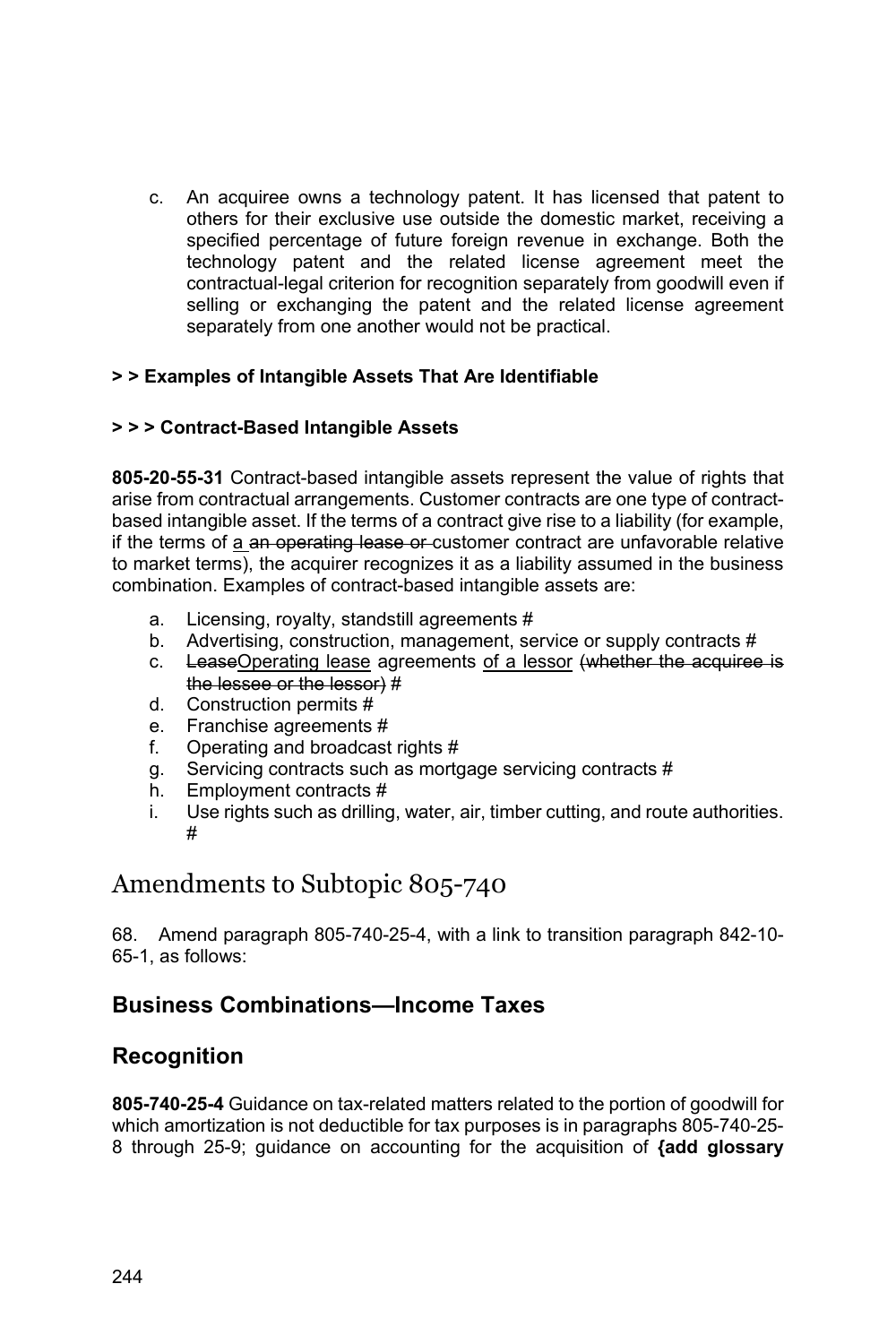**link}**leveraged leases**{add glossary link}** in a business combination is in paragraph 840-30-30-15Subtopic 842-50; and guidance on the specific acquired temporary differences identified in paragraph 740-10-25-3(a) is referred to in that paragraph.

69. Amend paragraph 805-740-30-1, with a link to transition paragraph 842-10- 65-1, as follows:

### **Initial Measurement**

**805-740-30-1** An **acquirer** shall measure a **deferred tax asset** or **deferred tax liability** arising from the assets acquired and liabilities assumed in a **business combination** in accordance with Subtopic 740-10. Discounting deferred tax assets or liabilities is prohibited for **temporary differences** (except for **{add glossary link}**leveraged leases**{add glossary link}**, see Subtopic 842-50840-30) related to business combinations as it is for other temporary differences.

# Amendments to Subtopic 810-10

70. Amend paragraph 810-10-25-56, with a link to transition paragraph 842-10- 65-1, as follows:

### **Consolidation—Overall**

### **Recognition**

#### **> > Variable Interest and Interests in Specific Assets of a VIE**

**810-10-25-56** Expected losses related to variable interests in specified assets are not considered part of the expected losses of the legal entity for purposes of determining the adequacy of the equity at risk in the legal entity or for identifying the primary beneficiary unless the specified assets constitute a majority of the assets of the legal entity. For example, expected losses absorbed by a guarantor of the residual value of leased property underlying asset are not considered expected losses of a VIE if the fair value of the leased property underlying asset is not a majority of the fair value of the VIE's total assets.

71. Amend paragraphs 810-10-50-2AD and 810-10-50-2AF, with a link to transition paragraph 842-10-65-1, as follows:

### **Consolidation—Overall**

### **Disclosure**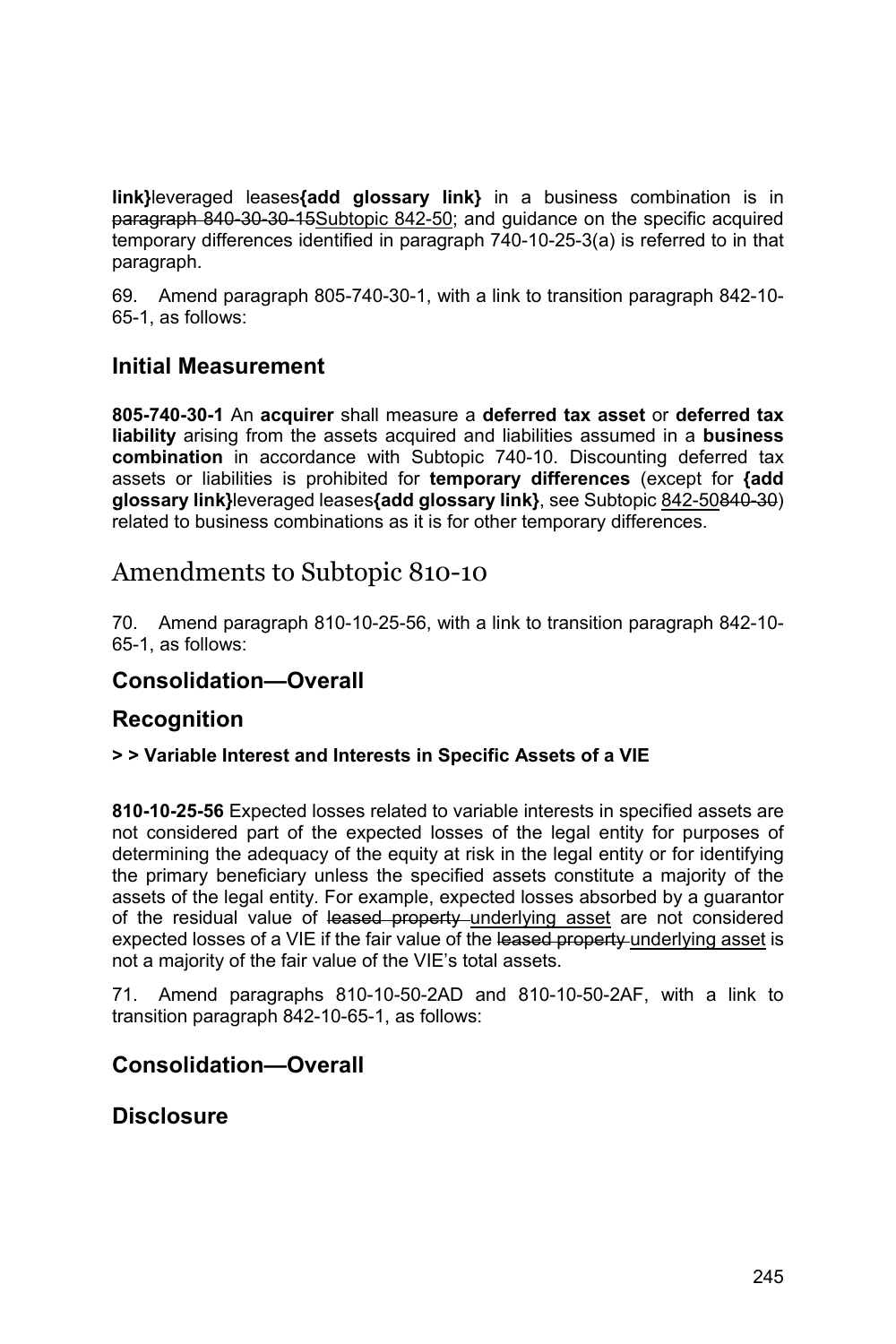### **Variable Interest Entities**

#### **> Accounting Alternative**

**810-10-50-2AD** A **private company {add glossary link}**lessee**{add glossary link}** that does not apply the requirements of the Variable Interest Entities Subsections to one or more **{add glossary link}**lessor**{add glossary link} legal entities** because it meets the criteria in paragraph 810-10-15-17A shall disclose the following:

- a. The amount and key terms of liabilities (for example, debt, environmental liabilities, and asset retirement obligations) recognized by the lessor legal entity that expose the private company lessee to providing financial support to the legal entity. For example, a private company lessee exposed to debt of the legal entity should disclose information such as the amount of debt, interest rate, maturity, pledged collateral, and guarantees associated with the debt.
- b. A qualitative description of circumstances (for example, certain commitments and contingencies) not recognized in the financial statements of the lessor legal entity that expose the private company lessee to providing financial support to the legal entity.

**810-10-50-2AF** In disclosing information about the lessor legal entity, a private company lessee shall present the disclosures in combination with the disclosures required by other guidance (for example, in Topics 460 on guarantees, 850 on related party disclosures, and 842840 on leases). Those disclosures could be combined in a single note or by including cross-references within the notes to financial statements.

72. Amend paragraphs 810-10-55-50, 810-10-55-78 through 55-80, 810-10-55- 93, and 810-10-55-172 through 55-176, and 810-10-55-178 and their related heading, with a link to transition paragraph 842-10-65-1, as follows:

### **Implementation Guidance and Illustrations**

#### **Variable Interest Entities**

#### **> Illustrations**

**> > Example 2: Calculation of Expected Losses If There Is No History of, nor Future Expectation of, Net Losses**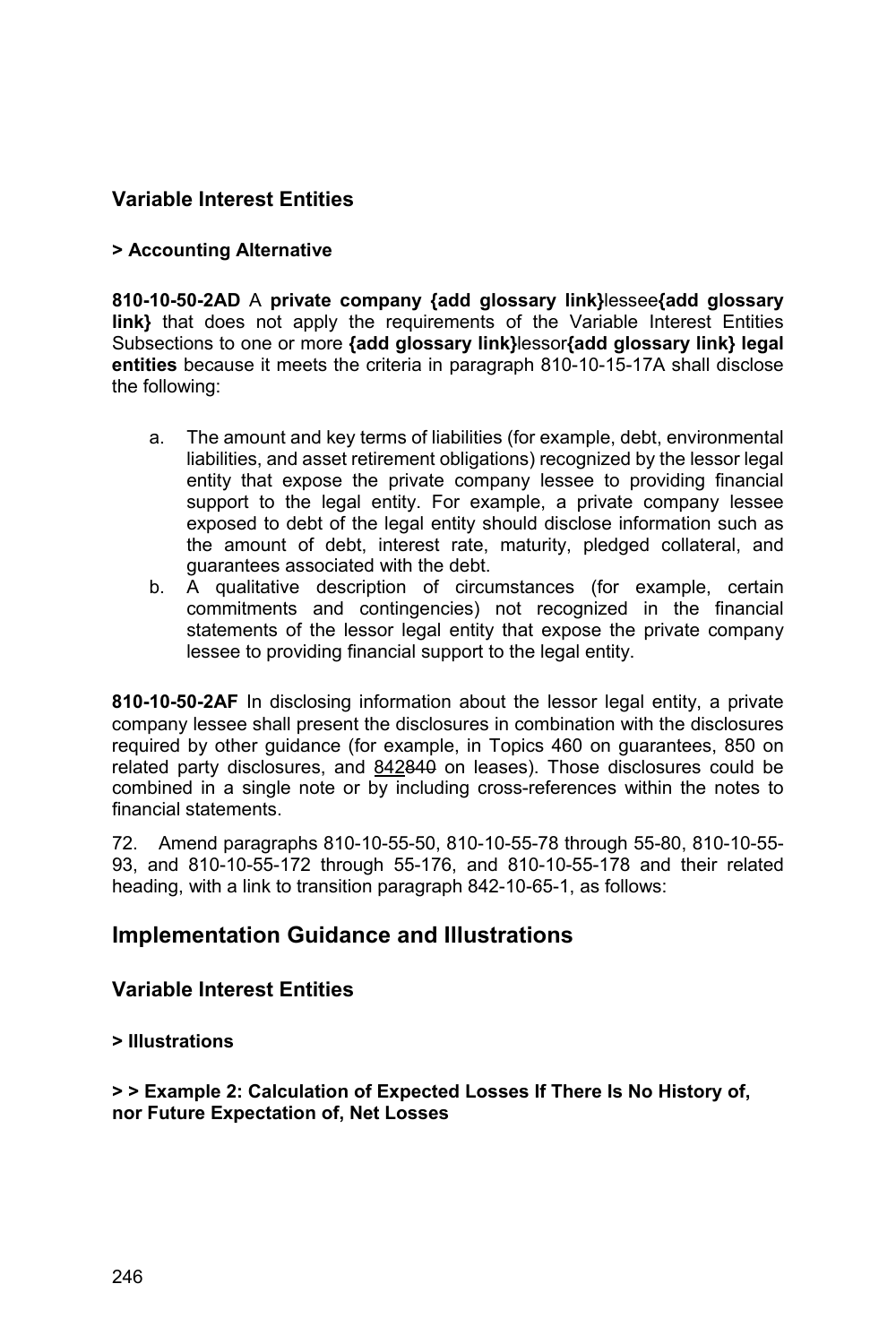**810-10-55-50** This Example illustrates the calculation of expected losses if a legal entity has no history of net losses and expects continued profitability. This Example has the following assumptions:

- a. On January 1, 2004, Entity A is formed to purchase a building, 95 percent of which is financed by debt and 5 percent by equity. The lenders will have recourse only to the building in the event that Entity A does not make the required debt payments.
- b. On the same day, Entity B enters into a five-year-market-rate lease for the building from Entity A that includes a guarantee of a portion of the building's residual value. The sum of the present value of the minimum **{add glossary link}**lease payments**{add glossary link}**, including and the residual value guaranteeguarantee, is less than 90 percent of substantially all the fair value of the building.
- c. There are no other interests in Entity A.
- d. The appropriate discount rate is assumed to be 5 percent.

#### **> > Example 3: Determining the Variability to Be Considered**

**810-10-55-55** The following Cases illustrate the application of the guidance in paragraphs 810-10-25-21 through 25-36 for determining the variability to be considered in the following situations:

- a. Financial VIE primarily financed by fixed-rate debt, holding investments in longer-term fixed-rate debt (Case A)
- b. Financial VIE primarily financed by fixed-rate debt, holding investments in longer-term fixed- and variable-rate debt (with a fixed-rate swap) (Case B)
- c. Financial VIE primarily financed by fixed-rate debt, holding investments in foreign-currency-denominated debt (with a currency swap) (Case C)
- d. Financial VIE primarily financed by floating-rate debt, holding investments in fixed-rate securities (Case D)
- e. Financial VIE financed by credit-linked notes holding highly rated floatingrate investments and a credit default swap (Case E)
- f. Retail-operating VIE (Case F)
- g. Lessor VIE (direct financing lease) with single lessee (operating lease) (Case G)
- h. VIE holding both a fixed-price forward contract to buy and a fixed-price forward contract to sell electricity (Case H).
- **810-10-55-56** Cases A–H share all of the following assumptions:
	- a. All the entities are presumed to be VIEs.
	- b. All variable interests are variable interests in the VIE (as a whole) rather than variable interests in specified assets of the VIE, based on the guidance in paragraphs 810-10-25-55 through 25-59.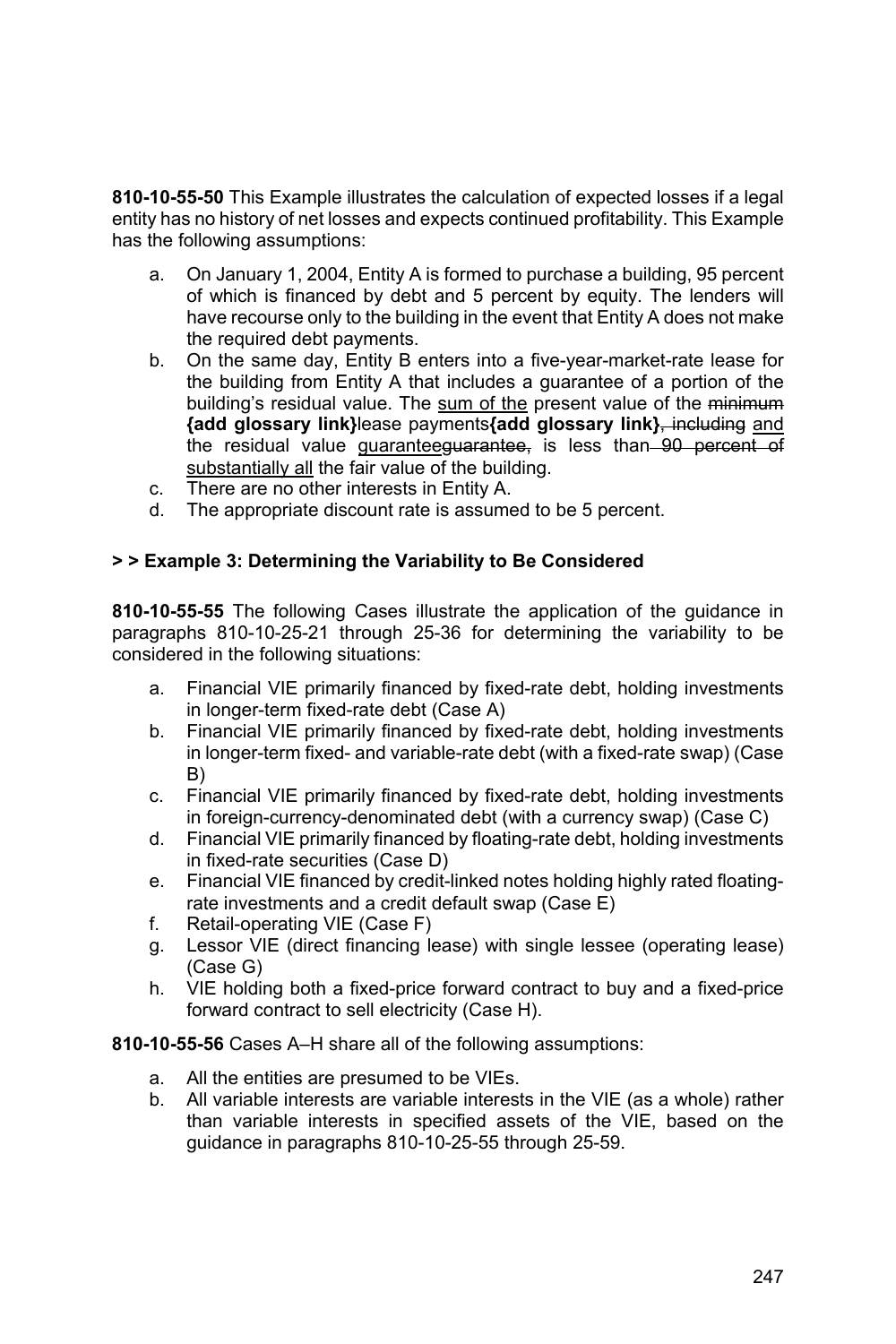c. A primary beneficiary has not been identified; however, the determination of the primary beneficiary should be made in accordance with the guidance in paragraphs 810-10-25-38A through 25-38G.

#### **> > > Case G: Lessor VIE (Direct Financing Lease) with Single Lessee (Operating Lease)**

**810-10-55-78** A VIE is created and financed with \$950 of 5-year fixed-rate debt and \$50 of equity. The VIE uses the proceeds from the issuance to purchase propertyan **underlying asset** to be leased to a **{add glossary link}**lessee**{add glossary link}** with a AA credit rating. The equity provides protection (up to \$50) to the debt related to both credit risk and interest rate risk because the debt is paid before any cash flows are available to the equity investors. The **{add glossary link}**lease**{add glossary link}** has a five-year term and is classified as a direct finance lease**direct financing lease** by the **{add glossary link}**lessor**{add glossary link}** and as an **{add glossary link}**operating lease**{add glossary link}** by the lessee. The lessee is required to provide a first-loss residual value quarantee for the expected future value of the leased propertyunderlying asset at the end of five years, and it has a fixed-price purchase option to acquire the underlying asset property for the same amount. A third-party residual value guarantor provides a very small additional residual value guarantee to the lessor. The governing documents for the VIE do not permit the VIE to buy additional assets or sell existing assets during the five-year holding period. The VIE was formed so that the lessee will have rights to occupy and use the propertyunderlying asset under an operating lease and retain substantially all of the risks and rewards from appreciation or depreciation in value of the leased propertyunderlying asset. The transaction was marketed to potential investors as an investment in a portfolio of AA-rated assets collateralized by leased propertyan underlying asset that would provide a fixed-rate return to debt holders equivalent to AA-rated assets. The return to equity investors is expected to be slightly greater than the return provided to the debt investors because the equity is subordinated with respect to the obligation of the lessee to the VIE. The following diagram illustrates this situation.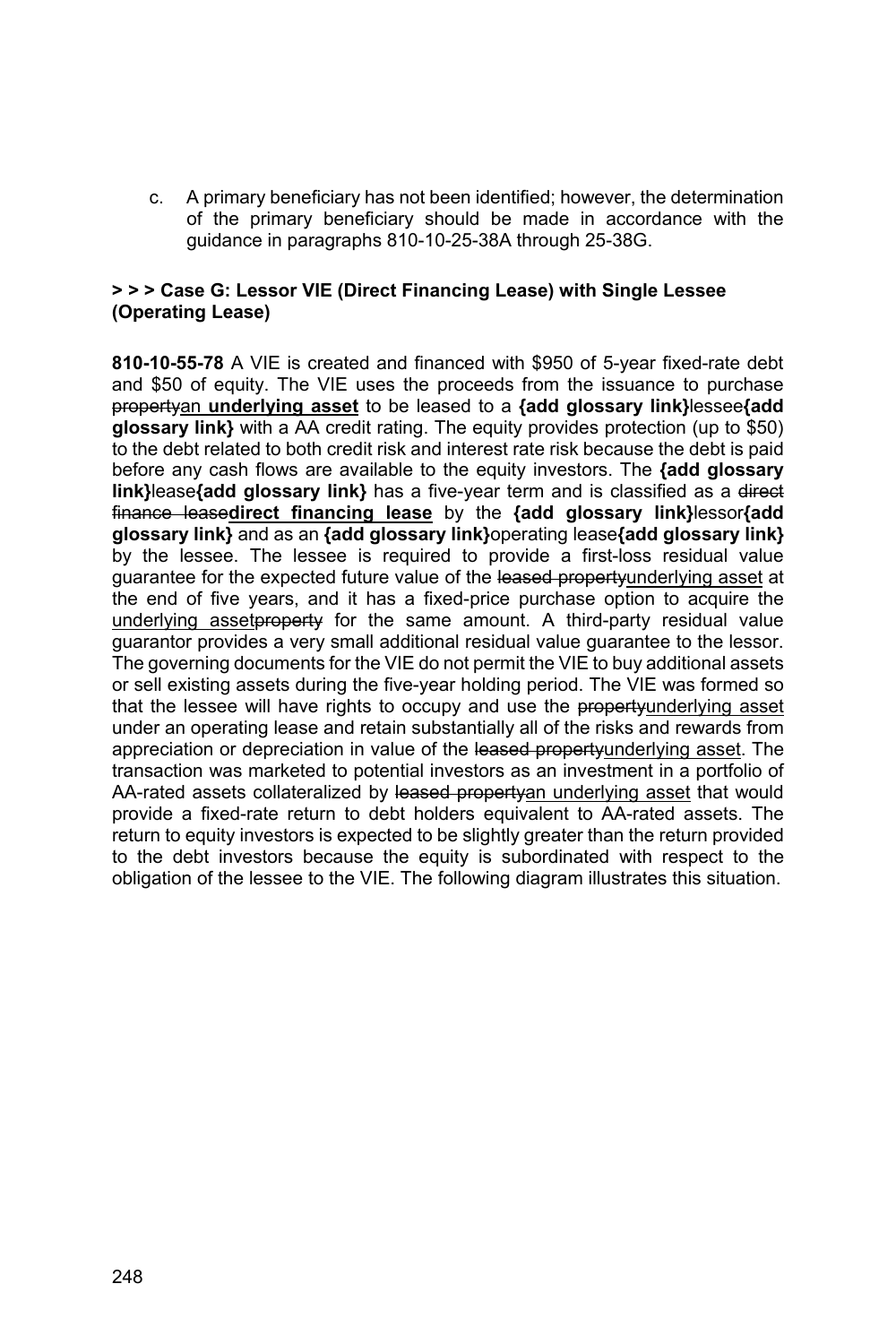

**810-10-55-79** The VIE is exposed to the following risks:

- a. Price risk with respect to changes in fair value of the underlying propertyasset
- b. Credit risk associated with possible default by the lessee of the propertyunderlying asset with respect to the lease payments
- c. Interest rate risk associated with changes in the fair value of the future lease payments.

**810-10-55-80** The following factors should be considered in the determination of the purpose(s) for which the VIE was created and in the determination of the variability the VIE is designed to create and pass along to its interest holders:

- a. Although the lease payments are fixed, the VIE was not designed to be exposed to interim changes in fair value of those lease payments due to interest rate risk because the VIE is not expected to sell the propertyunderlying asset before maturity of the fixed-rate debt.
- b. The primary purpose for which the VIE was created was to provide the lessee with use of the propertyunderlying asset for five years with substantially all of the rights and obligations of ownership.
- c. The residual value guarantee effectively transfers substantially all of the risk associated with the underlying property asset (that is, declines in value) to the lessee. Therefore, the variability that is transferred to that interest holder is strongly indicated as variability that the VIE is designed to create and pass along to its interest holders.
- d. The fixed-price purchase option effectively transfers substantially all of the rewards from the underlying property asset (that is, increases in value) to the lessee.
- e. The VIE is designed to be exposed to the risks associated with a cumulative change in fair value of the leased propertyunderlying asset at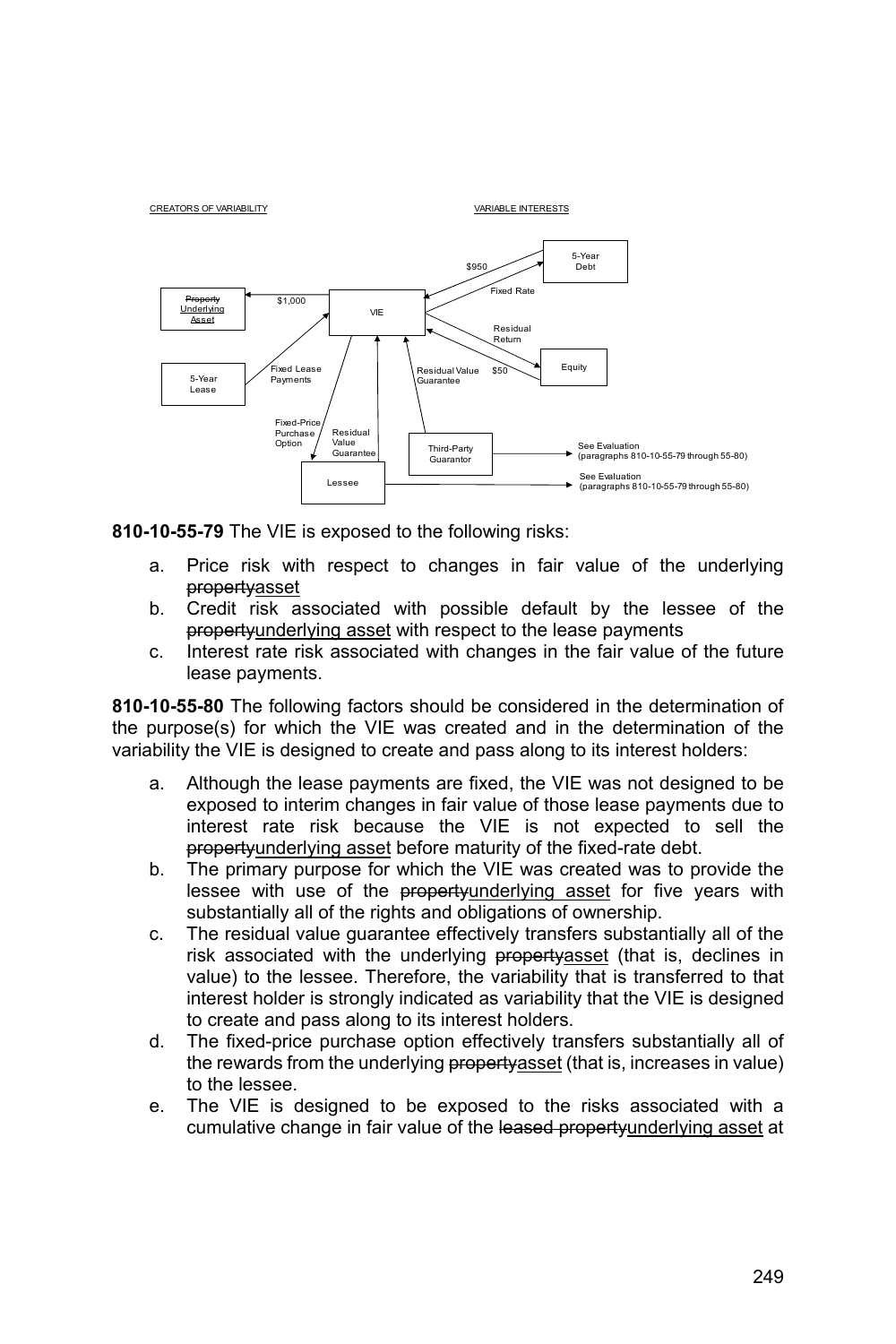the end of five years as well as credit risk from possible default by the lessee with regard to minimum-lease payments.

- f. The VIE was marketed to potential investors as an investment in a portfolio of AA-rated assets collateralized by leased propertyan underlying asset that would provide a fixed-rate return to debt holders equivalent to AA-rated assets.
- g. The role of the residual value guarantee and fixed-price purchase option in the design of the VIE, regardless of their legal form or accounting classification, dictates whether those interests shall be treated as creating risk for the VIE or absorbing risk from the VIE. Therefore, price risk with respect to changes in fair value of the underlying propertyasset is a relevant risk for the VIE, even though the lessor VIE records a net investment in the direct financing lease–receivable, rather than the propertyunderlying asset itself, on its balance sheet for accounting purposes.

Based on this analysis, it can be determined that the VIE was designed to create and pass along the risk in (a) in the preceding paragraph 810-10-55-79 to the thirdparty guarantor and the lessee (with respect to the residual value guarantee and fixed-price purchase option) and the risk in (b) in the preceding-paragraph 810-10-55-79 to the note and equity holders, all of which are the VIE's variable interest holders.

#### **> > Example 5: Identifying a Primary Beneficiary**

**810-10-55-93** The following cases are provided solely to illustrate the application of the guidance in paragraphs 810-10-25-38A through 25-38J related to the identification of a primary beneficiary:

- a. Commercial mortgage-backed securitization (Case A)
- b. Asset-backed collateralized debt obligation (Case B)
- c. Structured investment vehicle (Case C)
- d. Commercial paper conduit (Case D)
- e. Guaranteed mortgage-backed securitization (Case E)
- f. Residential mortgage-backed securitization (Case F)
- g. Property lease Lease entity (Case G)
- h. Collaboration—Joint venture arrangement (Case H)
- i. Furniture manufacturing entity (Case I)
- j. Investment fund 1—Annual and performance-based fees and additional interests (Case J)
- k. Investment fund 2—Annual and performance-based fees and no additional interests (Case K)
- l. eCommerce Entity (Case L).

#### **> > > Case G: Property Lease Entity**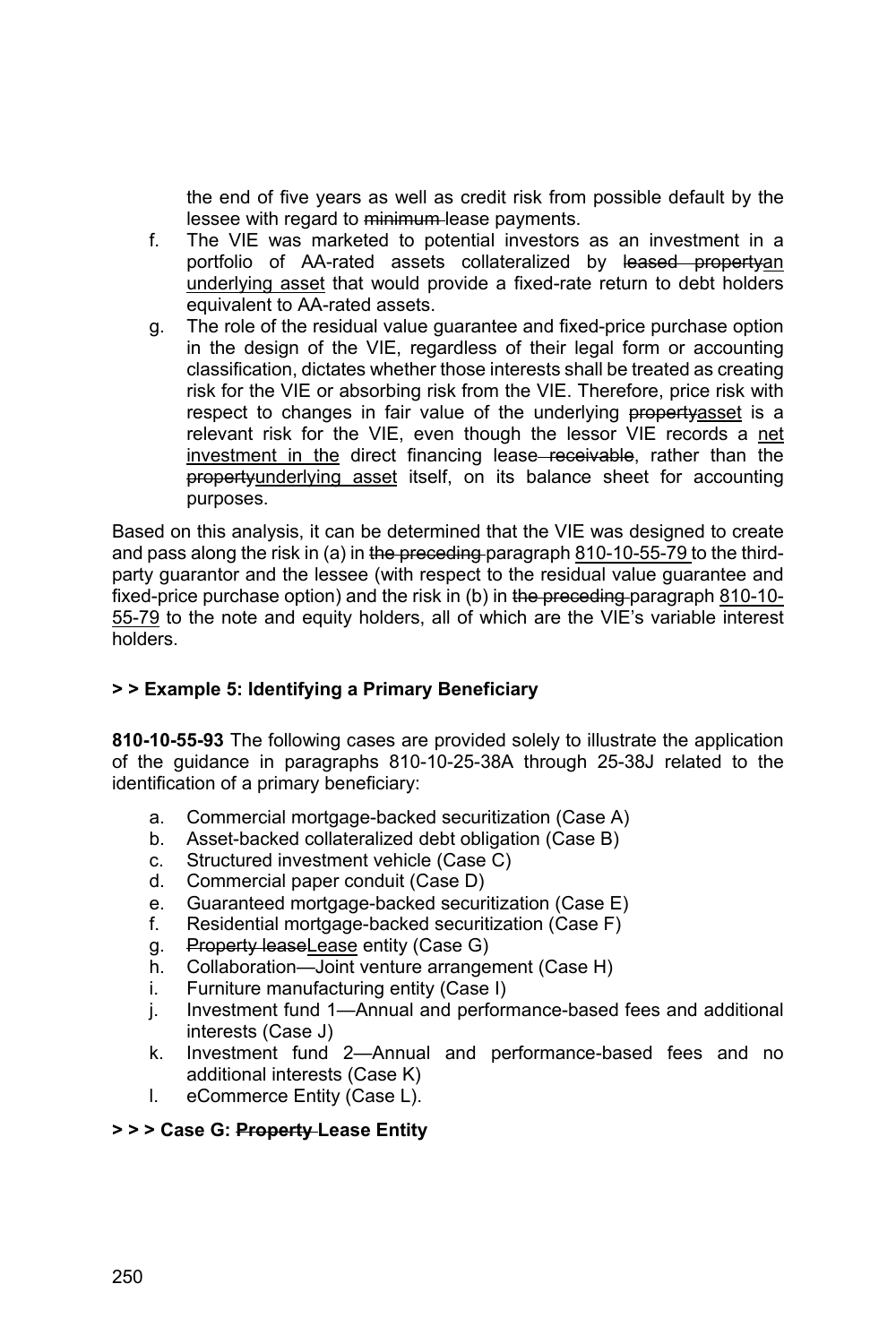**810-10-55-172** A VIE is created and financed with \$950 of 5-year fixed-rate debt and \$50 of equity. The VIE uses the proceeds from the issuance to purchase propertyan asset to be leased to a lessee with an AA credit rating. The equity is subordinate to the debt because the debt is paid before any cash flows are available to the equity investors. The lease has a five-year term and is classified as a direct financefinancing lease by the lessor and as an operating lease by the lessee. The lessee, however, is considered the owner of the propertyunderlying asset for tax purposes and, thus, receives tax depreciation benefits.

**810-10-55-173** The lessee is required to provide a first-loss residual value quarantee for the expected future value of the leased propertyunderlying asset at the end of five years (the option price) up to a specified percentage of the option price, and it has a fixed-price purchase option to acquire the propertyunderlying asset for the option price. If the lessee does not exercise the fixed-price purchase option at the end of the lease term, the lessee is required to remarket the propertyunderlying asset on behalf of the VIE. If the propertyunderlying asset is sold for an amount less than the option price, the lessee is required to pay the VIE the difference between the option price and the sales proceeds, which is not to exceed a specified percentage of the option price. If the propertyunderlying asset is sold for an amount greater than the option price, the lessee is entitled to the excess of the sales proceeds over the option price. A third-party residual value guarantor provides a very small additional residual value guarantee to the lessor VIE, which allows the lessor to achieve direct financing lease treatment.

**810-10-55-174** The governing documents for the VIE do not permit the VIE to buy additional assets or sell existing assets during the five-year holding period, and the terms of the lease agreement and the governing documents for the VIE do not provide the equity holders with the power to direct any activities of the VIE. The VIE was formed so that the lessee would have rights to use the propertyunderlying asset under an operating lease and would retain substantially all of the risks and rewards from appreciation or depreciation in value of the leased property underlying asset.

**810-10-55-175** The transaction was marketed to potential investors as an investment in a portfolio of AA-rated assets collateralized by leased propertyan underlying asset that is leased that would provide a fixed-rate return to debt holders equivalent to AA-rated assets. The return to equity investors is expected to be slightly greater than the return to the debt investors because the equity is subordinated to the debt.

**810-10-55-176** To evaluate the facts and circumstances and determine which reporting entity, if any, is the primary beneficiary of a VIE, paragraph 810-10-25- 38A requires that a reporting entity determine the purpose and design of the VIE, including the risks that the VIE was designed to create and pass through to its variable interest holders. In making this assessment, the variable interest holders of the VIE determined the following: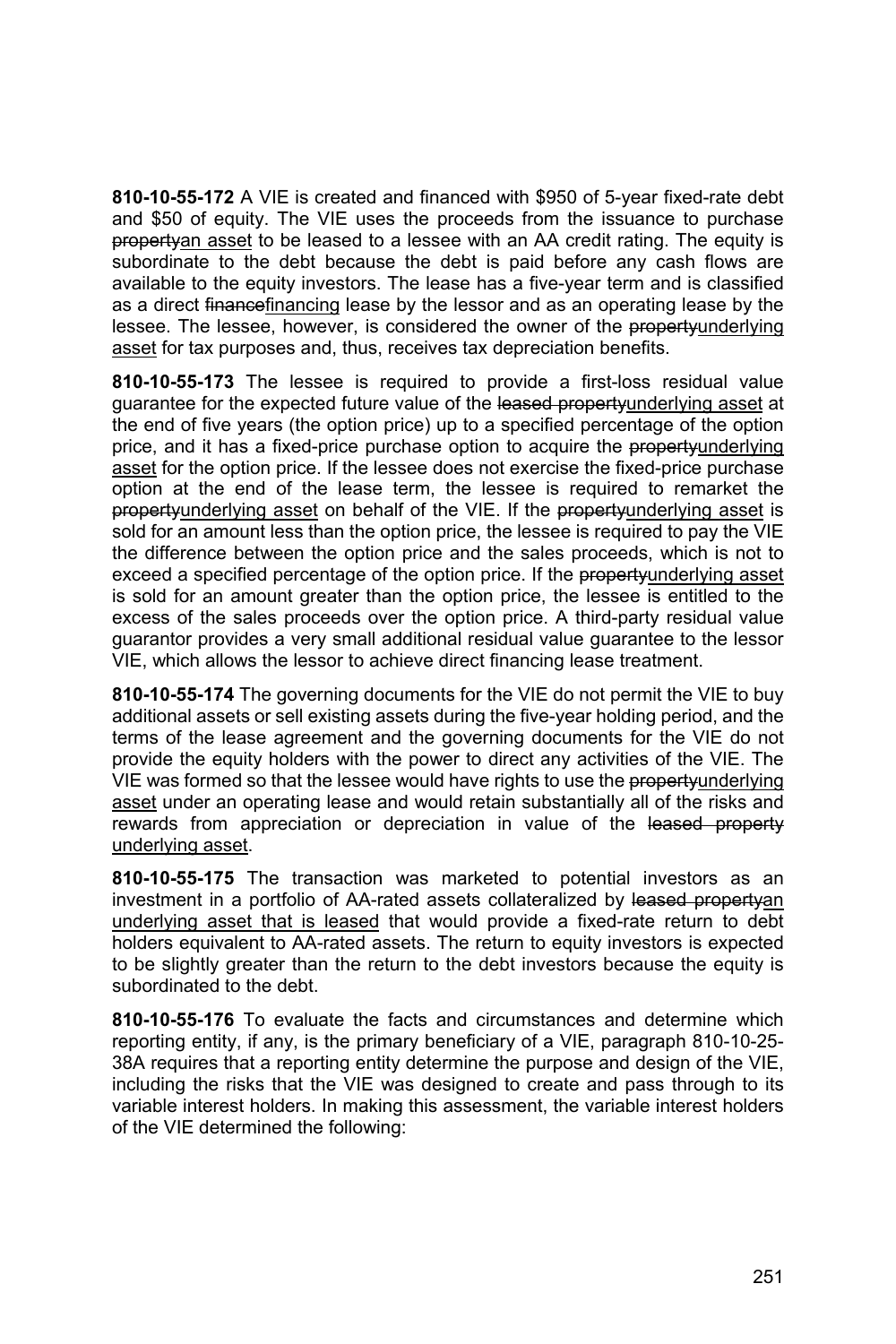- a. The primary purpose for which the VIE was created was to provide the lessee with use of the propertyunderlying asset for five years with substantially all of the rights and obligations of ownership, including tax benefits.
- b. The VIE was marketed to potential investors as an investment in a portfolio of AA-rated assets collateralized by leased propertyan underlying asset that is leased that would provide a fixed-rate return to debt holders equivalent to AA-rated assets. The return to equity investors is expected to be slightly greater than the return to the debt investors because the equity is subordinated to the debt.
- c. The residual value guarantee effectively transfers substantially all of the risk associated with the underlying property asset (that is, decreases in value) to the lessee and the fixed-price purchase option effectively transfers substantially all of the rewards from the underlying propertyasset (that is, increases in value) to the lessee.
- d. The VIE is designed to be exposed to the risks associated with a cumulative change in fair value of the leased propertyunderlying asset at the end of five years as well as credit risk related to the potential default by the lessee of its contractually required lease payments.

**810-10-55-177** The debt investors, the equity investors, and the lessee are the variable interest holders in the VIE.

**810-10-55-178** Paragraph 810-10-25-38B requires that a reporting entity identify which activities most significantly impact the VIE's economic performance and determine whether it has the power to direct those activities. The economic performance of the VIE is significantly impacted by the fair value of the underlying propertyasset and the credit of the lessee. The lessee's maintenance and operation of the leased propertyunderlying asset has a direct effect on the fair value of the underlying propertyasset, and the lessee directs the remarketing of the propertyunderlying asset. The lessee also has the ability to increase the benefits it can receive and limit the losses it can suffer by the manner in which it uses the propertyunderlying asset and how it remarkets the propertyunderlying asset.

73. Amend paragraph 810-10-60-4, with a link to transition paragraph 842-10- 65-1, as follows:

### **Relationships**

#### **> Leases**

**810-10-60-4** For **{add glossary link}**leases**{add glossary link}** sold by a manufacturer to a leasing subsidiary, see paragraph 840-30-45-4842-30-45-3.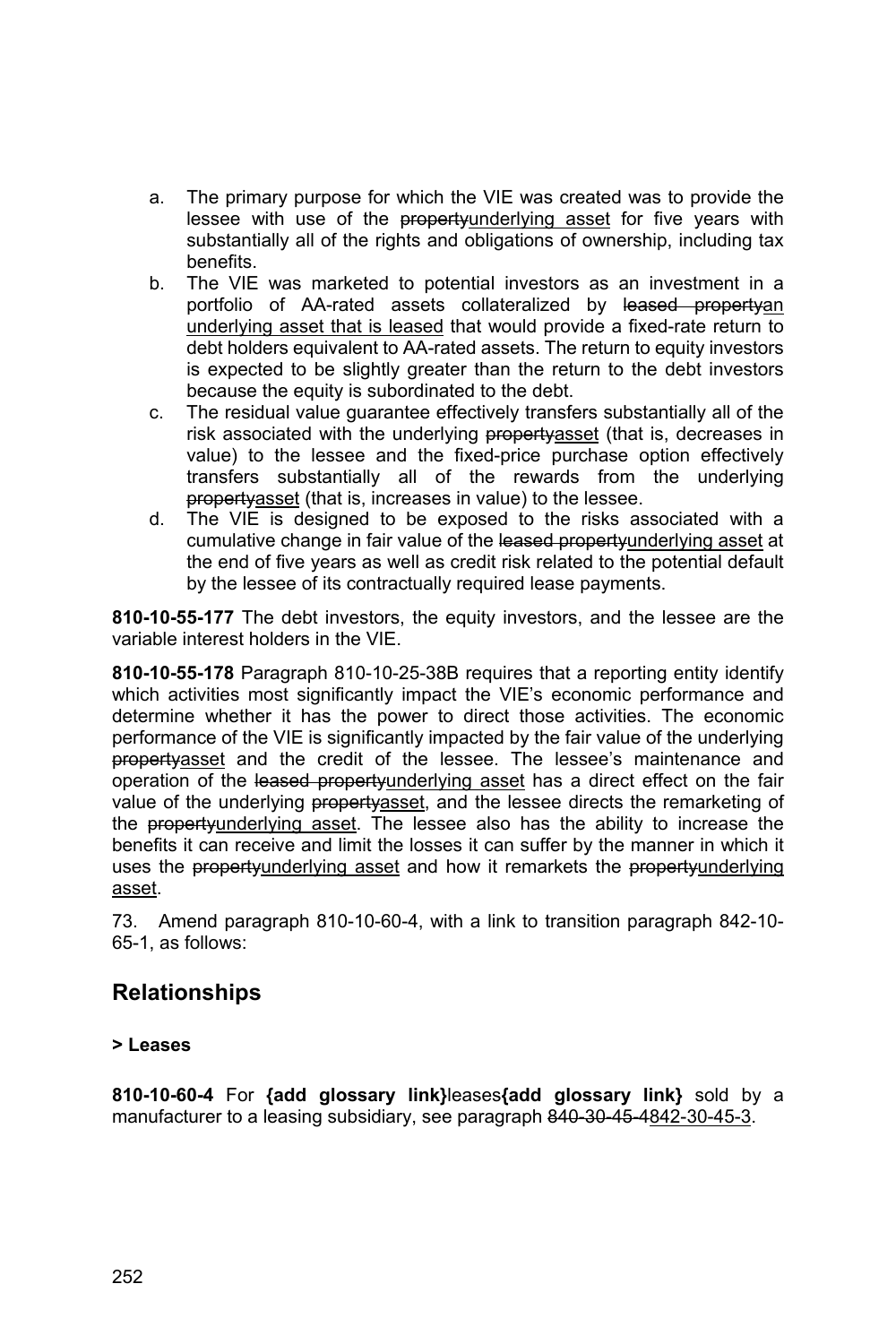# Amendments to Subtopic 815-10

74. Amend paragraphs 815-10-15-63 and 815-10-15-79 through 15-81, with a link to transition paragraph 842-10-65-1, as follows:

### **Derivatives and Hedging—Overall**

### **Scope and Scope Exceptions**

#### **> Instruments**

#### **> > Instruments Not within Scope**

#### **> > > Derivative Instruments That Impede Sale Accounting**

**815-10-15-63** A derivative instrument (whether freestanding or embedded in another contract) whose existence serves as an impediment to recognizing a related contract as a sale by one party or a purchase by the counterparty is not subject to this Subtopic. For example, the existence of a guarantee of the residual value of a leased asset by the lessor may be an impediment to treating a contract as a sales-type lease, in which case the contract would be treated by the lessor as an operating lease. Another An example is the existence of a call option enabling a transferor to repurchase transferred assets that is an impediment to sales accounting under Topic 860. Such a call option on transferred financial assets that are not readily obtainable would prevent accounting for that transfer as a sale. The consequence is that to recognize the call option would be to count the same thing twice. The holder of the option already recognizes in its financial statements the assets that it has the option to purchase.

#### **> > > Leases**

**815-10-15-79** Leases that are within the scope of Topic 842840 are not derivative instruments subject to this Subtopic, although a derivative instrument embedded in a lease may be subject to the requirements of paragraph 815-15-25-1.

#### **> > > Residual Value Guarantees**

**815-10-15-80** Residual value guarantees that are subject to the requirements of Topic 842 on leases 840 are not subject to the requirements of this Subtopic.

**815-10-15-81** A third-party residual value guarantor shall consider the guidance in this Subtopic for all residual value guarantees that it provides to determine whether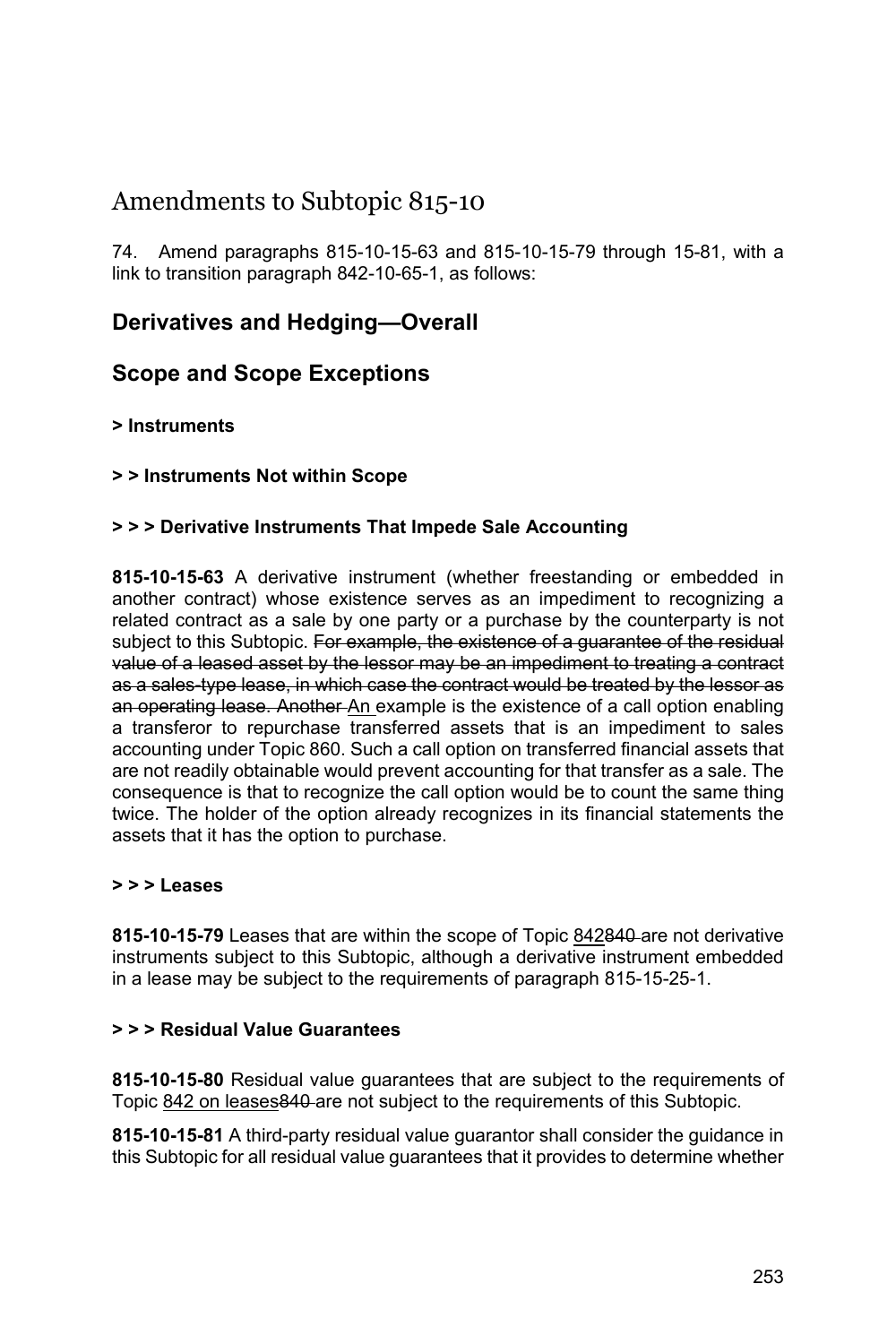they are derivative instruments and whether they qualify for any of the scope exceptions in this Subtopic. The guarantees described in paragraph 842-10-15- 43840-10-15-20 for which the exceptions of paragraphs 460-10-15-7(b) and 460- 10-25-1(a) do not apply are subject to the initial recognition, initial measurement, and disclosure requirements of Topic 460.

75. Amend paragraph 815-10-55-60, with a link to transition paragraph 842-10- 65-1, as follows:

### **Implementation Guidance and Illustrations**

#### **> Implementation Guidance**

#### **> > Scope Application to Certain Contracts**

#### **> > > Take-or-Pay Contracts**

**815-10-55-60** Whether a **take-or-pay contract** is subject to this Subtopic depends on its terms. For example, if the product to be delivered is not readily convertible to cash and there is no net settlement option, the contract fails to meet the net settlement criterion in paragraph 815-10-15-83(c) and is not subject to the requirements of this Subtopic. In certain circumstances, a take-or-pay contract may represent or contain a lease that should be accounted for in accordance with Topic 842840. (Paragraph 815-10-15-79 explains that leases subject to that Topic are not subject to this Subtopic.)

# Amendments to Subtopic 815-15

76. Amend paragraph 815-15-25-22 and its related heading, with a link to transition paragraph 842-10-65-1, as follows:

### **Derivatives and Hedging—Embedded Derivatives**

### **Recognition**

#### **> > > Variable Lease PaymentsContingent Rentals Based on a Variable Interest Rate**

**815-15-25-22** The obligation to make future payments for the use of leased assets and the adjustment of those payments to reflect changes in a variable-interest-rate index are considered to be clearly and closely related. Thus, leases that include **variable lease payments** contingent rentals based on changes in the prime rate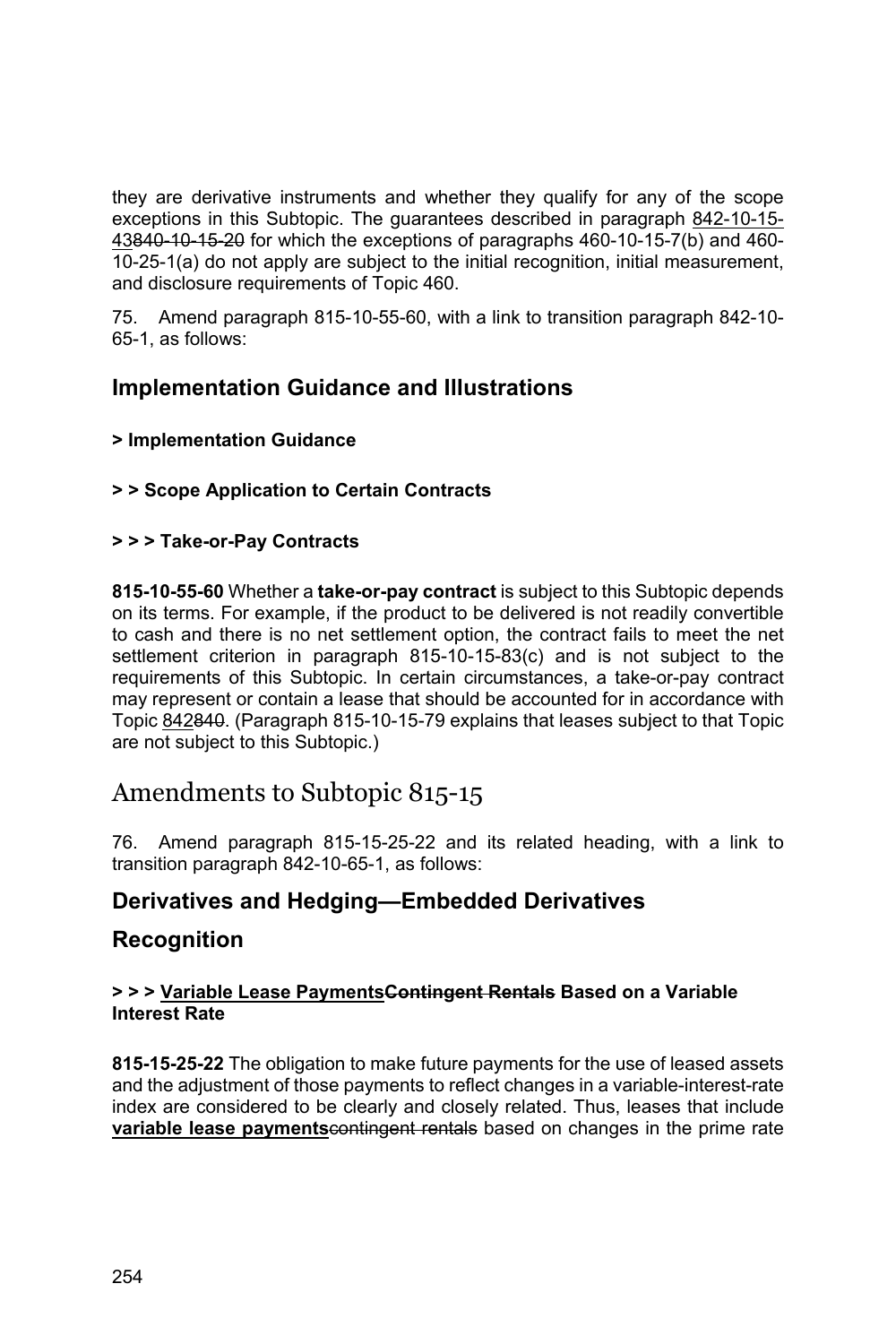would not have the contingent-rental-related embedded derivative that is related to the variable lease payment separated from the host contract.

77. Amend paragraphs 815-15-55-4 and 815-15-55-7 and the related heading, with a link to transition paragraph 842-10-65-1, as follows:

### **Implementation Guidance and Illustrations**

#### **> Implementation Guidance**

#### **> > Scope—Features Involving Certain Currencies—Certain Insurance Contracts**

**815-15-55-4** Insurance contracts are **financial instruments** that are not covered by the scope exception in paragraph 815-15-15-10 that applies to nonfinancial contracts; however, that paragraph applies to this situation in which a normal insurance contract involves payment in the functional currency of either of the two parties to the contract. The insurance contracts described in this quidance are similar to operating leases, which are covered by the exception in paragraph 815-15-15-10, because neither contract givesthe insurance contracts do not give rise to a recognized asset or liability that would be measured under Subtopic 830-20 until an amount becomes receivable or payable under the contract. Therefore, as discussed in paragraph 815-15-15-20, the exception in paragraph 815-15-15-10 also applies to insurance contracts that involve payment of losses in the functional currency of either of the two parties to the contract.

#### **> > Applying the Bifurcation Criteria**

#### **> > > Applying the Separate Instrument Criterion**

#### **> > > > Variable Lease Payments Contingent Rentals Based on Related Sales**

**815-15-55-7** Lease contracts that include variable lease paymentscontingent rentals based on certain sales of the lessee would not have the contingent-rentalrelated **embedded derivative** that is related to the variable lease payment separated from the host contract because, under paragraph 815-10-15-59(d), a non-exchange-traded contract whose **underlying** is specified volumes of sales by one of the parties to the contract would not be subject to the requirements of Subtopic 815-10.

### Amendments to Subtopic 815-20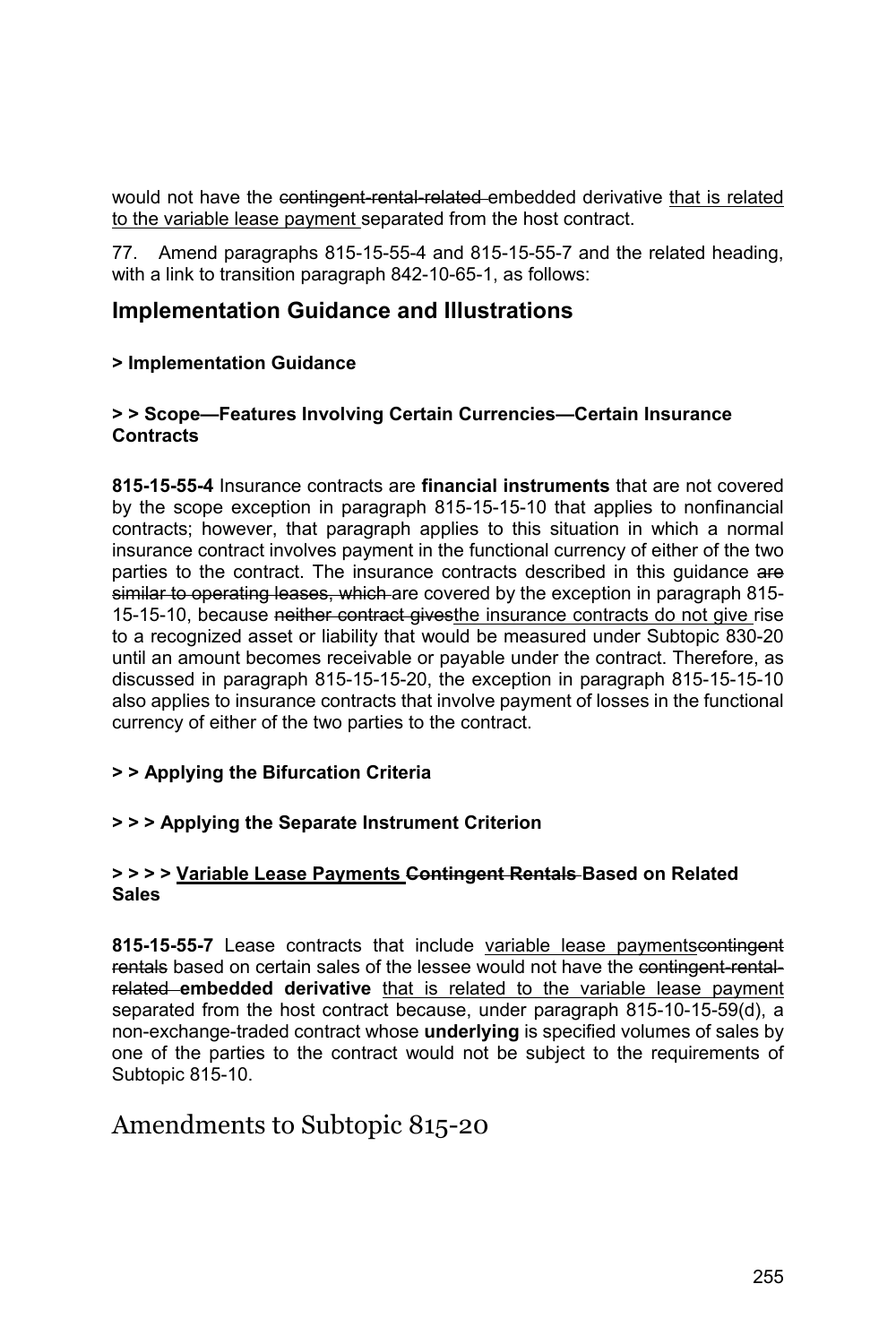78. Amend paragraph 815-20-55-11 and supersede paragraphs 815-20-55-73 and 815-20-55-198 and its related heading, with a link to transition paragraph 842- 10-65-1, as follows:

# **Derivatives and Hedging—Hedging—General**

### **Implementation Guidance and Illustrations**

#### **> > > > Application of the Definition of Firm Commitment**

**815-20-55-11** A firm commitment that represents an asset or liability that a specific accounting standard prohibits recognizing (such as a lessor's noncancellablenoncancelable operating lease or an unrecognized mortgage servicing right) may nevertheless be designated as the hedged item in a fair value hedge.

#### **> > > Applicability of the Shortcut Method**

**815-20-55-73** Paragraph superseded by Accounting Standards Update No. 2016- 02. Based on paragraph 815-20-55-71(c), the shortcut method cannot be applied to a cash flow hedge of the variability in lease payments for an interest rateindexed operating lease because that lease is not a recognized interest-bearing asset or liability. Although a capital lease is reported as a leased asset and an interest-bearing obligation under Subtopic 840-30 (and thus the shortcut method could potentially be applied to a fair value hedge of a capital lease's exposure to interest rate risk), an operating lease is accounted for as an executory contract that is not recognized as an interest-bearing asset or liability.

#### **> > Example 23: Use of Shortcut Method for Cash Flow Hedge of Variable-Rate Operating Lease**

**815-20-55-198** Paragraph superseded by Accounting Standards Update No. 2016-02.This Example addresses the application of the shortcut method as discussed beginning in paragraph 815-20-25-102. Assume that an entity leases property under a lease agreement that provides for rental payments indexed to changes in interest rates and accounted for as an operating lease. The payments on the lease agreement are reset quarterly based on changes in three-month LIBOR. To hedge the variability in expected future cash flows attributable to interest rate risk, the entity enters into a pay-fixed, receive-variable interest rate swap based on three-month LIBOR and designates the swap as the hedging instrument in a cash flow hedge of the variability in the lease payments. Assume that the term, notional amounts, repricing dates, and maturity on the operating lease and the interest rate swap match, and the fair value of the interest rate swap at the inception of the hedge is zero. The contract in this Example is a lease agreement with an escalation clause whose rental payments are dependent on LIBOR based interest rate levels; the contract is not a recognized interest bearing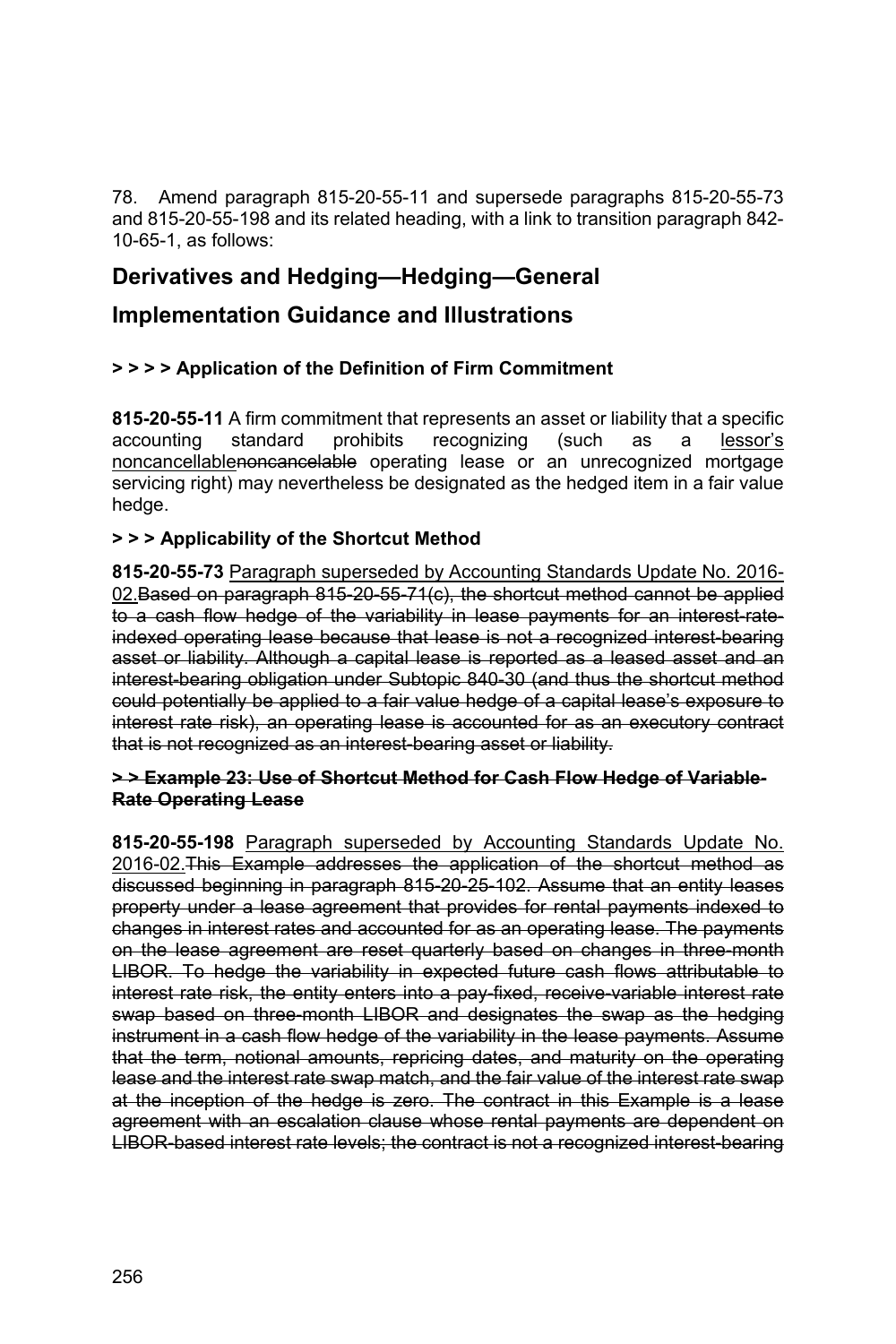**financial instrument** for accounting purposes. Thus, the shortcut method cannot be applied to the operating lease in the Example.

# Amendments to Subtopic 820-10

79. Amend paragraph 820-10-15-2, with a link to transition paragraph 842-10- 65-1, as follows:

### **Fair Value Measurement—Overall**

### **Scope and Scope Exceptions**

#### **> Other Considerations**

#### **> > Topics and Subtopics Not within Scope**

**820-10-15-2** The Fair Value Measurement Topic does not apply as follows:

- a. To accounting principles that address share-based payment transactions (this includes Subtopic 505-50 and all Subtopics in Topic 718 except for 718-40, which is within the scope of Topic 820)
- b. To Sections, Subtopics, or Topics that require or permit measurements that are similar to fair value but that are not intended to measure fair value, including both of the following:
	- 1. Sections, Subtopics, or Topics that permit measurements that are determined on the basis of, or otherwise use, **standalone selling price**
	- 2. Topic 330.
- c. Subparagraph superseded by Accounting Standards Update No. 2016- 02.To accounting principles that address fair value measurements for purposes of lease classification or measurement in accordance with Topic 840. This scope exception does not apply to assets acquired and liabilities assumed in a business combination or an **acquisition by a notfor-profit entity** that are required to be measured at fair value in accordance with Topic 805, regardless of whether those assets and liabilities are related to leases.
- d. To the recognition and measurement of **revenue** from **contracts** with **customers** in accordance with Topic 606
- e. To the recognition and measurement of gains and losses upon the derecognition of nonfinancial assets in accordance with Subtopic 610-20.

# Amendments to Subtopic 825-10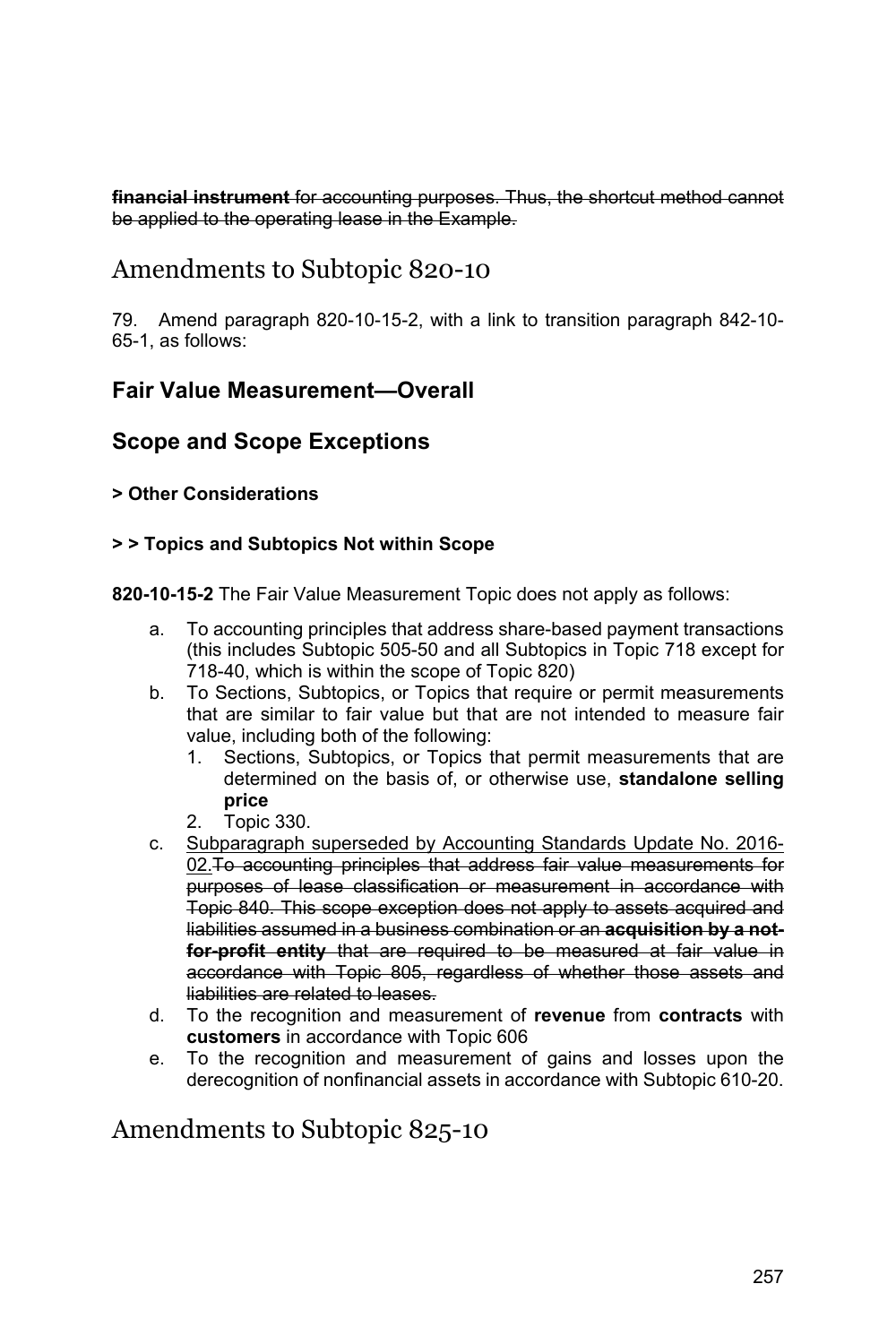80. Amend paragraph 825-10-15-5, with a link to transition paragraph 842-10- 65-1, as follows:

### **Financial Instruments—Overall**

### **Scope and Scope Exceptions**

**Fair Value Option** 

#### **> Instruments**

**825-10-15-5** No entity may elect the fair value option for any of the following financial assets and financial liabilities:

- a. An investment in a subsidiary that the entity is required to consolidate.
- b. An interest in a variable interest entity (VIE) that the entity is required to consolidate.
- c. Employers' and plans' obligations (or assets representing net overfunded positions) for pension benefits, other postretirement benefits (including health care and life insurance benefits), postemployment benefits, employee stock option and stock purchase plans, and other forms of deferred compensation arrangements, as defined in Topics 420; 710; 712; 715; 718; and 960.
- d. Financial assets and financial liabilities recognized under leases as defined in Subtopic 842-10840-10. (This exception does not apply to a guarantee of a third-party lease obligation or a contingent obligation arising from a cancelled lease.)
- e. Deposit liabilities, withdrawable on demand, of banks, savings and loan associations, credit unions, and other similar depository institutions.
- f. Financial instruments that are, in whole or in part, classified by the issuer as a component of shareholders' equity (including temporary equity) (for example, a convertible debt instrument with the scope of the Cash Conversion Subsections of Subtopic 470-20 or a convertible debt security with a noncontingent beneficial conversion feature).

81. Amend paragraph 825-10-50-8, with a link to transition paragraph 842-10- 65-1, as follows:

### **Disclosure**

#### **> Applicability of This Subsection**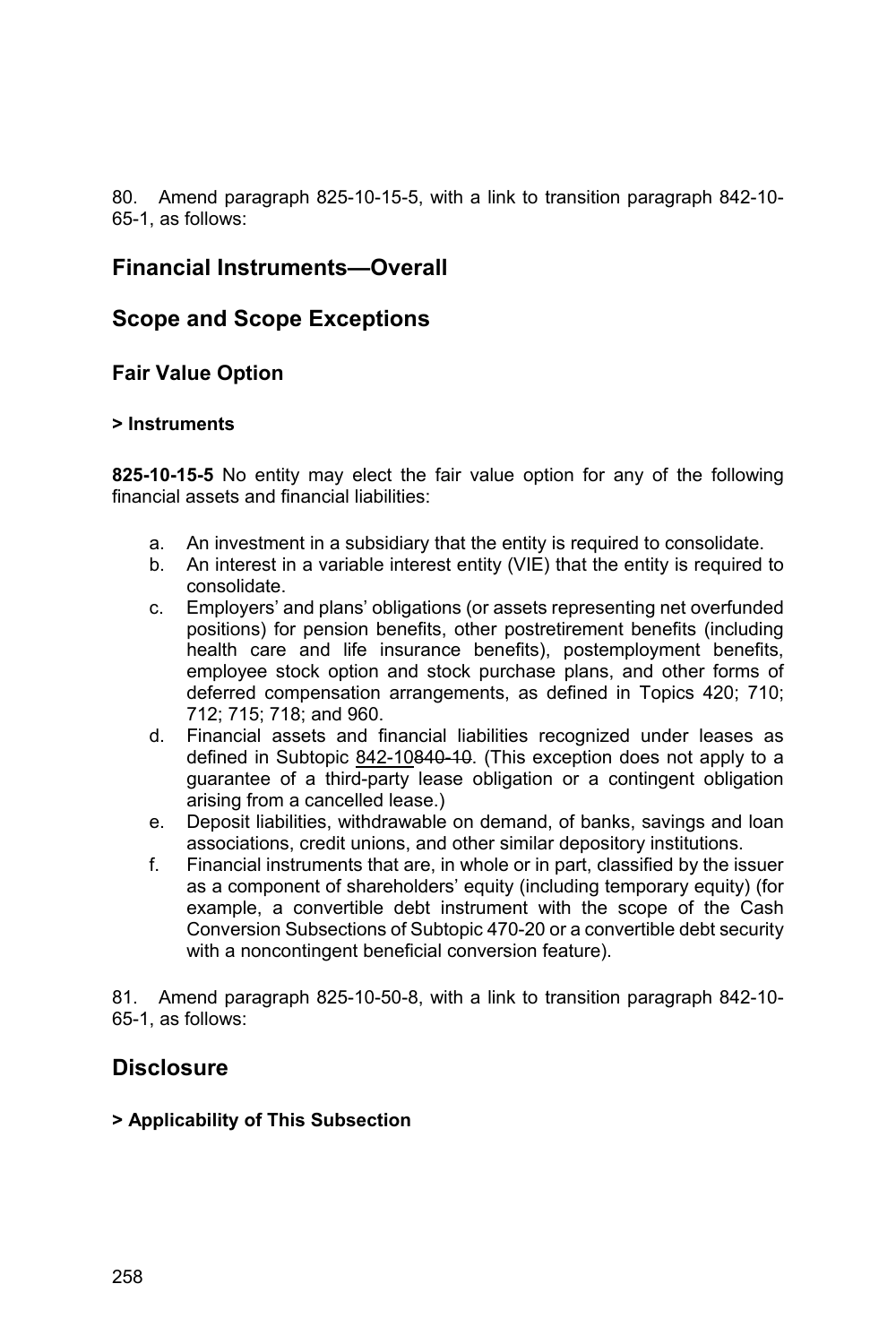#### **> > Transactions**

**825-10-50-8** In part, this Subsection requires disclosures about fair value for all financial instruments, whether recognized or not recognized in the statement of financial position, except that the disclosures about fair value prescribed in paragraphs 825-10-50-10 through 50-16 are not required for any of the following:

- a. Employers' and plans' obligations for pension benefits, other postretirement benefits including health care and life insurance benefits, postemployment benefits, employee stock option and stock purchase plans, and other forms of deferred compensation arrangements (see Topics 710, 712, 715, 718, and 960)
- b. Substantively extinguished debt subject to the disclosure requirements of Subtopic 405-20
- c. Insurance contracts, other than financial guarantees (including financial guarantee insurance contracts within the scope of Topic 944) and investment contracts, as discussed in Subtopic 944-20
- d. Lease contracts as defined in Topic 842840 (a contingent obligation arising out of a cancelled lease and a guarantee of a third-party lease obligation are not lease contracts and are subject to the disclosure requirements in this Subsection)
- e. Warranty obligations (see Topic 450 and the Product Warranties Subsections of Topic 460)
- f. Unconditional purchase obligations as defined in paragraph 440-10-50-2
- g. Investments accounted for under the equity method in accordance with the requirements of Topic 323
- h. Noncontrolling interests and equity investments in consolidated subsidiaries (see Topic 810)
- i. Equity instruments issued by the entity and classified in stockholders' equity in the statement of financial position (see Topic 505)
- j. Receive-variable, pay-fixed interest rate swaps for which the simplified hedge accounting approach is applied (see Topic 815)
- k. **Fully benefit-responsive investment contracts** held by an employee benefit plan
- l. Investments in equity securities accounted for under the measurement guidance for equity securities without readily determinable fair values (see Topic 321)
- m. Trade receivables and payables due in one year or less
- n. Deposit liabilities with no defined or contractual maturities.

# Amendments to Topic 840

82. Supersede Topic 840, Leases, with a link to transition paragraph 842-10- 65-1.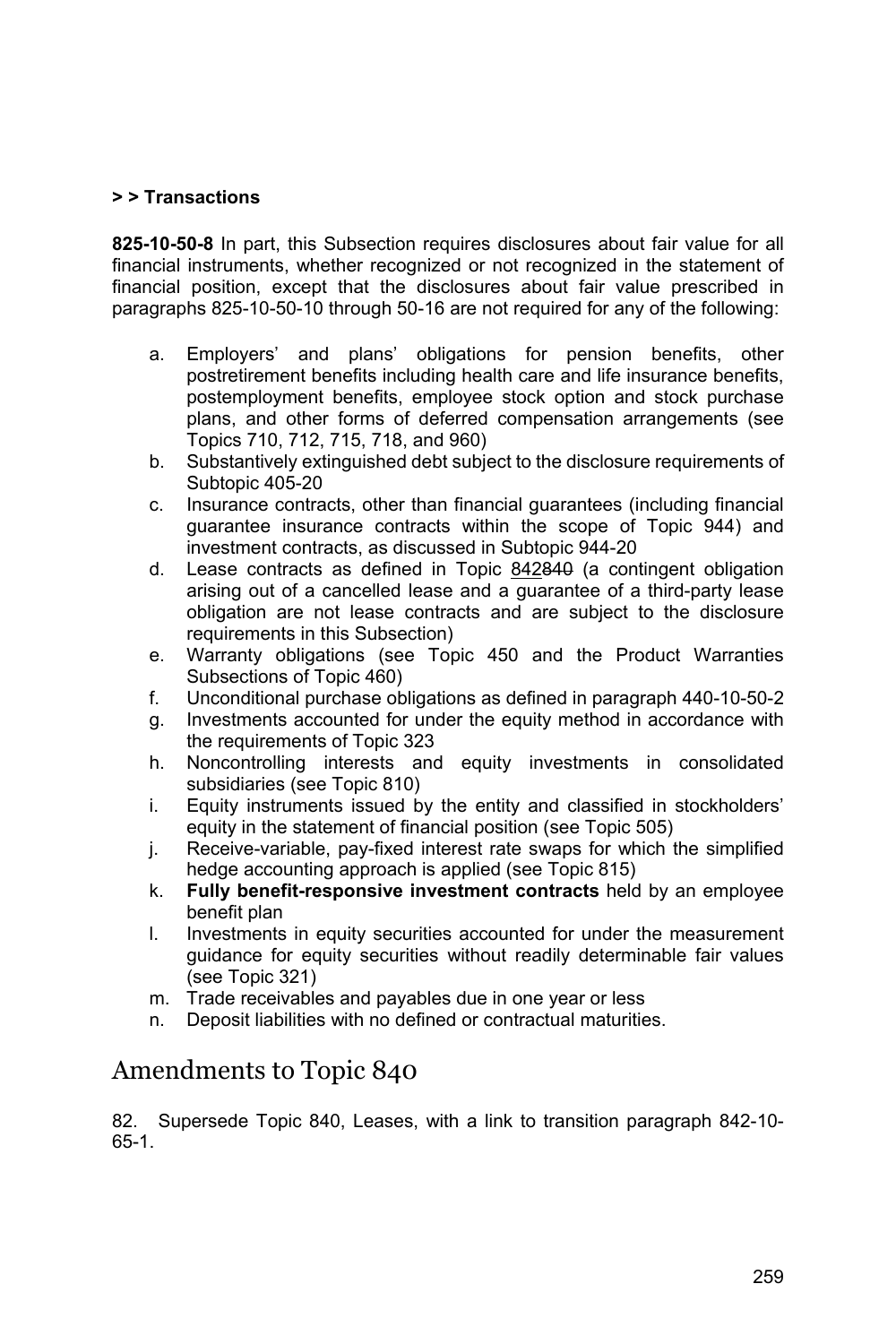# Amendments to Subtopic 845-10

83. Supersede paragraph 845-10-30-20 and its related heading, with a link to transition paragraph 842-10-65-1, as follows:

## **Nonmonetary Transactions—Overall**

### **Initial Measurement**

### **Barter Credit Transactions**

#### **> Transfers of Operating Leases for Barter Credits**

**845-10-30-20** Paragraph superseded by Accounting Standards Update No. 2016- 02.If an exchange involves the transfer or assumption of an operating lease for barter credits, impairment of that lease shall be measured as the amount of the remaining lease costs (discounted rental payments and unamortized leasehold improvements) in excess of the discounted amount of probable sublease rentals for the remaining lease term.

# Amendments to Subtopic 853-10

84. Amend paragraph 853-10-25-2, with a link to transition paragraph 842-10- 65-1, as follows:

## **Service Concession Arrangements—Overall**

## **Recognition**

#### **> The Operating Entity's Rights over the Infrastructure**

**853-10-25-2** The infrastructure that is the subject of a service concession arrangement within the scope of this Topic shall not be recognized as property, plant, and equipment of the operating entity. Service concession arrangements within the scope of this Topic are not within the scope of Topic 840842 on leasesas indicated in paragraph 840-10-15-9A.

# Amendments to Subtopic 860-10

85. Amend paragraph 860-10-15-4, with a link to transition paragraph 842-10- 65-1, as follows: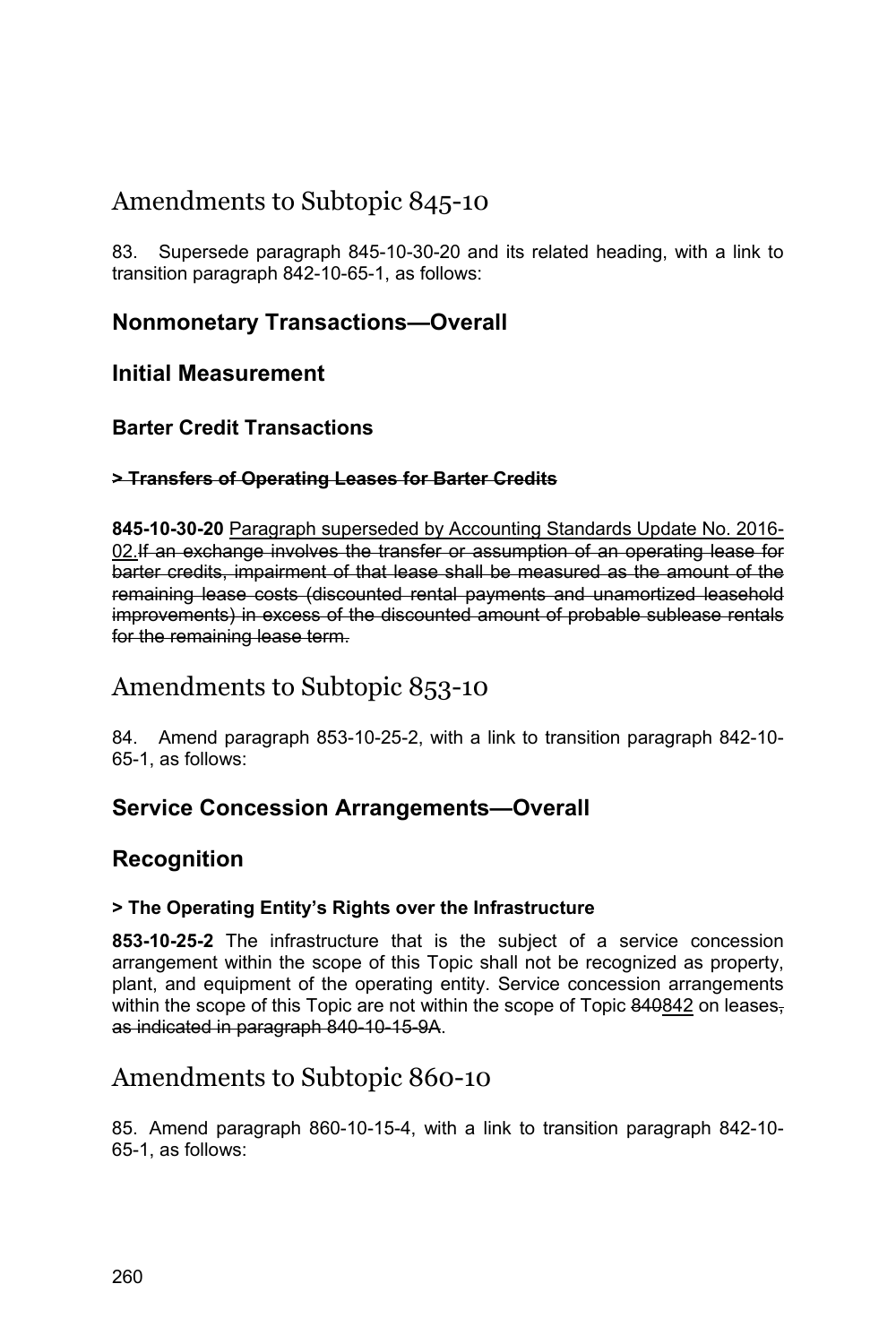# **Transfers and Servicing—Overall**

# **Scope and Scope Exceptions**

#### **> Transactions**

**860-10-15-4** The guidance in this Topic does not apply to the following transactions and activities:

- a. Except for transfers of servicing assets (see Section 860-50-40) and for the transfers noted in the following paragraph, transfers of nonfinancial assets
- b. Transfers of unrecognized financial assets, for example, minimum-lease payments to be received under operating leases
- c. Transfers of custody of financial assets for safekeeping
- d. Contributions (for guidance on accounting for contributions, see Subtopic 958-605)
- e. Transfers of ownership interests that are in substance sales of nonfinancial assets (For guidance related to transfers of investments that are in substance a sale of a nonfinancial asset, see Subtopic 610-20. For guidance related to sale and leasebacksale-leaseback transactions involving real estate, including real estate with equipment, such as manufacturing facilities, power plants, and office buildings with furniture and fixtures, see Subtopic 840-40842-40 on sale and leaseback transactions.)
- f. Investments by owners or distributions to owners of a business entity
- g. Employee benefits subject to the provisions of Topic 712
- h. Leveraged leases subject to Topic 842840
- i. **Money-over-money** and wrap lease transactions involving nonrecourse debt subject to Topic 840842.

86. Amend paragraphs 860-10-55-5 through 55-6 and the related heading, with a link to transition paragraph 842-10-65-1, as follows:

## **Implementation Guidance and Illustrations**

#### **> Implementation Guidance**

**> > Scope** 

#### **> > > Application of the Term Financial Asset**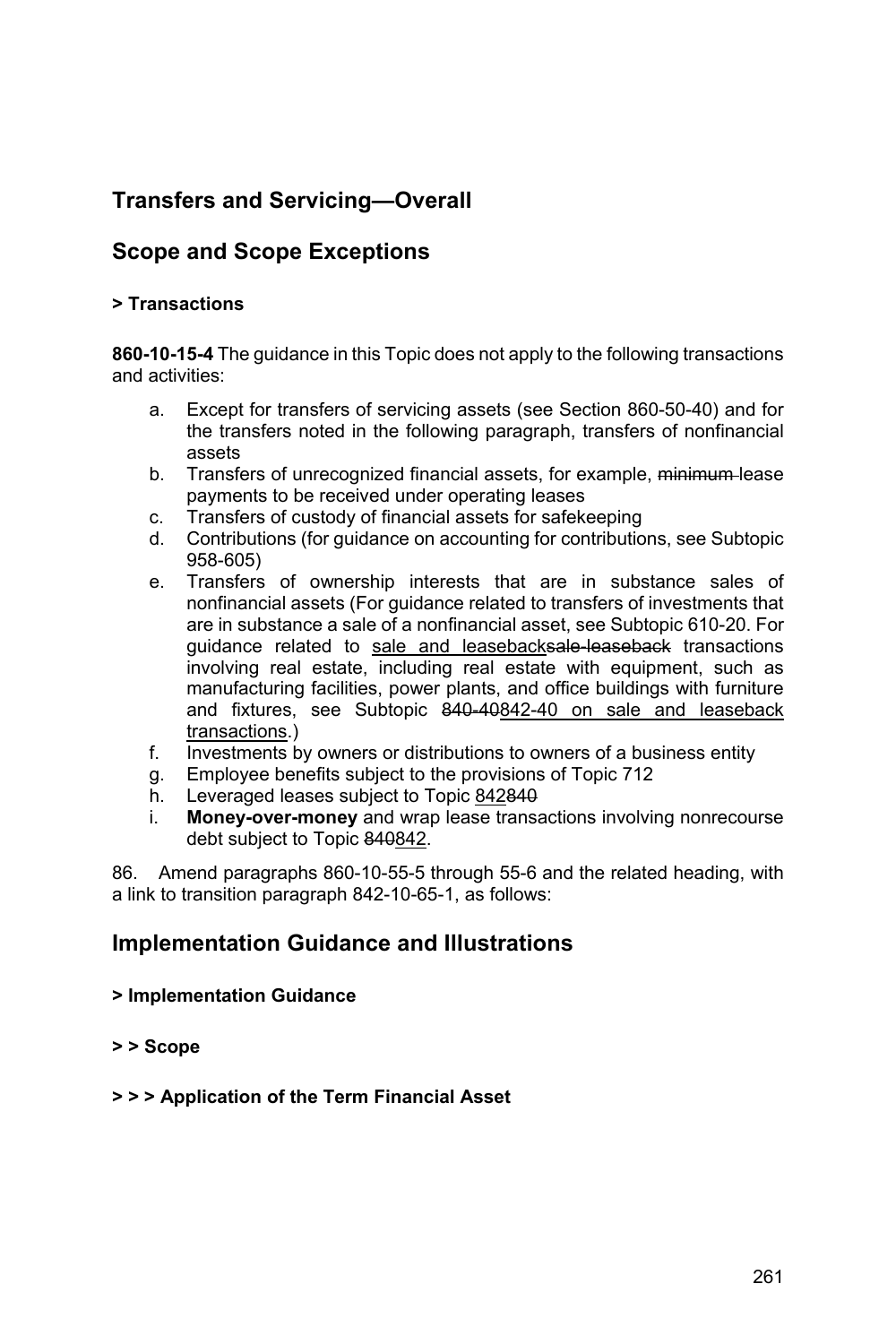**860-10-55-5** The following implementation guidance addresses whether certain instruments are financial assets, the transfer of which is subject to the guidance in this Subtopic, specifically:

- a. Minimum lease payments and guaranteed residual values under certain leases**Lease receivables** from **sales-type leases** and **direct financing leases**
- b. Securitized stranded costs
- c. Judgment from litigation
- d. Forward contract on a financial instrument
- e. Ownership interest in a consolidated subsidiary by its parent if the subsidiary holds nonfinancial assets
- f. Investment in a nonconsolidated investee.

#### **> > > > Minimum Lease Payments and Guaranteed Residual Values under Certain LeasesLease Receivables from Sales-Type and Direct Financing Leases**

860-10-55-6 Lease receivables from sales-typeSales-type and direct financing leases receivables secured by leased equipment, referred to as gross investment in lease receivables, are made up of two components: minimum the right to receive lease payments and guaranteed residual values. Minimum leaseLease payments for sales-type and direct financing leases involveare requirements for lessees to pay cash to lessors and meet the definition of a financial asset. Thus, transfers of minimum lease payments are subject to the requirements of this Subtopic. Residual values represent the lessor's estimate of the salvage value of the leased equipmentunderlying asset at the end of the lease term and may be either guaranteed or unguaranteed. Residual values meet the definition of financial assets to the extent that they are guaranteed at the inceptioncommencement of the lease. Thus, transfers of residual values guaranteed at inception also arelease receivables from sales-type and direct financing leases are subject to the requirements of this Subtopic. **{add glossary link}**Unguaranteed residual valuesassets**{add glossary link}** do not meet the definition of financial assets, nor do residual values guaranteed after commencementinception, and transfers of them are not subject to the requirements of this Subtopic.

# Amendments to Subtopic 860-20

87. Amend paragraphs 860-20-55-1, 860-20-55-26 through 55-27 and their related heading, and 860-20-55-58 through 55-59 and their related heading, with a link to transition paragraph 842-10-65-1, as follows:

## **Transfers and Servicing—Sales of Financial Assets**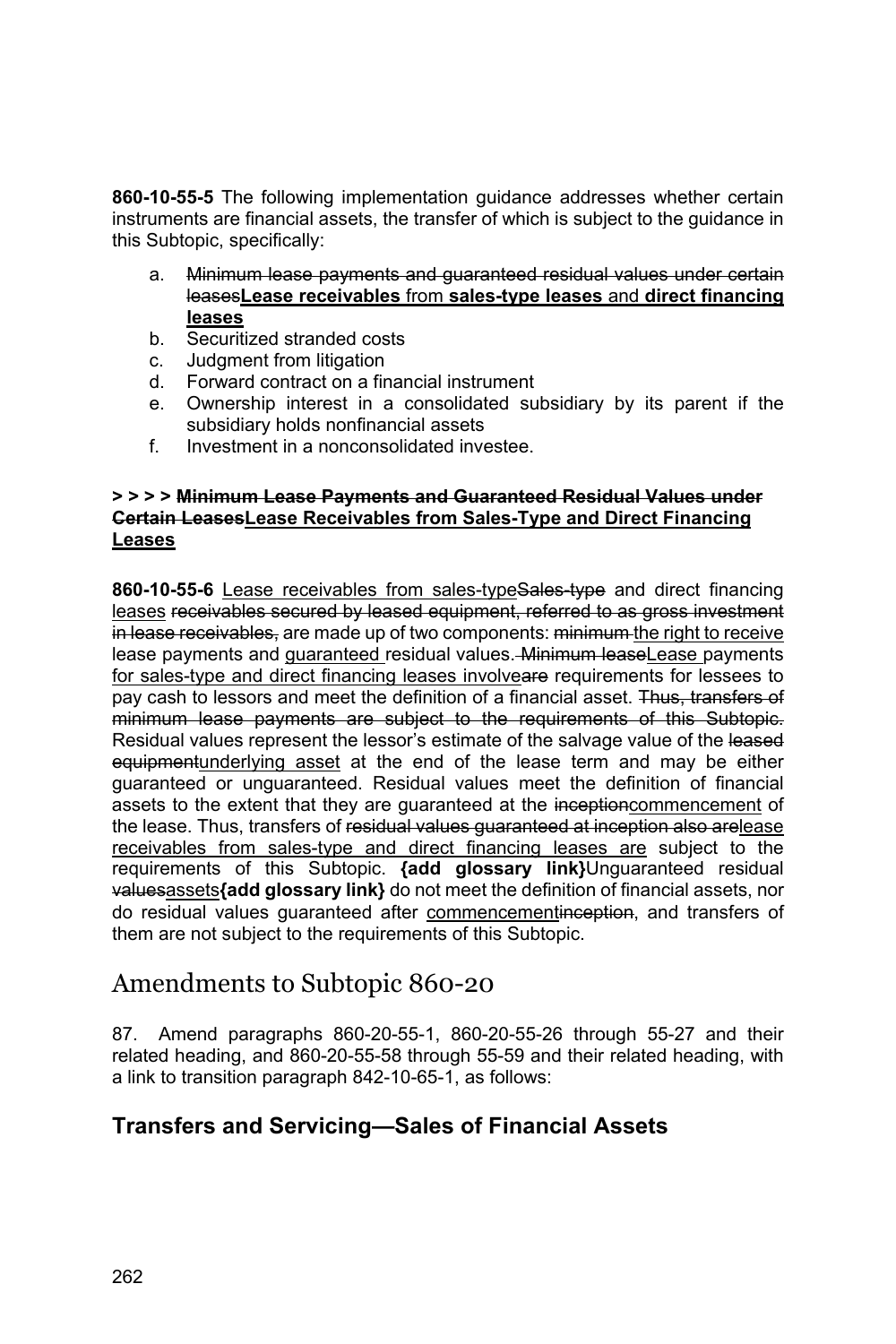# **Implementation Guidance and Illustrations**

#### **> Implementation Guidance**

**860-20-55-1** The following is implementation guidance related to the guidance in this Subtopic, specifically:

- a. Subparagraph superseded by Accounting Standards Update No. 2009- 16
- b. Estimating the fair value of certain beneficial interests
- c. Accrued interest receivable
- d. Options embedded in transferred securities
- e. Credit risk associated with transferred assets
- f. **Transfer** of a bond purchased at a premium
- g. Sales or **securitizations** of lease financing receivables
- h. Subparagraph superseded by Accounting Standards Update No. 2009- 16
- i. Forward contracts in **revolving-period securitizations**
- j. Subsequent measurement of interests issued in securitization transactions
- k. **Transferor** regains control of assets through a removal-of-accounts provision.

#### **> > Sales or Securitizations of Lease Financing Receivables**

**860-20-55-26** A transferor of lease financing receivables shall allocate the gross investment in receivables between minimum **{add glossary link}**lease payments**{add glossary link}**, residual values guaranteed at inceptioncommencement, and residual values not guaranteed at inceptioncommencement using the individual carrying amounts of those components at the date of transfer. Those transferors also shall record a servicing asset or liability in accordance with Subtopic 860-50, if appropriate.

**860-20-55-27** See paragraph 860-10-55-6 for further discussion of lease financing receivables.

#### **> Illustrations**

#### **> > Example 5: Transfer of Lease Financing Receivables with Residual Values**

**860-20-55-58** This Example illustrates the guidance in paragraph 860-20-25-1. At the beginning of the second year in a 10-year sales-type lease, Entity E transfers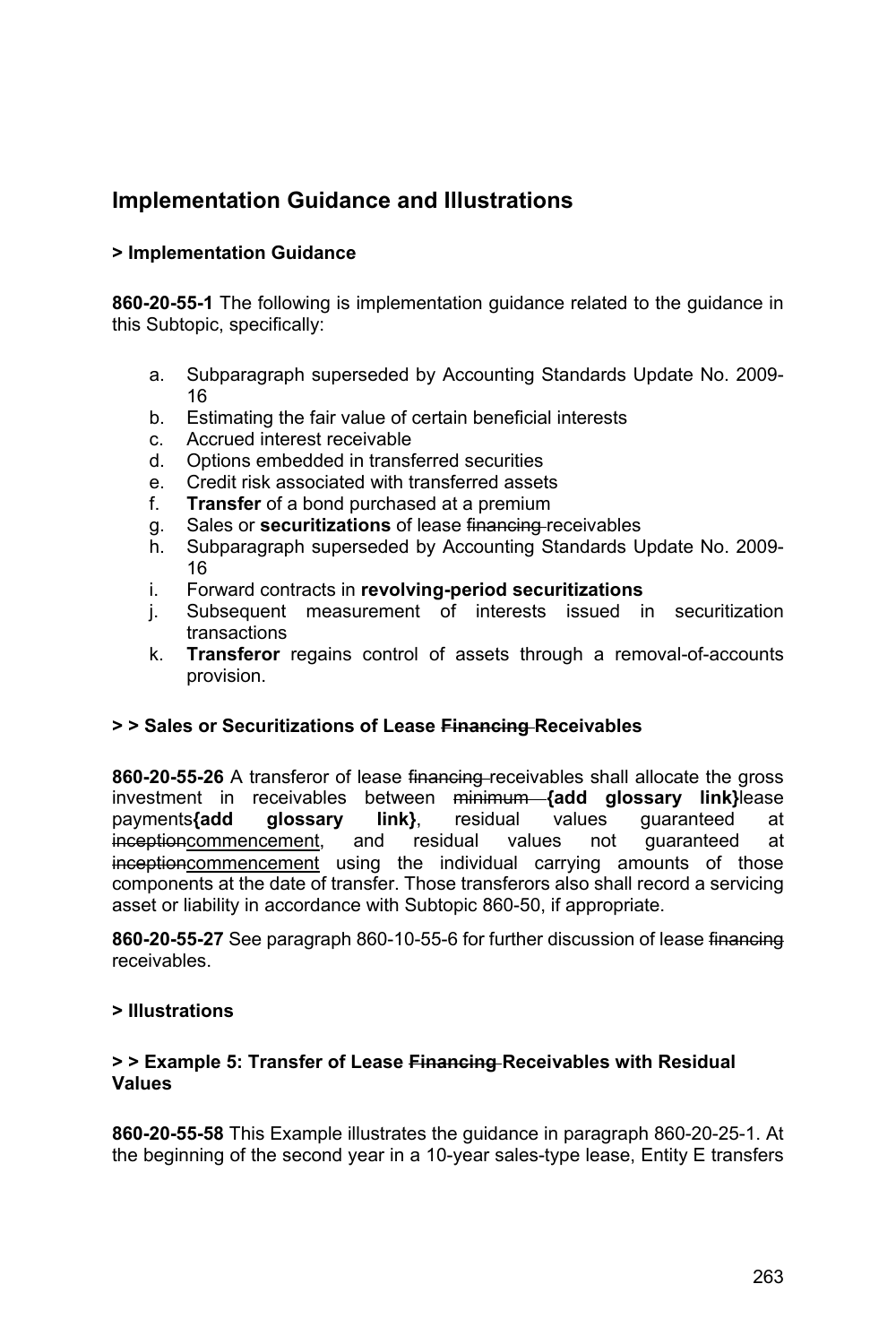for \$505 a nine-tenths participating interest in the minimum lease payments receivable to an independent third party, and the transfer is accounted for as a sale. Entity E retains a one-tenth participating interest in the minimum lease paymentsreceivable and a 100 percent interest in the unguaranteed residual assetvalue of leased equipment, which is not subject to the requirements of this Subtopic as discussed in paragraph 860-10-55-6 because it is not a financial asset and, therefore, is excluded from the analysis of whether the transfer of the ninetenths participating interest in the minimum lease paymentsreceivable meets the definition of a participating interest. The servicing asset has a fair value of zero because Entity E estimates that the benefits of servicing are just adequate to compensate it for its servicing responsibilities. The carrying amounts and related gain computation are as follows.

### **Carrying Amounts**

| Minimum lease payments Lease receivable                        |           | \$. | 540     |
|----------------------------------------------------------------|-----------|-----|---------|
| Unearned income related to minimum-lease receivablepayments    |           |     | 370     |
| Gross investment in minimum lease receivablepayments           |           |     | 910     |
| Unguaranteed residual assetvalue                               | 30<br>\$. |     |         |
| Unearned income related to unguaranteed residual assetvalue    | 60        |     |         |
| Gross investment in unguaranteed residual assetvalue           |           |     | 90      |
| Total gross investment in financing lease receivable           |           |     | \$1,000 |
| Gain on Sale                                                   |           |     |         |
| Cash received                                                  |           | \$. | 505     |
| Nine-tenths of carrying amount of gross investment in minimum- |           |     |         |
| lease receivable <del>payments</del>                           | \$819     |     |         |
| Nine-tenths of carrying amount of unearned income related to   |           |     |         |
| minimum lease receivablepayments                               | 333       |     |         |
| Net carrying amount of minimum lease receivable payments sold  |           |     | 486     |
| Gain on sale                                                   |           | \$  | 19      |

#### **860-20-55-59** The following journal entry is made by Entity E.

| Journal Entry    |        |        |
|------------------|--------|--------|
| Cash             | \$ 505 |        |
| Unearned income  | 333    |        |
| Lease receivable |        | \$ 819 |
| Gain on sale     |        | 19     |

To record sale of nine-tenths of the minimum lease receivable payments at the beginning of Year 2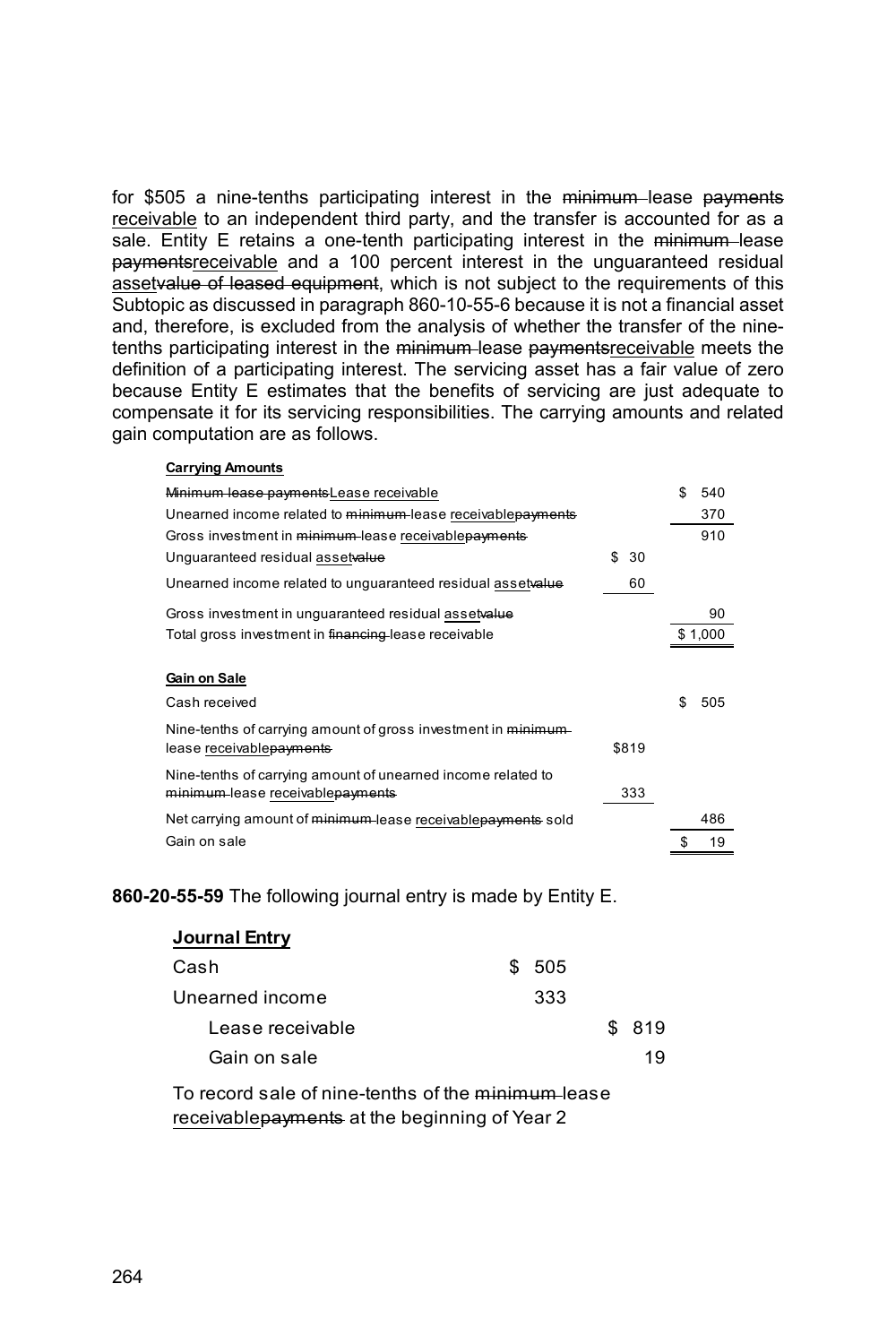# Amendments to Subtopic 908-360

88. Amend paragraph 908-360-55-1, with a link to transition paragraph 842-10- 65-1, as follows:

# **Airlines—Property, Plant, and Equipment**

## **Implementation Guidance and Illustrations**

#### **> Implementation Guidance**

#### **> > Purchase Incentives**

**908-360-55-1** Credit received as a purchase incentive from an aircraft manufacturer to induce a purchase of that manufacturer's aircraft should be accounted for in accordance with paragraphs 705-20-25-1 through 25-5 for the aircraft that is owned or, if the aircraft is leased, as a lease incentive in accordance with Topic 842or under a capital lease, or, in the case of an aircraft under an operating lease, amortized over the life of the related aircraft.

# Amendments to Subtopic 954-470

89. Amend paragraph 954-470-25-1, with a link to transition paragraph 842-10- 65-1, as follows:

## **Health Care Entities—Debt**

## **Recognition**

#### **> Financing Authorities**

**954-470-25-1** When a financing authority issues tax-exempt bonds or similar debt instruments and uses the proceeds for the benefit of a health care entity, the obligation shall be reported as a liability in the entity's balance sheet if the health care entity is responsible for repayment. In some cases, this obligation may take the form of a liability arising from a capital lease. If a health care entity has no obligation to make payments of principal and interest on the debt or eapital or operating lease payments on related buildings or equipment, the entity shall not reflect the liability on its balance sheet. In such circumstances, proceeds from the bond issue shall be reported as **contributions** from the sponsoring entity.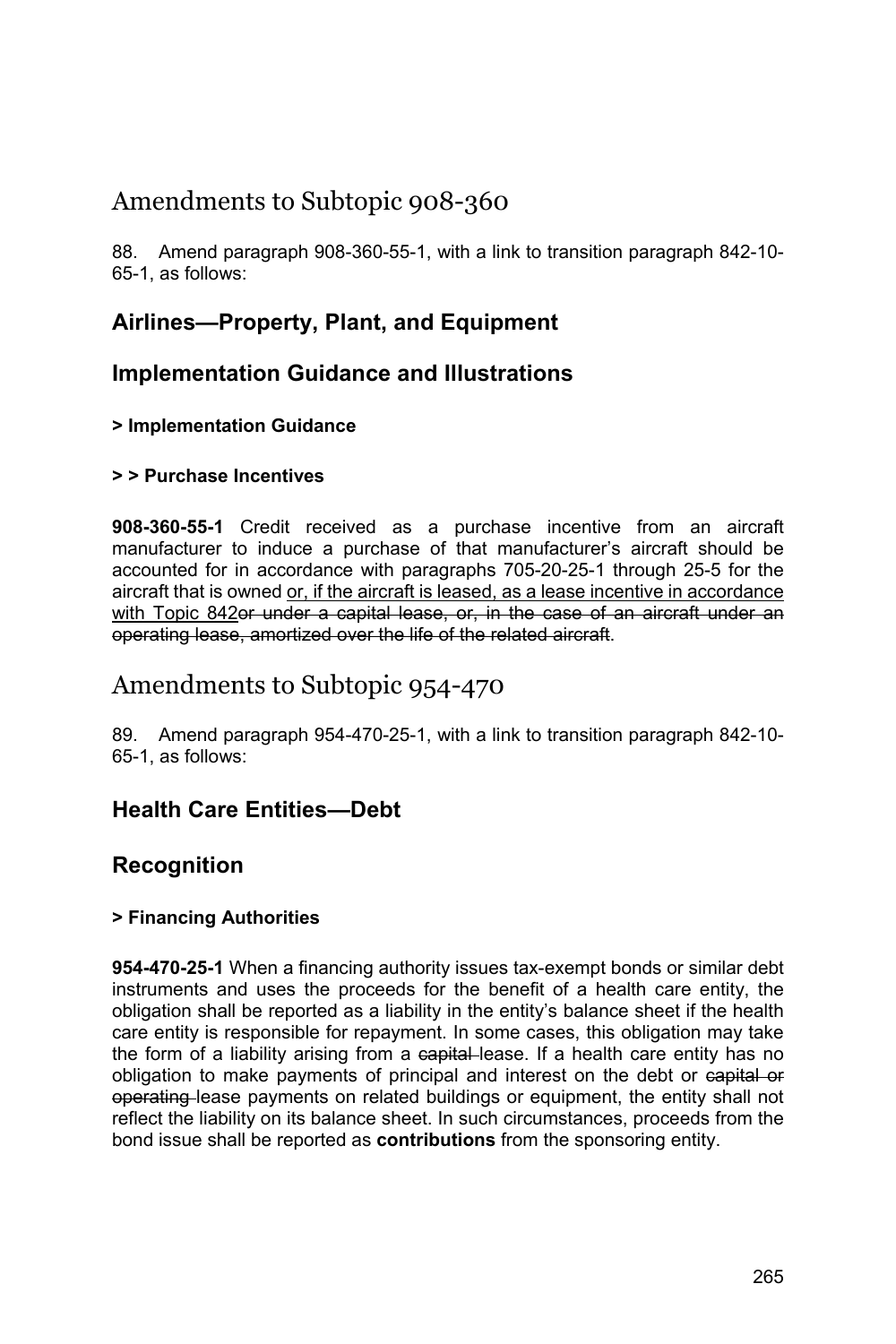90. Amend paragraph 954-470-40-1, with a link to transition paragraph 842-10- 65-1, as follows:

## **Derecognition**

**954-470-40-1** In a crossover refunding, because the old bonds are not defeased until the crossover date, no immediate gain or loss shall be recognized. If the retirement dates of the old debt have been established, the call premium, unamortized premium or discount, and initial issue costs shall be recognized systematically in the income statement over the remaining life of the old debt as an adjustment of the cost of borrowing related to the old debt. In addition, the income earned on the funds used to consummate the **{add glossary link}**advance refunding**{add glossary link}** and the interest expense on both the old and new debts shall be recognized in the income statement. The funds used to consummate the advance refunding shall be reported as an asset and both the old and new debts shall be reported as liabilities. The assets and liabilities shall not be offset.

# Amendments to Subtopic 958-805

91. Amend paragraphs 958-805-25-9 and 958-805-25-11, with a link to transition paragraph 842-10-65-1, as follows:

## **Not-for-Profit Entities—Business Combinations**

## **Recognition**

### **Merger of Not-for-Profit Entities**

#### **> Classifying or Designating Assets and Liabilities in a Merger**

**958-805-25-9** In some situations, GAAP provides for different accounting depending on how an entity classifies or designates a particular asset or liability. Paragraphs 805-20-25-7 through 25-8 provide examples of such classifications and designations. The new NFP shall carry forward into the opening balances in its financial statements (see paragraph 958-805-45-2(a)) the merging entities' classifications and designations unless either of the following situations applies:

a. The merger results in a modification of a contract in a manner that would change those previous classifications or designations; for example, if the provisions of a lease are modified and the modification is not accounted for as a separate contract in accordance within a way that would require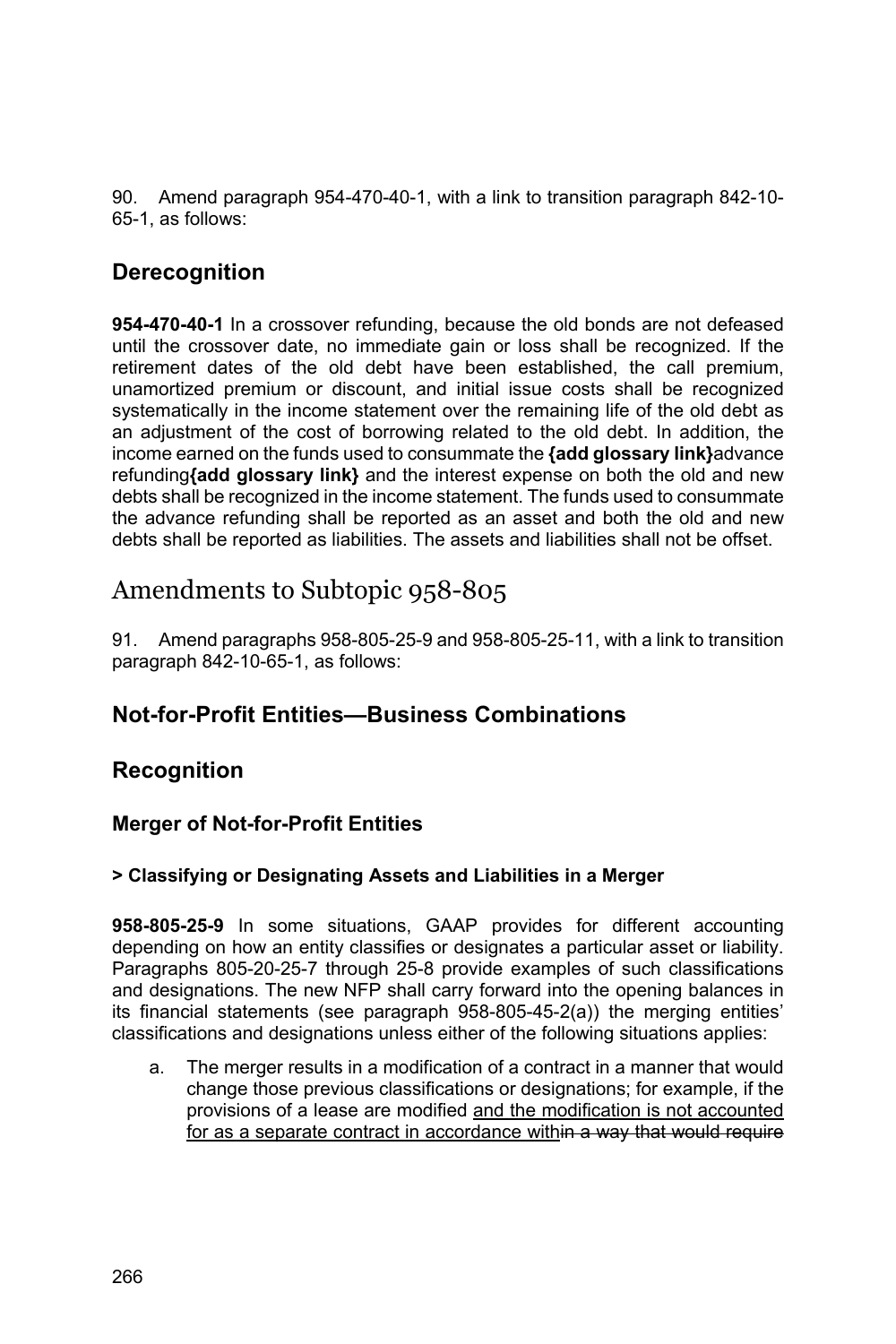the revised agreement to be considered a new agreement under paragraph 842-10-25-8840-10-35-4

b. Reclassifications are necessary to conform accounting policies in accordance with paragraph 958-805-30-2.

**958-805-25-10** In situation (a) in the preceding paragraph, the new NFP shall classify or designate the asset or liability on the basis of the contractual terms, economic conditions, its operating or accounting policies, and other pertinent conditions as they exist at the date of that modification. In situation (b) in the preceding paragraph, the new NFP shall classify or designate the asset or liability on the basis of the conformed accounting policies at the merger date.

**958-805-25-11** At the merger date, the new NFP may contemplate renegotiating and modifying leases of the business or nonprofit activity acquired. Modifications made after the merger date, including those that were planned at the time of the combination, are postcombination events that should be accounted for separately by the new NFP in accordance with Topic 842840.

# Amendments to Subtopic 958-810

92. Amend paragraph 958-810-25-10, with a link to transition paragraph 842-10- 65-1, as follows:

# **Not-for-Profit Entities—Consolidation**

## **Recognition**

#### **> Special-Purpose-Entity Lessors**

**958-810-25-8** Notwithstanding the guidance in this Subtopic, an NFP that is engaged in leasing transactions with a special-purpose-entity (SPE) lessor shall consider whether it should consolidate such lessor. Specifically, such an NFP shall consolidate an SPE lessor if all of the following conditions exist:

- a. Substantially all of the activities of the SPE involve assets that are to be leased to a single lessee.
- b. The expected substantive residual risks and substantially all the residual rewards of the leased asset(s) and the obligation imposed by the underlying debt of the SPE reside directly or indirectly with the lessee through means such as any of the following:
	- 1. The lease agreement
	- 2. A residual value guarantee through, for example, the assumption of first-dollar-of-loss provisions
	- 3. A guarantee of the SPE's debt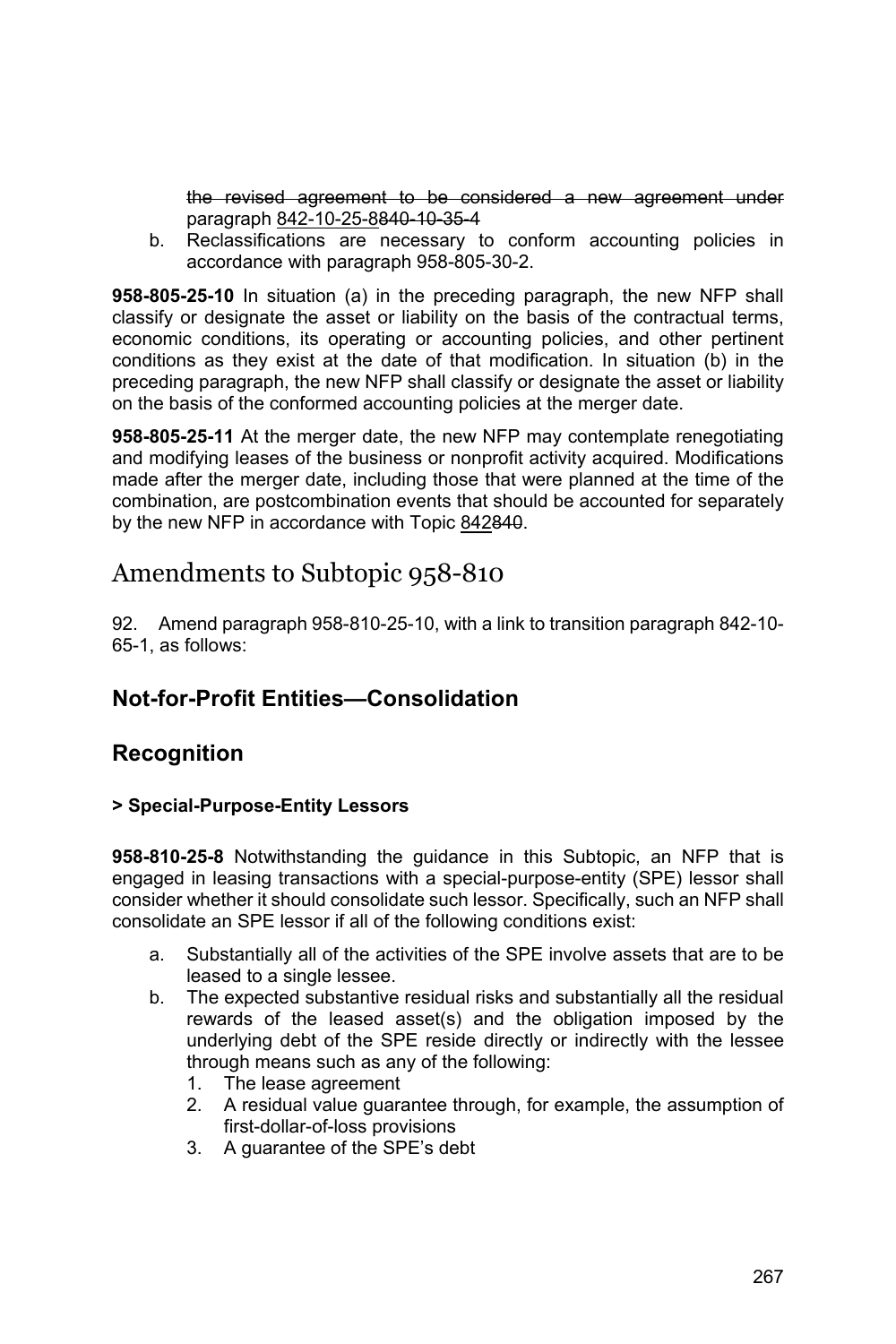- 4. An option granting the lessee a right to do either of the following:
	- i. To purchase the leased asset at a fixed price or at a defined price other than fair value determined at the date of exercise
	- ii. To receive any of the lessor's sales proceeds in excess of a stipulated amount.
- c. The owner (or owners) of record of the SPE has not made an initial substantive residual equity capital investment that is at risk during the entire **lease term**. This criterion shall be considered met if the majority owner (or owners) of the lessor is not an independent third party, regardless of the level of capital investment.

**958-810-25-9** To satisfy the at-risk requirement in item (c) in the preceding paragraph, an initial substantive residual equity capital investment shall meet all of the following conditions:

- a. It represents an equity interest in legal form.
- b. It is subordinate to all debt interests.
- c. It represents the residual equity interest during the entire lease term.

**958-810-25-10** If all of the conditions in paragraph 958-810-25-8 exist, the assets, liabilities, results of operations, and cash flows of the SPE shall be consolidated in the lessee's financial statements. This conclusion shall be applied to SPEs that are established for both the construction and subsequent lease of an asset for which the lease would meet all of the conditions in paragraph 958-810-25-8. In those cases, the consolidation by the lessee shall begin at the **lease inception**  rather than the beginning of the lease term. For related implementation guidance, see paragraphs 958-810-55-7 through 55-16-and 958-840-55-1.

93. Amend paragraphs 958-810-55-7 and 958-810-55-14, with a link to transition paragraph 842-10-65-1, as follows:

## **Implementation Guidance and Illustrations**

#### **> Implementation Guidance**

#### **> > Special-Purpose-Entity Lessors**

**958-810-55-7** For an NFP that is engaged in leasing transactions with a specialpurpose-entity (SPE) lessor, this implementation guidance addresses the following matters:

- a. Multiple properties within a single SPE lessor
- b. Multitiered SPE structures
- c. Payments to equity owners of an SPE during the **lease term**
- d. Fees paid to owners of record of an SPE
- e. Source of initial minimum equity investment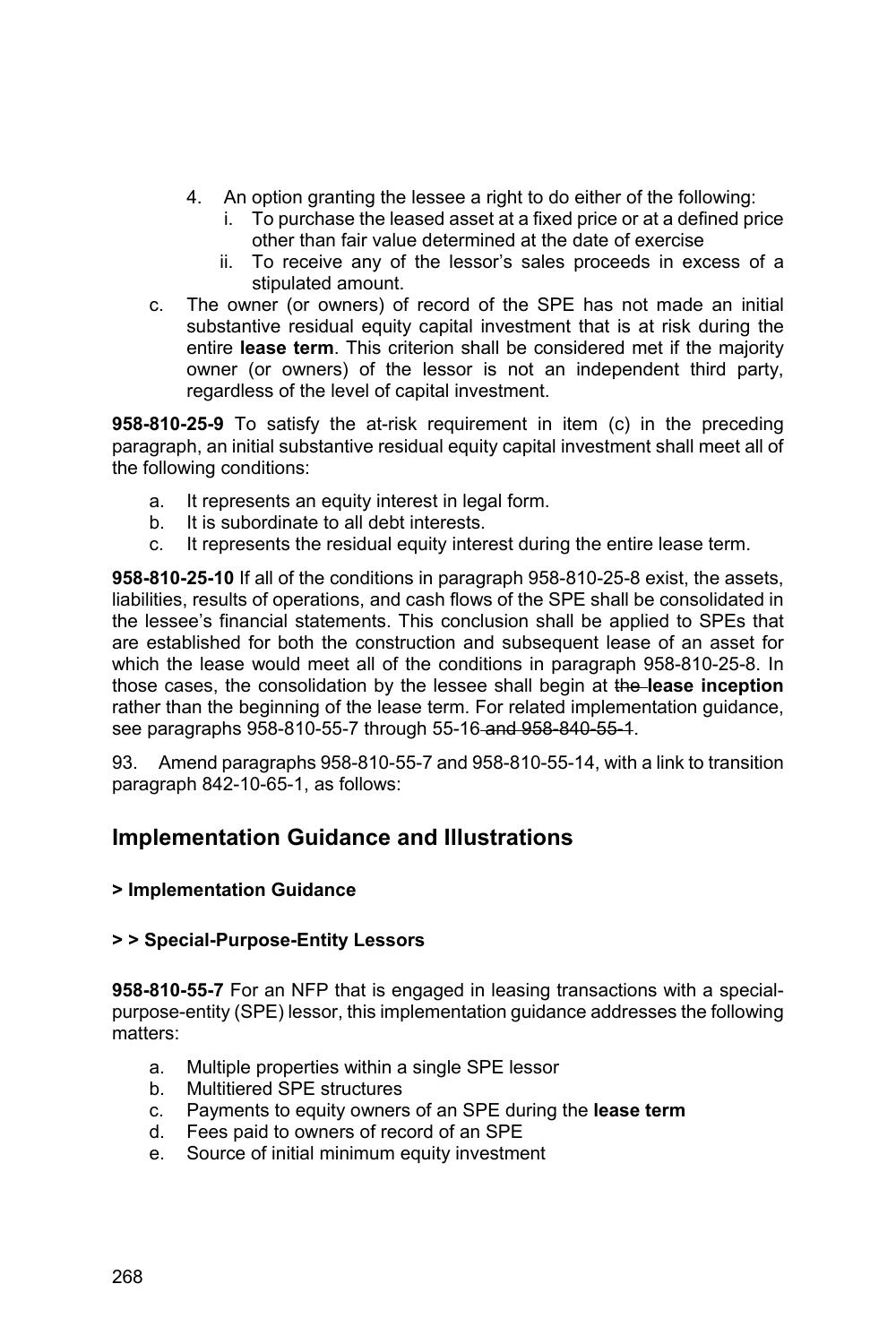- f. Payment to owners of record of an SPE before the lease term
- g. Subparagraph superseded by Accounting Standards Update No. 2016- 02. Interest-only payments.

### **> > > Fees Paid to Owners of Record of an SPE**

**958-810-55-14** Paragraph 840-10-25-6(e)842-10-30-5(e) states that, for a lessee, minimum lease payments include fees that are paid by the lessee to the owners of the special-purpose entity for structuring the lease transaction. Paragraph 840-10- $25-6$ (e)842-10-30-5(e) states that such fees shall be included as part of minimum lease payments (but shall not be included in the fair value of the leased propertyunderlying asset) for purposes of applying the 90 percent test criterion in paragraph  $840-10-25-1$  (d)842-10-25-2(d). With respect to the SPE and the application of the guidance in paragraph 958-810-25-8, the fees paid by the lessee to the owners of the SPE shall be considered a return of the owners' initial equity capital investment. To the extent that the fees reduce the equity capital investment below the minimum amount required, the owners of record would not be considered to have a substantive residual equity capital investment that is at risk during the entire term of the lease.

# Amendments to Subtopic 958-840

94. Supersede Subtopic 958-840, Not-for-Profit Entities—Leases, with a link to transition paragraph 842-10-65-1.

# Amendments to Subtopic 970-10

95. Amend paragraph 970-10-05-1, with a link to transition paragraph 842-10- 65-1, as follows:

# **Real Estate—General—Overall**

## **Overview and Background**

### **General**

**970-10-05-1** The Codification contains several Topics for Real Estate due to the differing accounting treatment for various real estate subindustries. The Topics include:

- a. Real Estate—General
- b. Real Estate—Common Interest Realty Associations
- c. Real Estate—Real Estate Investment Trusts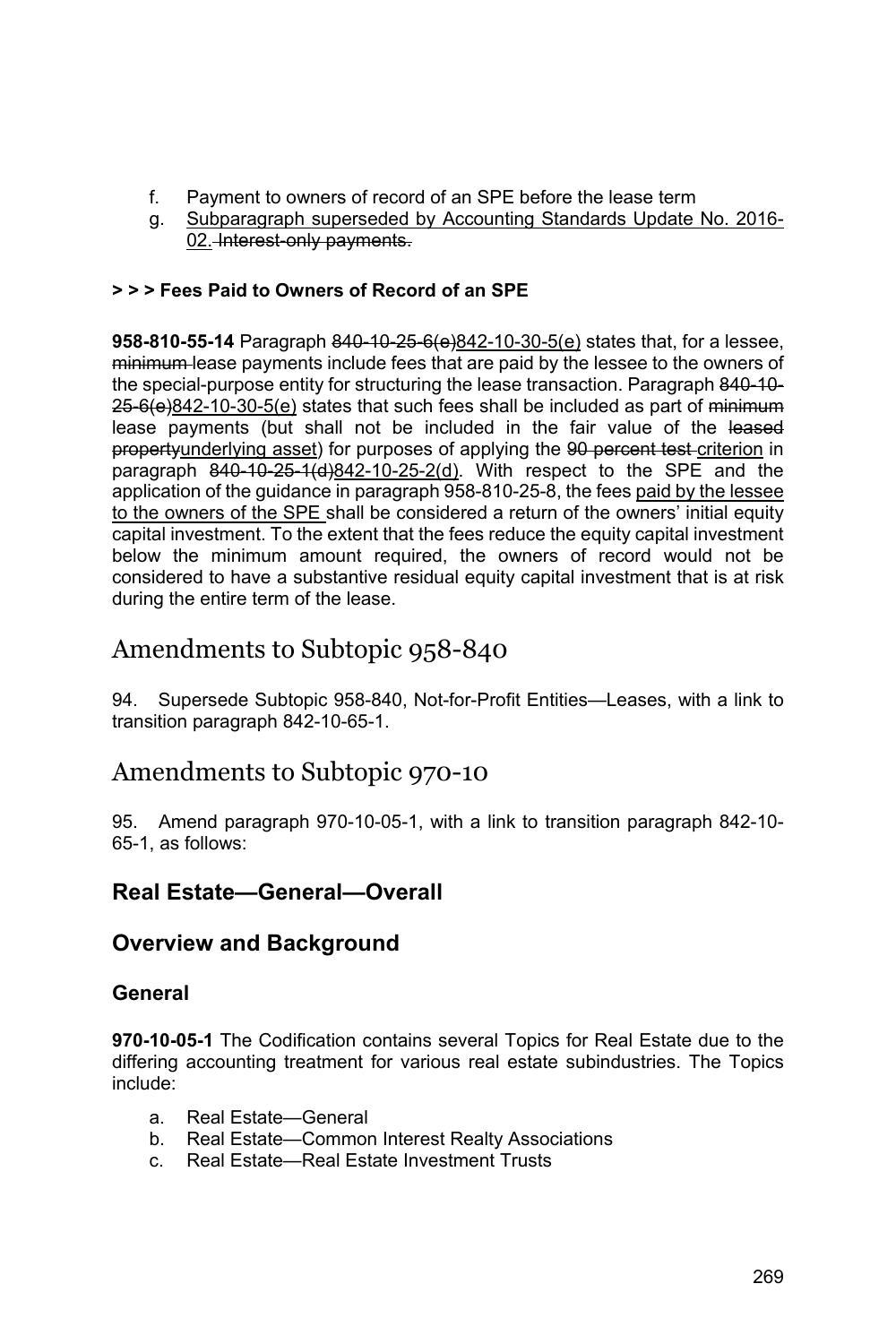- d. Real Estate—Retail Land
- e. Real Estate—Time-Sharing Activities.

Additionally, Subtopic 360-20-842-40 provides accounting quidance for the sale of real estate that is part of a sale leaseback sale and leaseback transaction.

96. Amend paragraph 970-10-15-8, with a link to transition paragraph 842-10- 65-1, as follows:

## **Scope and Scope Exceptions**

### **Real Estate Project Costs**

#### **> Transactions**

**970-10-15-8** The guidance in the Real Estate Project Costs Subsections does not apply to the following transactions and activities:

- a. Real estate developed by an entity for use in its own operations, other than for sale or rental. In this context, real estate developed by a member of a consolidated group for use in the operations of another member of the group (for example, a manufacturing facility developed by a subsidiary for use in its parent's operations) when the property is reported in the group's consolidated financial statements. However, this does not include property reported in the separate financial statements of the entity that developed it.
- b. Initial direct costs of sales type, operating, and other types of leases, which are defined in Topic 842840. The accounting for initial direct costs of leases is prescribed in that Topic.
- c. Costs directly related to manufacturing, merchandising, or service activities as distinguished from real estate activities.

# Amendments to Subtopic 970-340

97. Amend paragraph 970-340-25-16, with a link to transition paragraph 842-10- 65-1, as follows:

## **Real Estate—General—Other Assets and Deferred Costs**

## **Recognition**

#### **Real Estate Project Costs**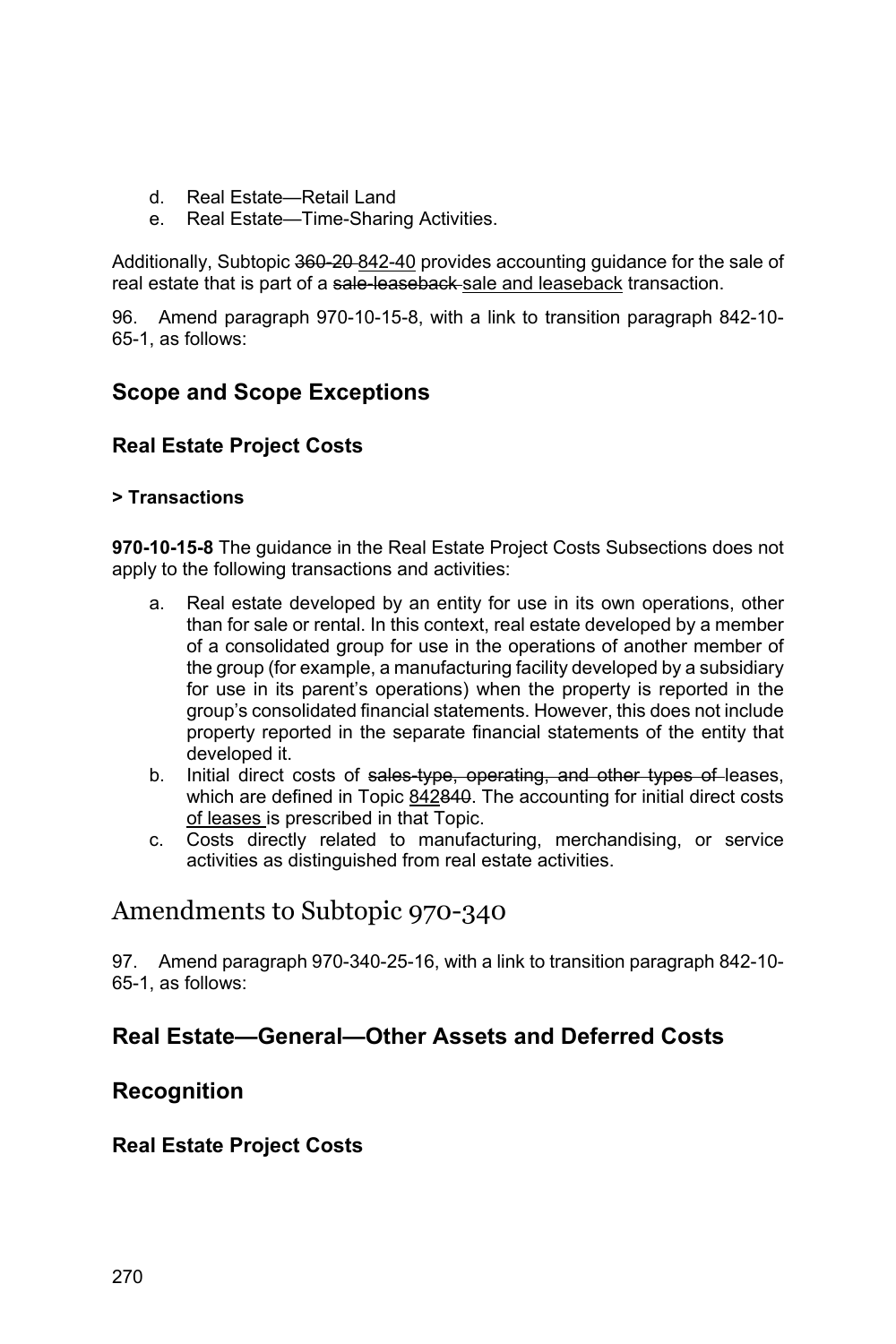#### **> Costs Incurred to Sell and Rent Real Estate Projects, Including Initial Rental Operations**

#### **> > Costs Incurred to Rent Real Estate Projects**

**970-340-25-16** If **costs incurred to rent real estate projects**, other than **{add glossary link}**initial direct costs**{add glossary link}**, under **{add glossary link}**operating leases**{add glossary link}** or **direct financing leases** are related to and their recovery is reasonably expected from future rental operations, they shall be capitalized. Examples are costs of model units and their furnishings, rental facilities, semipermanent signs, grand openings, and unused rental brochures. Costs that do not meet the criteria for capitalization shall be expensed as incurred, for example, rental overhead. Initial direct costs are defined in Topic 842340 and the accounting for initial direct costs is prescribed in that TopicSubtopic 840-20.

98. Amend paragraph 970-340-35-2, with a link to transition paragraph 842-10- 65-1, as follows:

### **Subsequent Measurement**

### **Real Estate Project Costs**

#### **> Determining Amounts to Be Capitalized or Expensed**

#### **> > Costs Incurred to Rent Real Estate Projects**

**970-340-35-2** Capitalized rental costs directly related to revenue from a specific **{add glossary link}**operating lease**{add glossary link}** or **direct financing lease**, other than **initial direct costs**, shall be amortized over the **{add glossary link}lease term{add glossary link}**. Capitalized rental costscosts, other than initial direct costs, not directly related to revenue from a specific operating **{add glossary link}**lease**{add glossary link}** shall be amortized over the period of expected benefit. The amortization period shall begin when the project is substantially completed and held available for occupancy. See paragraphs 970-340-25-18 through 25-19 for the definition of substantially completed and held available for occupancy. Initial direct costs are defined in Topic 842 on leases, and the accounting for initial direct costs is prescribed in that Topic. Topic 842 does not address whether a lessee that accounts for the sale or rental of real estate projects under Topic 970 should capitalize rental costs associated with ground and building leases.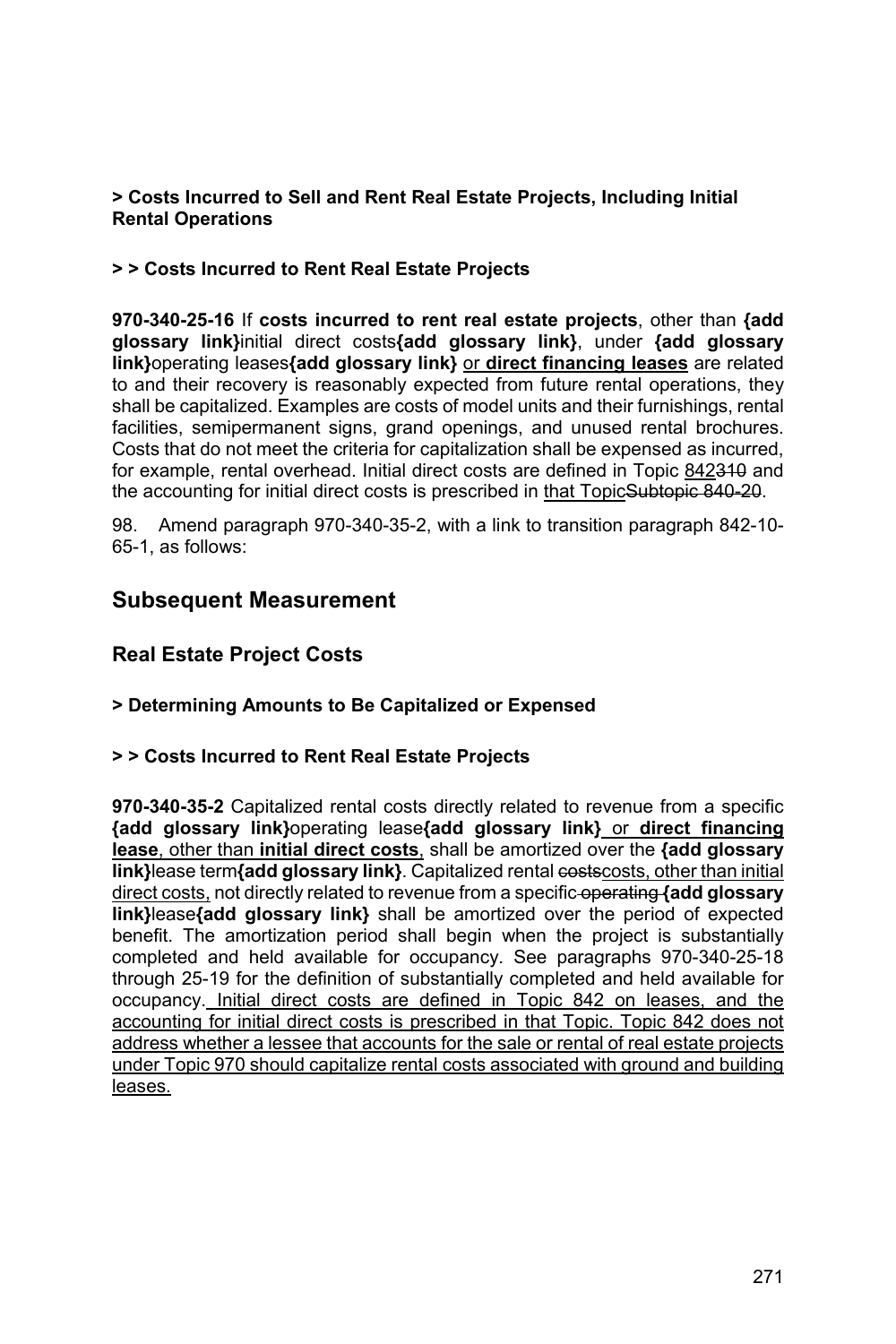# Amendments to Subtopic 972-10

99. Amend paragraph 972-10-05-1, with a link to transition paragraph 842-10- 65-1, as follows:

## **Real Estate—Common Interest Realty Associations—Overall**

## **Overview and Background**

### **General**

**972-10-05-1** The Codification contains several Topics for real estate due to the differing accounting treatment for various real estate subindustries. The Topics include:

- a. Real Estate—General
- b. Real Estate—Common Interest Realty Associations
- c. Real Estate—Real Estate Investment Trusts
- d. Real Estate—**Time-Sharing** Activities
- e. Real Estate—Retail Land.

See also Subtopic 360-20-842-40 for accounting guidance for the sale of real estate that is part of a sale-leaseback-sale and leaseback transaction.

## Amendments to Subtopic 974-10

100. Amend paragraph 974-10-05-1, with a link to transition paragraph 842-10- 65-1, as follows:

## **Real Estate—Real Estate Investment Trusts**

### **Overview and Background**

#### **General**

**974-10-05-1** The Codification contains several Topics for real estate due to the differing accounting treatment for various real estate subindustries. The Topics include:

- a. Real Estate—General
- b. Real Estate—Common Interest Realty Associations
- c. Real Estate—Real Estate Investment Trusts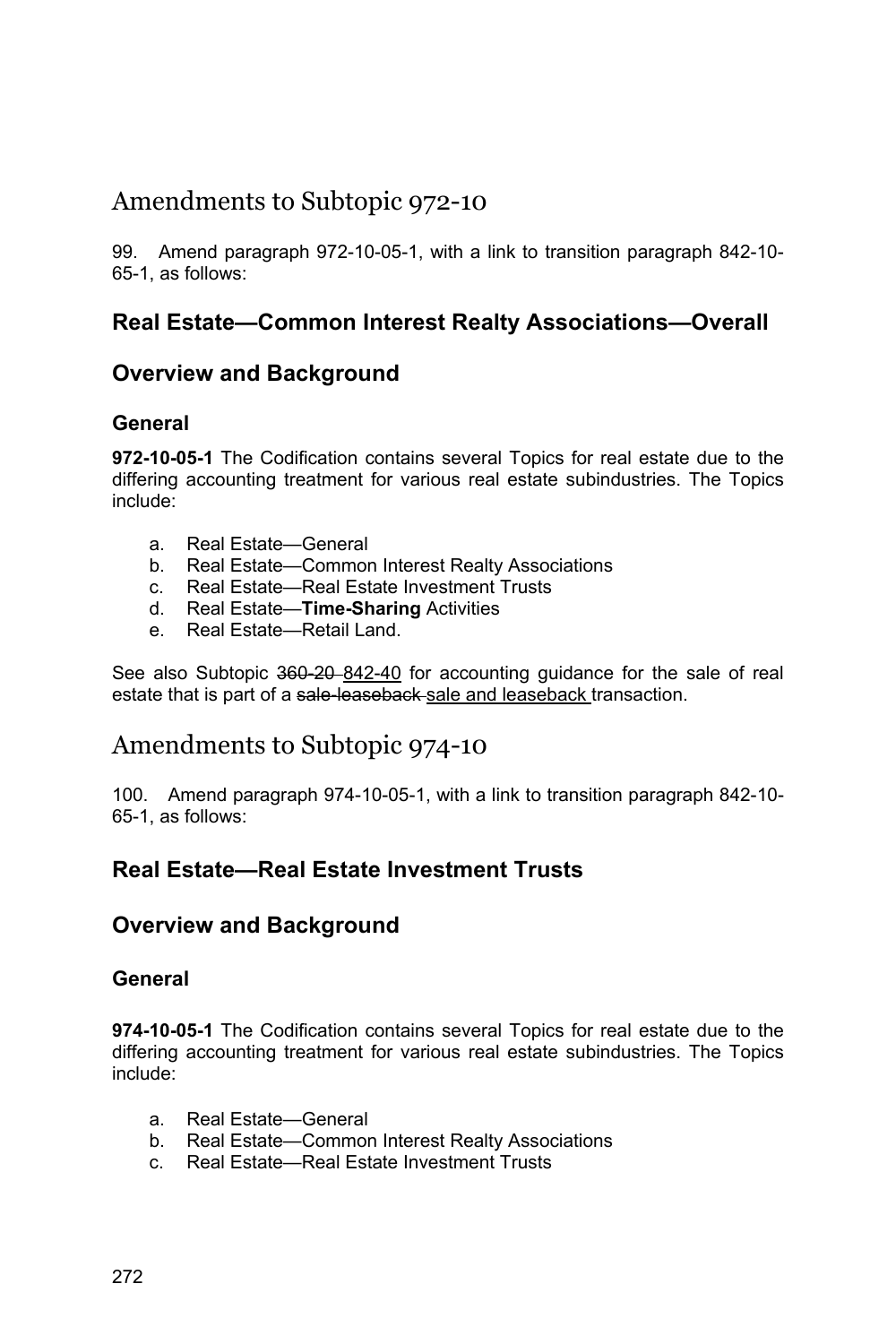- d. Real Estate—Time-Sharing Activities
- e. Real Estate—Retail Land.

See also Subtopic 360-20842-40 for accounting guidance for the sale of real estate that is part of a sale-leaseback-sale and leaseback transaction.

# Amendments to Subtopic 974-840

101. Supersede Subtopic 974-840, Real Estate—Real Estate Investment Trusts—Leases, with a link to transition paragraph 842-10-65-1.

#### **[Paragraphs 974-840-05-1 and 974-840-15-1 moved to paragraphs 974-842- 05-1 and 974-842-15-1, and paragraph 974-840-25-1 amended and moved to paragraph 974-842-25-1]**

# Addition of Subtopic 974-842

102. Add Subtopic 974-842, Real Estate—Real Estate Investment Trusts— Leases, with a link to transition paragraph 842-10-65-1, as follows:

#### **[For ease of readability, the new Subtopic is not underlined.]**

### **Real Estate—Real Estate Investment Trusts—Leases**

### **Overview and Background**

#### **General**

**974-842-05-1** This Subtopic addresses recognition issues for a **real estate investment trust** with an investment in a **service corporation** providing leasing services. **[Content moved from paragraph 974-840-05-1]** 

### **Scope and Scope Exceptions**

#### **General**

**> Overall Guidance**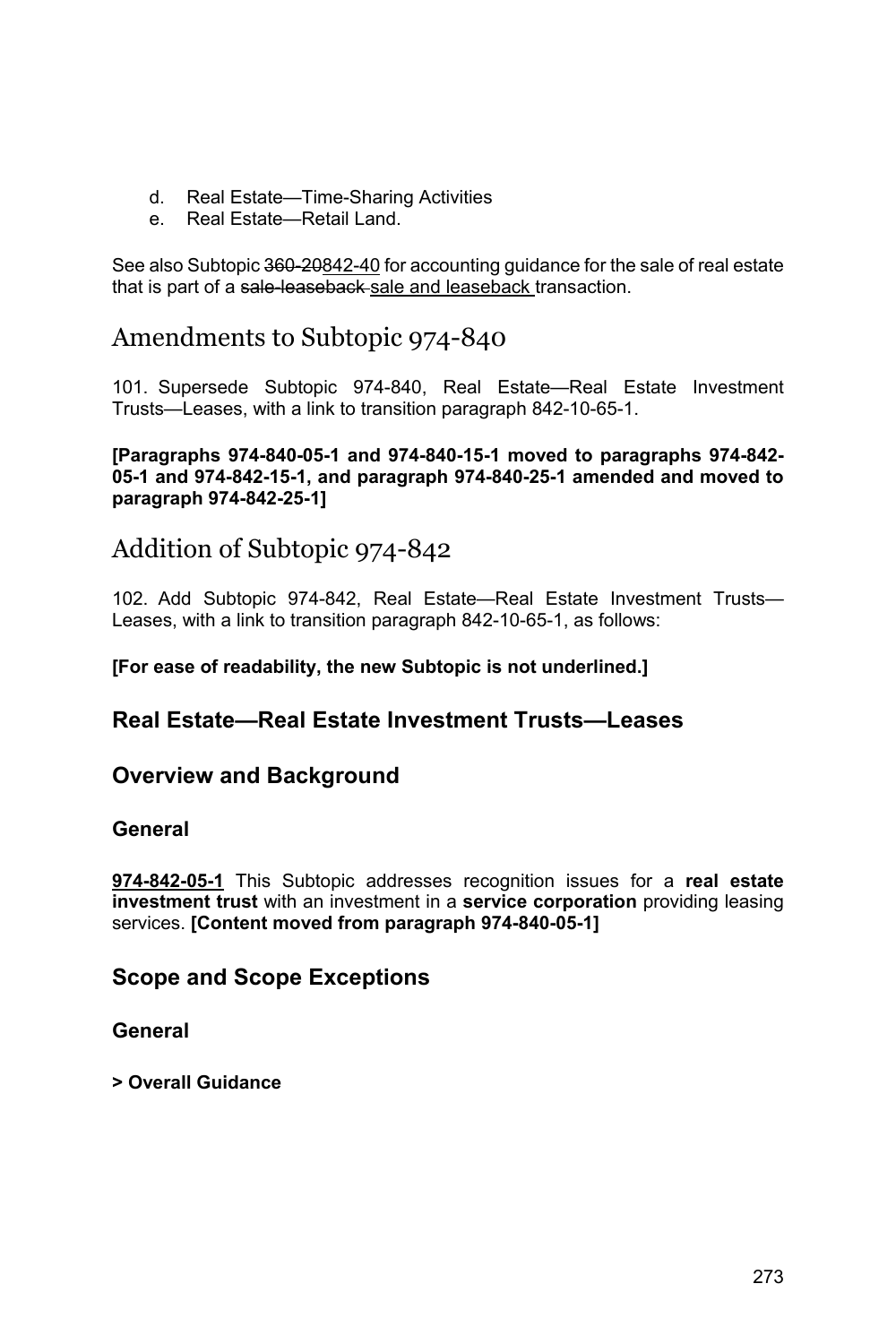**974-842-15-1** This Subtopic follows the same Scope and Scope Exceptions as outlined in the Overall Subtopic, see Section 974-10-15. **[Content moved from paragraph 974-840-15-1]** 

### **Glossary**

#### **Contract**

An agreement between two or more parties that creates enforceable rights and obligations.

#### **Initial Direct Costs**

Incremental costs of a **lease** that would not have been incurred if the lease had not been obtained.

#### **Lease**

A **contract**, or part of a contract, that conveys the right to control the use of identified property, plant, or equipment (an identified asset) for a period of time in exchange for consideration.

#### **Real Estate Investment Trust**

Real estate investment trusts generally are formed as trusts, associations, or corporations. They employ equity capital, coupled with substantial amounts of debt financing, in making real estate loans and investments. Real estate investment trusts must distribute substantially all of their taxable income to their shareholders annually in order to retain their favorable tax status (that is, dividends paid are treated as deductions in arriving at taxable income).

#### **Service Corporation**

A real estate investment trust may establish a service corporation to perform services for the real estate investment trust or for third parties. Service corporations may provide property management and leasing services, as well as services to acquire, develop, construct, finance, or sell real estate projects.

### **Recognition**

#### **General**

**974-842-25-1** Regardless of the method of accounting used by a **real estate investment trust** for its investment in a **service corporation**, the service corporation shall not be considered an independent third party and the amount of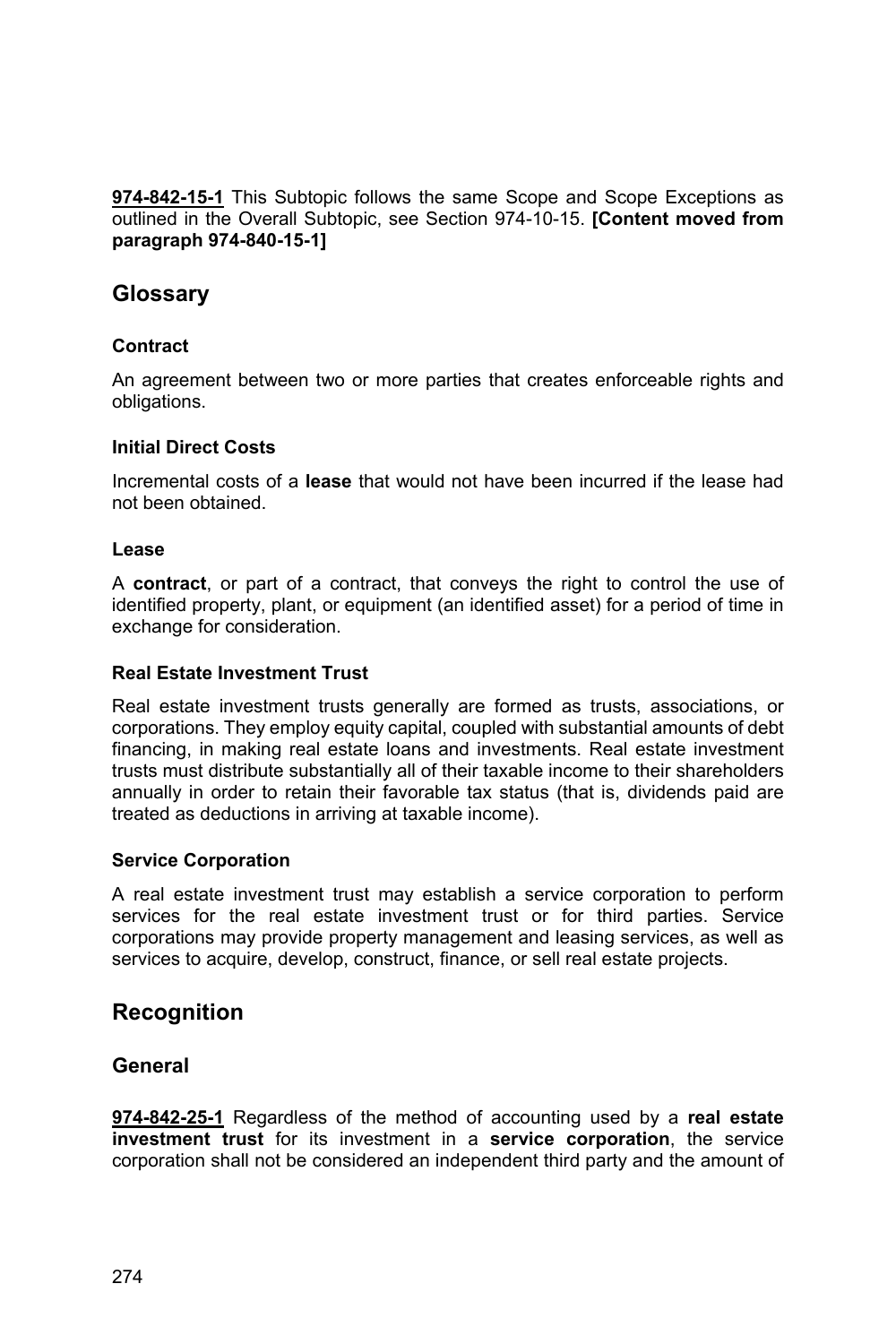costs capitalized by the real estate investment trust for leasing services provided by the service corporation shall be no greater than the amount of **{add glossary link}**initial direct costs**{add glossary link}** (see paragraphs 842-10-30-9 through 30-10840-20-25-17 through 25-20) that would have been capitalized had the real estate investment trust incurred the costs directly. **[Content amended as shown and moved from paragraph 974-840-25-1]** 

# Amendments to Subtopic 976-10

103. Amend paragraph 976-10-05-1, with a link to transition paragraph 842-10- 65-1, as follows:

### **Real Estate—Retail Land—Overall**

### **Overview and Background**

#### **General**

**976-10-05-1** The Codification contains several Topics for real estate due to the differing accounting treatment for various real estate subindustries. The Topics include:

- a. Real Estate—General
- b. Real Estate—Common Interest Realty Associations
- c. Real Estate—Real Estate Investment Trusts
- d. Real Estate—Retail Land
- e. Real Estate—Time-Sharing Activities.

See also Subtopic 360-20-842-40 for accounting guidance for the sale of real estate that is part of a sale-leaseback sale and leaseback transaction.

# Amendments to Subtopic 978-10

104. Amend paragraphs 978-10-05-1 and 978-10-05-2, with a link to transition paragraph 842-10-65-1, as follows:

## **Real Estate—Time-Sharing Activities—Overall**

### **Overview and Background**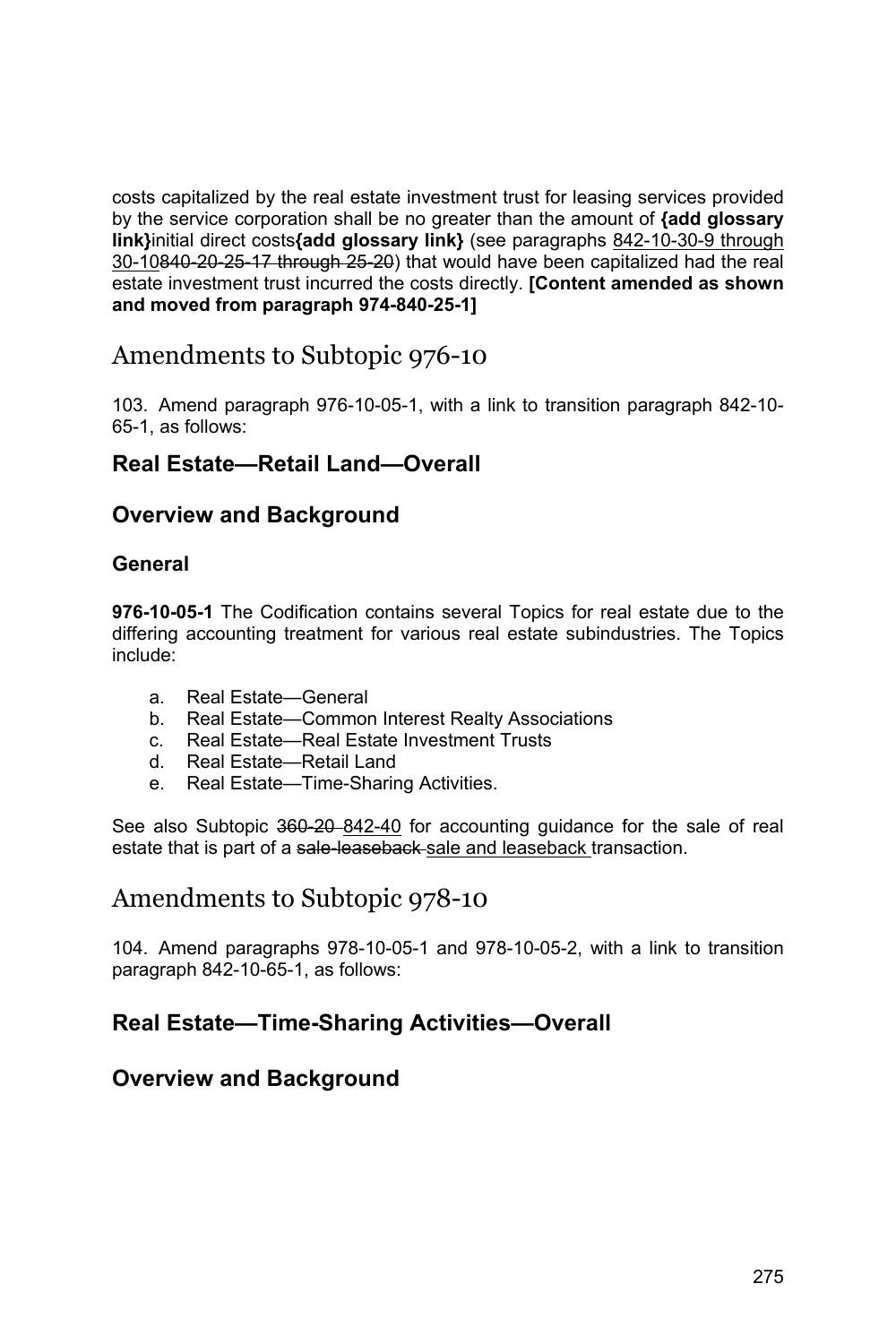**978-10-05-1** The Codification contains several Topics for real estate due to the differing accounting treatment for various real estate subindustries. The Topics include:

- a. Real Estate—General
- b. Real Estate—Common Interest Realty Associations
- c. Real Estate—Real Estate Investment Trusts
- d. Real Estate—Time-Sharing Activities
- e. Real Estate—Retail Land.

See also Subtopic 360-20-842-40 for accounting guidance for the sale of real estate that is part of a sale-leaseback-sale and leaseback transaction.

**978-10-05-2** The Real Estate—Time-Sharing Activities Topic addresses the unique accounting and reporting issues for real estate **time-sharing** activities. This Topic includes the following Subtopics:

- a. Overall
- b. Statement of Cash Flows
- c. Accounting Changes and Error Corrections
- d. Receivables
- e. Inventory
- f. Other Assets and Deferred Costs
- g. Subparagraph superseded by Accounting Standards Update No. 2014- 09
- h. Other Expenses
- i. Consolidation
- j. Subparagraph superseded by Accounting Standards Update No. 2016- 02.Leases.

# Amendments to Subtopic 978-330

105. Amend paragraph 978-330-35-6, with a link to transition paragraph 842-10- 65-1, as follows:

## **Real Estate—Time-Sharing Activities—Inventory**

### **Subsequent Measurement**

#### **> Operations during Holding Periods**

**978-330-35-6** If rental activities occur other than during the holding period, the corresponding units shall be depreciated and those activities shall be accounted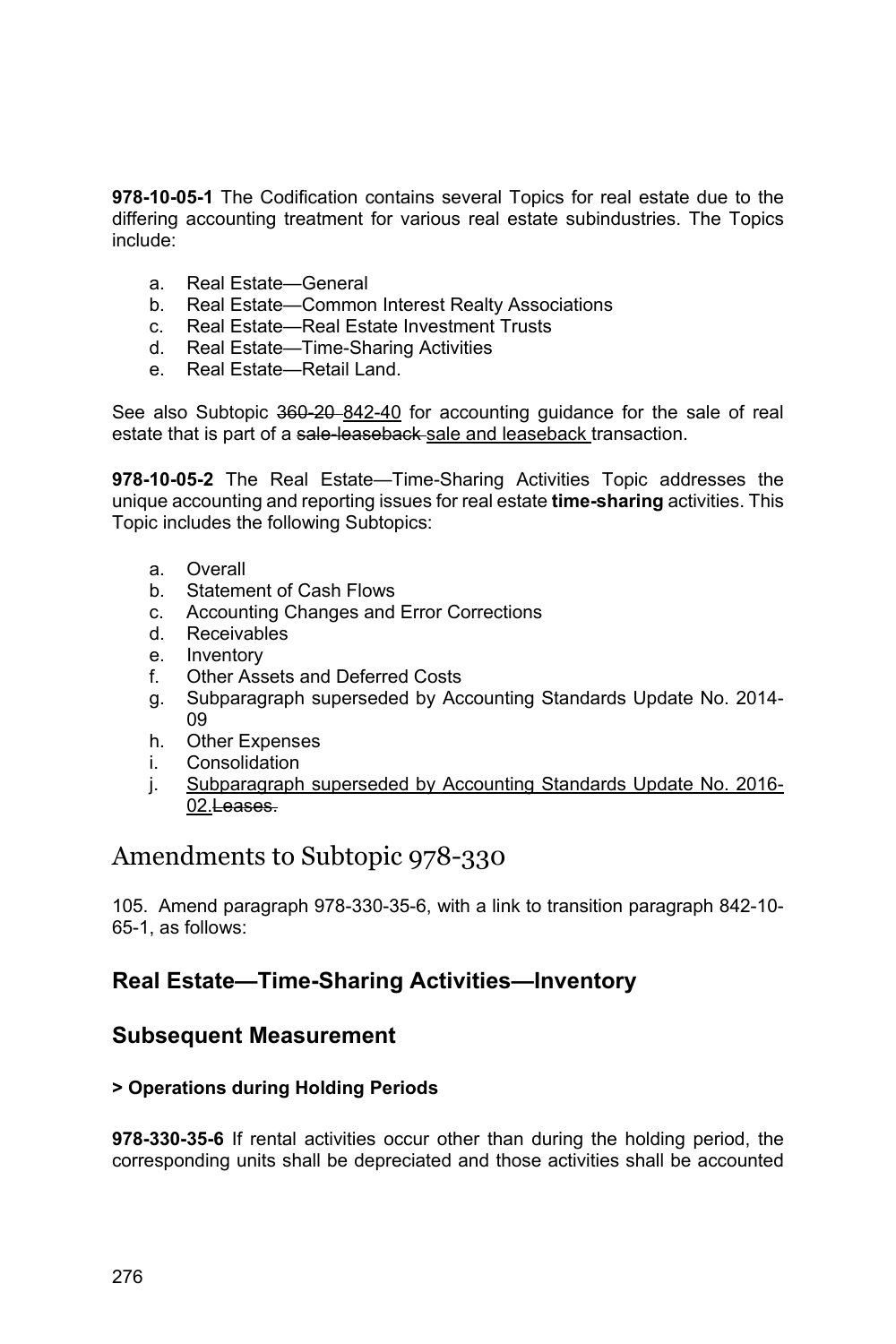for as rental operations in accordance with Subtopic 842-30 on leases—lessor840- 20.

# Amendments to Subtopic 978-840

106. Supersede Subtopic 978-840, Real Estate—Time-Sharing Activities— Leases, with a link to transition paragraph 842-10-65-1.

# Amendments to Subtopic 980-250

107. Amend paragraph 980-250-55-3, with a link to transition paragraph 842-10- 65-1, as follows:

## **Regulated Operations—Accounting Changes and Error Corrections**

# **Implementation Guidance and Illustrations**

#### **> Implementation Guidance**

#### **> > Accounting Changes**

**980-250-55-3** If a regulated entity changes accounting methods and the change does not affect costs that are allowable for rate-making purposes, the regulated entity would apply the change in the same manner as would an unregulated entity. Capitalization of leases with no income statement effect (see paragraphs 980-840- 45-1 through 45-4) is an example of that type of change. If a regulated entity changes accounting methods and the change affects **allowable costs** for ratemaking purposes, the change generally would be implemented in the way that it is implemented for regulatory purposes. A change in the method of accounting for research and development costs, either from a policy of capitalization and amortization to one of charging those costs to expense as incurred or vice versa, is an example of that type of change.

# Amendments to Subtopic 980-340

108. Amend paragraph 980-340-25-4, with a link to transition paragraph 842-10- 65-1, as follows:

## **Regulated Operations—Other Assets and Deferred Costs**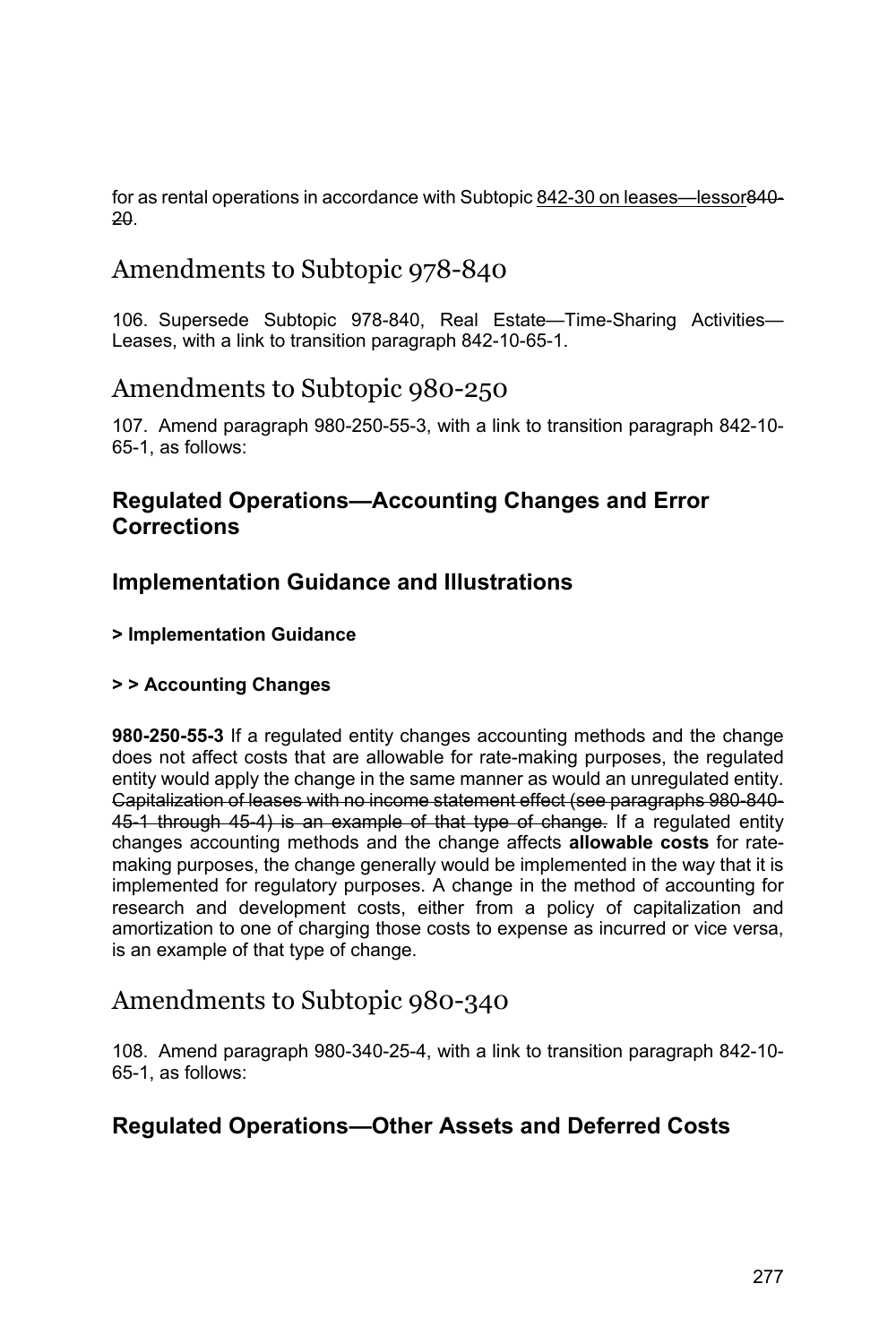# **Recognition**

### **> Effects of Regulation**

#### **> > Phase-In Plans**

**980-340-25-4** The following Examples illustrate various circumstances that may or may not constitute phase-in plans:

- a. Example 1 (see paragraph 980-340-55-9) illustrates a sale with leaseback as a capitalfinance lease.
- b. Example 2 (see paragraph 980-340-55-12) illustrates a sale with leaseback as an operating lease.
- c. Example 3 (see paragraph 980-340-55-15) illustrates a sale with leaseback with profit recognition accelerated.
- d. Example 4 (see paragraph 980-340-55-18) illustrates the modified depreciation method.
- e. Example 5 (see paragraph 980-340-55-21) illustrates deferred costs before a rate order is issued.
- f. Example 7 (see paragraph 980-340-55-39) illustrates a phase-in plan for two plants completed at different times that share common facilities.

109. Amend paragraphs 980-340-55-10 through 55-11 and their related heading, 980-340-55-13 through 55-14, and 980-340-55-16 through 55-17 and their related heading, with a link to transition paragraph 842-10-65-1, as follows:

## **Implementation Guidance and Illustrations**

#### **> Illustrations**

#### **> > Example 1: Sale with Leaseback—CapitalFinance Lease**

**980-340-55-9** This Example illustrates the guidance in paragraphs 980-340-25-2 through 25-3.

**980-340-55-10** Utility B sells its interest in a newly completed electric generating plant for an amount equal to its cost and leases that interest back under a lease that requires equal annual payments. The arrangement would not qualify for sale and leaseback accounting in accordance with Subtopic 842-40 because the leaseback would be classified as a finance lease. However, the arrangement previously qualified as a sale and a capital leaseback in accordance with Subtopic 840-40 before the effective date of Topic 842. Therefore, Utility B continues to account for the arrangement as a sale and a leaseback. The sale meets the criteria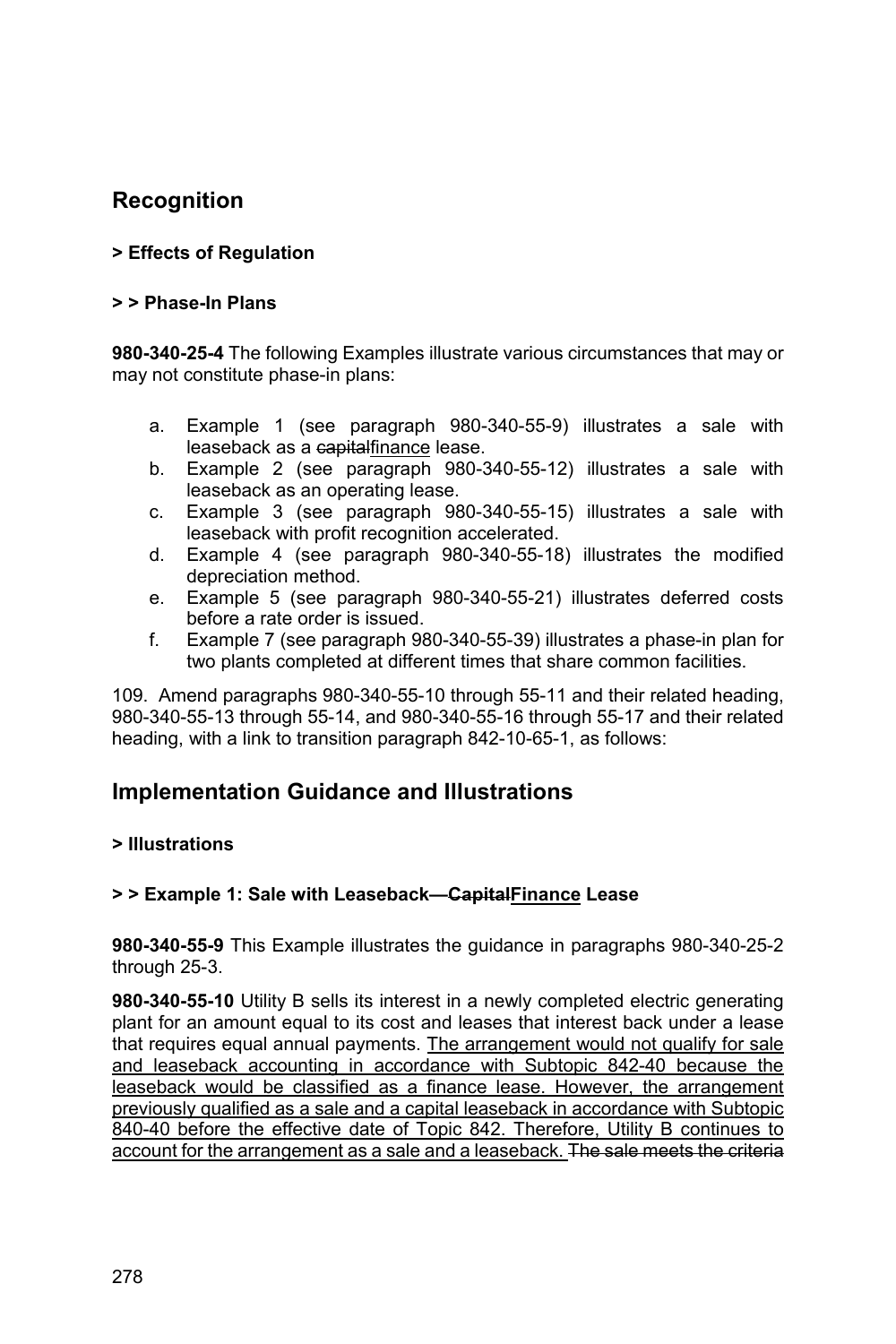of Section 360-20-40 for recognition as a sale, and the leaseback meets the criteria of Subtopic 840-30 for a capital lease. Utility B's regulator includes the lease rentals in allowable cost as they accrue. In the past, Utility B's regulator has treated other leases entered into by Utility B in the same manner, but those leases were for much less significant items of equipment—not for an interest in an electric generating plant.

**980-340-55-11** The rate-making method described is a phase-in plan under the definition in this Subtopic. Generally accepted accounting principles (GAAP) applicable to entities in general require a eapitalfinance lease to be accounted for much like a purchase of the leased propertyunderlying asset. The resulting expense related to the lease consists of interest on the remaining lease obligation and depreciation based on the method used for similar owned propertyassets. In the early years of a lease, the lease rentals included in allowable cost as they accrue are significantly less than the sum of interest on the lease obligation and depreciation on the leased asset. Thus, significant deferrals will result. The method also defers recognition of expenses compared with the methods of expense recognition used by Utility B's regulator for similar assets of Utility B prior to 1982 because Utility B's interests in electric generating plants were included in **allowable costs** in the past based on current provisions for depreciation and for the cost of capital invested in the plants. The use of this rate-making method in the past for leases of equipment does not change this conclusion. The definition is based on the method of rate-making used prior to 1982 for similar allowable costs. Similar allowable costs would be those resulting from electric generating plants.

#### **> > Example 2: Sale with Leaseback—Operating Lease**

**980-340-55-12** This Example illustrates the guidance in paragraphs 980-340-25-2 through 25-3.

**980-340-55-13** Utility C sells its interest in a newly completed electric generating plant for an amount equal to its cost and leases that interest back under a lease that requires equal annual payments. The arrangement qualifiessale meets the criteria of Section 360-20-40 for recognition as a salesale, and athe leaseback in accordance with meets the criteria of Subtopic 842-40. The leaseback is classified as840-20 for an operating lease. Utility C's regulator includes the lease paymentsrentals in allowable cost as they accrue. In the past, Utility C's regulator has treated other leases entered into by Utility C in the same manner, but those leases were not for an interest in an electric generating plant.

**980-340-55-14** The rate-making method applied to Utility C is not a phase-in plan under the definition in this Subtopic because it recognizes rentlease expense for rate-making purposes in the same way as that expense would be recognized for entities in general for this type of lease.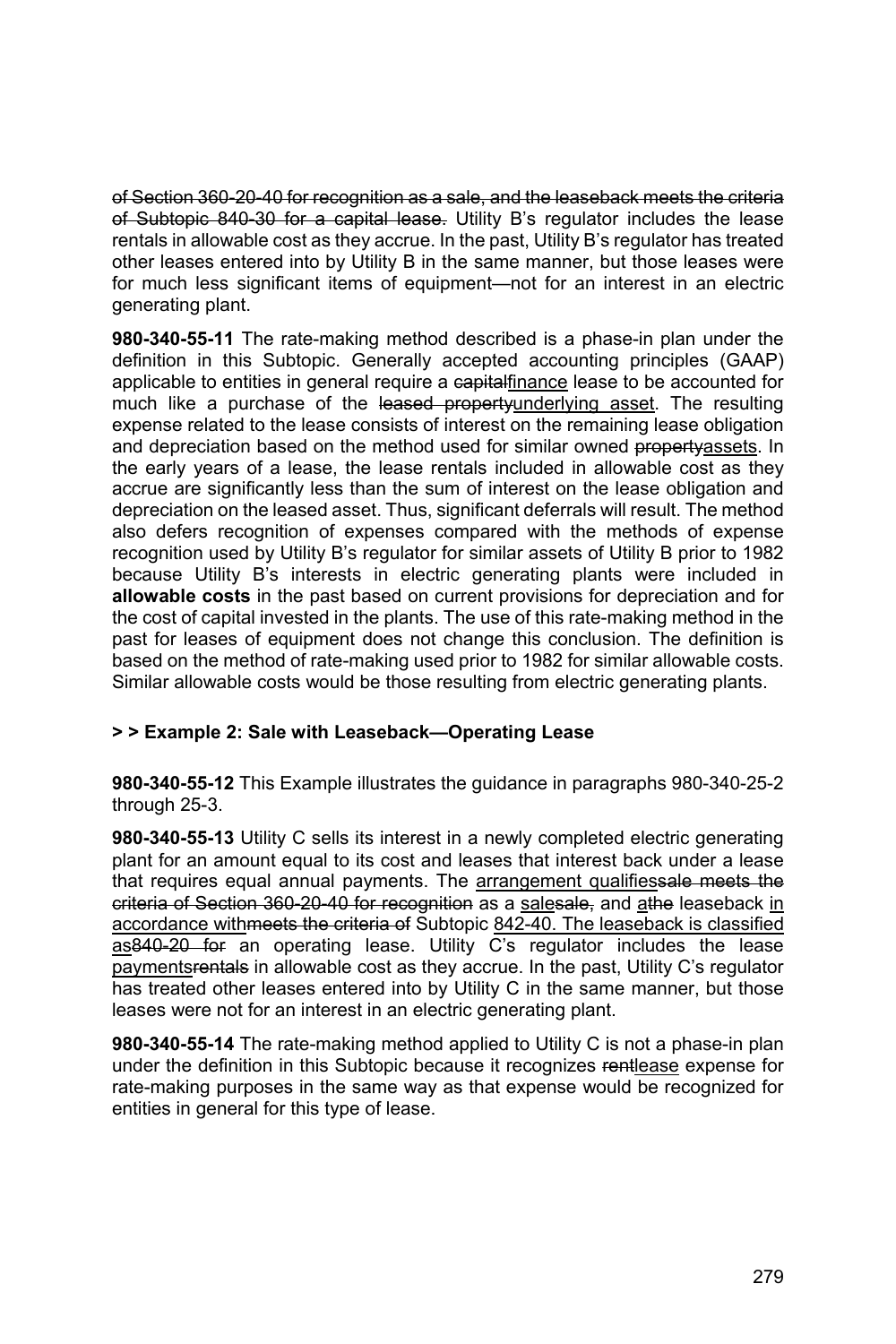#### **> > Example 3: Sale with Leaseback—Profit Recognition Accelerated— Finance Lease**

**980-340-55-15** This Example illustrates the guidance in paragraphs 980-340-25-2 through 25-3.

**980-340-55-16** Utility D sells its interest in a 5-year-old electric generating plant for an amount that exceeds its undepreciated cost by \$500,000 and leases that interest back. The leaseback term is 20 years, and there are no renewal options. The arrangement would not qualify for sale and leaseback accounting in accordance with Subtopic 842-40 because the leaseback would be classified as a finance lease. However, the arrangement previously qualified as a sale and a capital leaseback in accordance with Subtopic 840-40 before the effective date of Topic 842. Therefore, Utility D continues to account for the arrangement as a sale and a leaseback. The sale meets the criteria of Section 360-20-40 for recognition as a sale with full profit recognition, and the leaseback meets the criteria of Subtopic 840-20 for an operating lease. Utility D's regulator includes the lease rentalspayments in allowable cost as they accrue and orders Utility D to amortize the profit, for rate-making purposes, over 10 years. The sale occurred at a time when Utility D was about to place a newly completed plant in service. Utility D has not had any similar transactions in the past.

**980-340-55-17** The rate-making method described is a phase-in plan under the definition in this Subtopic. GAAP applicable to entities in general at the time of entering into this arrangement requiredrequire a profit on a sale-leasebacksale and leaseback transaction to be amortized over the term of the leaseback. Amortization of that profit, for rate-making purposes, over 10 years when GAAP applicable to entities in general at that time requiredrequire amortization over the 20-year leaseback term is equivalent to a deferral of allowable costs. In view of the timing of the rate order on the sale and leasebacksale-leaseback transaction, the presumption is that the order was issued in connection with the newly completed plant. The method cannot be compared with methods in use prior to 1982 because Utility D has had no previous transactions of this type.

# Amendments to Subtopic 980-605

110. Amend paragraph 980-605-15-3, with a link to transition paragraph 842-10- 65-1, as follows:

## **Regulated Operations—Revenue Recognition**

## **Scope and Scope Exceptions**

**> Transactions**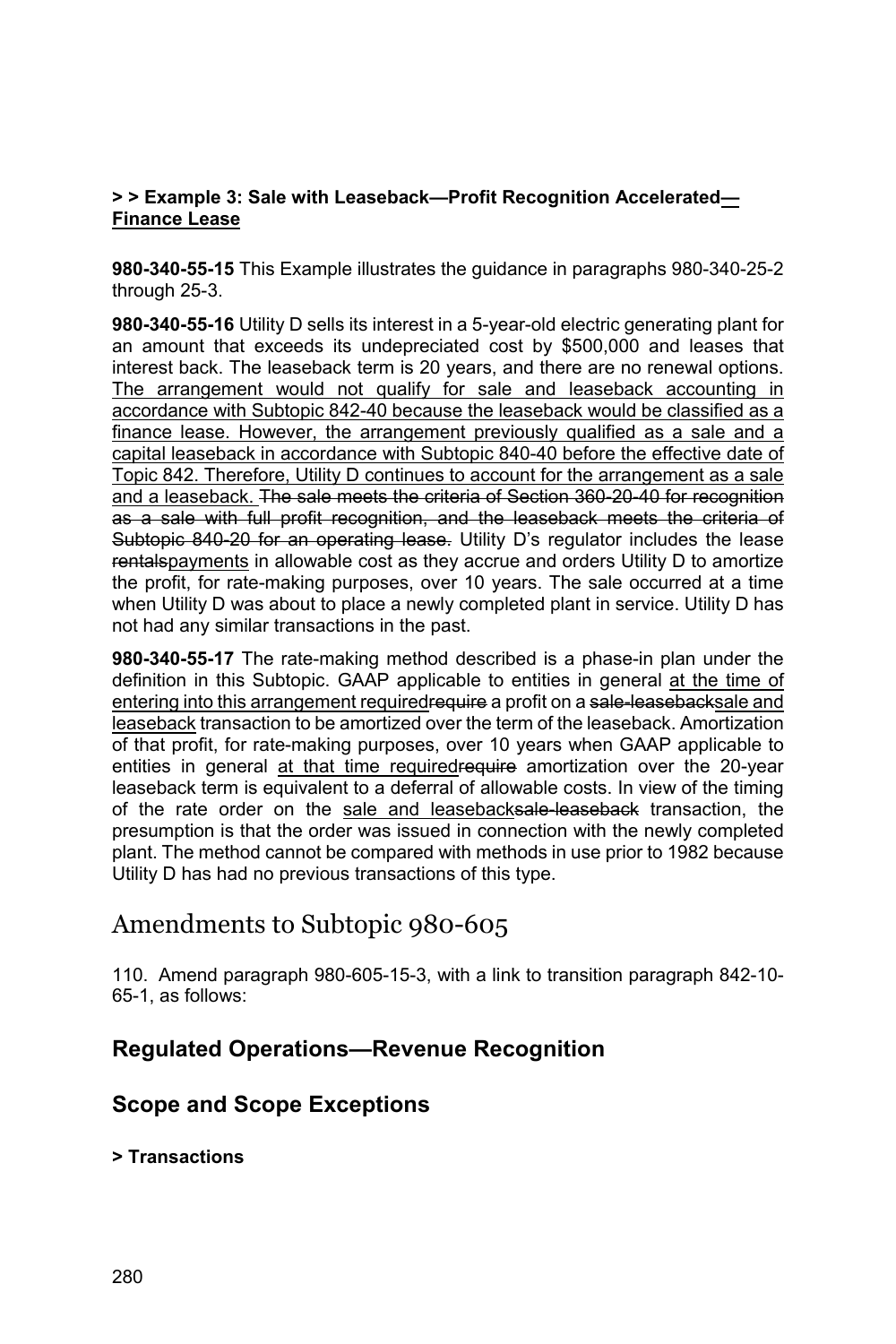**980-605-15-3** The scope of this Subtopic excludes long-term power supply contracts if they are within the scope of Topic 842 on leasesthat would qualify for lease accounting pursuant to Topic 840. For a discussion of the considerations required to determine whether a long-term power sales contract arrangement contains a lease, see Subtopic 842-10840-10.

# Amendments to Subtopic 980-815

111. Amend paragraph 980-815-15-3, with a link to transition paragraph 842-10- 65-1, as follows:

## **Regulated Operations—Derivatives and Hedging**

### **Scope and Scope Exceptions**

#### **> Transactions**

**980-815-15-3** The scope of this Subtopic excludes long-term power supply contracts if they are within the scope of that would qualify for lease accounting pursuant to Topic 842 on leases 840. For a discussion of the considerations required to determine whether a long-term power sales contract arrangement contains a lease, see Subtopic 842-10840-10.

## Amendments to Subtopic 980-840

112. Supersede Subtopic 980-840, Regulated Operations—Leases, with a link to transition paragraph 842-10-65-1.

**[Paragraphs 980-840-05-1 and 980-840-15-1 moved to paragraphs 980-842- 05-1 and 980-842-15-1; paragraphs 980-840-25-1 through 25-3 and their related heading amended and moved to paragraphs 980-842-25-1 through 25- 3; paragraph 980-840-35-2 and its related heading amended and moved to paragraph 980-842-35-1; and paragraphs 980-840-45-1 through 45-4 and 980- 840-55-1 amended and moved to paragraphs 980-842-45-1 through 45-4 and 980-842-55-1]** 

# Addition of Subtopic 980-842

113. Add Subtopic 980-842, Regulated Operations—Leases, with a link to transition paragraph 842-10-65-1, as follows: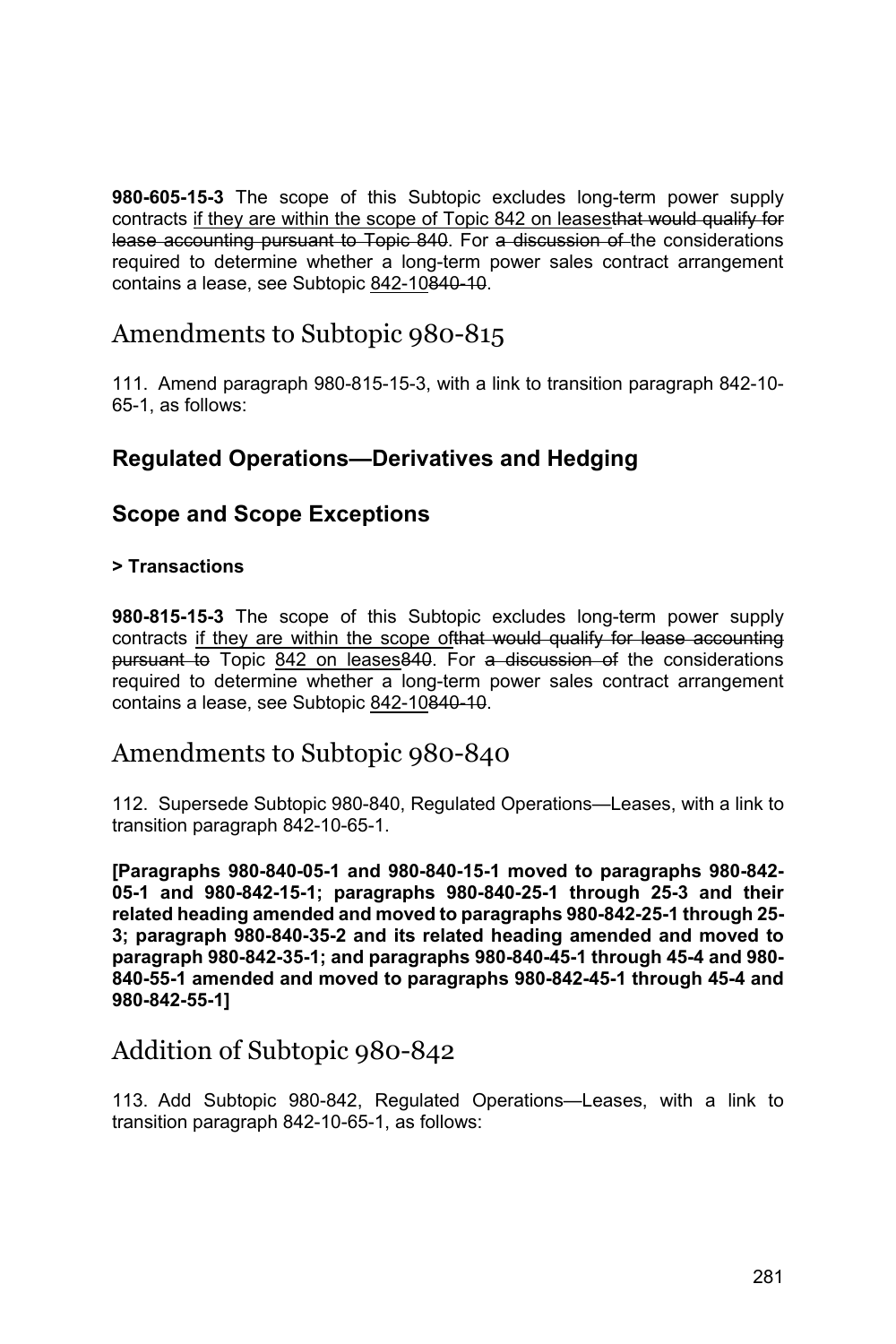**[For ease of readability, the new Subtopic is not underlined.]** 

## **Regulated Operations—Leases**

## **Overview and Background**

### **General**

**980-842-05-1** This Subtopic provides guidance on accounting for leases for entities with regulated operations. **[Content moved from paragraph 980-840- 05-1]**

### **Scope and Scope Exceptions**

### **General**

#### **> Overall Guidance**

**980-842-15-1** This Subtopic follows the same Scope and Scope Exceptions as outlined in the Overall Subtopic, see Section 980-10-15. **[Content moved from paragraph 980-840-15-1]** 

### **Glossary**

#### **Allowable Costs**

All costs for which revenue is intended to provide recovery. Those costs can be actual or estimated. In that context, allowable costs include interest cost and amounts provided for earnings on shareholders' investments.

#### **Phase-In Plan**

Any method of recognition of allowable costs in rates that meets all of the following criteria:

- a. The method was adopted by the regulator in connection with a major, newly completed plant of the regulated entity or of one of its suppliers or a major plant scheduled for completion in the near future.
- b. The method defers the rates intended to recover allowable costs beyond the period in which those allowable costs would be charged to expense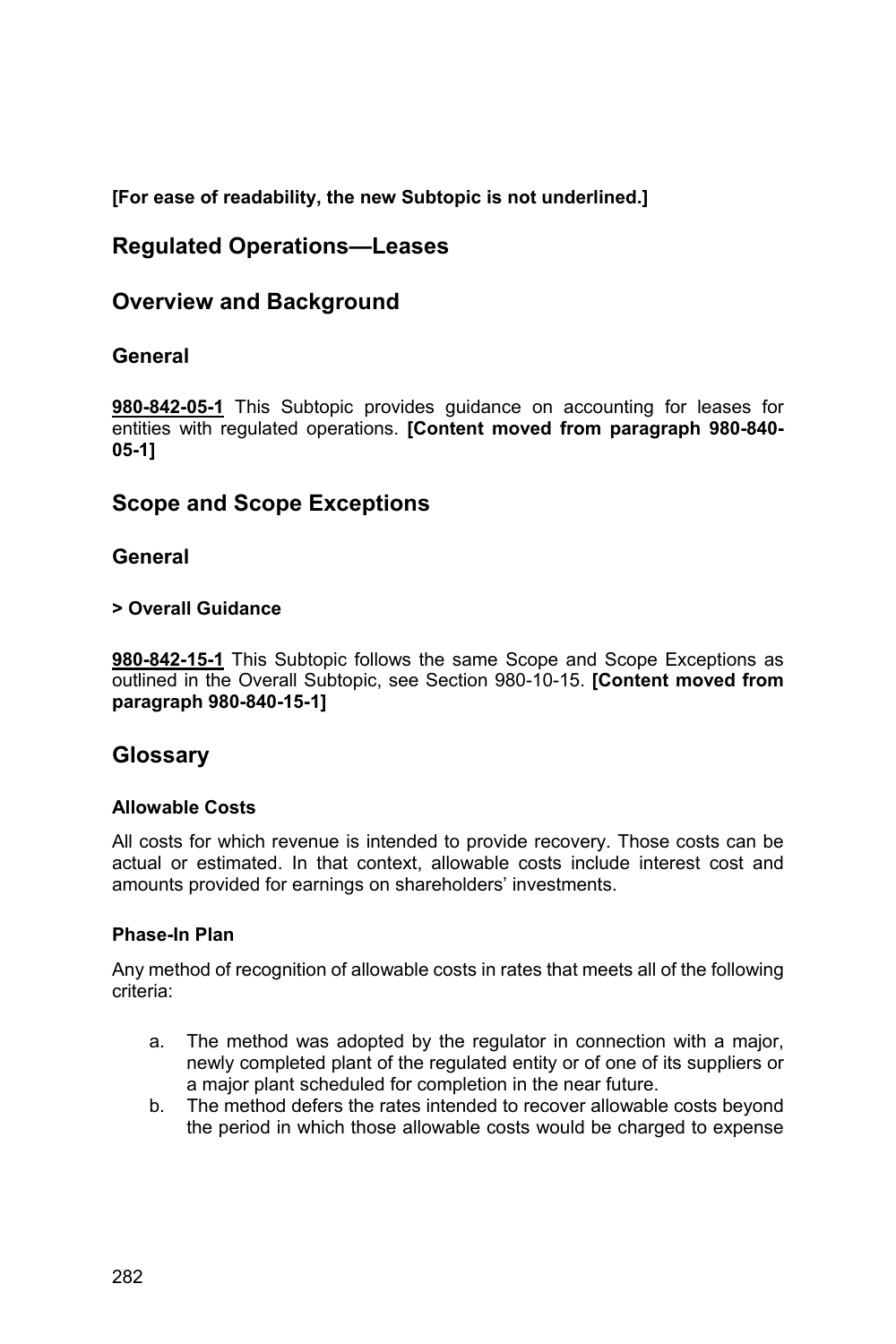under generally accepted accounting principles (GAAP) applicable to entities in general.

c. The method defers the rates intended to recover allowable costs beyond the period in which those rates would have been ordered under the ratemaking methods routinely used prior to 1982 by that regulator for similar allowable costs of that regulated entity.

## **Recognition**

### **General**

#### **> Sale-LeasebackSale and Leaseback Transactions**

980-842-25-1 Accounting for sale and leasebacksale-leaseback transactions in accordance with the guidance in Subtopic 842-40840-40 may result in a difference between the timing of income and expense recognition required by that Subtopic and the timing of income and expense recognition for rate-making purposes. **[Content amended as shown and moved from paragraph 980-840-25-1]** 

**980-842-25-2** That difference shall be accounted for as follows:

- a. If the difference in timing of income and expense recognition constitutes all or a part of a **phase-in plan**, it shall be accounted for in accordance with Subtopic 980-340.
- b. Otherwise, the timing of income and expense recognition related to the sale and leasebacksale-leaseback transaction shall be modified as necessary to conform to the Regulated Operations Topic. That modification required for a transaction that is accounted for by the deposit method or for as a financing is further described in the following paragraph and paragraphs 980-840-35-1 through 35-2. **[Content amended as shown and moved from paragraph 980-840-25-2]**

**980-842-25-3** The difference between the amount of income or expense recognized for a transaction that is not part of a phase-in plan and that is accounted for by the deposit method or as a financing under Subtopic 842-40840-40 and the amount of income or expense included in allowable cost for rate-making purposes shall be capitalized or accrued as a separate regulatory-created asset or liability, as appropriate, if that difference meets the criteria of the Regulated Operations Topic. **[Content amended as shown and moved from paragraph 980-840- 25-3]** 

#### **Subsequent Measurement**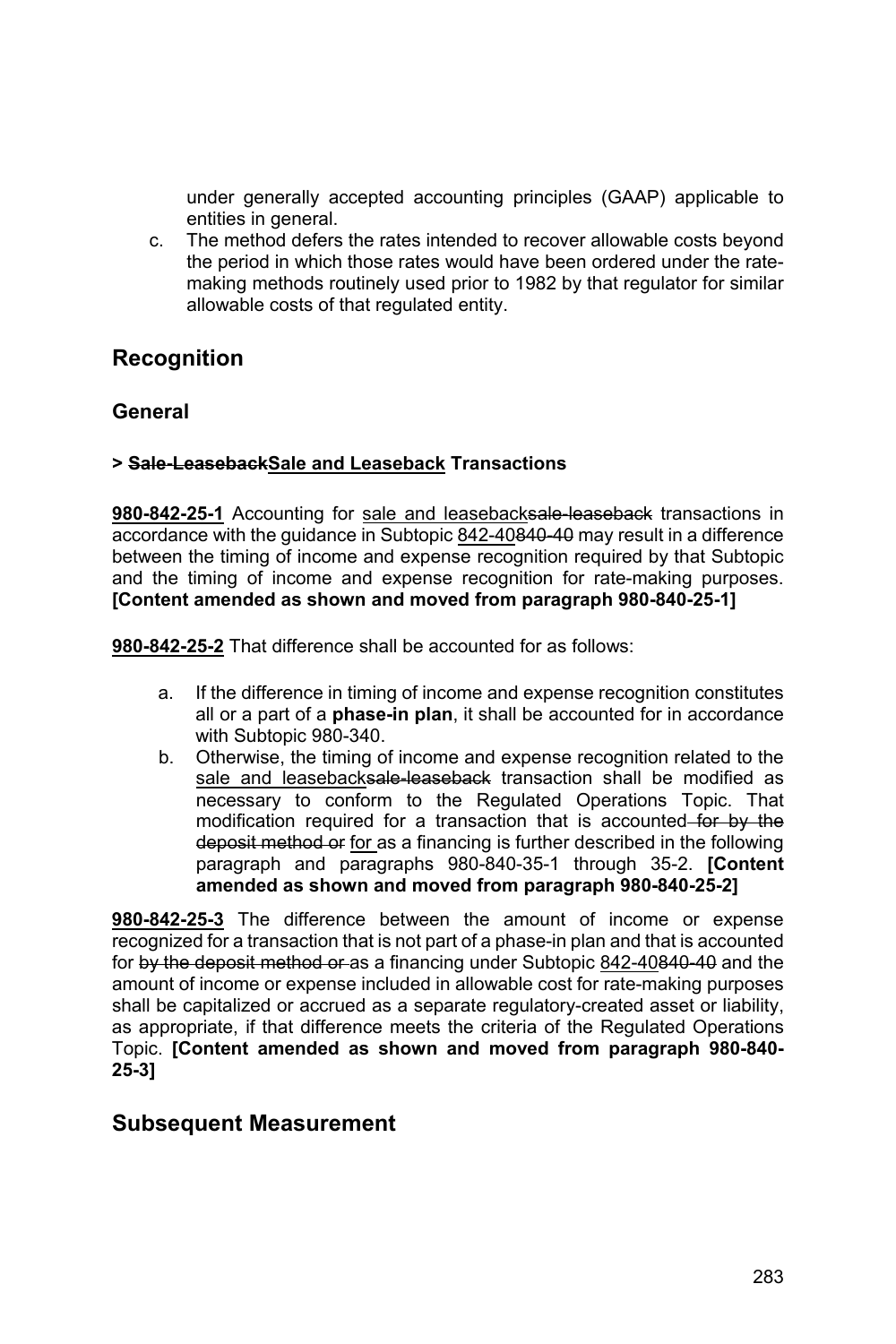### **General**

#### **> Sale-LeasebackSale and Leaseback Transactions**

**980-842-35-1** Similarly, if the sale-leasebackIf the sale and leaseback transaction is accounted for as a financing and the sale is recognized for rate-making purposes, the total of interest imputed under the interest method for the financing and the amortizationdepreciation of the underlying asset shall be modified to equal the total rentallease expense and the gain or loss allowable for rate-making purposes. **[Content amended as shown and moved from paragraph 980-840- 35-2]**

### **Other Presentation Matters**

### **General**

#### **> Treatment of Leases for Rate-Making Purposes**

**980-842-45-1** Topic 842840 specifies criteria for classification of leases and the method of accounting for each type of lease. For rate-making purposes, a lease may be treated as an operating lease even though the lease would be classified as a financecapital lease under those criteria. In effect, the amount of the lease payment is included in **allowable costs** as rental expense in the period it covers. **[Content amended as shown and moved from paragraph 980-840-45-1]** 

**980-842-45-2** For financial reporting purposes, the classification of the lease is not affected by the regulator's actions. The regulator cannot eliminate an obligation that was not imposed by the regulator (see paragraph 980-405-40-1). Also, by including the lease payments as allowable costs, the regulator sets rates that will provide revenue approximately equal to the combined amount of the eapitalized leasedright-of-use asset and interest on the lease liabilityobligation over the term of the lease and, thus, provides reasonable assurance of the existence of an asset (see paragraph 980-340-25-1). Accordingly, regulated entities shall classify leases in accordance with Topic 842840. **[Content amended as shown and moved from paragraph 980-840-45-2]** 

**980-842-45-3** The nature of the expense elements related to a financecapitalized lease (amortization of the leasedright-of-use asset and interest on the lease obligationliability) is not changed by the regulator's action; however, the timing of expense recognition related to the lease would be modified to conform to the rate treatment. Thus, amortization of the leasedright-of-use asset shall be modified so that the total of interest on the lease liabilityobligation and amortization of the leasedright-of-use asset shall equal the rentallease expense that was allowed for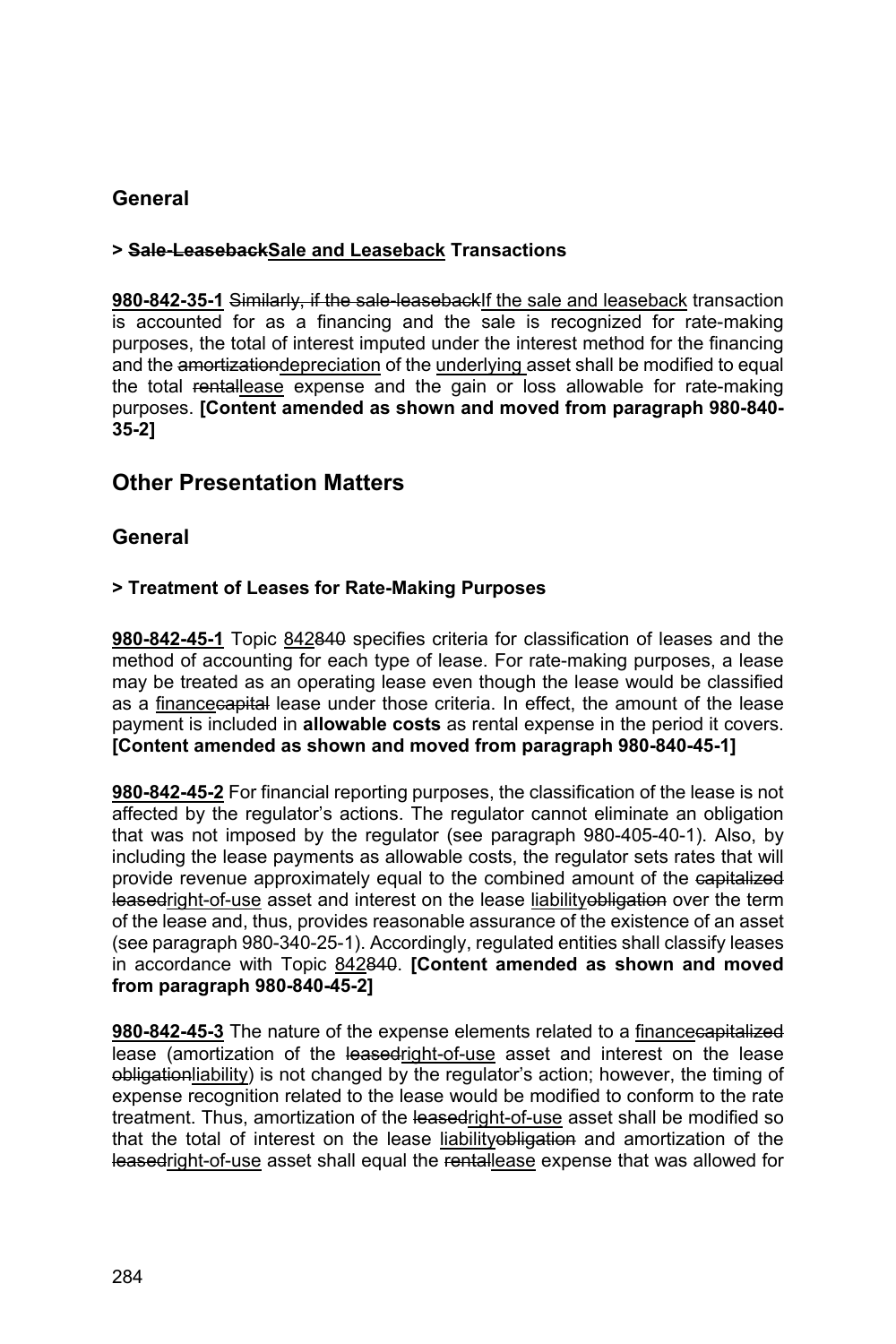rate-making purposes. For newly completed plants such regulatory treatment could result in a **phase-in plan** as defined in Subtopic 980-340. **[Content amended as shown and moved from paragraph 980-840-45-3]** 

**980-842-45-4** Paragraph 840-30-45-3842-20-45-4 states that an entity is not required to classify the interest expense orand amortization of the right-of-use asset in a finance leaseleased assets to be classified as separate items in an income statement. For example, the amounts of amortization of the right-of-use assetcapitalized leased nuclear fuel and interest on the related lease obligationliability could each be combined with other costs and displayed as fuel costpresented in a manner consistent with how the entity presents depreciation or amortization of similar assets and other interest expense. However, the disclosure of total interest cost incurred, required by Subtopic 835-20, shall include the interest on that lease liability, obligation; and the disclosure of the total amortization of the entity's right-of-use assets arising under a finance lease and interest on finance lease liabilitiescharge, required by Section 842-20-50 Topic 840, shall include amortization of that leased assetright-of-use asset and interest on that lease liability. **[Content amended as shown and moved from paragraph 980- 840-45-4]** 

## **Implementation Guidance and Illustrations**

#### **> Implementation Guidance**

#### **> > Income Statement Classification**

**980-842-55-1** Paragraph 840-30-45-3842-20-45-4 states that an entity is not required to classify the interest expense orand amortization of leased assets the right-of-use asset in a finance lease as separate items in an income statement. However, that paragraph also states that the interest expense and unless the charge to income resulting from the amortization of the right-of-use asset in a finance lease should be presented in a manner consistent with how the entity presents depreciation or amortization of similar assets and other interest expenseassets recorded under capital leases is included by the lessee with depreciation expense and the fact that it is so included is disclosed, the amortization charge shall be separately disclosed by the lessee in the financial statements or footnotes thereto. For example, the amounts of amortization of capitalized leased nuclear fuelthe right-of-use asset and interest on the related lease obligationliability could each be combined with other costs and presented in a manner consistent with how the entity presents depreciation or amortization of similar assets and other interest expensedisplayed as fuel cost. However, in that circumstance, the disclosure of total interest cost incurred, required by Subtopic 835-20, would include the interest on that lease liability, obligation; and the disclosure of the total amortization of the entity's right-of-use assets arising under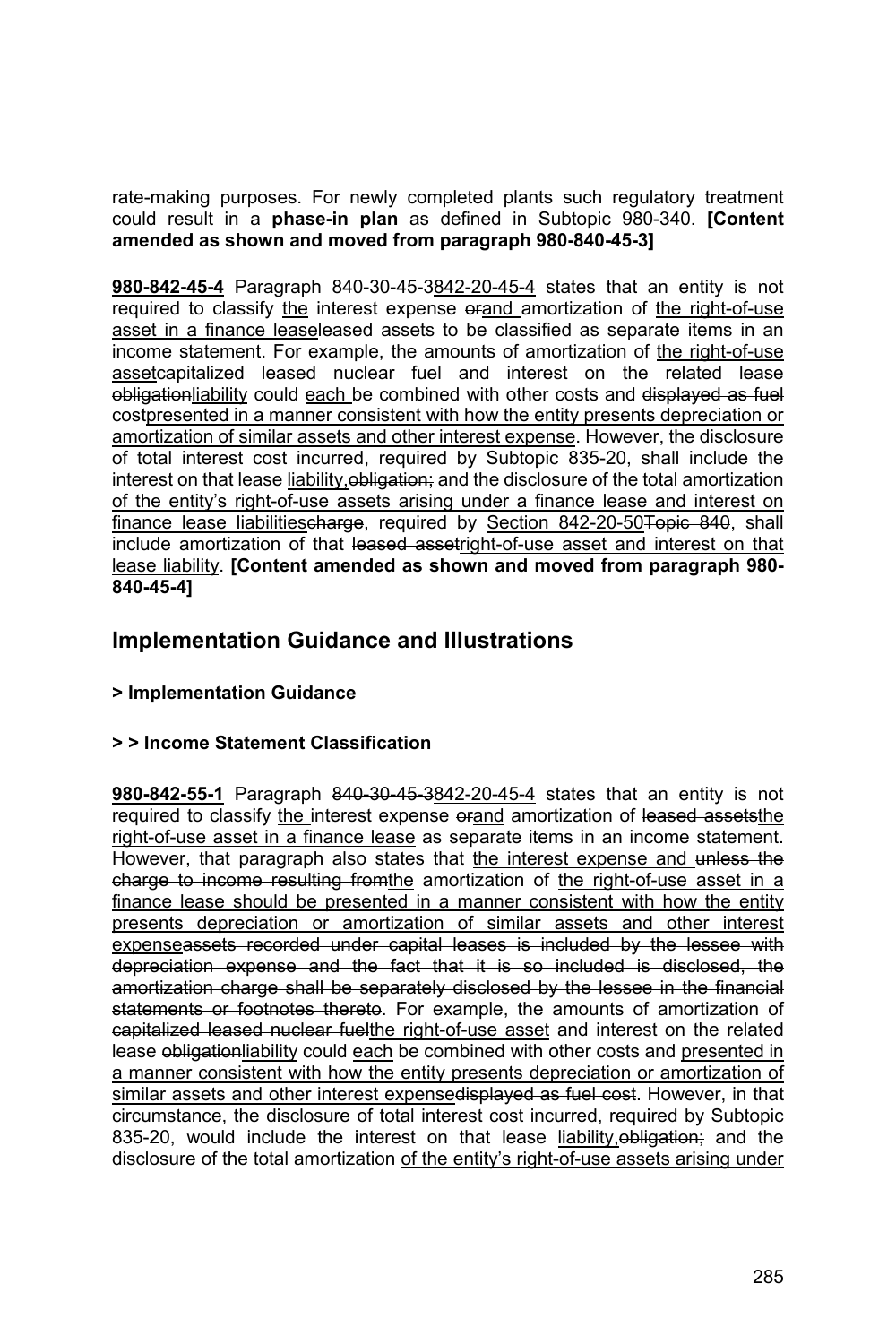a finance lease and interest on finance lease liabilitiescharge, required by Section 842-20-50paragraph 840-30-45-3, would include amortization of that leased assetright-of-use asset and interest on that lease liability. **[Content amended as shown and moved from paragraph 980-840-55-1]** 

114. Amend paragraph 205-40-00-1, by adding the following items to the table, as follows:

**205-40-00-1** The following table identifies the changes made to this Subtopic.

| Paragraph   | <b>Action</b> | <b>Accounting</b><br><b>Standards</b><br><b>Update</b> | Date       |
|-------------|---------------|--------------------------------------------------------|------------|
|             |               |                                                        |            |
| 205-40-55-3 | Added         | 2016-02                                                | 02/25/2016 |

115. Amend paragraph 210-20-00-1, by adding the following items to the table, as follows:

**210-20-00-1** The following table identifies the changes made to this Subtopic.

|                        |               | <b>Accounting</b><br><b>Standards</b> |             |
|------------------------|---------------|---------------------------------------|-------------|
| Paragraph              | <b>Action</b> | Update                                | <b>Date</b> |
| Commencement           |               |                                       |             |
| Date of the            |               |                                       |             |
| Lease                  |               |                                       |             |
| (Commencement          |               |                                       |             |
| Date)                  | Added         | 2016-02                               | 02/25/2016  |
| <b>Contract</b>        | Added         | 2016-02                               | 02/25/2016  |
| Lease                  | Added         | 2016-02                               | 02/25/2016  |
| Lessee                 | Added         | 2016-02                               | 02/25/2016  |
| Lessor                 | Added         | 2016-02                               | 02/25/2016  |
| <b>Leveraged Lease</b> | Added         | 2016-02                               | 02/25/2016  |
| <b>Underlying</b>      |               |                                       |             |
| Asset                  | Added         | 2016-02                               | 02/25/2016  |
| 210-20-15-3            | Amended       | 2016-02                               | 02/25/2016  |
| 210-20-60-4            | Amended       | 2016-02                               | 02/25/2016  |

116. Amend paragraph 230-10-00-1, by adding the following items to the table, as follows: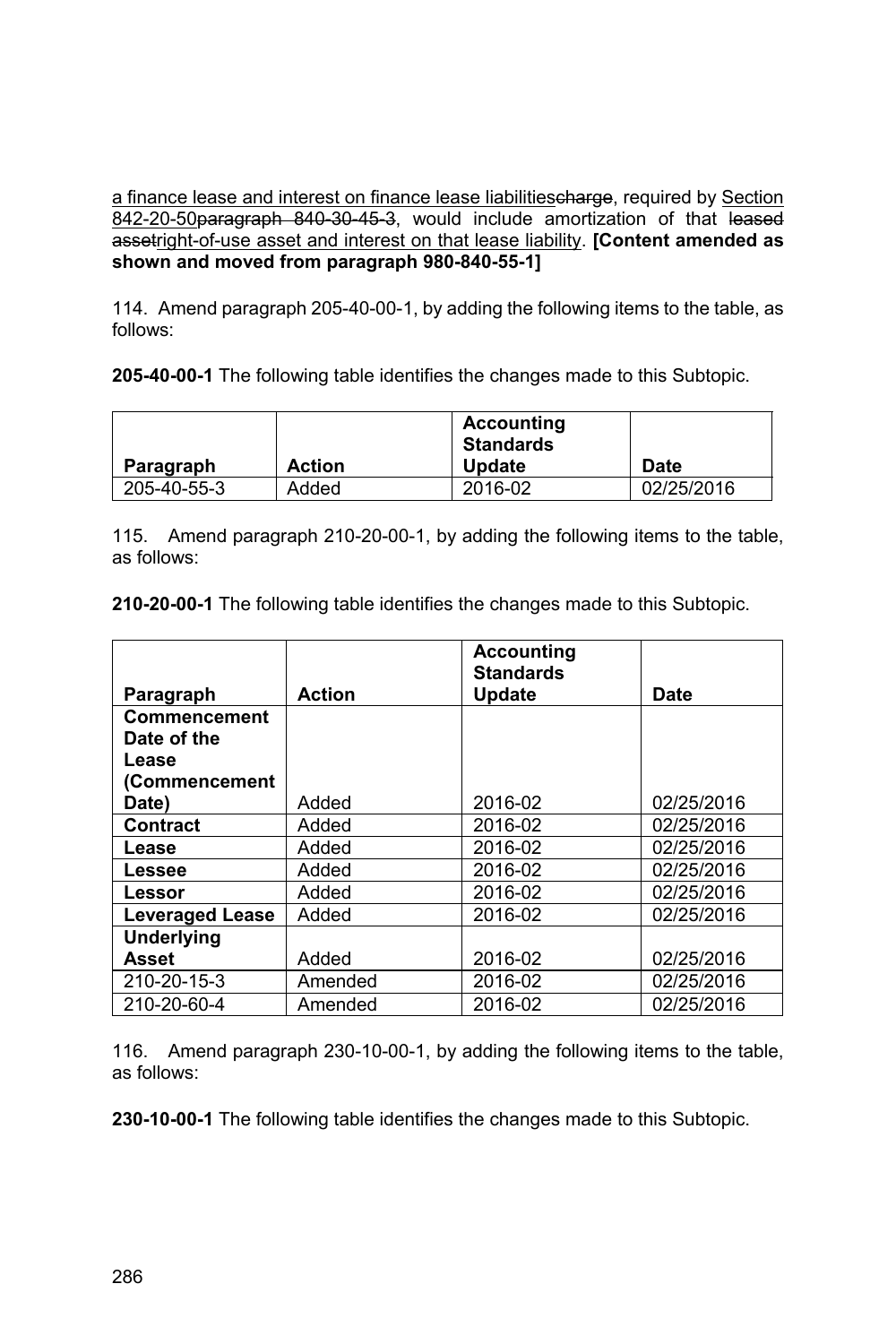|                        |               | <b>Accounting</b> |            |
|------------------------|---------------|-------------------|------------|
|                        |               | <b>Standards</b>  |            |
| Paragraph              | <b>Action</b> | <b>Update</b>     | Date       |
| Contract               | Added         | 2016-02           | 02/25/2016 |
| Lease                  | Added         | 2016-02           | 02/25/2016 |
| <b>Lease Liability</b> | Added         | 2016-02           | 02/25/2016 |
| Lease                  |               |                   |            |
| <b>Payments</b>        | Added         | 2016-02           | 02/25/2016 |
| <b>Lease Term</b>      | Added         | 2016-02           | 02/25/2016 |
| Lessee                 | Added         | 2016-02           | 02/25/2016 |
| Lessor                 | Added         | 2016-02           | 02/25/2016 |
| <b>Right-of-Use</b>    |               |                   |            |
| <b>Asset</b>           | Added         | 2016-02           | 02/25/2016 |
| <b>Underlying</b>      |               |                   |            |
| <b>Asset</b>           | Added         | 2016-02           | 02/25/2016 |
| 230-10-50-4            | Amended       | 2016-02           | 02/25/2016 |
| 230-10-55-10           | Amended       | 2016-02           | 02/25/2016 |
| 230-10-55-11           | Amended       | 2016-02           | 02/25/2016 |
| 230-10-55-13           | Amended       | 2016-02           | 02/25/2016 |
| 230-10-55-15           | Amended       | 2016-02           | 02/25/2016 |
| 230-10-55-19           | Amended       | 2016-02           | 02/25/2016 |
| 230-10-55-20           | Amended       | 2016-02           | 02/25/2016 |

117. Amend paragraph 255-10-00-1, by adding the following items to the table, as follows:

|                         |               | <b>Accounting</b><br><b>Standards</b> |            |
|-------------------------|---------------|---------------------------------------|------------|
| Paragraph               | <b>Action</b> | Update                                | Date       |
| <b>Commencement</b>     |               |                                       |            |
| Date of the             |               |                                       |            |
| Lease                   |               |                                       |            |
| (Commencement           |               |                                       |            |
| Date)                   | Added         | 2016-02                               | 02/25/2016 |
| <b>Contract</b>         | Added         | 2016-02                               | 02/25/2016 |
| <b>Direct Financing</b> |               |                                       |            |
| Lease                   | Added         | 2016-02                               | 02/25/2016 |
| Lease                   | Added         | 2016-02                               | 02/25/2016 |
| <b>Lease Payments</b>   | Added         | 2016-02                               | 02/25/2016 |
| Lease                   |               |                                       |            |
| <b>Receivable</b>       | Added         | 2016-02                               | 02/25/2016 |
| <b>Lease Term</b>       | Added         | 2016-02                               | 02/25/2016 |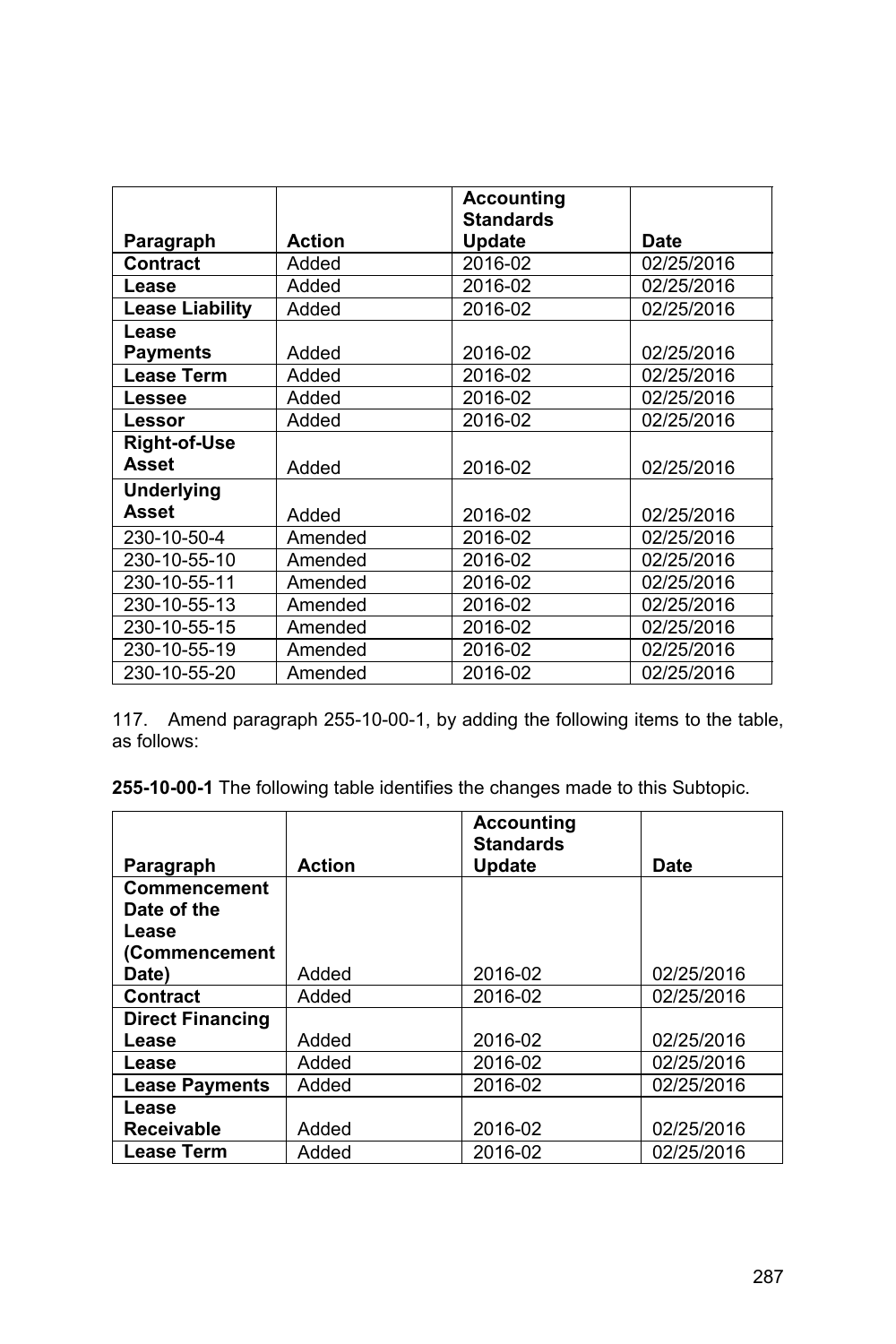| Lessee                 | Added   | 2016-02 | 02/25/2016 |
|------------------------|---------|---------|------------|
| Lessor                 | Added   | 2016-02 | 02/25/2016 |
| <b>Leveraged Lease</b> | Added   | 2016-02 | 02/25/2016 |
| <b>Net Investment</b>  |         |         |            |
| in the Lease           | Added   | 2016-02 | 02/25/2016 |
| Sales-Type             |         |         |            |
| Lease                  | Added   | 2016-02 | 02/25/2016 |
| <b>Underlying</b>      |         |         |            |
| <b>Asset</b>           | Added   | 2016-02 | 02/25/2016 |
| <b>Unguaranteed</b>    |         |         |            |
| <b>Residual Asset</b>  | Added   | 2016-02 | 02/25/2016 |
| 255-10-55-6            | Amended | 2016-02 | 02/25/2016 |
| 255-10-55-7A           | Added   | 2016-02 | 02/25/2016 |
| 255-10-55-8            | Amended | 2016-02 | 02/25/2016 |
| 255-10-55-10           | Amended | 2016-02 | 02/25/2016 |
| 255-10-55-11           | Amended | 2016-02 | 02/25/2016 |

118. Amend paragraph 270-10-00-1, by adding the following items to the table, as follows:

**270-10-00-1** The following table identifies the changes made to this Subtopic.

| Paragraph         | <b>Action</b> | <b>Accounting</b><br><b>Standards</b><br><b>Update</b> | Date       |
|-------------------|---------------|--------------------------------------------------------|------------|
| Lease             | Added         | 2016-02                                                | 02/25/2016 |
| Lessee            | Added         | 2016-02                                                | 02/25/2016 |
| Lessor            | Added         | 2016-02                                                | 02/25/2016 |
| <b>Underlying</b> |               |                                                        |            |
| <b>Asset</b>      | Added         | 2016-02                                                | 02/25/2016 |
| 270-10-50-6A      | Added         | 2016-02                                                | 02/25/2016 |

119. Amend paragraph 274-10-00-1, by adding the following item to the table, as follows:

|             |               | Accounting<br>Standards |             |
|-------------|---------------|-------------------------|-------------|
| Paragraph   | <b>Action</b> | <b>Update</b>           | <b>Date</b> |
| 274-10-50-2 | Amended       | 2016-02                 | 02/25/2016  |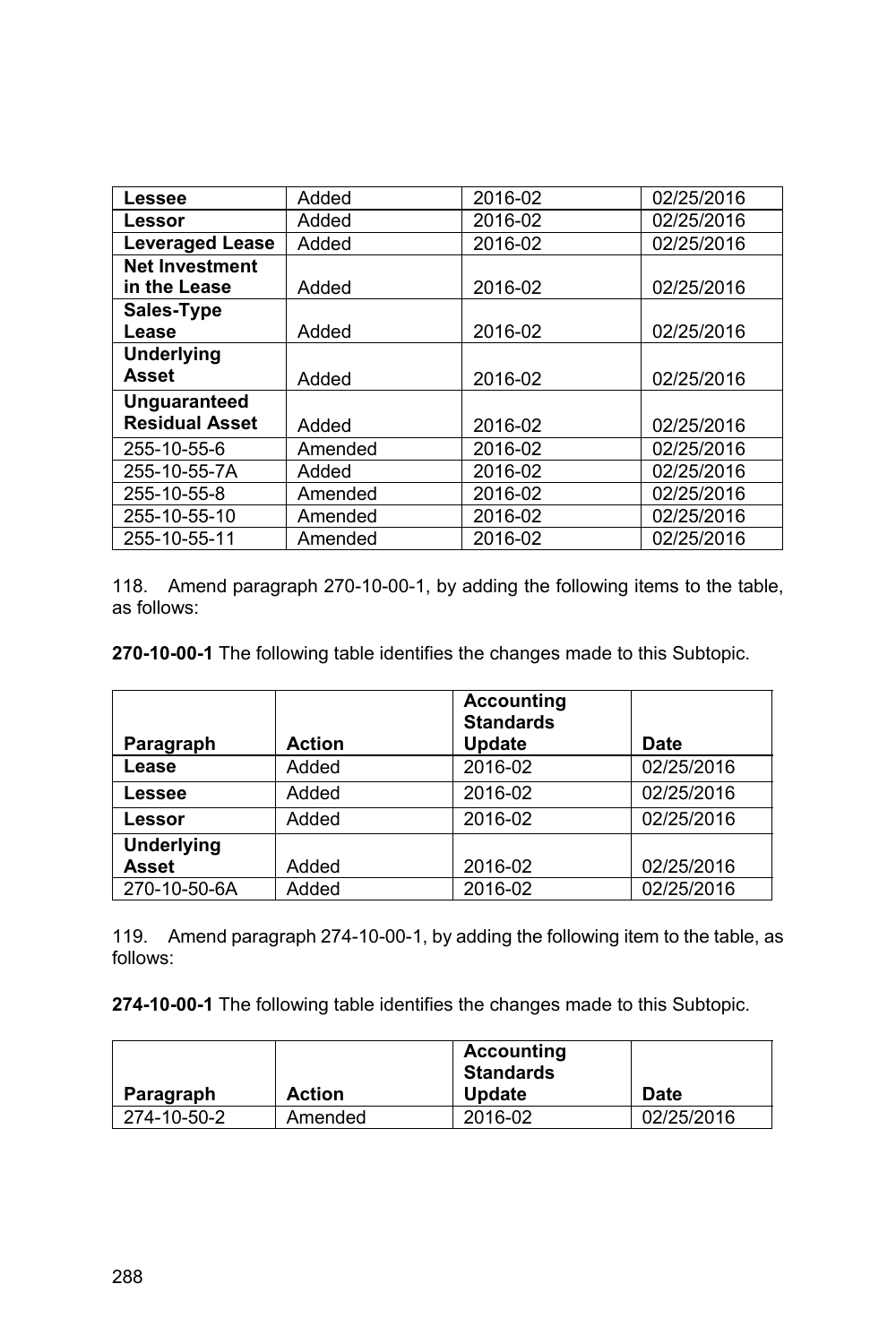120. Amend paragraph 310-10-00-1, by adding the following items to the table, as follows:

**310-10-00-1** The following table identifies the changes made to this Subtopic.

|                         |               | <b>Accounting</b><br><b>Standards</b> |            |
|-------------------------|---------------|---------------------------------------|------------|
| Paragraph               | <b>Action</b> | Update                                | Date       |
| Commencement            |               |                                       |            |
| Date of the             |               |                                       |            |
| Lease                   |               |                                       |            |
| (Commencement           |               |                                       |            |
| Date)                   | Added         | 2016-02                               | 02/25/2016 |
| Contract                | Added         | 2016-02                               | 02/25/2016 |
| <b>Direct Financing</b> |               |                                       |            |
| Lease                   | Added         | 2016-02                               | 02/25/2016 |
| Lease                   | Added         | 2016-02                               | 02/25/2016 |
| <b>Lease Payments</b>   | Added         | 2016-02                               | 02/25/2016 |
| Lease                   |               |                                       |            |
| <b>Receivable</b>       | Added         | 2016-02                               | 02/25/2016 |
| <b>Lease Term</b>       | Added         | 2016-02                               | 02/25/2016 |
| Lessee                  | Added         | 2016-02                               | 02/25/2016 |
| Lessor                  | Added         | 2016-02                               | 02/25/2016 |
| <b>Leveraged Lease</b>  | Added         | 2016-02                               | 02/25/2016 |
| Sales-Type              |               |                                       |            |
| Lease                   | Added         | 2016-02                               | 02/25/2016 |
| <b>Underlying</b>       |               |                                       |            |
| Asset                   | Added         | 2016-02                               | 02/25/2016 |
| 310-10-35-13            | Amended       | 2016-02                               | 02/25/2016 |
| 310-10-40-5             | Amended       | 2016-02                               | 02/25/2016 |
| 310-10-55-14            | Amended       | 2016-02                               | 02/25/2016 |

121. Amend paragraph 310-20-00-1, by adding the following item to the table, as follows:

|             |               | <b>Accounting</b><br><b>Standards</b> |            |
|-------------|---------------|---------------------------------------|------------|
| Paragraph   | <b>Action</b> | <b>Update</b>                         | Date       |
| 310-20-15-1 | Amended       | 2016-02                               | 02/25/2016 |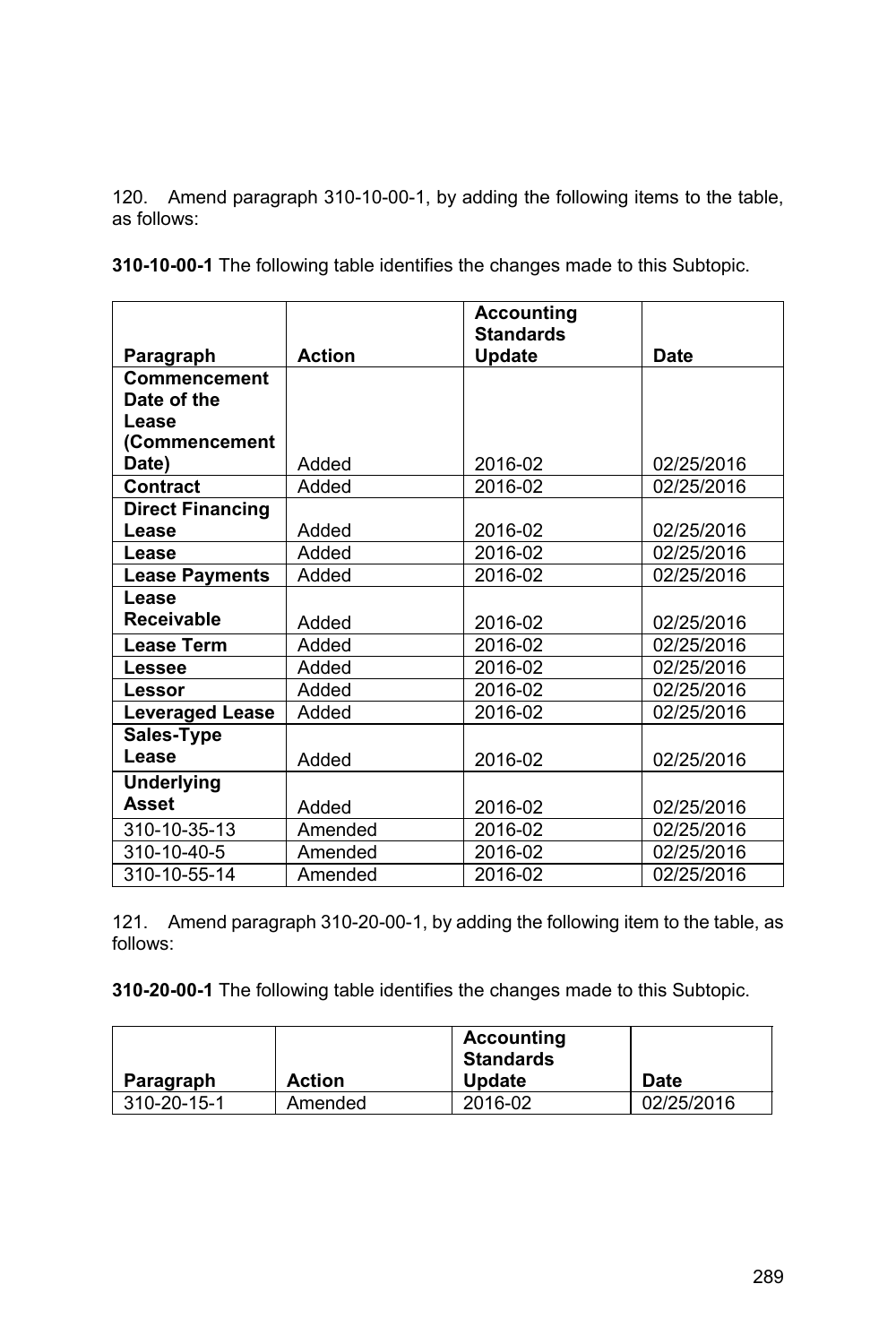122. Amend paragraph 310-30-00-1, by adding the following item to the table, as follows:

**310-30-00-1** The following table identifies the changes made to this Subtopic.

| Paragraph   | <b>Action</b> | <b>Accounting</b><br><b>Standards</b><br><b>Update</b> | <b>Date</b> |
|-------------|---------------|--------------------------------------------------------|-------------|
| 310-30-15-2 | Amended       | 2016-02                                                | 02/25/2016  |

123. Amend paragraph 310-40-00-1, by adding the following items to the table, as follows:

**310-40-00-1** The following table identifies the changes made to this Subtopic.

| Paragraph           | <b>Action</b> | <b>Accounting</b><br><b>Standards</b><br>Update | Date       |
|---------------------|---------------|-------------------------------------------------|------------|
| <b>Contract</b>     | Added         | 2016-02                                         | 02/25/2016 |
| Lease               | Added         | 2016-02                                         | 02/25/2016 |
| Lease               |               |                                                 |            |
| <b>Modification</b> | Added         | 2016-02                                         | 02/25/2016 |
| 310-40-15-11        | Amended       | 2016-02                                         | 02/25/2016 |

124. Amend paragraph 323-740-00-1, by adding the following item to the table, as follows:

**323-740-00-1** The following table identifies the changes made to this Subtopic.

|              |               | <b>Accounting</b><br><b>Standards</b> |            |
|--------------|---------------|---------------------------------------|------------|
| Paragraph    | <b>Action</b> | <b>Update</b>                         | Date       |
| 323-740-25-3 | Amended       | 2016-02                               | 02/25/2016 |

125. Amend paragraph 340-10-00-1, by adding the following item to the table, as follows:

| Paragraph   | <b>Action</b> | <b>Accounting</b><br><b>Standards</b><br><b>Update</b> | <b>Date</b> |
|-------------|---------------|--------------------------------------------------------|-------------|
| 340-10-60-1 | Amended       | 2016-02                                                | 02/25/2016  |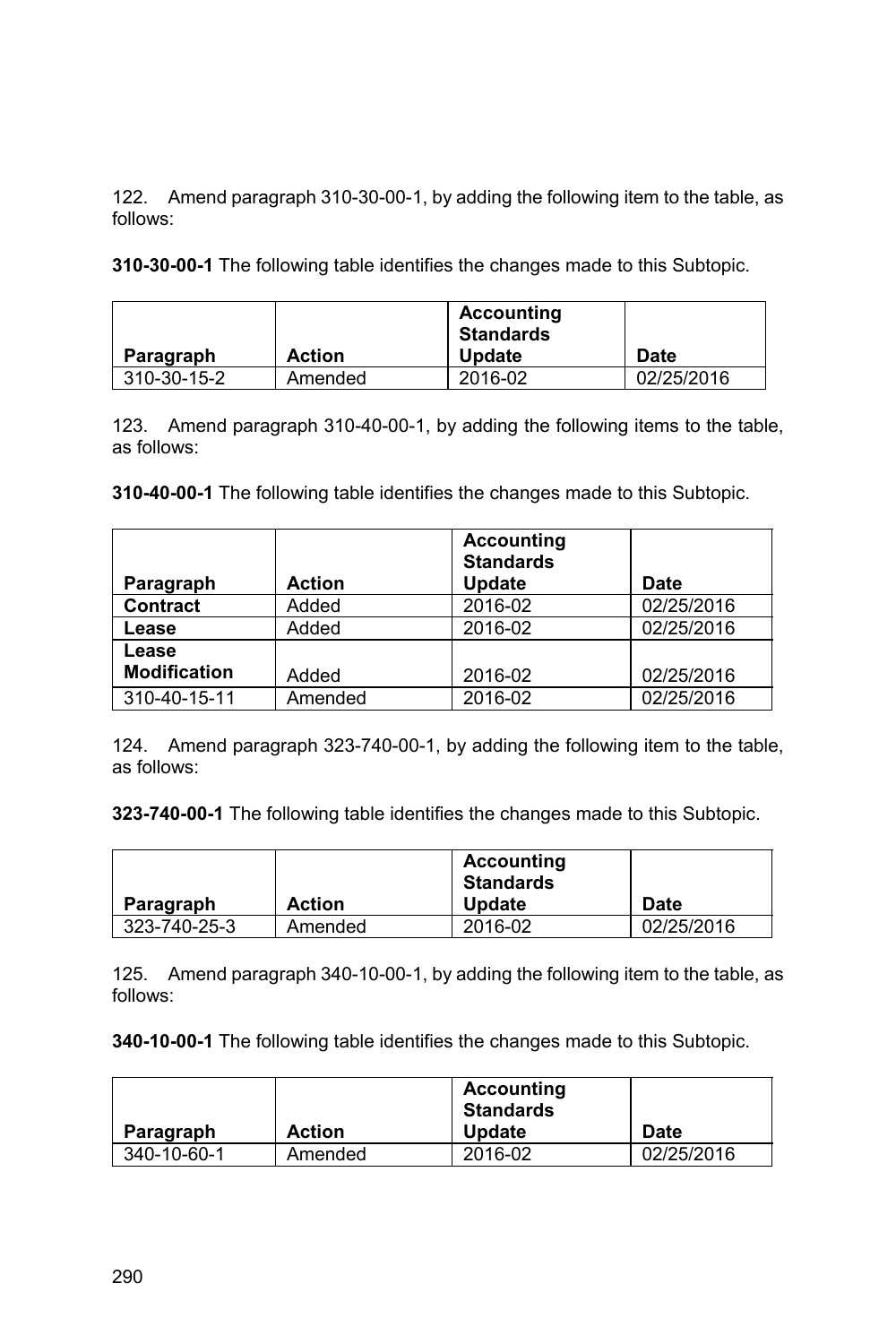126. Amend paragraph 360-10-00-1, by adding the following items to the table, as follows:

|                     |               | <b>Accounting</b><br><b>Standards</b> |             |
|---------------------|---------------|---------------------------------------|-------------|
| Paragraph           | <b>Action</b> | <b>Update</b>                         | <b>Date</b> |
| Lease               | Added         | 2016-02                               | 02/25/2016  |
| <b>Lease Term</b>   | Added         | 2016-02                               | 02/25/2016  |
| Lessee              | Added         | 2016-02                               | 02/25/2016  |
| Lessor              | Added         | 2016-02                               | 02/25/2016  |
| Performance         |               |                                       |             |
| Obligation          | Added         | 2016-02                               | 02/25/2016  |
| <b>Revenue</b>      | Added         | 2016-02                               | 02/25/2016  |
| <b>Right-of-Use</b> |               |                                       |             |
| Asset               | Added         | 2016-02                               | 02/25/2016  |
| <b>Underlying</b>   |               |                                       |             |
| Asset               | Added         | 2016-02                               | 02/25/2016  |
| 360-10-05-1         | Amended       | 2016-02                               | 02/25/2016  |
| 360-10-15-4         | Amended       | 2016-02                               | 02/25/2016  |
| 360-10-30-8         | Amended       | 2016-02                               | 02/25/2016  |
| 360-10-40-2         | Amended       | 2016-02                               | 02/25/2016  |
| 360-10-55-43        | Amended       | 2016-02                               | 02/25/2016  |

**360-10-00-1** The following table identifies the changes made to this Subtopic.

127. Amend paragraph 360-20-00-1, by adding the following items to the table, as follows:

|                                          |               | <b>Accounting</b><br><b>Standards</b> |            |
|------------------------------------------|---------------|---------------------------------------|------------|
| Paragraph                                | <b>Action</b> | <b>Update</b>                         | Date       |
| <b>Conduit Debt</b><br><b>Securities</b> | Superseded    | 2016-02                               | 02/25/2016 |
| <b>Cost Recovery</b>                     |               |                                       |            |
| <b>Method</b>                            | Superseded    | 2016-02                               | 02/25/2016 |
| <b>Deposit Method</b>                    | Superseded    | 2016-02                               | 02/25/2016 |
| Fair Value (2nd.<br>def.)                | Superseded    | 2016-02                               | 02/25/2016 |
| <b>Installment</b><br><b>Method</b>      | Superseded    | 2016-02                               | 02/25/2016 |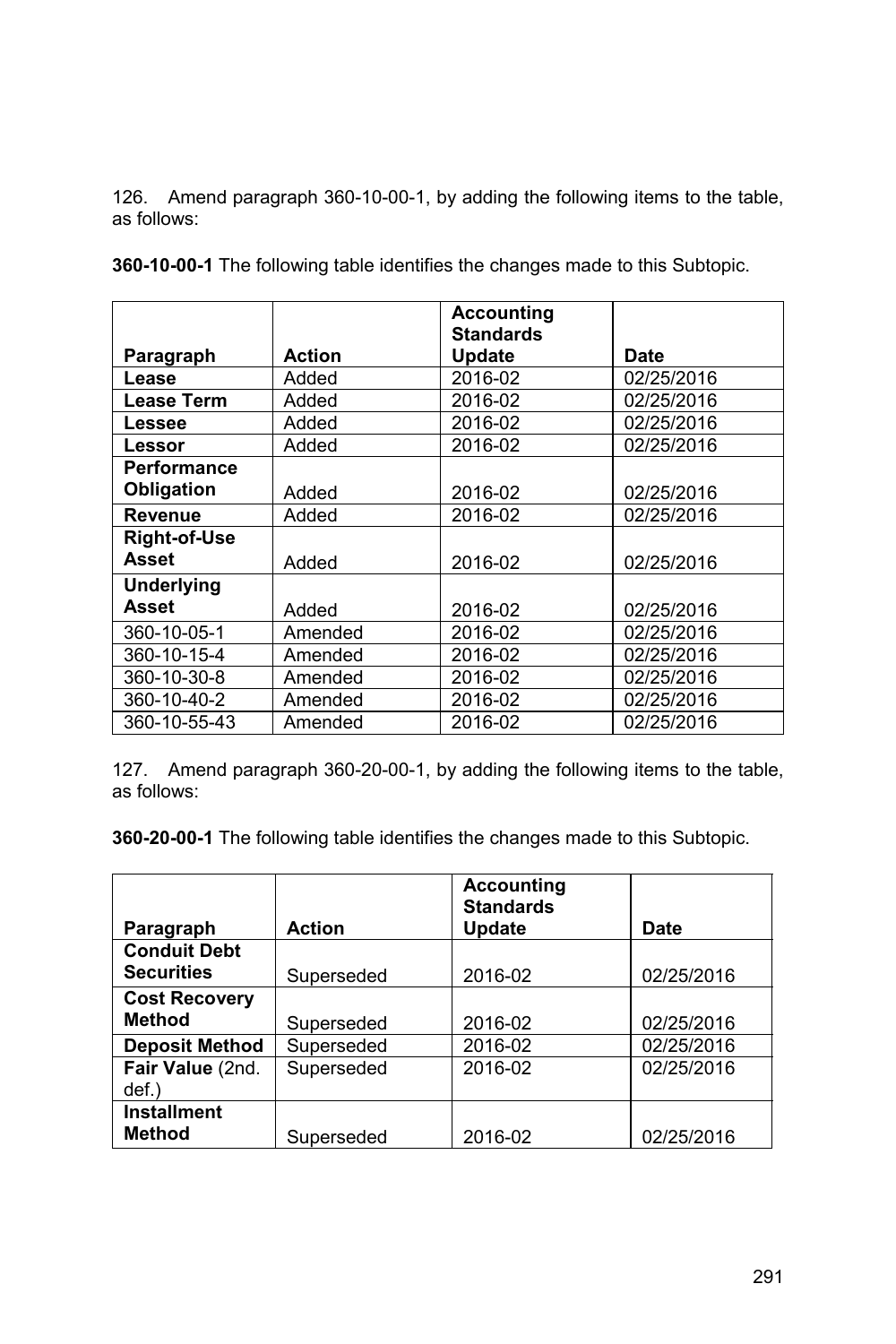| Integral               |            |         |            |
|------------------------|------------|---------|------------|
| <b>Equipment</b>       | Superseded | 2016-02 | 02/25/2016 |
| <b>Market</b>          |            |         |            |
| <b>Participants</b>    | Superseded | 2016-02 | 02/25/2016 |
| <b>Nonpublic</b>       |            |         |            |
| Entity (1st def.)      | Superseded | 2016-02 | 02/25/2016 |
| Orderly                |            |         |            |
| <b>Transaction</b>     | Superseded | 2016-02 | 02/25/2016 |
| <b>Reduced-Profit</b>  |            |         |            |
| <b>Method</b>          | Superseded | 2016-02 | 02/25/2016 |
| <b>Related Parties</b> | Superseded | 2016-02 | 02/25/2016 |
| Sale-Leaseback         | Superseded | 2016-02 | 02/25/2016 |
| <b>Accounting</b>      |            |         |            |
| 360-20-05-1            | Superseded | 2016-02 | 02/25/2016 |
| 360-20-05-2            | Superseded | 2016-02 | 02/25/2016 |
| 360-20-15-1            |            |         |            |
| through 15-10          | Superseded | 2016-02 | 02/25/2016 |
| 360-20-40-1            |            |         |            |
| through 40-64          | Superseded | 2016-02 | 02/25/2016 |
| 360-20-55-1            |            |         |            |
| through 55-10          | Superseded | 2016-02 | 02/25/2016 |
| 360-20-55-12           |            |         |            |
| through 55-17          | Superseded | 2016-02 | 02/25/2016 |
| 360-20-55-19           |            |         |            |
| through 55-67          | Superseded | 2016-02 | 02/25/2016 |
| 360-20-60-1            |            |         |            |
| through 60-3           | Superseded | 2016-02 | 02/25/2016 |

128. Amend paragraph 410-20-00-1, by adding the following items to the table, as follows:

| Paragraph                                                    | <b>Action</b> | <b>Accounting</b><br><b>Standards</b><br><b>Update</b> | Date       |
|--------------------------------------------------------------|---------------|--------------------------------------------------------|------------|
| <b>Commencement</b><br>Date of the<br>Lease<br>(Commencement |               |                                                        |            |
| Date)                                                        | Added         | 2016-02                                                | 02/25/2016 |
| Lease                                                        | Added         | 2016-02                                                | 02/25/2016 |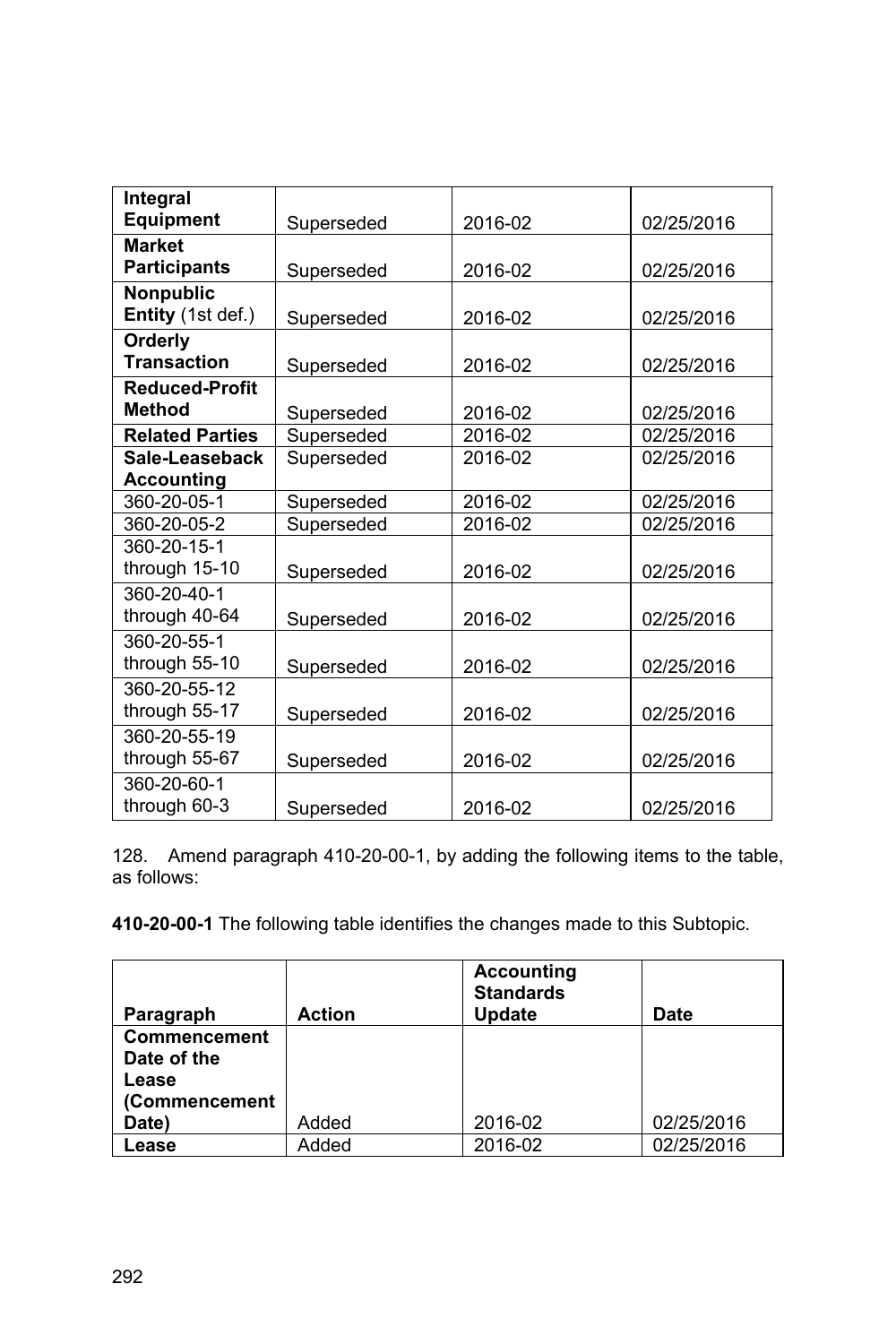| <b>Lease Payments</b> | Added   | 2016-02 | 02/25/2016 |
|-----------------------|---------|---------|------------|
| <b>Lease Term</b>     | Added   | 2016-02 | 02/25/2016 |
| Lessee                | Added   | 2016-02 | 02/25/2016 |
| Lessor                | Added   | 2016-02 | 02/25/2016 |
| <b>Underlying</b>     |         |         |            |
| <b>Asset</b>          | Added   | 2016-02 | 02/25/2016 |
| Variable Lease        |         |         |            |
| <b>Payments</b>       | Added   | 2016-02 | 02/25/2016 |
| 410-20-15-2           | Amended | 2016-02 | 02/25/2016 |
| 410-20-15-3           | Amended | 2016-02 | 02/25/2016 |
| 410-20-55-44          | Amended | 2016-02 | 02/25/2016 |

129. Amend paragraph 420-10-00-1, by adding the following items to the table, as follows:

**420-10-00-1** The following table identifies the changes made to this Subtopic.

|                 |               | <b>Accounting</b><br><b>Standards</b> |            |
|-----------------|---------------|---------------------------------------|------------|
| Paragraph       | <b>Action</b> | Update                                | Date       |
| <b>Contract</b> | Added         | 2016-02                               | 02/25/2016 |
| Lease           | Added         | 2016-02                               | 02/25/2016 |
| 420-10-05-2     | Amended       | 2016-02                               | 02/25/2016 |
| 420-10-15-3     | Amended       | 2016-02                               | 02/25/2016 |
| 420-10-25-11    | Amended       | 2016-02                               | 02/25/2016 |
| 420-10-30-8     | Superseded    | 2016-02                               | 02/25/2016 |
| 420-10-55-11    |               |                                       |            |
| through 55-15   | Superseded    | 2016-02                               | 02/25/2016 |

130. Amend paragraph 440-10-00-1, by adding the following items to the table, as follows:

|                 |               | <b>Accounting</b><br><b>Standards</b> |            |
|-----------------|---------------|---------------------------------------|------------|
| Paragraph       | <b>Action</b> | <b>Update</b>                         | Date       |
| <b>Contract</b> | Added         | 2016-02                               | 02/25/2016 |
| Lease           | Added         | 2016-02                               | 02/25/2016 |
| Lease           | Added         | 2016-02                               | 02/25/2016 |
| <b>Payments</b> |               |                                       |            |
| Lessee          | Added         | 2016-02                               | 02/25/2016 |
| Lessor          | Added         | 2016-02                               | 02/25/2016 |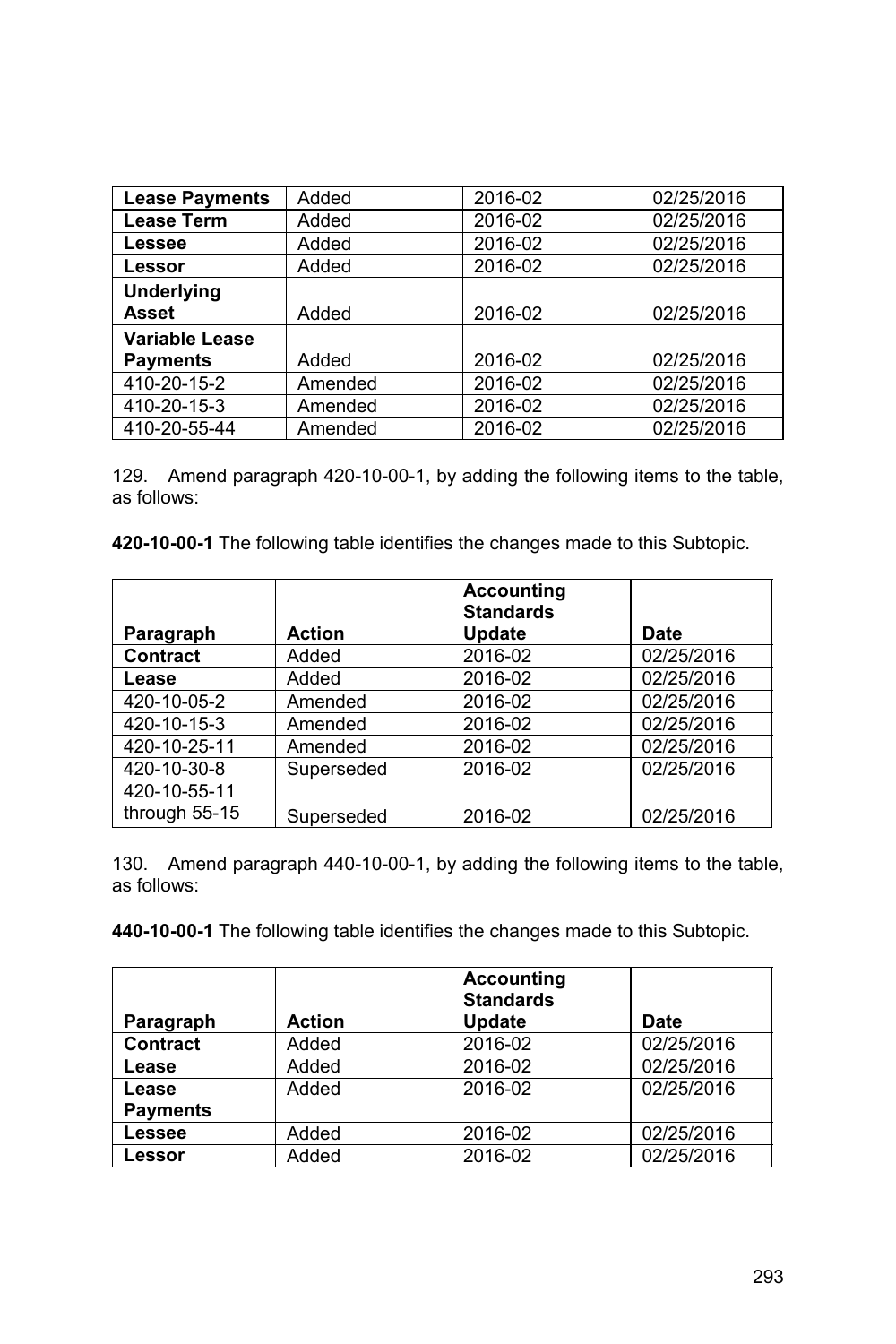| <b>Underlying</b><br><b>Asset</b> | Added   | 2016-02 | 02/25/2016 |
|-----------------------------------|---------|---------|------------|
| 440-10-25-1                       | Amended | 2016-02 | 02/25/2016 |
| 440-10-25-2                       | Amended | 2016-02 | 02/25/2016 |
| 440-10-50-1                       | Amended | 2016-02 | 02/25/2016 |
| 440-10-50-3                       | Amended | 2016-02 | 02/25/2016 |
| 440-10-60-12                      | Amended | 2016-02 | 02/25/2016 |
| 440-10-60-13                      | Amended | 2016-02 | 02/25/2016 |

131. Amend paragraph 450-10-00-1, by adding the following items to the table, as follows:

**450-10-00-1** The following table identifies the changes made to this Subtopic.

|                     |               | <b>Accounting</b><br><b>Standards</b> |            |
|---------------------|---------------|---------------------------------------|------------|
| Paragraph           | <b>Action</b> | Update                                | Date       |
| <b>Commencement</b> |               |                                       |            |
| Date of the         |               |                                       |            |
| Lease               |               |                                       |            |
| (Commencement       |               |                                       |            |
| Date)               | Added         | 2016-02                               | 02/25/2016 |
| Lease               | Added         | 2016-02                               | 02/25/2016 |
| Lessee              | Added         | 2016-02                               | 02/25/2016 |
| Lessor              | Added         | 2016-02                               | 02/25/2016 |
| <b>Underlying</b>   |               |                                       |            |
| <b>Asset</b>        | Added         | 2016-02                               | 02/25/2016 |
| Variable Lease      |               |                                       |            |
| <b>Payments</b>     | Added         | 2016-02                               | 02/25/2016 |
| 450-10-60-8         | Amended       | 2016-02                               | 02/25/2016 |

132. Amend paragraph 450-20-00-1, by adding the following items to the table, as follows:

| Paragraph       | <b>Action</b> | <b>Accounting</b><br><b>Standards</b><br><b>Update</b> | Date       |
|-----------------|---------------|--------------------------------------------------------|------------|
| <b>Contract</b> | Added         | 2016-02                                                | 02/25/2016 |
| Lease           | Added         | 2016-02                                                | 02/25/2016 |
| Lessee          | Added         | 2016-02                                                | 02/25/2016 |
| Lessor          | Added         | 2016-02                                                | 02/25/2016 |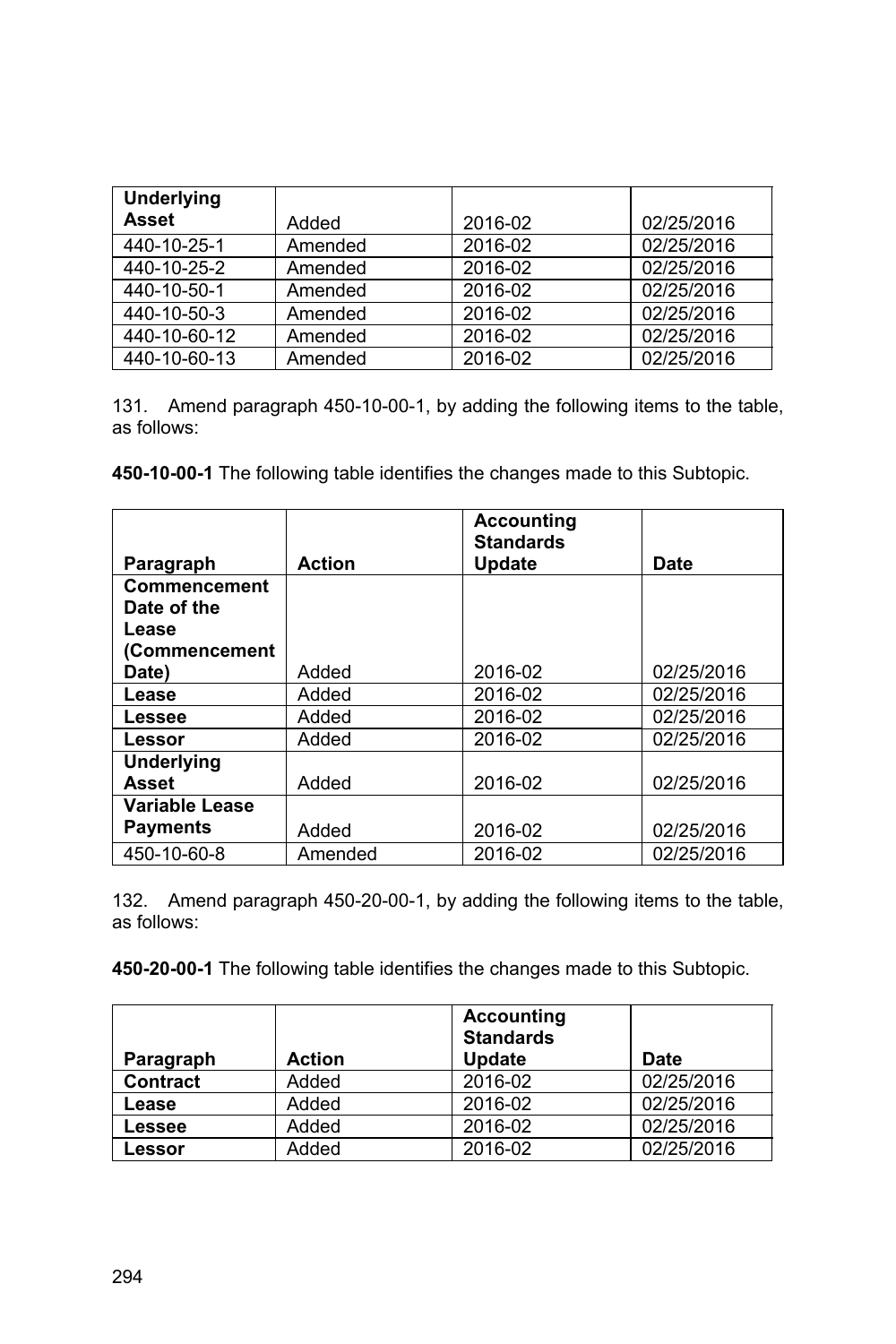| Underlying            |         |         |            |
|-----------------------|---------|---------|------------|
| <b>Asset</b>          | Added   | 2016-02 | 02/25/2016 |
| <b>Variable Lease</b> |         |         |            |
| <b>Payments</b>       | Added   | 2016-02 | 02/25/2016 |
| 450-20-60-15          | Amended | 2016-02 | 02/25/2016 |
| 450-20-60-16          | Amended | 2016-02 | 02/25/2016 |

133. Add paragraph 450-30-00-1 as follows:

**450-30-00-1** The following table identifies the changes made to this Subtopic.

|                         |               | <b>Accounting</b><br><b>Standards</b> |            |
|-------------------------|---------------|---------------------------------------|------------|
| Paragraph               | <b>Action</b> | Update                                | Date       |
| Commencement            |               |                                       |            |
| Date of the             |               |                                       |            |
| Lease                   |               |                                       |            |
| (Commencement           |               |                                       |            |
| Date)                   | Added         | 2016-02                               | 02/25/2016 |
| <b>Contract</b>         | Added         | 2016-02                               | 02/25/2016 |
| <b>Direct Financing</b> |               |                                       |            |
| Lease                   | Added         | 2016-02                               | 02/25/2016 |
| <b>Finance Lease</b>    | Added         | 2016-02                               | 02/25/2016 |
| Lease                   | Added         | 2016-02                               | 02/25/2016 |
| Lessee                  | Added         | 2016-02                               | 02/25/2016 |
| Lessor                  | Added         | 2016-02                               | 02/25/2016 |
| <b>Operating Lease</b>  | Added         | 2016-02                               | 02/25/2016 |
| Sales-Type              |               |                                       |            |
| Lease                   | Added         | 2016-02                               | 02/25/2016 |
| <b>Underlying</b>       |               |                                       |            |
| <b>Asset</b>            | Added         | 2016-02                               | 02/25/2016 |
| <b>Variable Lease</b>   |               |                                       |            |
| <b>Payments</b>         | Added         | 2016-02                               | 02/25/2016 |
| 450-30-60-5             | Amended       | 2016-02                               | 02/25/2016 |

134. Amend paragraph 460-10-00-1, by adding the following items to the table, as follows: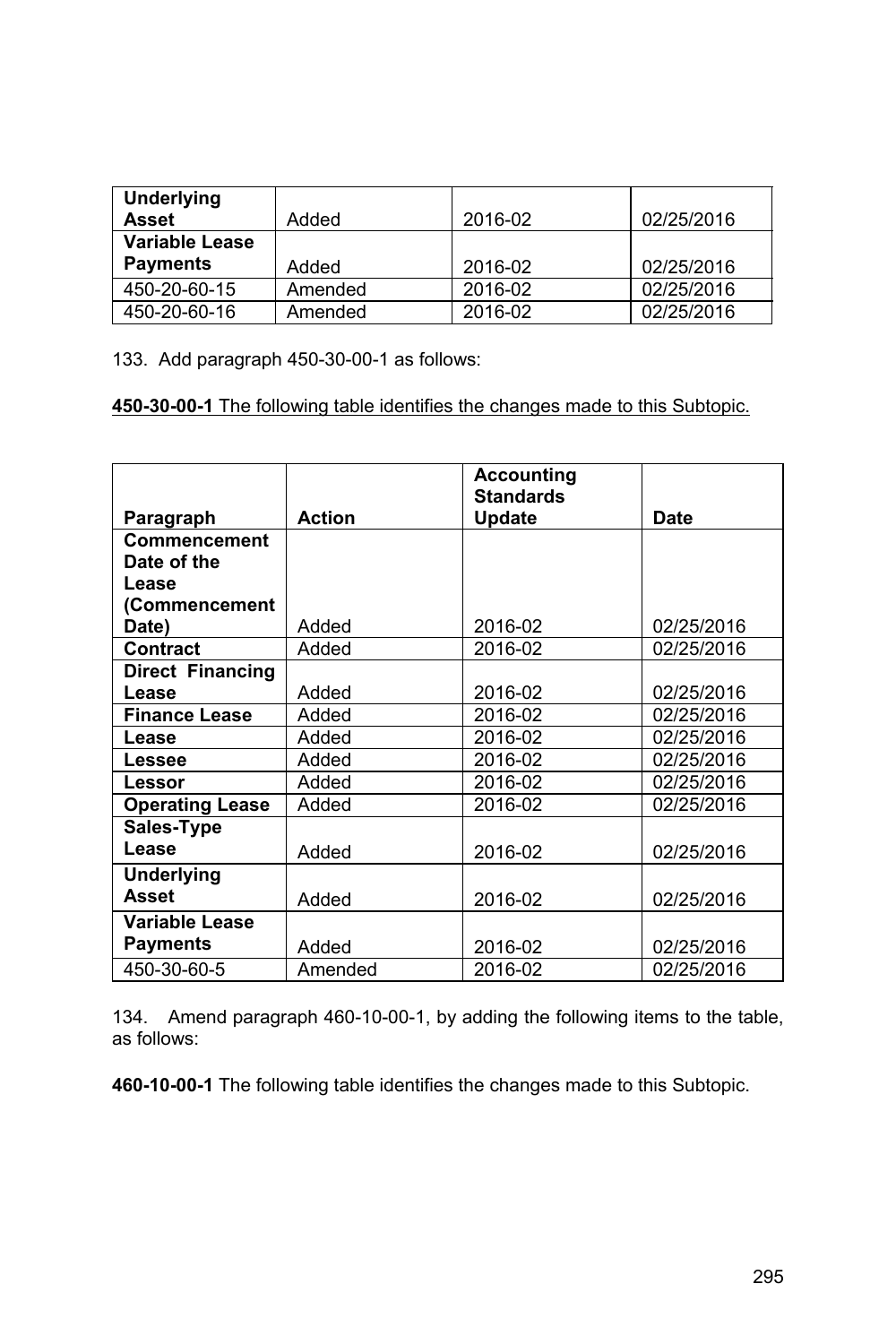|                         |               | <b>Accounting</b>                 |                          |
|-------------------------|---------------|-----------------------------------|--------------------------|
| Paragraph               | <b>Action</b> | <b>Standards</b><br><b>Update</b> | <b>Date</b>              |
| <b>Bargain</b>          |               |                                   |                          |
| <b>Purchase Option</b>  |               |                                   |                          |
|                         | Superseded    | 2016-02                           | 02/25/2016               |
| <b>Bargain Renewal</b>  |               |                                   |                          |
| Option                  |               |                                   |                          |
|                         | Superseded    | 2016-02                           | 02/25/2016               |
| <b>Commencement</b>     |               |                                   |                          |
| Date of the             |               |                                   |                          |
| Lease<br>(Commencement  |               |                                   |                          |
| Date)                   | Added         | 2016-02                           | 02/25/2016               |
| <b>Indirectly</b>       |               |                                   |                          |
| Related to the          |               |                                   |                          |
| <b>Leased Property</b>  | Superseded    | 2016-02                           | 02/25/2016               |
| Lease                   | Added         | 2016-02                           | 02/25/2016               |
| <b>Lease Payments</b>   | Added         | 2016-02                           | 02/25/2016               |
| <b>Lease Term</b>       | Amended       | 2016-02                           | 02/25/2016               |
| Lessee                  | Added         | 2016-02                           | 02/25/2016               |
| Lessor                  | Added         | 2016-02                           | 02/25/2016               |
| Noncancelable           |               |                                   |                          |
| <b>Lease Term</b>       | Superseded    | 2016-02                           | 02/25/2016               |
| <b>Underlying Asset</b> | Added         | 2016-02                           | 02/25/2016               |
| <b>Variable Lease</b>   |               |                                   |                          |
| <b>Payments</b>         | Added         | 2016-02                           | 02/25/2016               |
| 460-10-15-7             | Amended       | 2016-02                           | 02/25/2016               |
| 460-10-25-1             | Amended       | 2016-02                           | $\overline{02}$ /25/2016 |
| 460-10-30-2             | Amended       | 2016-02                           | 02/25/2016               |
| 460-10-55-17            | Amended       | 2016-02                           | 02/25/2016               |
| 460-10-55-23            | Amended       | 2016-02                           | 02/25/2016               |
| 460-10-60-3             | Amended       | 2016-02                           | 02/25/2016               |
| 460-10-60-16            |               |                                   |                          |
| through 60-18           | Amended       | 2016-02                           | 02/25/2016               |
| 460-10-60-19            | Superseded    | 2016-02                           | 02/25/2016               |
| 460-10-60-20            |               |                                   |                          |
| through 60-24           | Amended       | 2016-02                           | 02/25/2016               |
| 460-10-60-25            |               |                                   |                          |
| through 60-27           | Superseded    | 2016-02                           | 02/25/2016               |
| 460-10-60-29            |               |                                   |                          |
| through 60-31           | Superseded    | 2016-02                           | 02/25/2016               |
| 460-10-60-32            | Amended       | 2016-02                           | 02/25/2016               |
| 460-10-60-33            | Superseded    | 2016-02                           | 02/25/2016               |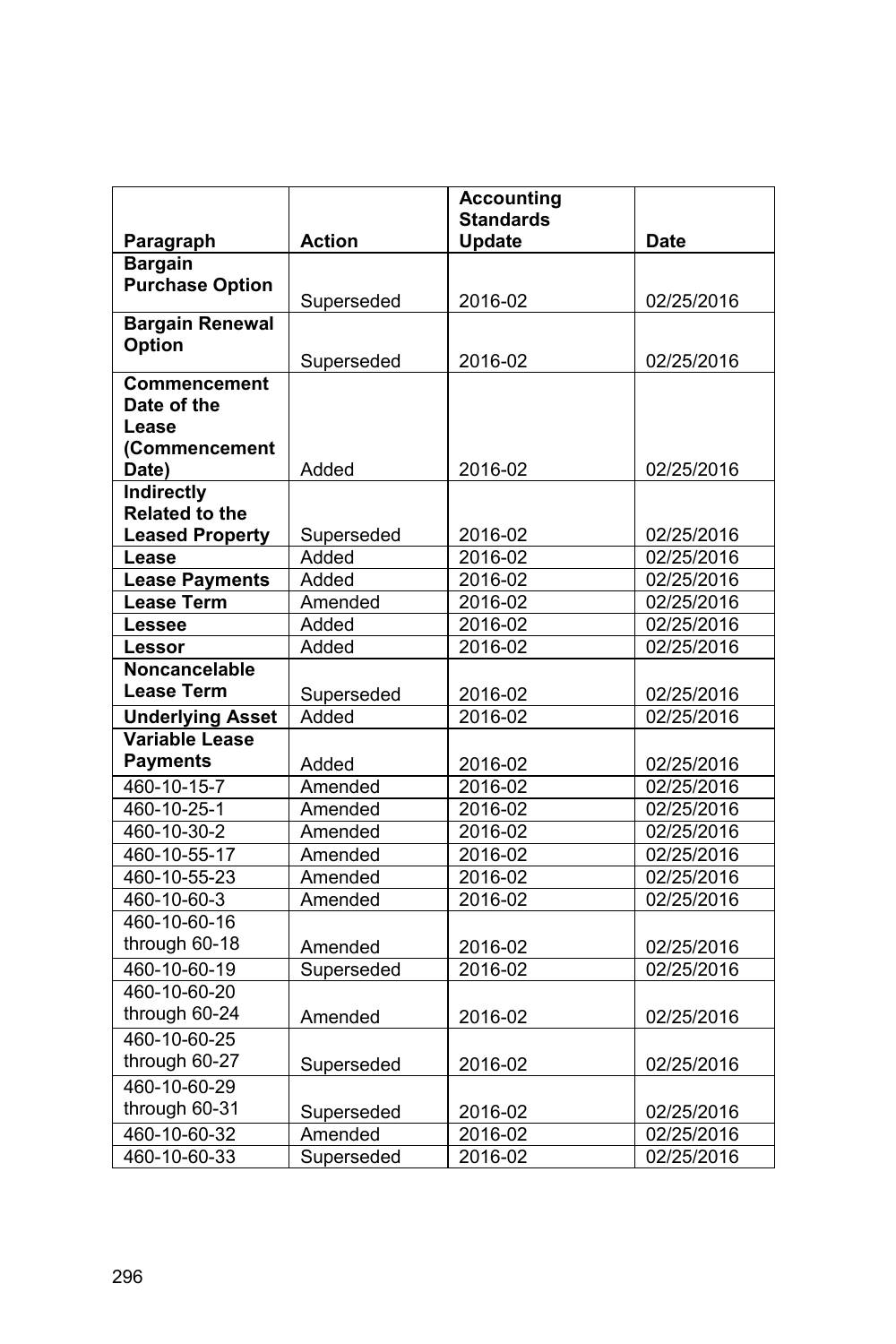135. Amend paragraph 470-10-00-1, by adding the following items to the table, as follows:

**470-10-00-1** The following table identifies the changes made to this Subtopic.

| Paragraph       | <b>Action</b> | <b>Accounting</b><br><b>Standards</b><br><b>Update</b> | Date       |
|-----------------|---------------|--------------------------------------------------------|------------|
| <b>Contract</b> | Added         | 2016-02                                                | 02/25/2016 |
| Lease           | Added         | 2016-02                                                | 02/25/2016 |
| 470-10-60-4     | Amended       | 2016-02                                                | 02/25/2016 |

136. Amend paragraph 470-60-00-1 as follows:

**470-60-00-1** No updates have been made to this Subtopic.The following table identifies the changes made to this Subtopic.

| Paragraph           | <b>Action</b> | <b>Accounting</b><br><b>Standards</b><br>Update | Date       |
|---------------------|---------------|-------------------------------------------------|------------|
| <b>Contract</b>     | Added         | 2016-02                                         | 02/25/2016 |
| Lease               | Added         | 2016-02                                         | 02/25/2016 |
| Lease               |               |                                                 |            |
| <b>Modification</b> | Added         | 2016-02                                         | 02/25/2016 |
| 470-60-15-11        | Amended       | 2016-02                                         | 02/25/2016 |

137. Amend paragraph 606-10-00-1, by adding the following items to the table, as follows:

**606-10-00-1** The following table identifies the changes made to this Subtopic.

|               |               | <b>Accounting</b><br><b>Standards</b> |            |
|---------------|---------------|---------------------------------------|------------|
| Paragraph     | <b>Action</b> | Update                                | Date       |
| Lease         | Added         | 2016-02                               | 02/25/2016 |
| 606-10-15-2   | Amended       | 2016-02                               | 02/25/2016 |
| 606-10-55-68  | Amended       | 2016-02                               | 02/25/2016 |
| 606-10-55-72  | Amended       | 2016-02                               | 02/25/2016 |
| 606-10-55-407 | Amended       | 2016-02                               | 02/25/2016 |

138. Amend paragraph 610-10-00-1, by adding the following item to the table, as follows: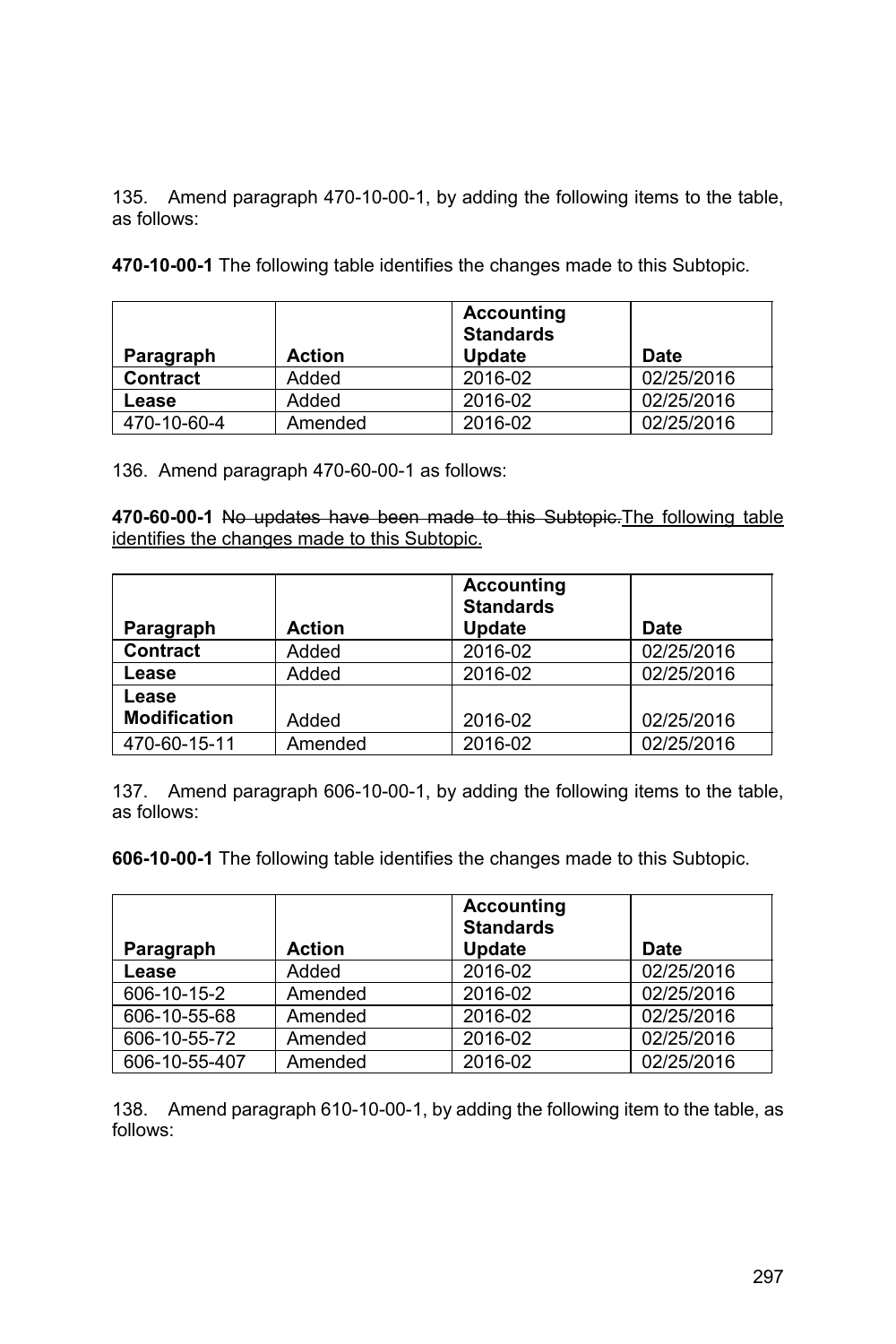**610-10-00-1** The following table identifies the changes made to this Subtopic.

|             |               | <b>Accounting</b><br><b>Standards</b> |            |
|-------------|---------------|---------------------------------------|------------|
| Paragraph   | <b>Action</b> | <b>Update</b>                         | Date       |
| 610-10-05-1 | Amended       | 2016-02                               | 02/25/2016 |

139. Amend paragraph 610-20-00-1, by adding the following item to the table, as follows:

**610-20-00-1** The following table identifies the changes made to this Subtopic.

|             |               | <b>Accounting</b><br><b>Standards</b> |             |
|-------------|---------------|---------------------------------------|-------------|
| Paragraph   | <b>Action</b> | <b>Update</b>                         | <b>Date</b> |
| 610-20-15-3 | Amended       | 2016-02                               | 02/25/2016  |

140. Amend paragraph 740-10-00-1, by adding the following items to the table, as follows:

**740-10-00-1** The following table identifies the changes made to this Subtopic.

|                        |               | <b>Accounting</b><br><b>Standards</b> |            |
|------------------------|---------------|---------------------------------------|------------|
| Paragraph              | <b>Action</b> | <b>Update</b>                         | Date       |
| Commencement           |               |                                       |            |
| Date of the            |               |                                       |            |
| Lease                  |               |                                       |            |
| (Commencement          |               |                                       |            |
| Date)                  | Added         | 2016-02                               | 02/25/2016 |
| Lease                  | Added         | 2016-02                               | 02/25/2016 |
| Lessee                 | Added         | 2016-02                               | 02/25/2016 |
| Lessor                 | Added         | 2016-02                               | 02/25/2016 |
| <b>Leveraged Lease</b> | Added         | 2016-02                               | 02/25/2016 |
| <b>Underlying</b>      |               |                                       |            |
| Asset                  | Added         | 2016-02                               | 02/25/2016 |
| 740-10-25-3            | Amended       | 2016-02                               | 02/25/2016 |
| 740-10-55-156          | Amended       | 2016-02                               | 02/25/2016 |
| 740-10-55-158          | Amended       | 2016-02                               | 02/25/2016 |
| 740-10-60-4            | Amended       | 2016-02                               | 02/25/2016 |

141. Amend paragraph 740-270-00-1, by adding the following items to the table, as follows: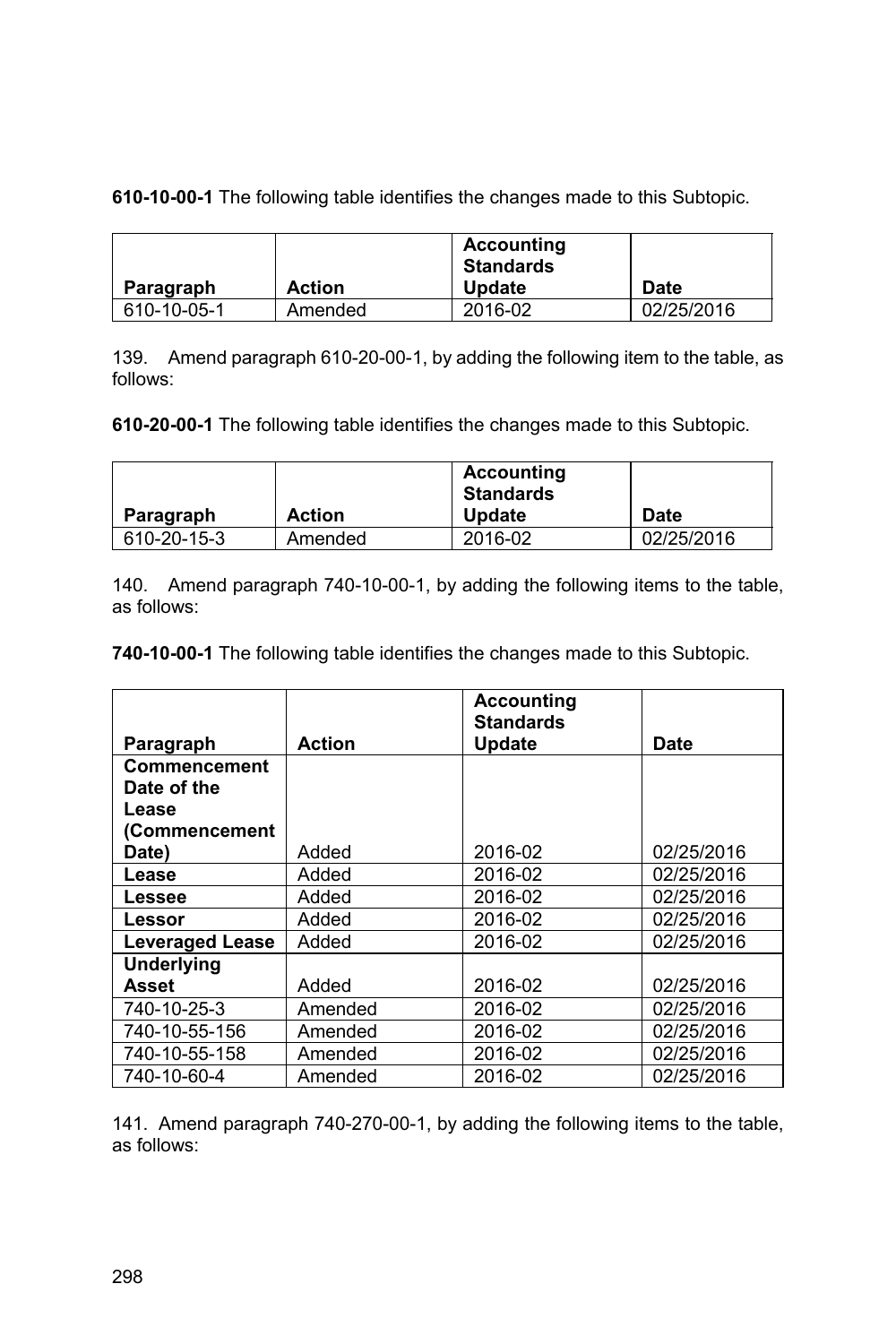|                        |               | <b>Accounting</b><br><b>Standards</b> |            |
|------------------------|---------------|---------------------------------------|------------|
| Paragraph              | <b>Action</b> | <b>Update</b>                         | Date       |
| <b>Commencement</b>    |               |                                       |            |
| Date of the            |               |                                       |            |
| Lease                  |               |                                       |            |
| (Commencement          |               |                                       |            |
| Date)                  | Added         | 2016-02                               | 02/25/2016 |
| <b>Contract</b>        | Added         | 2016-02                               | 02/25/2016 |
| Lease                  | Added         | 2016-02                               | 02/25/2016 |
| Lessee                 | Added         | 2016-02                               | 02/25/2016 |
| Lessor                 | Added         | 2016-02                               | 02/25/2016 |
| <b>Leveraged Lease</b> | Added         | 2016-02                               | 02/25/2016 |
| <b>Underlying</b>      |               |                                       |            |
| <b>Asset</b>           | Added         | 2016-02                               | 02/25/2016 |
| 740-270-30-15          | Amended       | 2016-02                               | 02/25/2016 |

**740-270-00-1** The following table identifies the changes made to this Subtopic.

142. Amend paragraph 805-10-00-1, by adding the following items to the table, as follows:

**805-10-00-1** The following table identifies the changes made to this Subtopic.

|                                   |               | <b>Accounting</b><br><b>Standards</b> |            |
|-----------------------------------|---------------|---------------------------------------|------------|
| Paragraph                         | <b>Action</b> | <b>Update</b>                         | Date       |
| Contract                          | Added         | 2016-02                               | 02/25/2016 |
| <b>Direct</b><br><b>Financing</b> |               |                                       |            |
| Lease                             | Added         | 2016-02                               | 02/25/2016 |
| Lease                             | Added         | 2016-02                               | 02/25/2016 |
| Lessee                            | Added         | 2016-02                               | 02/25/2016 |
| Lessor                            | Added         | 2016-02                               | 02/25/2016 |
| Sales-Type                        |               |                                       |            |
| Lease                             | Added         | 2016-02                               | 02/25/2016 |
| <b>Underlying</b>                 |               |                                       |            |
| <b>Asset</b>                      | Added         | 2016-02                               | 02/25/2016 |
| 805-10-55-44                      | Amended       | 2016-02                               | 02/25/2016 |

143. Amend paragraph 805-20-00-1, by adding the following items to the table, as follows: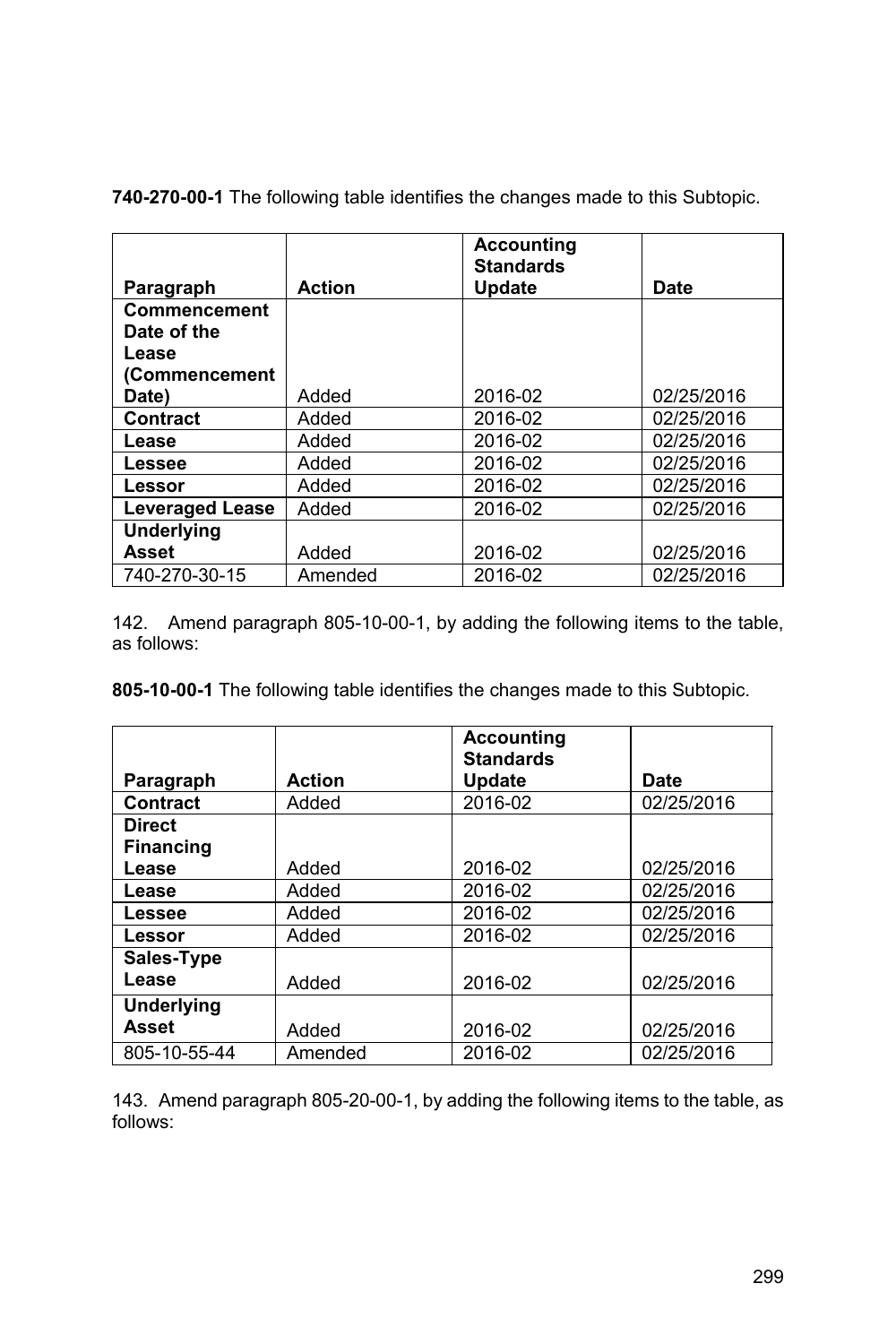|                                     |               | <b>Accounting</b><br><b>Standards</b> |             |
|-------------------------------------|---------------|---------------------------------------|-------------|
| Paragraph                           | <b>Action</b> | <b>Update</b>                         | <b>Date</b> |
| <b>Bargain</b>                      |               |                                       |             |
| <b>Purchase</b>                     |               |                                       |             |
| <b>Option</b>                       | Superseded    | 2016-02                               | 02/25/2016  |
| <b>Bargain</b>                      |               |                                       |             |
| Renewal                             |               |                                       |             |
| <b>Option</b>                       | Superseded    | 2016-02                               | 02/25/2016  |
| Contract                            | Added         | 2016-02                               | 02/25/2016  |
| <b>Direct</b>                       |               |                                       |             |
| <b>Financing</b>                    | Added         | 2016-02                               | 02/25/2016  |
| Lease                               |               |                                       |             |
| <b>Finance Lease</b>                | Added         | 2016-02                               | 02/25/2016  |
| Indirectly<br><b>Related to the</b> |               |                                       |             |
| Leased                              |               |                                       |             |
| <b>Property</b>                     | Superseded    | 2016-02                               | 02/25/2016  |
| Lease                               | Amended       | 2016-02                               | 02/25/2016  |
| <b>Lease Liability</b>              | Added         | 2016-02                               | 02/25/2016  |
| Lease                               |               |                                       |             |
| <b>Payments</b>                     | Added         | 2016-02                               | 02/25/2016  |
| Lease                               |               |                                       |             |
| <b>Receivable</b>                   | Added         | 2016-02                               | 02/25/2016  |
| <b>Lease Term</b>                   | Amended       | 2016-02                               | 02/25/2016  |
| Lessee                              | Added         | 2016-02                               | 02/25/2016  |
| Lessor                              | Added         | 2016-02                               | 02/25/2016  |
| <b>Net Investment</b>               |               |                                       |             |
| in the Lease                        | Added         | 2016-02                               | 02/25/2016  |
| <b>Noncancelable</b>                |               |                                       |             |
| <b>Lease Term</b>                   | Superseded    | 2016-02                               | 02/25/2016  |
| <b>Operating</b>                    |               |                                       |             |
| Lease                               | Added         | 2016-02                               | 02/25/2016  |
| <b>Right-of-Use</b>                 |               |                                       |             |
| <b>Asset</b>                        | Added         | 2016-02                               | 02/25/2016  |
| Sales-Type                          |               |                                       |             |
| Lease                               | Added         | 2016-02                               | 02/25/2016  |
| <b>Sublease</b>                     | Added         | 2016-02                               | 02/25/2016  |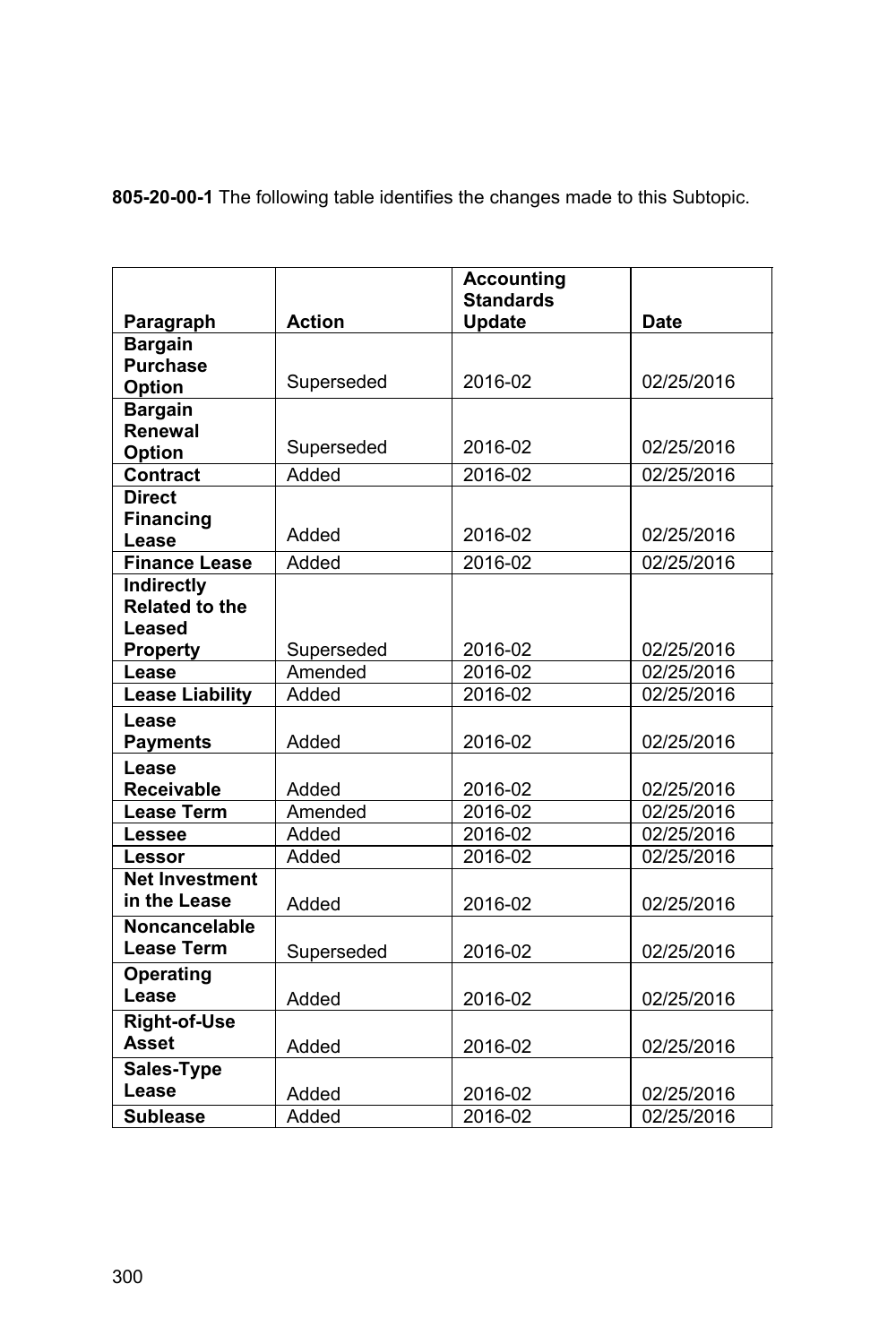| <b>Underlying</b>     |            |         |            |
|-----------------------|------------|---------|------------|
| <b>Asset</b>          | Added      | 2016-02 | 02/25/2016 |
| <b>Unguaranteed</b>   |            |         |            |
| <b>Residual Asset</b> | Added      | 2016-02 | 02/25/2016 |
| 805-20-25-5           | Amended    | 2016-02 | 02/25/2016 |
| 805-20-25-8           | Amended    | 2016-02 | 02/25/2016 |
| 805-20-25-9           | Amended    | 2016-02 | 02/25/2016 |
| 805-20-25-10A         | Added      | 2016-02 | 02/25/2016 |
| 805-20-25-11          | Amended    | 2016-02 | 02/25/2016 |
| 805-20-25-12          | Amended    | 2016-02 | 02/25/2016 |
| 805-20-25-13          | Superseded | 2016-02 | 02/25/2016 |
| 805-20-25-16          | Amended    | 2016-02 | 02/25/2016 |
| 805-20-25-17          | Amended    | 2016-02 | 02/25/2016 |
| 805-20-25-28A         | Added      | 2016-02 | 02/25/2016 |
| 805-20-25-28B         | Added      | 2016-02 | 02/25/2016 |
| 805-20-30-10          |            |         |            |
| through 30-12         | Amended    | 2016-02 | 02/25/2016 |
| 805-20-30-24          | Added      | 2016-02 | 02/25/2016 |
| 805-20-30-25          | Added      | 2016-02 | 02/25/2016 |
| 805-20-35-6           | Amended    | 2016-02 | 02/25/2016 |
| 805-20-50-1           | Amended    | 2016-02 | 02/25/2016 |
| 805-20-55-2           | Amended    | 2016-02 | 02/25/2016 |
| 805-20-55-31          | Amended    | 2016-02 | 02/25/2016 |

144. Amend paragraph 805-740-00-1, by adding the following items to the table, as follows:

|                             |               | <b>Accounting</b><br><b>Standards</b> |            |
|-----------------------------|---------------|---------------------------------------|------------|
| Paragraph                   | <b>Action</b> | <b>Update</b>                         | Date       |
| Commencement<br>Date of the |               |                                       |            |
| Lease                       |               |                                       |            |
| (Commencement               |               |                                       |            |
| Date)                       | Added         | 2016-02                               | 02/25/2016 |
| <b>Contract</b>             | Added         | 2016-02                               | 02/25/2016 |
| Lease                       | Added         | 2016-02                               | 02/25/2016 |
| Lessee                      | Added         | 2016-02                               | 02/25/2016 |
| Lessor                      | Added         | 2016-02                               | 02/25/2016 |
| <b>Leveraged Lease</b>      | Added         | 2016-02                               | 02/25/2016 |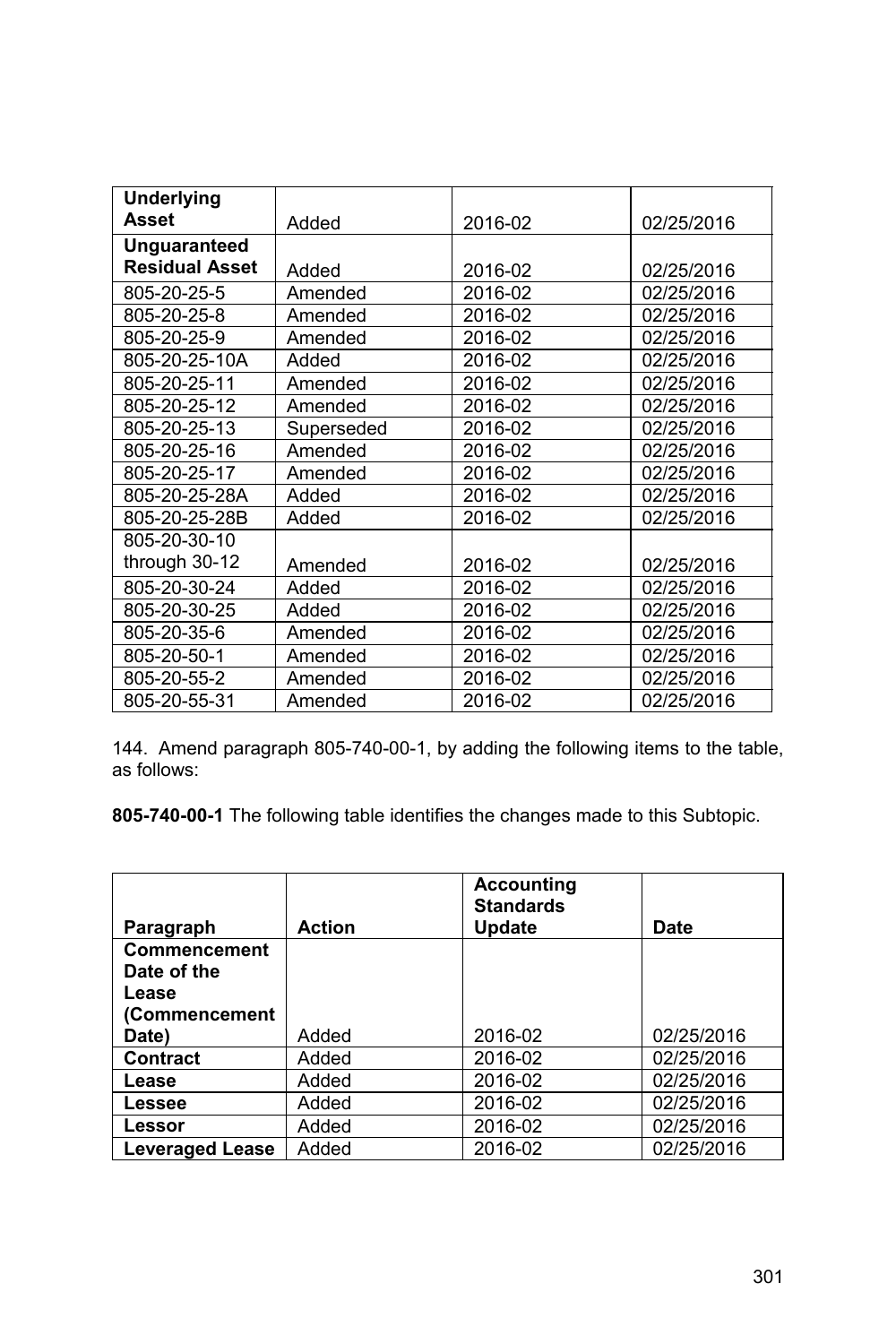| Underlying<br>Asset | Added   | 2016-02 | 02/25/2016 |
|---------------------|---------|---------|------------|
| 805-740-25-4        | Amended | 2016-02 | 02/25/2016 |
| 805-740-30-1        | Amended | 2016-02 | 02/25/2016 |

145. Amend paragraph 810-10-00-1, by adding the following items to the table, as follows:

**810-10-00-1** The following table identifies the changes made to this Subtopic.

|                      |               | <b>Accounting</b> |            |
|----------------------|---------------|-------------------|------------|
|                      |               | <b>Standards</b>  |            |
| Paragraph            | <b>Action</b> | <b>Update</b>     | Date       |
| <b>Direct</b>        |               |                   |            |
| <b>Financing</b>     |               |                   |            |
| Lease                | Added         | 2016-02           | 02/25/2016 |
| <b>Finance Lease</b> | Added         | 2016-02           | 02/25/2016 |
| Lease                | Added         | 2016-02           | 02/25/2016 |
| Lease                |               |                   |            |
| <b>Payments</b>      | Added         | 2016-02           | 02/25/2016 |
| Lessee               | Added         | 2016-02           | 02/25/2016 |
| Lessor               | Added         | 2016-02           | 02/25/2016 |
| <b>Operating</b>     |               |                   |            |
| Lease                | Added         | 2016-02           | 02/25/2016 |
| Sales-Type           |               |                   |            |
| Lease                | Added         | 2016-02           | 02/25/2016 |
| <b>Underlying</b>    |               |                   |            |
| Asset                | Added         | 2016-02           | 02/25/2016 |
| 810-10-25-56         | Amended       | 2016-02           | 02/25/2016 |
| 810-10-50-2AD        | Amended       | 2016-02           | 02/25/2016 |
| 810-10-50-2AF        | Amended       | 2016-02           | 02/25/2016 |
| 810-10-55-50         | Amended       | 2016-02           | 02/25/2016 |
| 810-10-55-78         |               |                   |            |
| through 55-80        | Amended       | 2016-02           | 02/25/2016 |
| 810-10-55-93         | Amended       | 2016-02           | 02/25/2016 |
| 810-10-55-172        |               |                   |            |
| through 55-176       | Amended       | 2016-02           | 02/25/2016 |
| 810-10-55-178        | Amended       | 2016-02           | 02/25/2016 |
| 810-10-60-4          | Amended       | 2016-02           | 02/25/2016 |

146. Amend paragraph 815-10-00-1, by adding the following items to the table, as follows: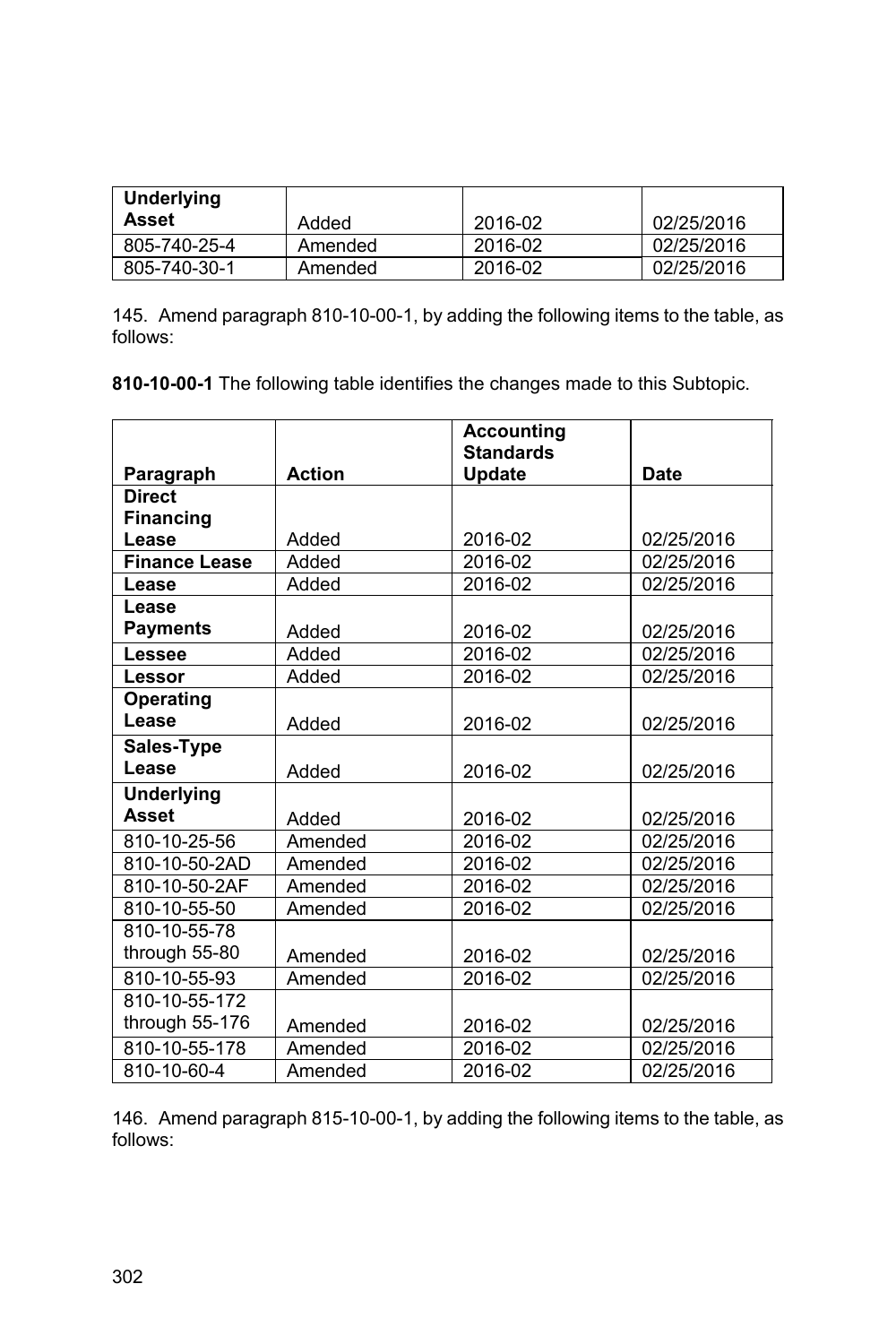|  |  |  |  | 815-10-00-1 The following table identifies the changes made to this Subtopic. |
|--|--|--|--|-------------------------------------------------------------------------------|
|--|--|--|--|-------------------------------------------------------------------------------|

| Paragraph     | <b>Action</b> | <b>Accounting</b><br><b>Standards</b><br><b>Update</b> | Date       |
|---------------|---------------|--------------------------------------------------------|------------|
| 815-10-15-63  | Amended       | 2016-02                                                | 02/25/2016 |
| 815-10-15-79  |               |                                                        |            |
| through 15-81 | Amended       | 2016-02                                                | 02/25/2016 |
| 815-10-55-60  | Amended       | 2016-02                                                | 02/25/2016 |

147. Amend paragraph 815-15-00-1, by adding the following items to the table, as follows:

**815-15-00-1** The following table identifies the changes made to this Subtopic.

|                   |               | <b>Accounting</b><br><b>Standards</b> |            |
|-------------------|---------------|---------------------------------------|------------|
| Paragraph         | <b>Action</b> | <b>Update</b>                         | Date       |
| Commencement      |               |                                       |            |
| Date of the       |               |                                       |            |
| Lease             |               |                                       |            |
| (Commencement     |               |                                       |            |
| Date)             | Added         | 2016-02                               | 02/25/2016 |
| Contract          | Added         | 2016-02                               | 02/25/2016 |
| Lease             | Added         | 2016-02                               | 02/25/2016 |
| Lessee            | Added         | 2016-02                               | 02/25/2016 |
| Lessor            | Added         | 2016-02                               | 02/25/2016 |
| <b>Underlying</b> |               |                                       |            |
| Asset             | Added         | 2016-02                               | 02/25/2016 |
| Variable Lease    |               |                                       |            |
| Payments          | Added         | 2016-02                               | 02/25/2016 |
| 815-15-25-22      | Amended       | 2016-02                               | 02/25/2016 |
| 815-15-55-4       | Amended       | 2016-02                               | 02/25/2016 |
| 815-15-55-7       | Amended       | 2016-02                               | 02/25/2016 |

148. Amend paragraph 815-20-00-1, by adding the following items to the table, as follows: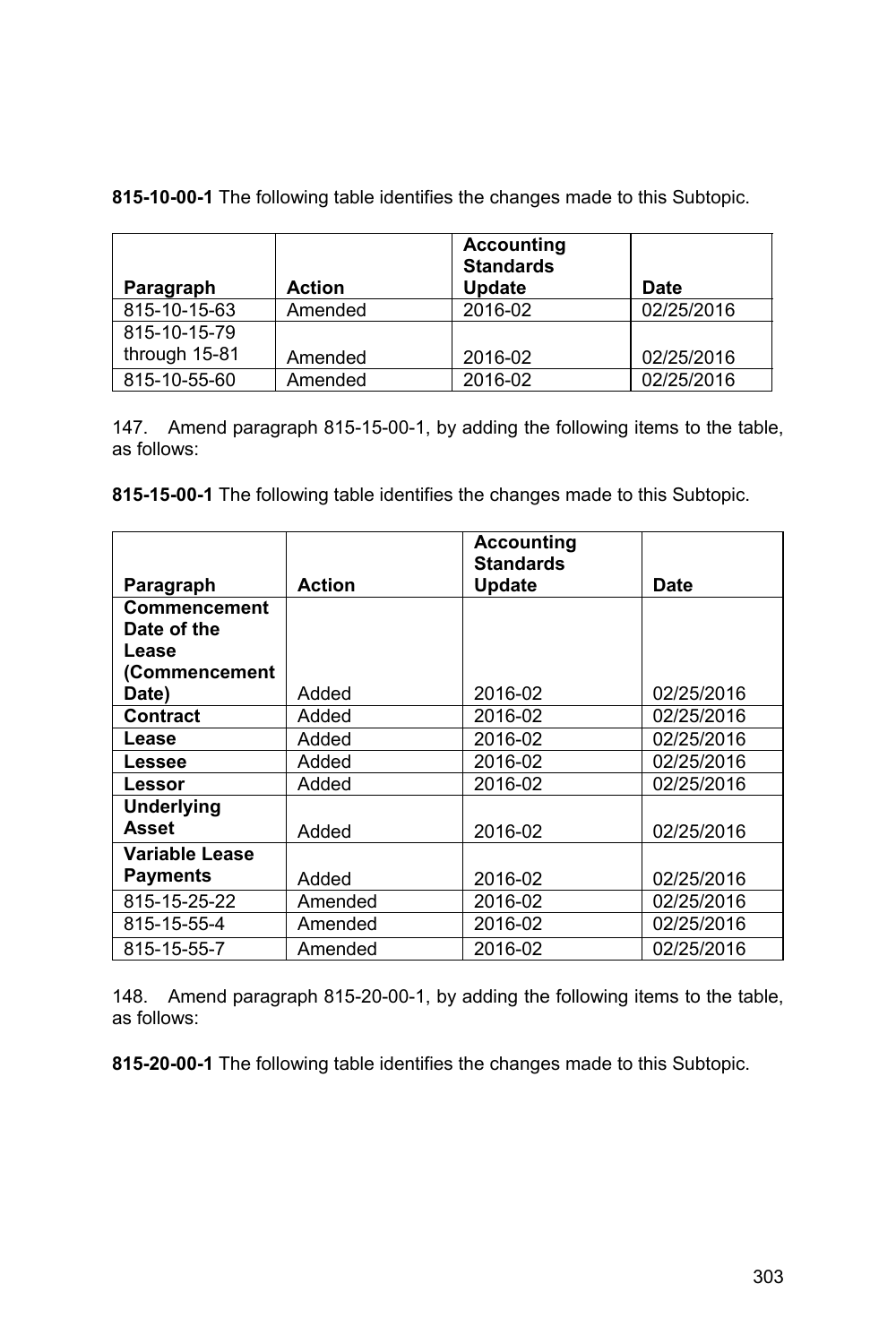| Paragraph     | <b>Action</b> | <b>Accounting</b><br><b>Standards</b><br><b>Update</b> | Date       |
|---------------|---------------|--------------------------------------------------------|------------|
| 815-20-55-11  | Amended       | 2016-02                                                | 02/25/2016 |
| 815-20-55-73  | Superseded    | 2016-02                                                | 02/25/2016 |
| 815-20-55-198 | Superseded    | 2016-02                                                | 02/25/2016 |

149. Amend paragraph 820-10-00-1, by adding the following item to the table, as follows:

**820-10-00-1** The following table identifies the changes made to this Subtopic.

|             |               | <b>Accounting</b><br><b>Standards</b> |             |
|-------------|---------------|---------------------------------------|-------------|
| Paragraph   | <b>Action</b> | <b>Update</b>                         | <b>Date</b> |
| 820-10-15-2 | Amended       | 2016-02                               | 02/25/2016  |

150. Amend paragraph 825-10-00-1, by adding the following items to the table, as follows:

**825-10-00-1** The following table identifies the changes made to this Subtopic.

|             |               | <b>Accounting</b><br><b>Standards</b> |             |
|-------------|---------------|---------------------------------------|-------------|
| Paragraph   | <b>Action</b> | <b>Update</b>                         | <b>Date</b> |
| 825-10-15-5 | Amended       | 2016-02                               | 02/25/2016  |
| 825-10-50-8 | Amended       | 2016-02                               | 02/25/2016  |

151. Amend paragraph 835-20-00-1, by adding the following item to the table, as follows:

|                      |               | <b>Accounting</b><br><b>Standards</b> |            |
|----------------------|---------------|---------------------------------------|------------|
| Paragraph            | <b>Action</b> | Update                                | Date       |
| <b>Contract</b>      | Added         | 2016-02                               | 02/25/2016 |
| <b>Finance Lease</b> | Added         | 2016-02                               | 02/25/2016 |
| <b>Interest Cost</b> | Amended       | 2016-02                               | 02/25/2016 |
| Lease                | Added         | 2016-02                               | 02/25/2016 |
| Lessee               | Added         | 2016-02                               | 02/25/2016 |
| <b>Underlying</b>    |               |                                       |            |
| <b>Asset</b>         | Added         | 2016-02                               | 02/25/2016 |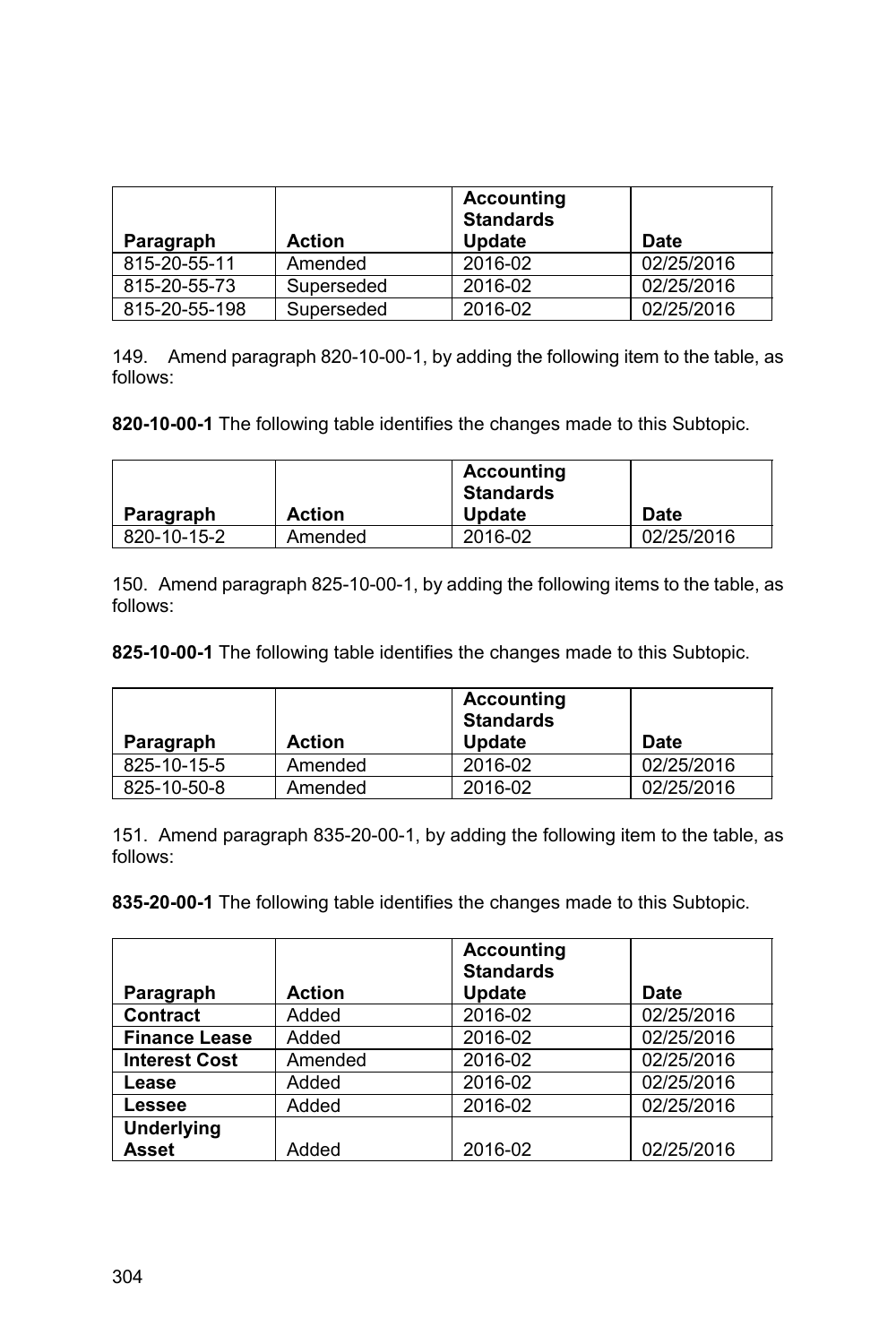152. Amend paragraph 840-10-00-1, by adding the following items to the table, as follows:

|                        |               | <b>Accounting</b>                 |             |
|------------------------|---------------|-----------------------------------|-------------|
| Paragraph              | <b>Action</b> | <b>Standards</b><br><b>Update</b> | <b>Date</b> |
| <b>Acquiree</b>        | Superseded    | 2016-02                           | 02/25/2016  |
| <b>Acquirer</b>        | Superseded    | 2016-02                           | 02/25/2016  |
| <b>Acquisition by</b>  |               |                                   |             |
| a Not-for-Profit       |               |                                   |             |
| <b>Entity</b>          | Superseded    | 2016-02                           | 02/25/2016  |
| <b>Bargain</b>         |               |                                   |             |
| <b>Purchase</b>        |               |                                   |             |
| <b>Option</b>          | Superseded    | 2016-02                           | 02/25/2016  |
| <b>Bargain</b>         |               |                                   |             |
| Renewal                |               |                                   |             |
| <b>Option</b>          | Superseded    | 2016-02                           | 02/25/2016  |
| <b>Business</b>        | Superseded    | 2016-02                           | 02/25/2016  |
| <b>Business</b>        |               |                                   |             |
| <b>Combination</b>     | Superseded    | 2016-02                           | 02/25/2016  |
| <b>Capital Lease</b>   | Superseded    | 2016-02                           | 02/25/2016  |
| Contingent             |               |                                   |             |
| <b>Rentals</b>         | Superseded    | 2016-02                           | 02/25/2016  |
| <b>Contract</b>        | Superseded    | 2016-02                           | 02/25/2016  |
| <b>Customer</b>        | Superseded    | 2016-02                           | 02/25/2016  |
| <b>Direct</b>          |               |                                   |             |
| <b>Financing</b>       |               |                                   |             |
| <b>Leases</b>          | Superseded    | 2016-02                           | 02/25/2016  |
| <b>Estimated</b>       |               |                                   |             |
| <b>Economic Life</b>   | Superseded    | 2016-02                           | 02/25/2016  |
| <b>Fair Value of</b>   |               |                                   |             |
| <b>Lease Property</b>  | Superseded    | 2016-02                           | 02/25/2016  |
| <b>Fiscal Funding</b>  |               |                                   |             |
| <b>Clause</b>          | Superseded    | 2016-02                           | 02/25/2016  |
| <b>Heat Supply (or</b> |               |                                   |             |
| Burn-Up)               |               |                                   |             |
| <b>Contracts</b>       | Superseded    | 2016-02                           | 02/25/2016  |
| Incremental            |               |                                   |             |
| <b>Borrowing Rate</b>  | Superseded    | 2016-02                           | 02/25/2016  |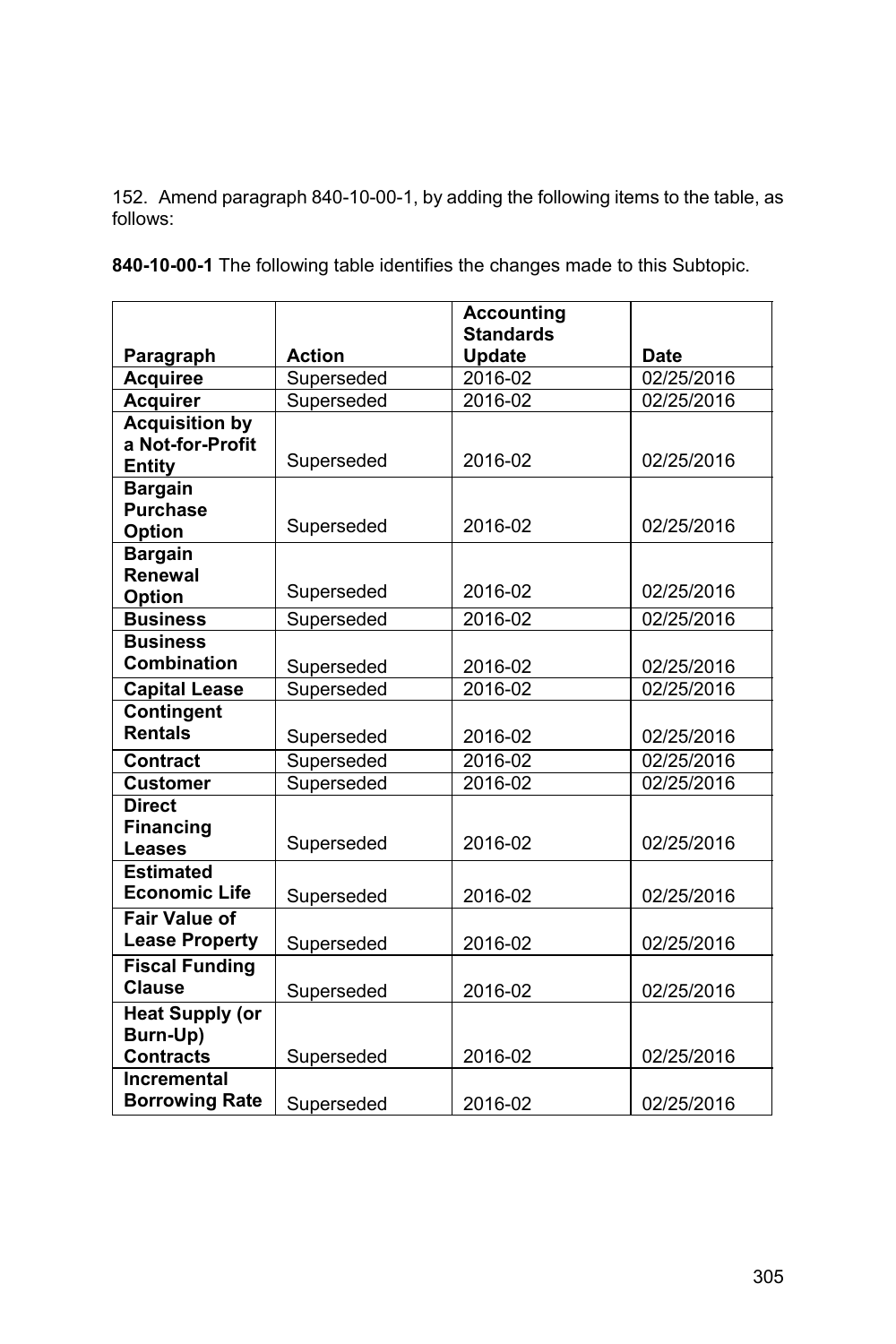| Indirectly            |            |         |            |
|-----------------------|------------|---------|------------|
| <b>Related to the</b> |            |         |            |
| Leased                |            |         |            |
| <b>Property</b>       | Superseded | 2016-02 | 02/25/2016 |
| <b>Interest Rate</b>  |            |         |            |
| Implicit in the       |            |         |            |
| Lease                 | Superseded | 2016-02 | 02/25/2016 |
| Lease                 | Superseded | 2016-02 | 02/25/2016 |
| Lease                 |            |         |            |
| Inception             | Superseded | 2016-02 | 02/25/2016 |
| <b>Lease Term</b>     | Superseded | 2016-02 | 02/25/2016 |
| <b>Legal Entity</b>   | Superseded | 2016-02 | 02/25/2016 |
| Leveraged             |            |         |            |
| Lease                 | Superseded | 2016-02 | 02/25/2016 |
| <b>Minimum Lease</b>  |            |         |            |
| <b>Payments</b>       | Superseded | 2016-02 | 02/25/2016 |
| Noncancelable         |            |         |            |
| <b>Lease Term</b>     | Superseded | 2016-02 | 02/25/2016 |
| <b>Nonprofit</b>      |            |         |            |
| <b>Activity</b>       | Superseded | 2016-02 | 02/25/2016 |
| <b>Not-for-Profit</b> |            |         |            |
| <b>Entity</b>         | Superseded | 2016-02 | 02/25/2016 |
| <b>Operating</b>      |            |         |            |
| Lease                 | Superseded | 2016-02 | 02/25/2016 |
| <b>Penalty</b>        | Superseded | 2016-02 | 02/25/2016 |
| <b>Performance</b>    |            |         |            |
| Obligation            | Superseded | 2016-02 | 02/25/2016 |
| Probable              | Superseded | 2016-02 | 02/25/2016 |
| Reasonably            |            |         |            |
| <b>Possible</b>       | Superseded | 2016-02 | 02/25/2016 |
| Remote                | Superseded | 2016-02 | 02/25/2016 |
| Revenue               | Superseded | 2016-02 | 02/25/2016 |
| Sales-Type            |            |         |            |
| Lease                 | Superseded | 2016-02 | 02/25/2016 |
| <b>Significant</b>    |            |         |            |
| <b>Influence</b>      | Superseded | 2016-02 | 02/25/2016 |
| <b>Standalone</b>     |            |         |            |
| <b>Selling Price</b>  | Superseded | 2016-02 | 02/25/2016 |
| <b>Sublease</b>       | Superseded | 2016-02 | 02/25/2016 |
| <b>Substantially</b>  |            |         |            |
| All                   | Superseded | 2016-02 | 02/25/2016 |
|                       |            |         |            |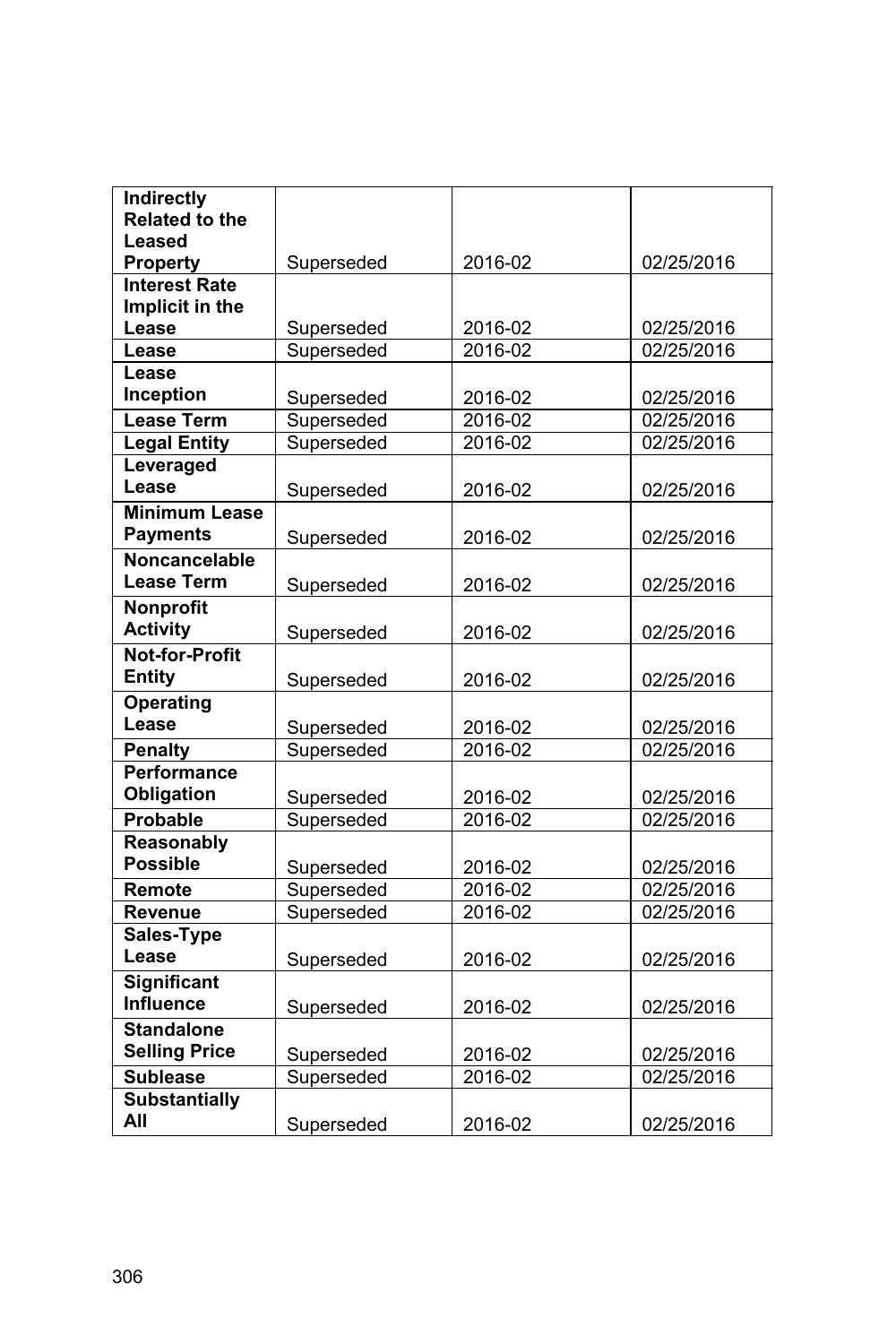| Take-or-Pay            |            |             |            |
|------------------------|------------|-------------|------------|
| Contract               | Superseded | 2016-02     | 02/25/2016 |
| Variable               |            |             |            |
| <b>Interest Entity</b> | Superseded | 2016-02     | 02/25/2016 |
| 840-10-05-1            |            |             |            |
| through 05-10          | Superseded | 2016-02     | 02/25/2016 |
| 840-10-10-1            | Superseded | 2016-02     | 02/25/2016 |
| 840-10-15-1            |            |             |            |
| through 15-23          | Superseded | 2016-02     | 02/25/2016 |
| 840-10-25-1            |            |             |            |
| through 25-69          | Superseded | 2016-02     | 02/25/2016 |
| 840-10-30-1            | Superseded | 2016-02     | 02/25/2016 |
| 840-10-30-2            | Superseded | 2016-02     | 02/25/2016 |
| 840-10-35-1            |            |             |            |
| through 35-10          | Superseded | 2016-02     | 02/25/2016 |
| 840-10-40-1            |            |             |            |
| through 40-4           | Superseded | 2016-02     | 02/25/2016 |
| 840-10-45-1            |            |             |            |
| through 45-4           | Superseded | 2016-02     | 02/25/2016 |
| 840-10-50-1            |            |             |            |
| through 50-5           | Superseded | 2016-02     | 02/25/2016 |
| 840-10-55-1            |            |             |            |
| through 55-10          | Superseded | 2016-02     | 02/25/2016 |
| 840-10-55-12           |            |             |            |
| through 55-47          | Superseded | 2016-02     | 02/25/2016 |
| 840-10-60-1            | Superseded | $2016 - 02$ | 02/25/2016 |
| 840-10-60-2            | Superseded | 2016-02     | 02/25/2016 |
| 840-10-60-4            |            |             |            |
| through 60-6           | Superseded | 2016-02     | 02/25/2016 |

153. Amend paragraph 840-20-00-1, by adding the following items to the table, as follows:

| <b>Action</b> | <b>Standards</b><br>Update | Date       |
|---------------|----------------------------|------------|
|               |                            | 02/25/2016 |
|               | Superseded                 | 2016-02    |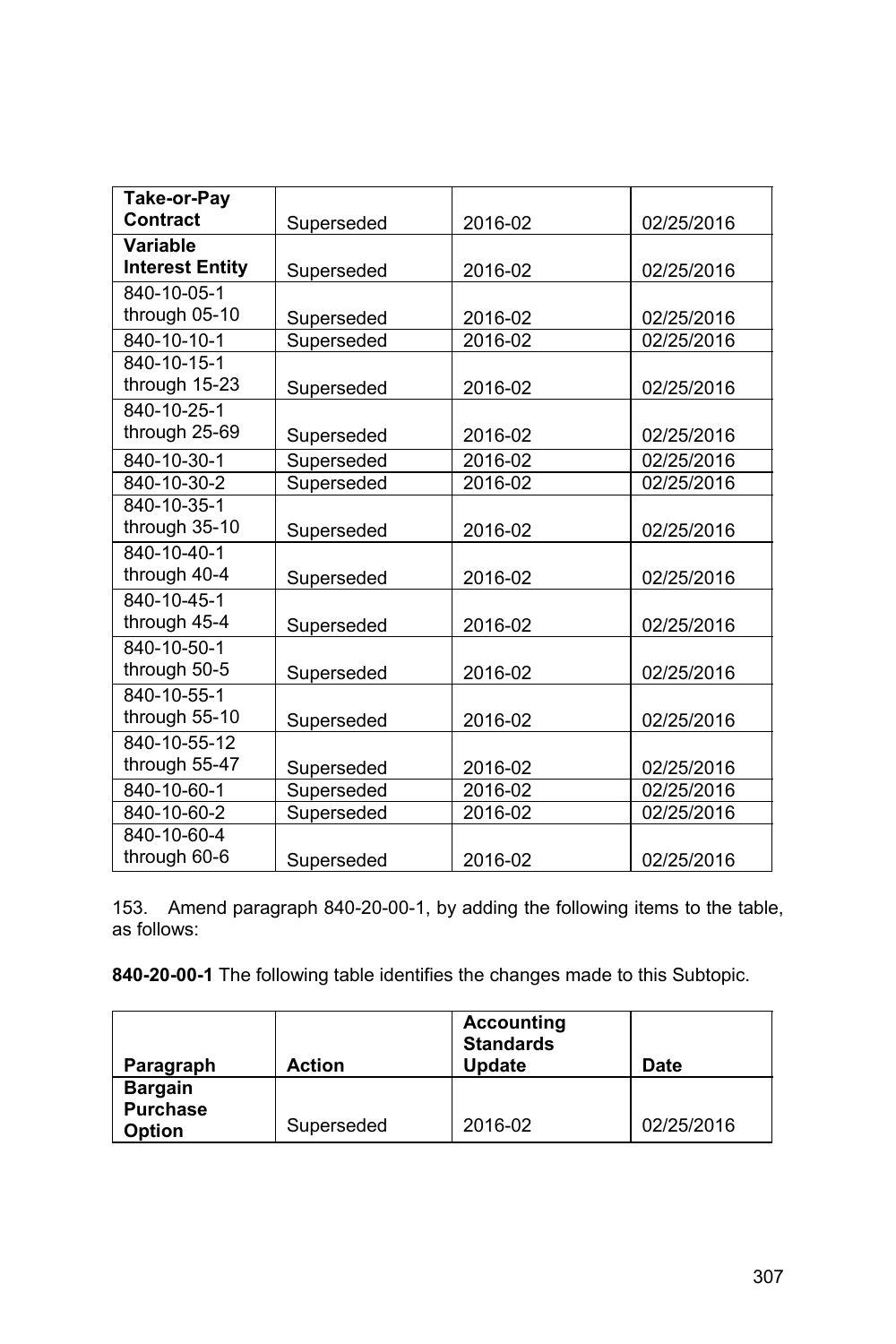| <b>Bargain</b><br>Renewal |            |         |            |
|---------------------------|------------|---------|------------|
| Option                    | Superseded | 2016-02 | 02/25/2016 |
| <b>Capital Lease</b>      | Superseded | 2016-02 | 02/25/2016 |
| <b>Construction</b>       |            |         |            |
| <b>Period Lease</b>       |            |         |            |
| <b>Payments</b>           | Superseded | 2016-02 | 02/25/2016 |
| Indirectly                |            |         |            |
| <b>Related to the</b>     |            |         |            |
| Leased                    |            |         |            |
| <b>Property</b>           | Superseded | 2016-02 | 02/25/2016 |
| Lease                     | Superseded | 2016-02 | 02/25/2016 |
| <b>Lease Incentive</b>    | Superseded | 2016-02 | 02/25/2016 |
| Lease                     |            |         |            |
| Inception                 | Superseded | 2016-02 | 02/25/2016 |
| <b>Lease Term</b>         | Superseded | 2016-02 | 02/25/2016 |
| <b>Noncancelable</b>      |            |         |            |
| <b>Lease Term</b>         | Superseded | 2016-02 | 02/25/2016 |
| <b>Operating</b>          |            |         |            |
| Lease                     | Superseded | 2016-02 | 02/25/2016 |
| <b>Original Lessee</b>    | Superseded | 2016-02 | 02/25/2016 |
| <b>Penalty</b>            | Superseded | 2016-02 | 02/25/2016 |
| <b>Sales-Type</b>         |            |         |            |
| Lease                     | Superseded | 2016-02 | 02/25/2016 |
| Sublease                  | Superseded | 2016-02 | 02/25/2016 |
| 840-20-05-1               |            |         |            |
| through 05-4              | Superseded | 2016-02 | 02/25/2016 |
| 840-20-15-1               |            |         |            |
| through 15-3              | Superseded | 2016-02 | 02/25/2016 |
| 840-20-25-1               |            |         |            |
| through 25-22             | Superseded | 2016-02 | 02/25/2016 |
| 840-20-30-1               | Superseded | 2016-02 | 02/25/2016 |
| 840-20-35-1               |            |         |            |
| through 35-5              | Superseded | 2016-02 | 02/25/2016 |
| 840-20-40-1               | Superseded | 2016-02 | 02/25/2016 |
| 840-20-40-2               | Superseded | 2016-02 | 02/25/2016 |
| 840-20-40-5               | Superseded | 2016-02 | 02/25/2016 |
| 840-20-40-6               | Superseded | 2016-02 | 02/25/2016 |
| 840-20-45-1               |            |         |            |
| through 45-3              | Superseded | 2016-02 | 02/25/2016 |
| 840-20-50-1               |            |         |            |
| through 50-4A             | Superseded | 2016-02 | 02/25/2016 |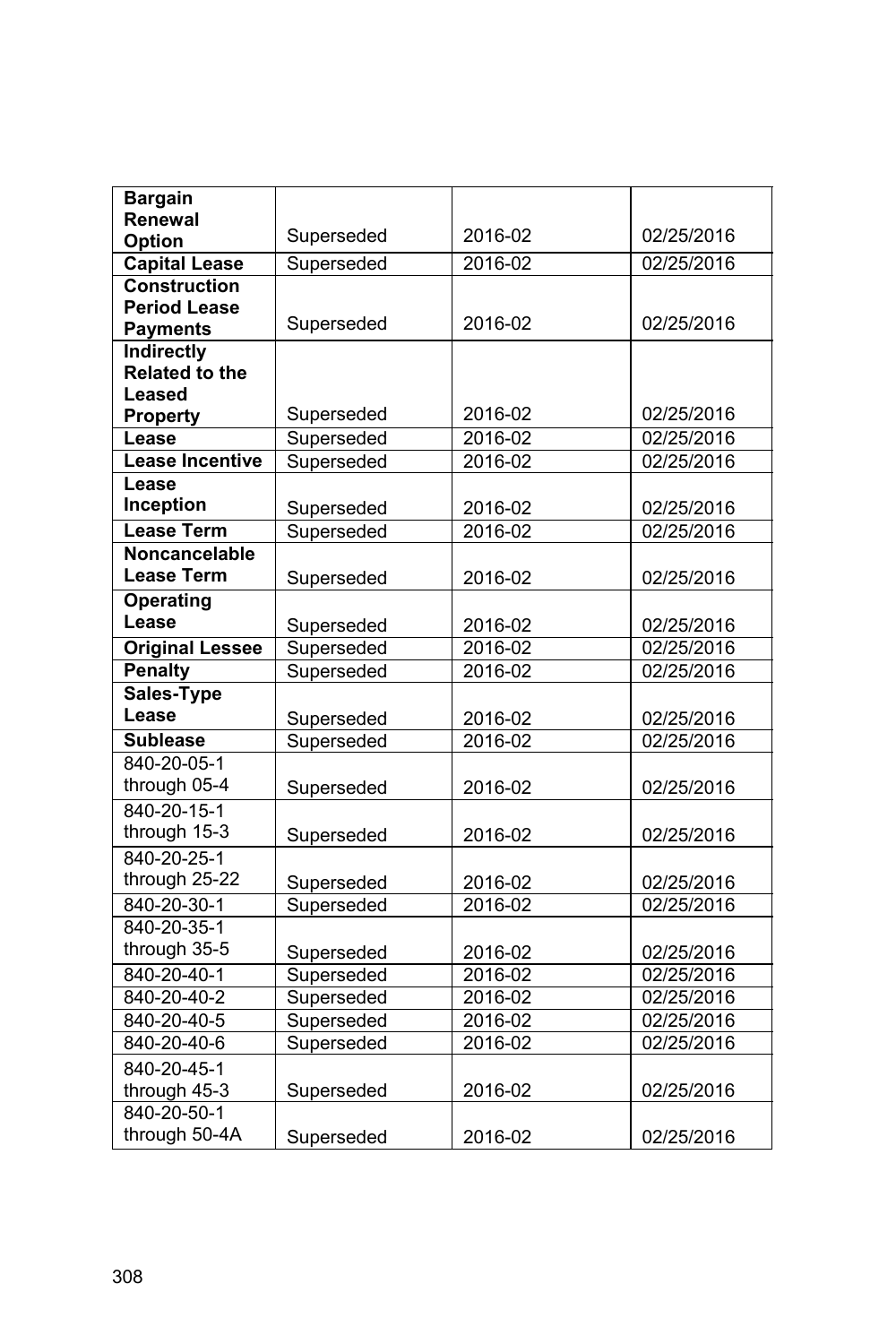| 840-20-55-1  |            |         |            |
|--------------|------------|---------|------------|
| through 55-6 | Superseded | 2016-02 | 02/25/2016 |

154. Amend paragraph 840-30-00-1, by adding the following items to the table, as follows:

|                                  |               | <b>Accounting</b><br><b>Standards</b> |             |
|----------------------------------|---------------|---------------------------------------|-------------|
| Paragraph                        | <b>Action</b> | <b>Update</b>                         | <b>Date</b> |
| <b>Acquiree</b>                  | Superseded    | 2016-02                               | 02/25/2016  |
| <b>Acquirer</b>                  | Superseded    | 2016-02                               | 02/25/2016  |
| <b>Acquisition by</b>            |               |                                       |             |
| a Not-for-Profit                 |               |                                       |             |
| Entity                           | Superseded    | 2016-02                               | 02/25/2016  |
| <b>Advance</b>                   |               |                                       |             |
| Refunding                        | Superseded    | 2016-02                               | 02/25/2016  |
| <b>Bargain</b>                   |               |                                       |             |
| <b>Purchase</b>                  | Superseded    | 2016-02                               | 02/25/2016  |
| Option                           |               |                                       |             |
| <b>Bargain</b><br><b>Renewal</b> |               |                                       |             |
| Option                           | Superseded    | 2016-02                               | 02/25/2016  |
| <b>Business</b>                  | Superseded    | 2016-02                               | 02/25/2016  |
| <b>Business</b>                  |               |                                       |             |
| Combination                      | Superseded    | 2016-02                               | 02/25/2016  |
| <b>Capital Lease</b>             | Superseded    | 2016-02                               | 02/25/2016  |
| <b>Contingent</b>                |               |                                       |             |
| <b>Rentals</b>                   | Superseded    | 2016-02                               | 02/25/2016  |
| <b>Delayed Equity</b>            |               |                                       |             |
| <b>Investment</b>                | Superseded    | 2016-02                               | 02/25/2016  |
| <b>Direct</b>                    |               |                                       |             |
| <b>Financing</b>                 |               | 2016-02                               | 02/25/2016  |
| Leases                           | Superseded    |                                       |             |
| <b>Estimated</b>                 |               |                                       |             |
| <b>Economic Life</b>             | Superseded    | 2016-02                               | 02/25/2016  |
| <b>Estimated</b>                 |               |                                       |             |
| <b>Residual Value</b>            | Superseded    | 2016-02                               | 02/25/2016  |
| <b>Financing</b>                 |               |                                       |             |
| <b>Receivable</b>                | Superseded    | 2016-02                               | 02/25/2016  |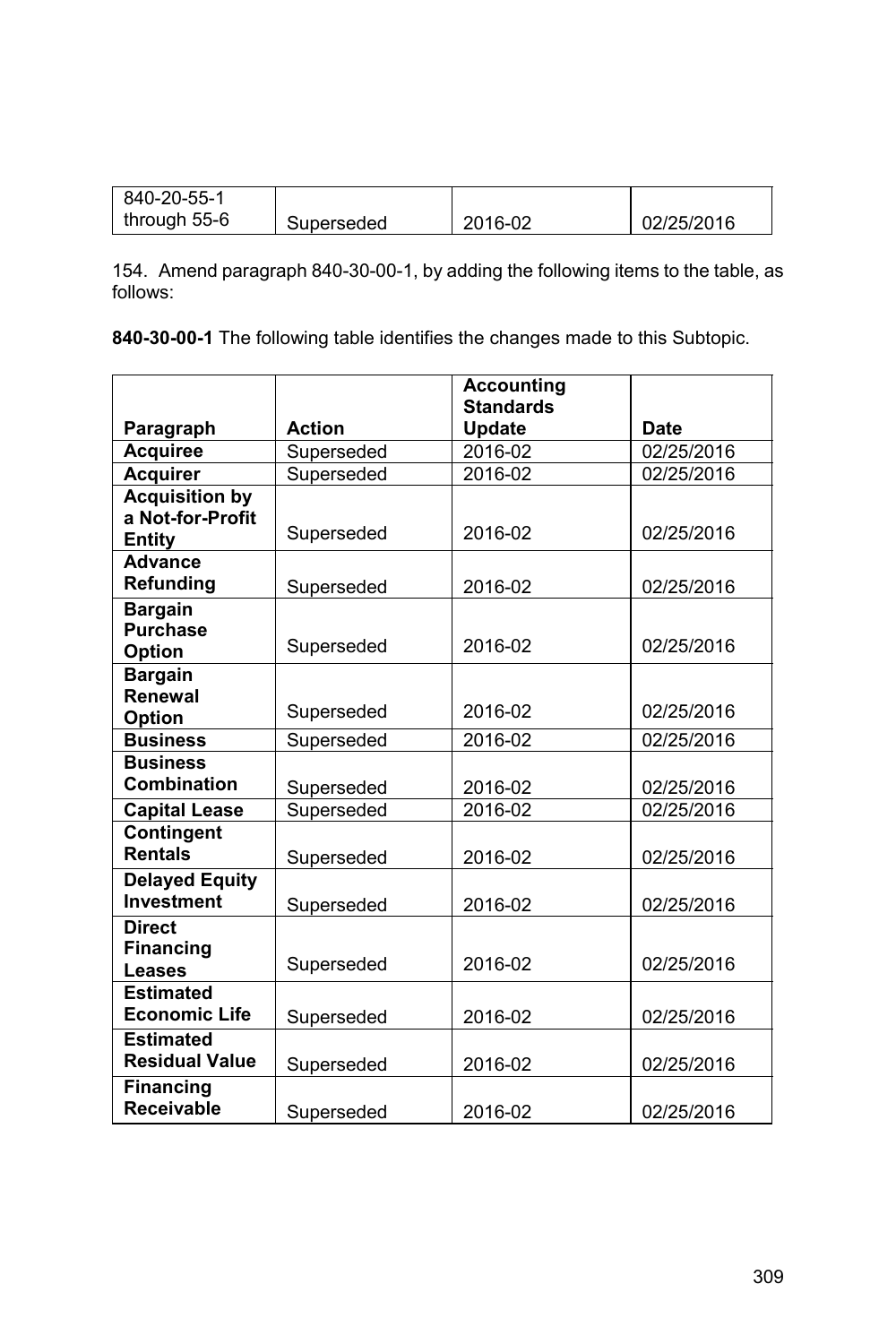| <b>Indirectly</b>      |            |         |            |
|------------------------|------------|---------|------------|
| <b>Related to the</b>  |            |         |            |
| Leased                 |            |         |            |
| <b>Property</b>        | Superseded | 2016-02 | 02/25/2016 |
| <b>Interest Method</b> | Superseded | 2016-02 | 02/25/2016 |
| Lease                  | Superseded | 2016-02 | 02/25/2016 |
| Lease                  |            |         |            |
| Inception              | Superseded | 2016-02 | 02/25/2016 |
| Lease Term             | Superseded | 2016-02 | 02/25/2016 |
| <b>Legal Entity</b>    | Superseded | 2016-02 | 02/25/2016 |
| Leveraged              |            |         |            |
| Lease                  | Superseded | 2016-02 | 02/25/2016 |
| Money-Over-            |            |         |            |
| <b>Money Lease</b>     | Superseded | 2016-02 | 02/25/2016 |
| Noncancelable          |            |         |            |
| <b>Lease Term</b>      | Superseded | 2016-02 | 02/25/2016 |
| <b>Nonrecourse</b>     |            |         |            |
| <b>Financing</b>       | Superseded | 2016-02 | 02/25/2016 |
| <b>Not-for-Profit</b>  |            |         |            |
| <b>Entity</b>          | Superseded | 2016-02 | 02/25/2016 |
| Operating              |            |         |            |
| Lease                  | Superseded | 2016-02 | 02/25/2016 |
| <b>Original Lessee</b> | Superseded | 2016-02 | 02/25/2016 |
| <b>Penalty</b>         | Superseded | 2016-02 | 02/25/2016 |
| Sales-Type             |            |         |            |
| Lease                  | Superseded | 2016-02 | 02/25/2016 |
| <b>Sublease</b>        | Superseded | 2016-02 | 02/25/2016 |
| <b>Substantially</b>   |            |         |            |
| All                    | Superseded | 2016-02 | 02/25/2016 |
| Variable               |            |         |            |
| <b>Interest Entity</b> | Superseded | 2016-02 | 02/25/2016 |
| 840-30-05-1            |            |         |            |
| through 05-4           | Superseded | 2016-02 | 02/25/2016 |
| 840-30-15-1            |            |         |            |
| through 15-3           | Superseded | 2016-02 | 02/25/2016 |
| 840-30-25-1            |            |         |            |
| through 25-4           | Superseded | 2016-02 | 02/25/2016 |
| 840-30-25-6            |            |         |            |
| through 25-10          | Superseded | 2016-02 | 02/25/2016 |
| 840-30-30-1            |            |         |            |
| through 30-15          | Superseded | 2016-02 | 02/25/2016 |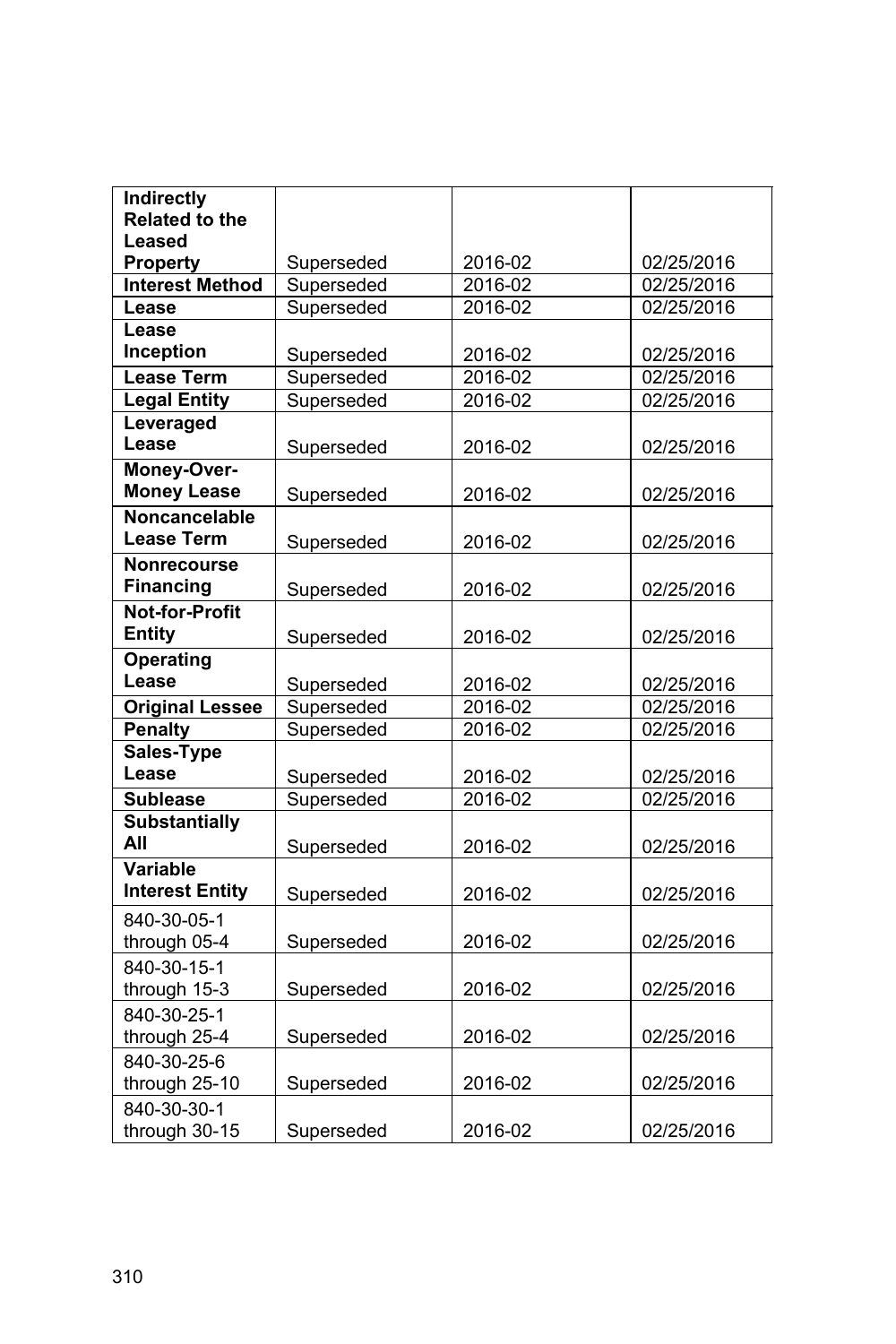| 840-30-35-1<br>through 35-53 | Superseded | 2016-02 | 02/25/2016 |
|------------------------------|------------|---------|------------|
| 840-30-40-1                  |            |         |            |
| through 40-9                 | Superseded | 2016-02 | 02/25/2016 |
| 840-30-45-1                  |            |         |            |
| through 45-7                 | Superseded | 2016-02 | 02/25/2016 |
| 840-30-50-1                  |            |         |            |
| through 50-6                 | Superseded | 2016-02 | 02/25/2016 |
| 840-30-55-1                  |            |         |            |
| through 55-60                | Superseded | 2016-02 | 02/25/2016 |

155. Amend paragraph 840-40-00-1, by adding the following items to the table, as follows:

|                       |               | <b>Accounting</b> |             |
|-----------------------|---------------|-------------------|-------------|
|                       |               | <b>Standards</b>  |             |
| Paragraph             | <b>Action</b> | <b>Update</b>     | <b>Date</b> |
| <b>Active Use of</b>  |               |                   |             |
| the Property          | Superseded    | 2016-02           | 02/25/2016  |
| <b>Bargain</b>        |               |                   |             |
| <b>Purchase</b>       |               |                   |             |
| <b>Option</b>         | Superseded    | 2016-02           | 02/25/2016  |
| <b>Bargain</b>        |               |                   |             |
| <b>Renewal</b>        |               |                   |             |
| Option                | Superseded    | 2016-02           | 02/25/2016  |
| <b>Capital Lease</b>  | Superseded    | 2016-02           | 02/25/2016  |
| Indirectly            |               |                   |             |
| <b>Related to the</b> |               |                   |             |
| Leased                |               |                   |             |
| <b>Property</b>       | Superseded    | 2016-02           | 02/25/2016  |
| Lease                 | Superseded    | 2016-02           | 02/25/2016  |
| Lease                 |               |                   |             |
| <b>Inception</b>      | Superseded    | 2016-02           | 02/25/2016  |
| <b>Lease Term</b>     | Superseded    | 2016-02           | 02/25/2016  |
| Minor                 | Superseded    | 2016-02           | 02/25/2016  |
| <b>Noncancelable</b>  |               |                   |             |
| <b>Lease Term</b>     | Superseded    | 2016-02           | 02/25/2016  |
| <b>Nonrecourse</b>    |               |                   |             |
| <b>Financing</b>      | Superseded    | 2016-02           | 02/25/2016  |
| <b>Normal</b>         |               |                   |             |
| Leaseback             | Superseded    | 2016-02           | 02/25/2016  |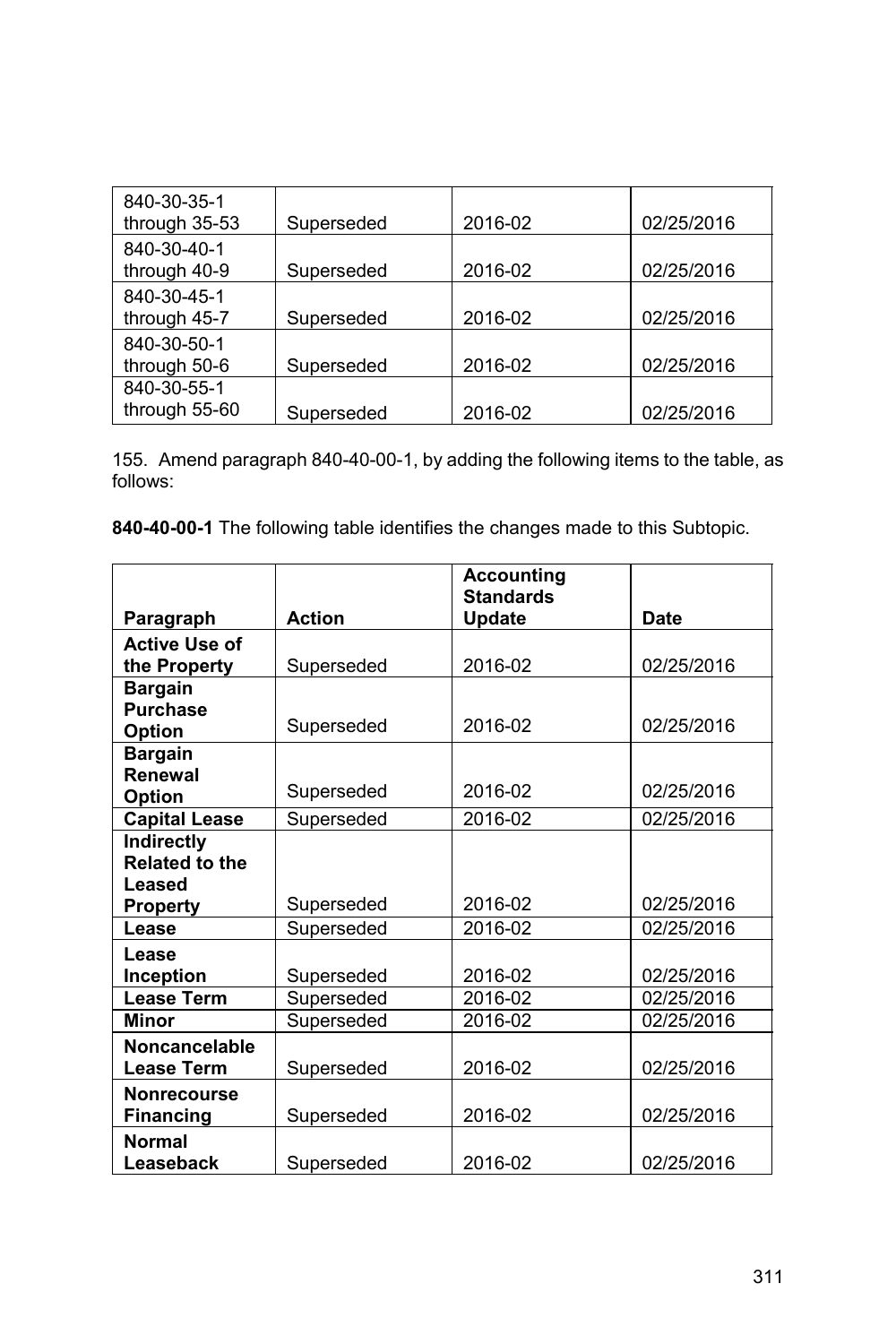| <b>Operating</b>      |            |             |            |
|-----------------------|------------|-------------|------------|
| Lease                 | Superseded | 2016-02     | 02/25/2016 |
| <b>Penalty</b>        | Superseded | 2016-02     | 02/25/2016 |
| <b>Profit or Loss</b> |            |             |            |
| on Sale               | Superseded | 2016-02     | 02/25/2016 |
| Property              |            |             |            |
| <b>Improvements</b>   |            |             |            |
| or Integral           |            |             |            |
| <b>Equipment</b>      | Superseded | 2016-02     | 02/25/2016 |
| Reasonably            |            |             |            |
| <b>Possible</b>       | Superseded | 2016-02     | 02/25/2016 |
| Remote                | Superseded | 2016-02     | 02/25/2016 |
| Sale-Leaseback        |            |             |            |
| <b>Accounting</b>     | Superseded | 2016-02     | 02/25/2016 |
| <b>Sales</b>          |            |             |            |
| Recognition           | Superseded | 2016-02     | 02/25/2016 |
| <b>Sublease</b>       | Superseded | $2016 - 02$ | 02/25/2016 |
| <b>Substantially</b>  |            |             |            |
| All                   | Superseded | 2016-02     | 02/25/2016 |
| <b>Wrap Lease</b>     |            |             |            |
| <b>Transaction</b>    | Superseded | 2016-02     | 02/25/2016 |
| 840-40-05-1           |            |             |            |
| through 05-3          | Superseded | 2016-02     | 02/25/2016 |
| 840-40-05-5           | Superseded | 2016-02     | 02/25/2016 |
| 840-40-05-7           |            |             |            |
| through 05-10         | Superseded | 2016-02     | 02/25/2016 |
| 840-40-15-1           |            |             |            |
| through 15-10         | Superseded | 2016-02     | 02/25/2016 |
| 840-40-25-1           |            |             |            |
| through 25-5          | Superseded | 2016-02     | 02/25/2016 |
| 840-40-25-8           |            |             |            |
| through 25-18         | Superseded | 2016-02     | 02/25/2016 |
| 840-40-30-2           | Superseded | 2016-02     | 02/25/2016 |
| 840-40-30-3           | Superseded | 2016-02     | 02/25/2016 |
| 840-40-30-5           | Superseded | 2016-02     | 02/25/2016 |
| 840-40-30-6           | Superseded | 2016-02     | 02/25/2016 |
| 840-40-35-1           |            |             |            |
| through 35-4          | Superseded | 2016-02     | 02/25/2016 |
| 840-40-50-1           | Superseded | 2016-02     | 02/25/2016 |
| 840-40-50-2           | Superseded | 2016-02     | 02/25/2016 |
| 840-40-55-1           |            |             |            |
| through 55-94         | Superseded | 2016-02     | 02/25/2016 |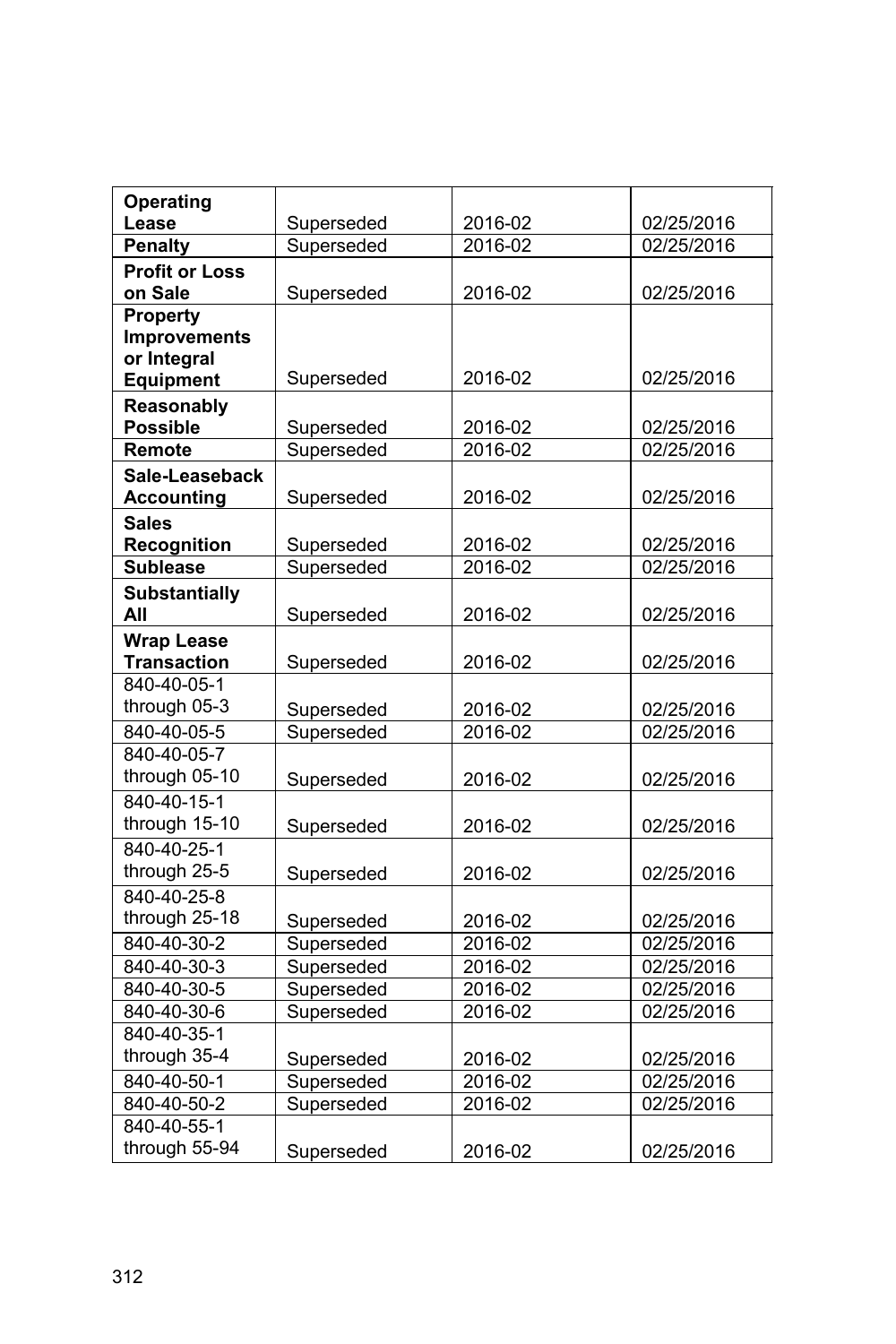## 156. Add paragraph 842-10-00-1 as follows:

|                                                  |               | <b>Accounting</b> |             |
|--------------------------------------------------|---------------|-------------------|-------------|
|                                                  |               | <b>Standards</b>  |             |
| Paragraph                                        | <b>Action</b> | Update            | <b>Date</b> |
| <b>Acquiree</b>                                  | Added         | 2016-02           | 02/25/2016  |
| <b>Acquirer</b>                                  | Added         | 2016-02           | 02/25/2016  |
| <b>Acquisition by a</b><br><b>Not-for-Profit</b> |               |                   |             |
|                                                  |               |                   |             |
| <b>Entity</b>                                    | Added         | 2016-02           | 02/25/2016  |
| <b>Advance</b>                                   |               |                   |             |
| Refunding                                        | Added         | 2016-02           | 02/25/2016  |
| <b>Business</b>                                  | Added         | 2016-02           | 02/25/2016  |
| <b>Business</b>                                  |               |                   |             |
| <b>Combination</b>                               | Added         | 2016-02           | 02/25/2016  |
| <b>Commencement</b>                              |               |                   |             |
| Date of the                                      |               |                   |             |
| Lease                                            |               |                   |             |
| (Commencement                                    |               |                   |             |
| Date)                                            | Added         | 2016-02           | 02/25/2016  |
| <b>Consideration in</b>                          |               |                   |             |
| the Contract                                     | Added         | 2016-02           | 02/25/2016  |
| <b>Contract</b>                                  | Added         | 2016-02           | 02/25/2016  |
| <b>Direct Financing</b>                          |               |                   |             |
| Lease                                            | Added         | 2016-02           | 02/25/2016  |
| <b>Discount Rate</b>                             |               |                   |             |
| for the Lease                                    | Added         | 2016-02           | 02/25/2016  |
| <b>Economic Life</b>                             | Added         | 2016-02           | 02/25/2016  |
| <b>Effective Date of</b>                         |               |                   |             |
| the Modification                                 | Added         | 2016-02           | 02/25/2016  |
| Fair Value (2nd                                  |               |                   |             |
| def.)                                            | Added         | 2016-02           | 02/25/2016  |
| <b>Finance Lease</b>                             | Added         | 2016-02           | 02/25/2016  |
| <b>Fiscal Funding</b>                            |               |                   |             |
| <b>Clause</b>                                    | Added         | 2016-02           | 02/25/2016  |
| <b>Incremental</b>                               |               |                   |             |
| <b>Borrowing Rate</b>                            | Added         | 2016-02           | 02/25/2016  |
| <b>Initial Direct</b>                            |               |                   |             |
| Costs                                            | Added         | 2016-02           | 02/25/2016  |
| Inventory                                        | Added         | 2016-02           | 02/25/2016  |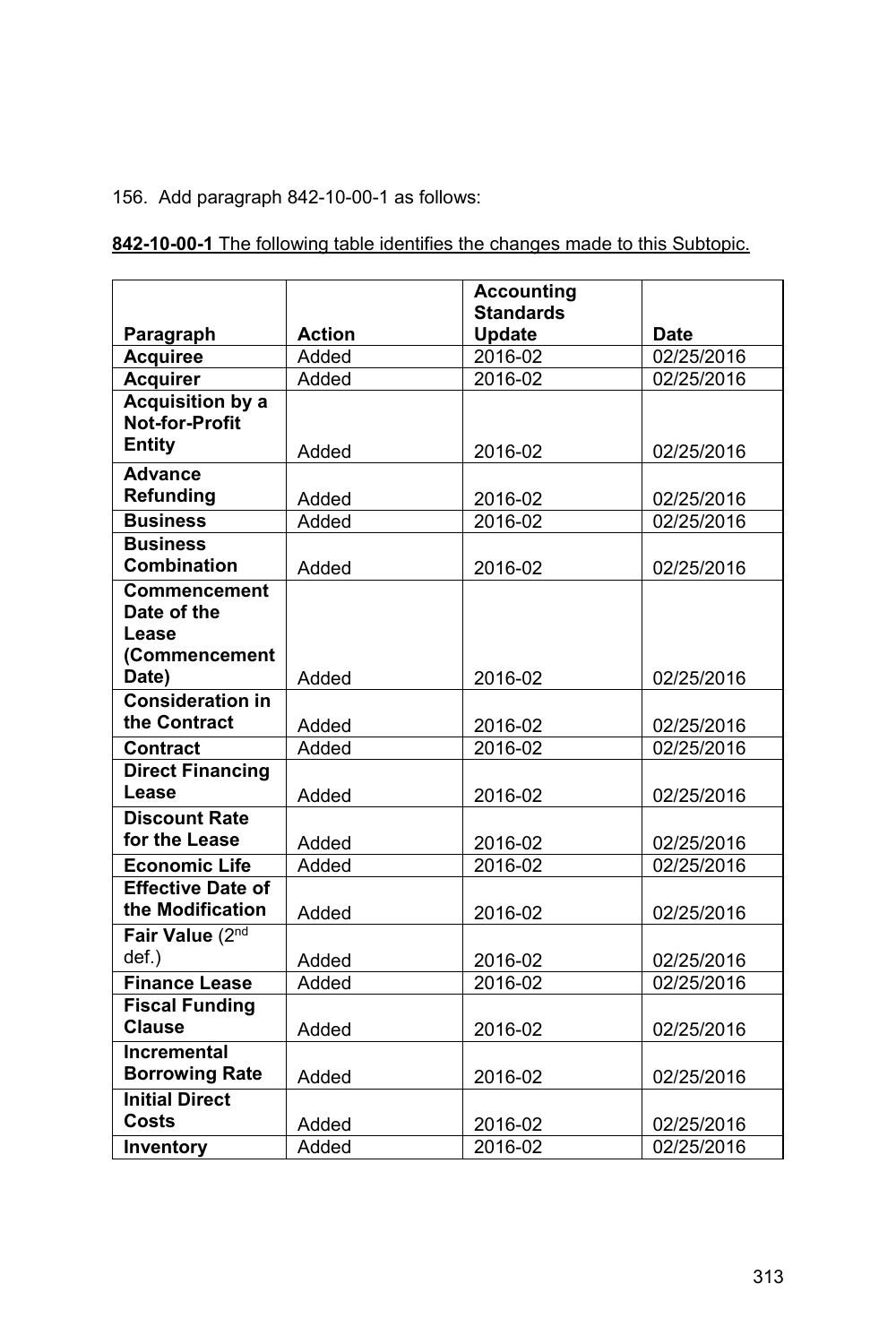| Lease                    | Added | 2016-02 | 02/25/2016 |
|--------------------------|-------|---------|------------|
| <b>Lease Liability</b>   | Added | 2016-02 | 02/25/2016 |
| Lease                    |       |         |            |
| <b>Modification</b>      | Added | 2016-02 | 02/25/2016 |
| <b>Lease Payments</b>    | Added | 2016-02 | 02/25/2016 |
| Lease                    |       |         |            |
| <b>Receivable</b>        | Added | 2016-02 | 02/25/2016 |
| <b>Lease Term</b>        | Added | 2016-02 | 02/25/2016 |
| <b>Legal Entity</b>      | Added | 2016-02 | 02/25/2016 |
| Lessee                   | Added | 2016-02 | 02/25/2016 |
| Lessor                   | Added | 2016-02 | 02/25/2016 |
| <b>Leveraged Lease</b>   | Added | 2016-02 | 02/25/2016 |
| <b>Market</b>            |       |         |            |
| <b>Participants</b>      | Added | 2016-02 | 02/25/2016 |
| <b>Net Investment</b>    |       |         |            |
| in the Lease             | Added | 2016-02 | 02/25/2016 |
| <b>Not-for-Profit</b>    |       |         |            |
| <b>Entity</b>            | Added | 2016-02 | 02/25/2016 |
| <b>Operating Lease</b>   | Added | 2016-02 | 02/25/2016 |
| Orderly                  |       |         |            |
| <b>Transaction</b>       | Added | 2016-02 | 02/25/2016 |
| <b>Penalty</b>           | Added | 2016-02 | 02/25/2016 |
| <b>Period of Use</b>     | Added | 2016-02 | 02/25/2016 |
| Probable (2nd            |       |         |            |
| def.)                    | Added | 2016-02 | 02/25/2016 |
| <b>Public Business</b>   |       |         |            |
| <b>Entity</b>            | Added | 2016-02 | 02/25/2016 |
| <b>Rate Implicit in</b>  |       |         |            |
| the Lease                | Added | 2016-02 | 02/25/2016 |
| <b>Related Parties</b>   | Added | 2016-02 | 02/25/2016 |
| Remote                   | Added | 2016-02 | 02/25/2016 |
| <b>Residual Value</b>    |       |         |            |
| <b>Guarantee</b>         | Added | 2016-02 | 02/25/2016 |
| <b>Right-of-Use</b>      |       |         |            |
| Asset                    | Added | 2016-02 | 02/25/2016 |
| Sales-Type               |       |         |            |
| Lease                    |       |         |            |
| <b>Selling Profit or</b> | Added | 2016-02 | 02/25/2016 |
| <b>Selling Loss</b>      |       |         |            |
| <b>Short-Term</b>        | Added | 2016-02 | 02/25/2016 |
| Lease                    |       |         |            |
|                          | Added | 2016-02 | 02/25/2016 |
| <b>Standalone Price</b>  | Added | 2016-02 | 02/25/2016 |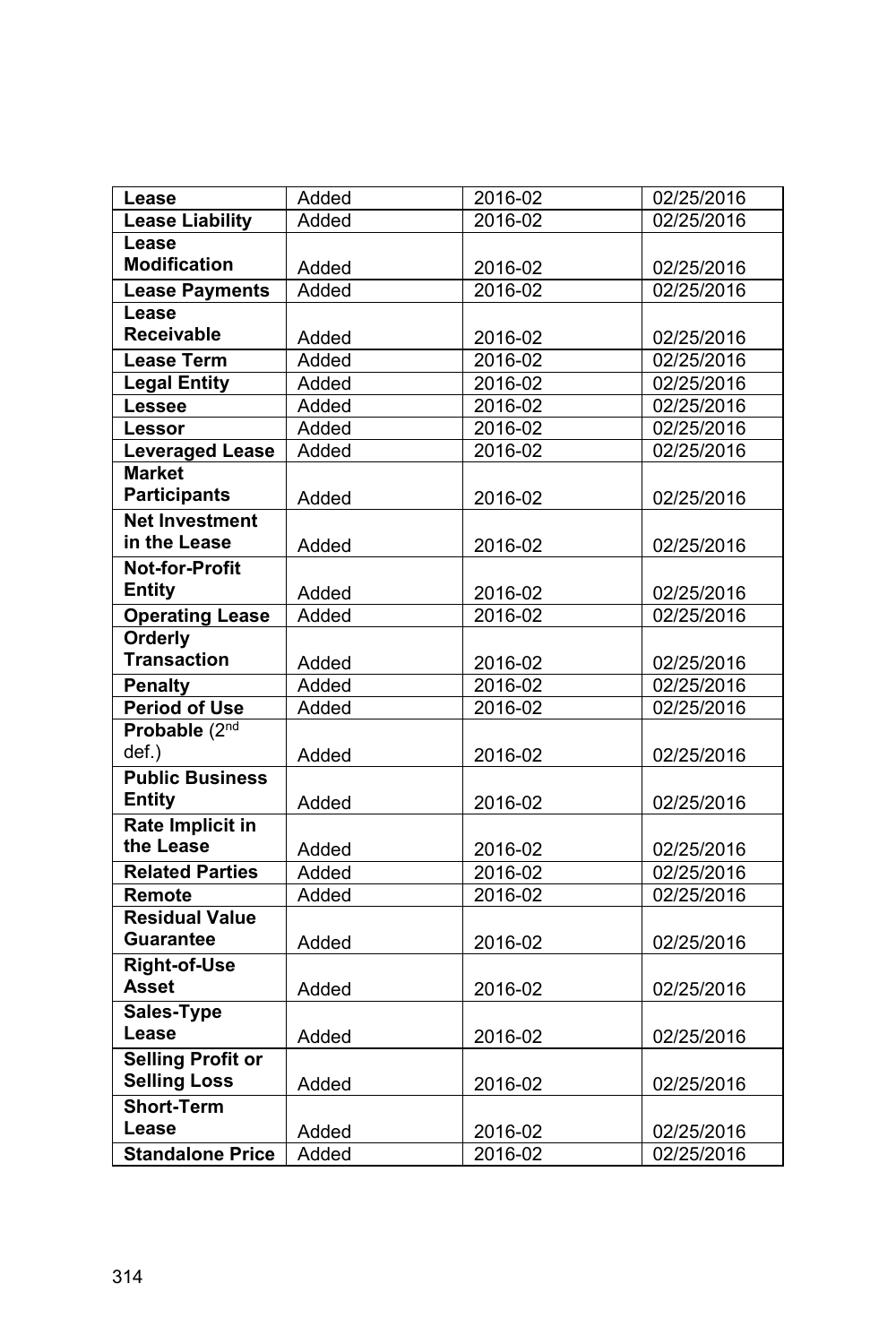| <b>Sublease</b>          | Added | 2016-02 | 02/25/2016 |
|--------------------------|-------|---------|------------|
| <b>Underlying</b>        |       |         |            |
| <b>Asset</b>             | Added | 2016-02 | 02/25/2016 |
| <b>Unguaranteed</b>      |       |         |            |
| <b>Residual Asset</b>    | Added | 2016-02 | 02/25/2016 |
| <b>Variable Interest</b> |       |         |            |
| Entity                   | Added | 2016-02 | 02/25/2016 |
| Variable Lease           |       |         |            |
| <b>Payments</b>          | Added | 2016-02 | 02/25/2016 |
| Warranty                 | Added | 2016-02 | 02/25/2016 |
| 842-10-05-1              | Added | 2016-02 | 02/25/2016 |
| 842-10-05-2              | Added | 2016-02 | 02/25/2016 |
| 842-10-10-1              | Added | 2016-02 | 02/25/2016 |
| 842-10-10-2              | Added | 2016-02 | 02/25/2016 |
| 842-10-15-1              |       |         |            |
| through 15-43            | Added | 2016-02 | 02/25/2016 |
| 842-10-25-1              |       |         |            |
| through 25-19            | Added | 2016-02 | 02/25/2016 |
| 842-10-30-1              |       |         |            |
| through 30-10            | Added | 2016-02 | 02/25/2016 |
| 842-10-35-1              |       |         |            |
| through 35-6             | Added | 2016-02 | 02/25/2016 |
| 842-10-55-1              |       |         |            |
| through 55-254           | Added | 2016-02 | 02/25/2016 |
| 842-10-65-1              | Added | 2016-02 | 02/25/2016 |

157. Add paragraph 842-20-00-1 as follows:

|                       |               | <b>Accounting</b><br><b>Standards</b> |            |
|-----------------------|---------------|---------------------------------------|------------|
| Paragraph             | <b>Action</b> | Update                                | Date       |
| <b>Acquiree</b>       | Added         | 2016-02                               | 02/25/2016 |
| <b>Acquirer</b>       | Added         | 2016-02                               | 02/25/2016 |
| Acquisition by a      |               |                                       |            |
| <b>Not-for-Profit</b> |               |                                       |            |
| Entity                | Added         | 2016-02                               | 02/25/2016 |
| <b>Business</b>       | Added         | 2016-02                               | 02/25/2016 |
| <b>Business</b>       |               |                                       |            |
| <b>Combination</b>    | Added         | 2016-02                               | 02/25/2016 |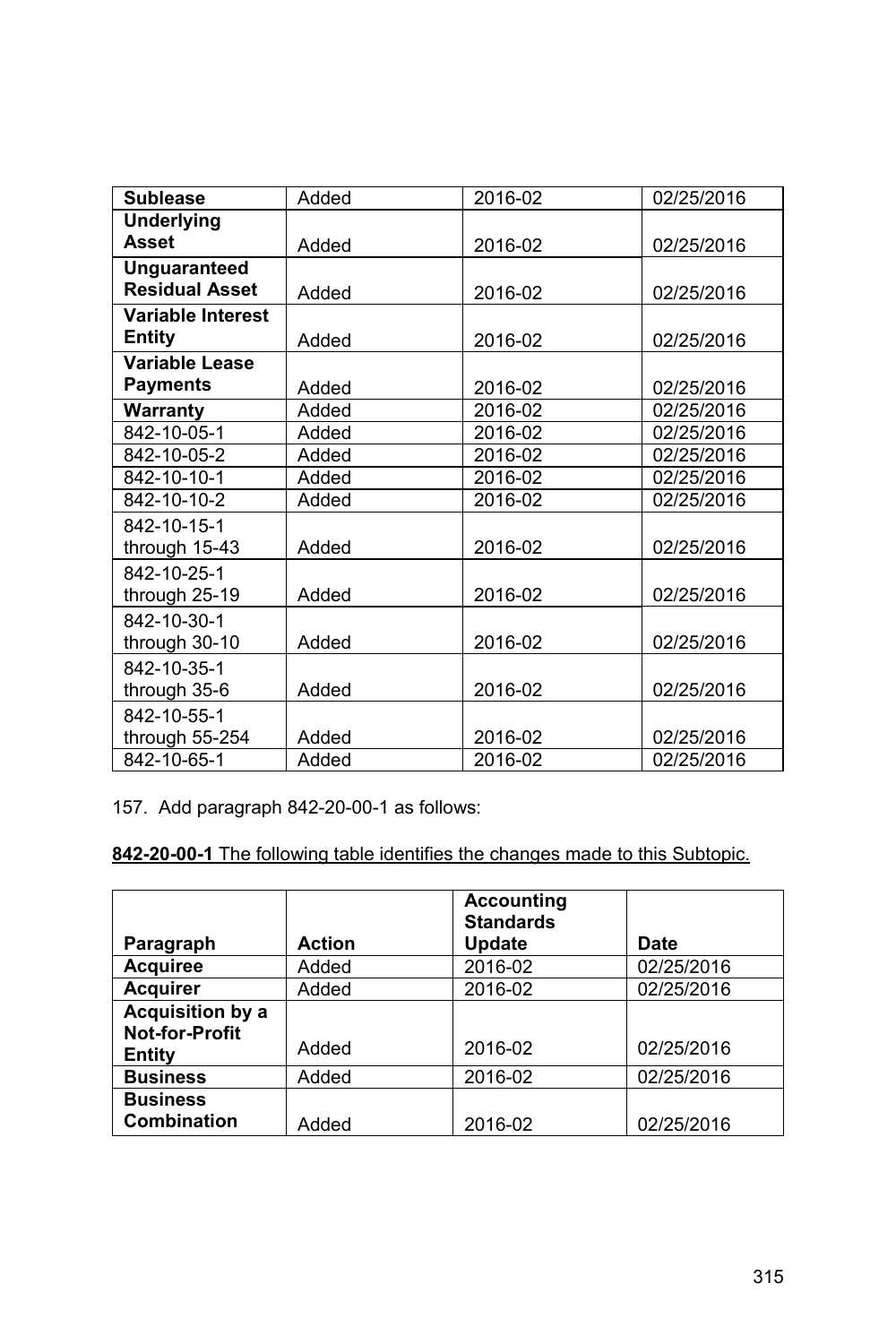| Commencement            |       |         |                          |
|-------------------------|-------|---------|--------------------------|
| Date of the             |       |         |                          |
| Lease                   |       |         |                          |
| (Commencement           |       |         |                          |
| Date)                   | Added | 2016-02 | 02/25/2016               |
| <b>Contract</b>         | Added | 2016-02 | 02/25/2016               |
| <b>Direct Financing</b> |       |         |                          |
| Lease                   | Added | 2016-02 | 02/25/2016               |
| <b>Discount Rate</b>    |       |         |                          |
| for the Lease           | Added | 2016-02 | 02/25/2016               |
| Fair Value (2nd         |       |         |                          |
| def.)                   | Added | 2016-02 | 02/25/2016               |
| <b>Finance Lease</b>    | Added | 2016-02 | 02/25/2016               |
| Incremental             |       |         |                          |
| <b>Borrowing Rate</b>   | Added | 2016-02 | 02/25/2016               |
| <b>Initial Direct</b>   |       |         |                          |
| Costs                   | Added | 2016-02 | 02/25/2016               |
| Lease                   | Added | 2016-02 | 02/25/2016               |
| <b>Lease Liability</b>  | Added | 2016-02 | 02/25/2016               |
| Lease                   |       |         |                          |
| <b>Modification</b>     | Added | 2016-02 | 02/25/2016               |
| <b>Lease Payments</b>   | Added | 2016-02 | $\overline{02}$ /25/2016 |
| <b>Lease Term</b>       | Added | 2016-02 | 02/25/2016               |
| <b>Legal Entity</b>     | Added | 2016-02 | 02/25/2016               |
| Lessee                  | Added | 2016-02 | 02/25/2016               |
| Lessor                  | Added | 2016-02 | 02/25/2016               |
| <b>Market</b>           |       |         |                          |
| <b>Participants</b>     | Added | 2016-02 | 02/25/2016               |
| <b>Monetary</b>         |       |         |                          |
| Liability               | Added | 2016-02 | 02/25/2016               |
| <b>Not-for-Profit</b>   |       |         |                          |
| <b>Entity</b>           | Added | 2016-02 | 02/25/2016               |
| <b>Operating Lease</b>  | Added | 2016-02 | 02/25/2016               |
| Orderly                 |       |         |                          |
| <b>Transaction</b>      | Added | 2016-02 | 02/25/2016               |
| Probable (2nd           |       |         |                          |
| def.)                   | Added | 2016-02 | 02/25/2016               |
| Rate Implicit in        |       |         |                          |
| the Lease               | Added | 2016-02 | 02/25/2016               |
| <b>Related Parties</b>  | Added | 2016-02 | 02/25/2016               |
| <b>Residual Value</b>   |       |         |                          |
| Guarantee               | Added | 2016-02 | 02/25/2016               |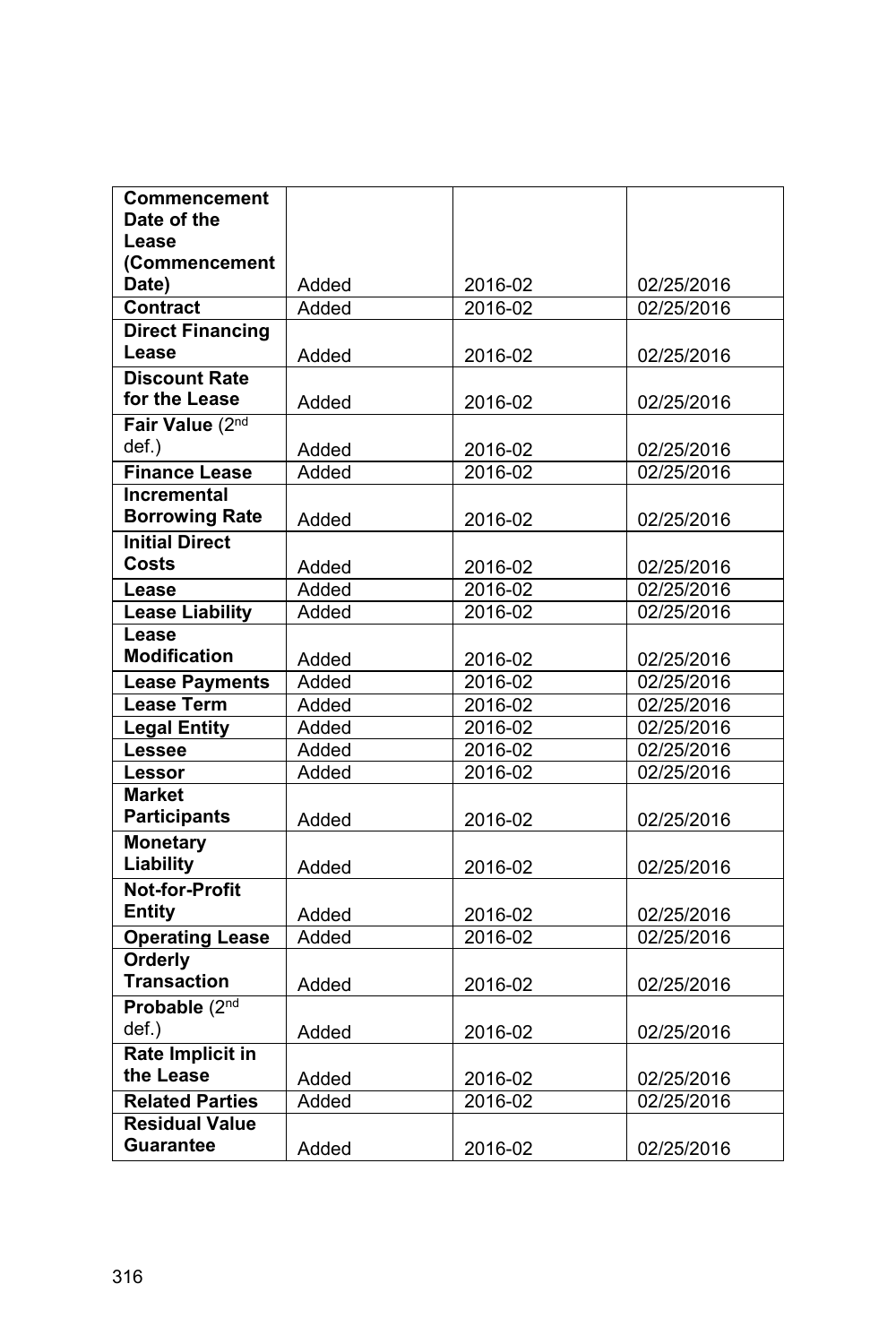| <b>Right-of-Use</b>      |       |         |            |
|--------------------------|-------|---------|------------|
| <b>Asset</b>             | Added | 2016-02 | 02/25/2016 |
| Sales-Type               |       |         |            |
| Lease                    | Added | 2016-02 | 02/25/2016 |
| <b>Short-Term</b>        |       |         |            |
| Lease                    | Added | 2016-02 | 02/25/2016 |
| <b>Sublease</b>          | Added | 2016-02 | 02/25/2016 |
| <b>Underlying</b>        |       |         |            |
| <b>Asset</b>             | Added | 2016-02 | 02/25/2016 |
| <b>Useful Life</b>       | Added | 2016-02 | 02/25/2016 |
| <b>Variable Interest</b> |       |         |            |
| Entity                   | Added | 2016-02 | 02/25/2016 |
| Variable Lease           |       |         |            |
| <b>Payments</b>          | Added | 2016-02 | 02/25/2016 |
| 842-20-05-1              | Added | 2016-02 | 02/25/2016 |
| 842-20-15-1              | Added | 2016-02 | 02/25/2016 |
| 842-20-25-1              |       |         |            |
| through 25-8             | Added | 2016-02 | 02/25/2016 |
| 842-20-30-1              |       |         |            |
| through 30-6             | Added | 2016-02 | 02/25/2016 |
| 842-20-35-1              |       |         |            |
| through 35-15            | Added | 2016-02 | 02/25/2016 |
| 842-20-40-1              |       |         |            |
| through 40-3             | Added | 2016-02 | 02/25/2016 |
| 842-20-45-1              |       |         |            |
| through 45-5             | Added | 2016-02 | 02/25/2016 |
| 842-20-50-1              |       |         |            |
| through 50-9             | Added | 2016-02 | 02/25/2016 |
| 842-20-55-1              |       |         |            |
| through 55-53            | Added | 2016-02 | 02/25/2016 |

158. Add paragraph 842-30-00-1 as follows: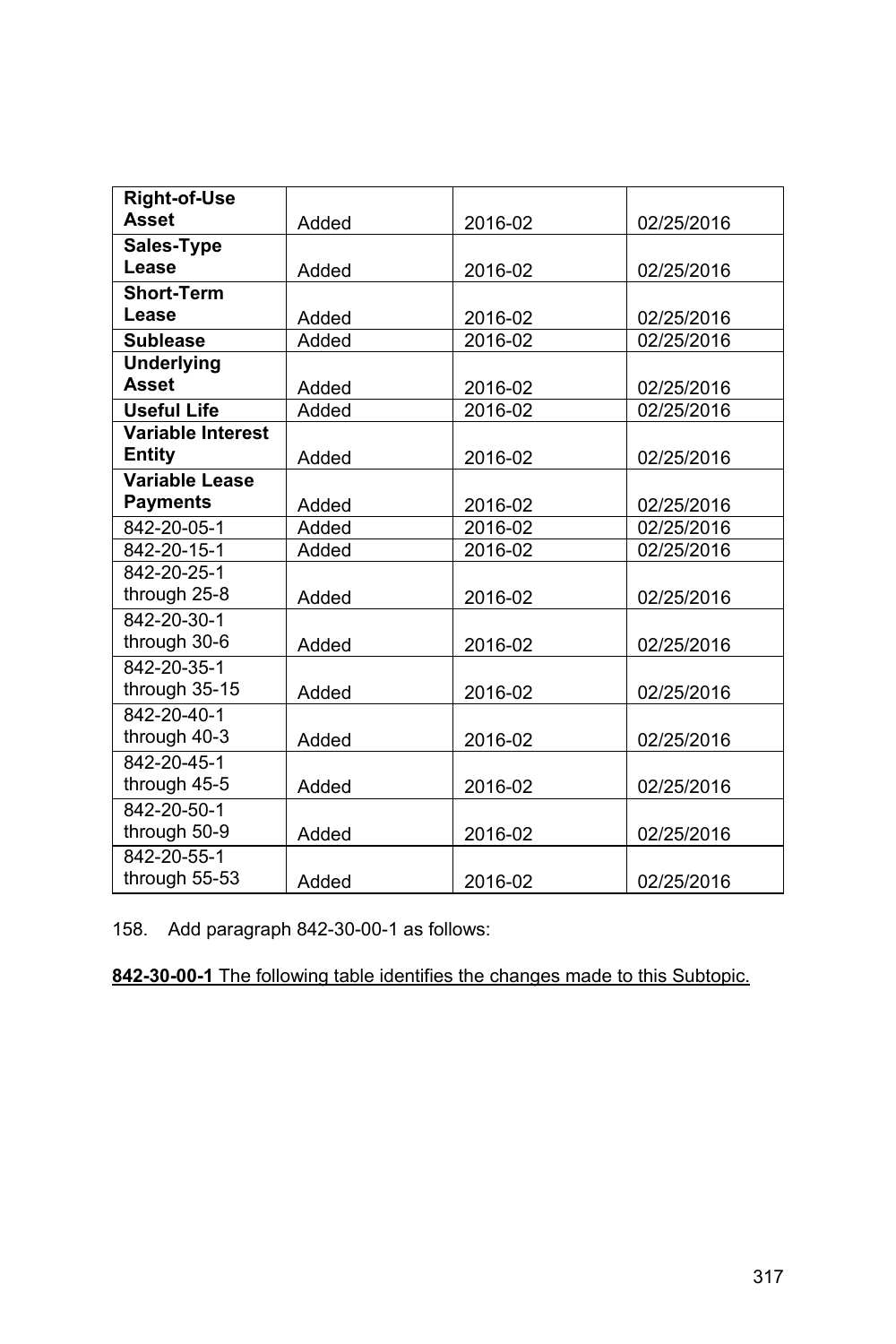|                          |               | <b>Accounting</b> |             |
|--------------------------|---------------|-------------------|-------------|
|                          |               | <b>Standards</b>  |             |
| Paragraph                | <b>Action</b> | <b>Update</b>     | <b>Date</b> |
| Commencement             |               |                   |             |
| Date of the              |               |                   |             |
| Lease                    |               |                   |             |
| (Commencement            |               |                   |             |
| Date)<br><b>Contract</b> | Added         | 2016-02           | 02/25/2016  |
|                          | Added         | $2016 - 02$       | 02/25/2016  |
| <b>Direct Financing</b>  |               |                   |             |
| Lease                    | Added         | 2016-02           | 02/25/2016  |
| Fair Value (2nd          |               |                   |             |
| def.)                    | Added         | 2016-02           | 02/25/2016  |
| <b>Finance Lease</b>     | Added         | 2016-02           | 02/25/2016  |
| <b>Initial Direct</b>    |               |                   |             |
| Costs                    | Added         | 2016-02           | 02/25/2016  |
| Lease                    | Added         | 2016-02           | 02/25/2016  |
| <b>Lease Payments</b>    | Added         | 2016-02           | 02/25/2016  |
| Lease                    |               |                   |             |
| <b>Receivable</b>        | Added         | 2016-02           | 02/25/2016  |
| <b>Lease Term</b>        | Added         | 2016-02           | 02/25/2016  |
| Lessee                   | Added         | 2016-02           | 02/25/2016  |
| Lessor                   | Added         | 2016-02           | 02/25/2016  |
| <b>Market</b>            |               |                   |             |
| <b>Participants</b>      | Added         | 2016-02           | 02/25/2016  |
| <b>Net Investment</b>    |               |                   |             |
| in the Lease             | Added         | 2016-02           | 02/25/2016  |
| <b>Operating Lease</b>   | Added         | 2016-02           | 02/25/2016  |
| Orderly                  |               |                   |             |
| <b>Transaction</b>       | Added         | 2016-02           | 02/25/2016  |
| Probable (2nd            |               |                   |             |
| def.)                    | Added         | 2016-02           | 02/25/2016  |
| <b>Rate Implicit in</b>  |               |                   |             |
| the Lease                | Added         | 2016-02           | 02/25/2016  |
| <b>Related Parties</b>   | Added         | 2016-02           | 02/25/2016  |
| <b>Residual Value</b>    |               |                   |             |
| Guarantee                | Added         | 2016-02           | 02/25/2016  |
| Sales-Type               |               |                   |             |
| Lease                    | Added         | 2016-02           | 02/25/2016  |
| <b>Selling Profit or</b> |               |                   |             |
| <b>Selling Loss</b>      | Added         | 2016-02           | 02/25/2016  |
| <b>Sublease</b>          | Added         | 2016-02           | 02/25/2016  |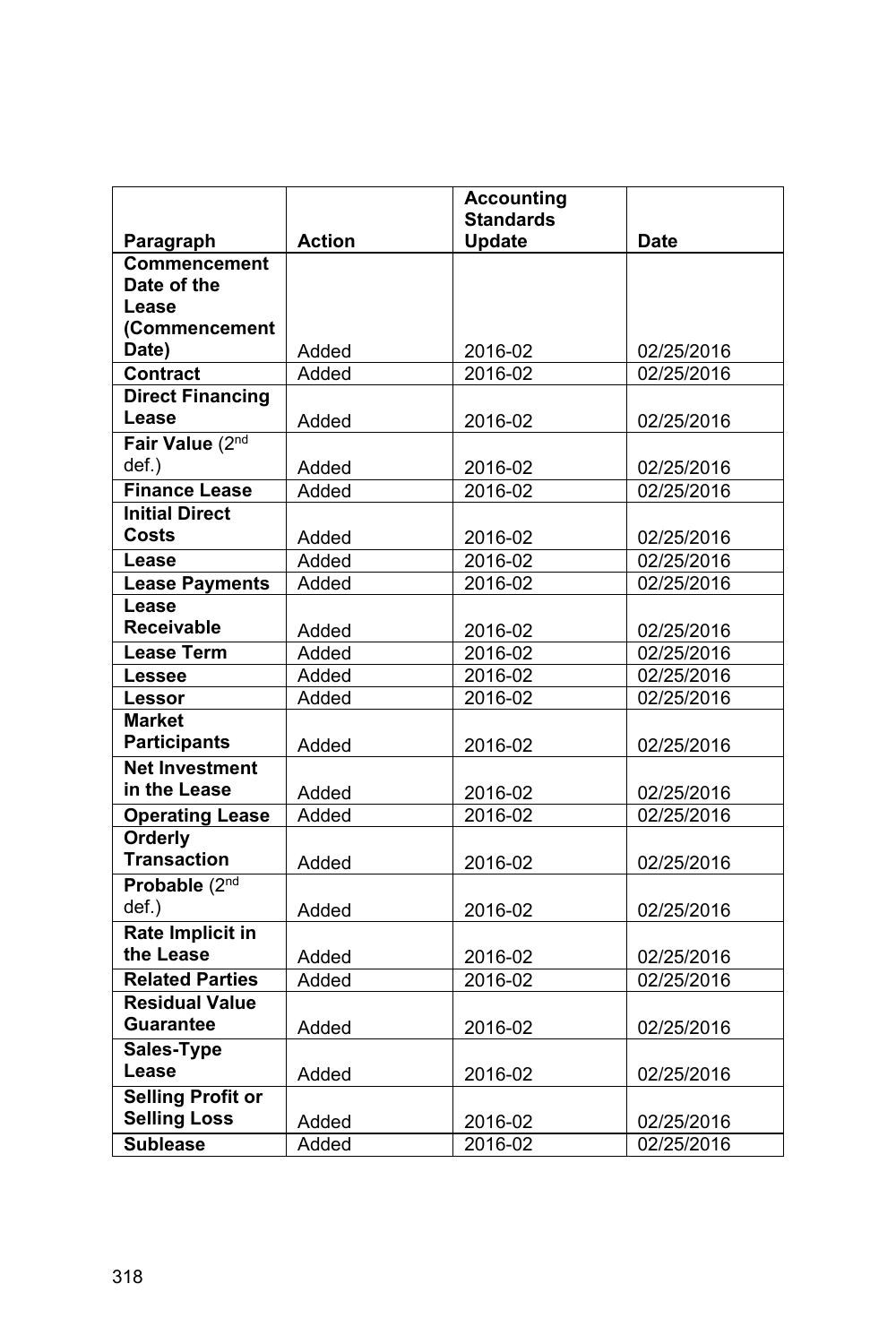| <b>Underlying</b><br>Asset | Added |         | 02/25/2016 |
|----------------------------|-------|---------|------------|
| Unguaranteed               |       | 2016-02 |            |
| <b>Residual Asset</b>      |       |         |            |
|                            | Added | 2016-02 | 02/25/2016 |
| <b>Useful Life</b>         | Added | 2016-02 | 02/25/2016 |
| Variable Lease             |       |         |            |
| <b>Payments</b>            | Added | 2016-02 | 02/25/2016 |
| 842-30-05-1                | Added | 2016-02 | 02/25/2016 |
| 842-30-15-1                | Added | 2016-02 | 02/25/2016 |
| 842-30-25-1                |       |         |            |
| through 25-14              | Added | 2016-02 | 02/25/2016 |
| 842-30-30-1                |       |         |            |
| through 30-4               | Added | 2016-02 | 02/25/2016 |
| 842-30-35-1                |       |         |            |
| through 35-7               | Added | 2016-02 | 02/25/2016 |
| 842-30-40-1                |       |         |            |
| through 40-4               | Added | 2016-02 | 02/25/2016 |
| 842-30-45-1                |       |         |            |
| through 45-7               | Added | 2016-02 | 02/25/2016 |
| 842-30-50-1                |       |         |            |
| through 50-13              | Added | 2016-02 | 02/25/2016 |
| 842-30-55-1                |       |         |            |
| through 55-43              | Added | 2016-02 | 02/25/2016 |

159. Add paragraph 842-40-00-1 as follows:

|                         |               | <b>Accounting</b><br><b>Standards</b> |            |
|-------------------------|---------------|---------------------------------------|------------|
| Paragraph               | <b>Action</b> | Update                                | Date       |
| Commencement            |               |                                       |            |
| Date of the             |               |                                       |            |
| Lease                   |               |                                       |            |
| (Commencement           |               |                                       |            |
| Date)                   | Added         | 2016-02                               | 02/25/2016 |
| Contract                | Added         | 2016-02                               | 02/25/2016 |
| <b>Direct Financing</b> |               |                                       |            |
| Lease                   | Added         | 2016-02                               | 02/25/2016 |
| Fair Value (2nd         |               |                                       |            |
| def.)                   | Added         | 2016-02                               | 02/25/2016 |
| <b>Finance Lease</b>    | Added         | 2016-02                               | 02/25/2016 |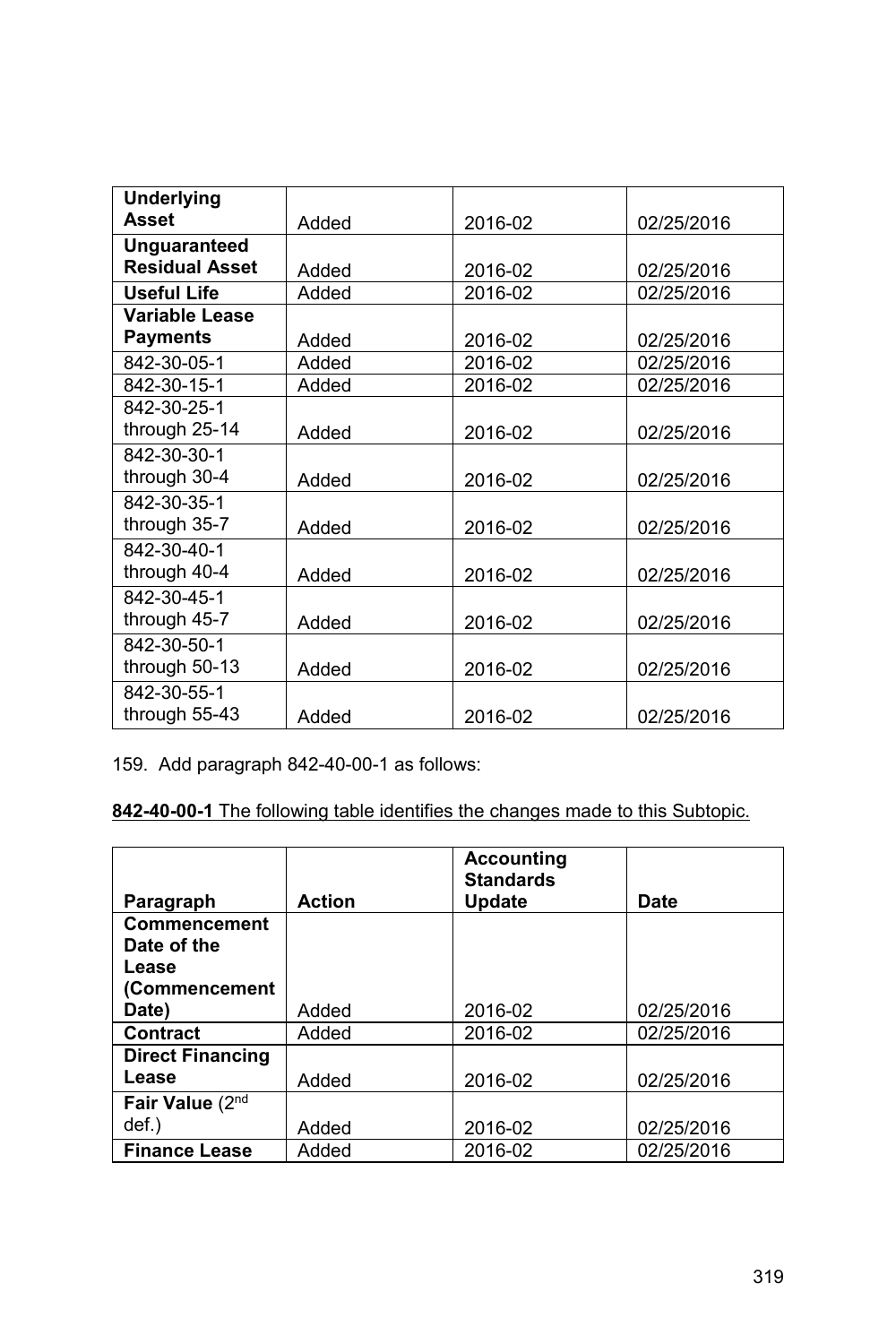| Lease                  | Added | 2016-02 | 02/25/2016 |
|------------------------|-------|---------|------------|
| <b>Lease Payments</b>  | Added | 2016-02 | 02/25/2016 |
| <b>Lease Term</b>      | Added | 2016-02 | 02/25/2016 |
| Lessee                 | Added | 2016-02 | 02/25/2016 |
| <b>Lessor</b>          | Added | 2016-02 | 02/25/2016 |
| <b>Market</b>          |       |         |            |
| <b>Participants</b>    | Added | 2016-02 | 02/25/2016 |
| <b>Operating Lease</b> | Added | 2016-02 | 02/25/2016 |
| Orderly                | Added | 2016-02 | 02/25/2016 |
| <b>Transaction</b>     |       |         |            |
| <b>Related Parties</b> | Added | 2016-02 | 02/25/2016 |
| <b>Residual Value</b>  |       |         |            |
| <b>Guarantee</b>       | Added | 2016-02 | 02/25/2016 |
| Sales-Type             |       |         |            |
| Lease                  | Added | 2016-02 | 02/25/2016 |
| <b>Sublease</b>        | Added | 2016-02 | 02/25/2016 |
| <b>Underlying</b>      |       |         |            |
| <b>Asset</b>           | Added | 2016-02 | 02/25/2016 |
| 842-40-05-1            | Added | 2016-02 | 02/25/2016 |
| 842-40-15-1            |       |         |            |
| through 15-3           | Added | 2016-02 | 02/25/2016 |
| 842-40-25-1            |       |         |            |
| through 25-5           | Added | 2016-02 | 02/25/2016 |
| 842-40-30-1            |       |         |            |
| through 30-6           | Added | 2016-02 | 02/25/2016 |
| 842-40-50-1            | Added | 2016-02 | 02/25/2016 |
| 842-40-50-2            | Added | 2016-02 | 02/25/2016 |
| 842-40-55-1            |       |         |            |
| through 55-44          | Added | 2016-02 | 02/25/2016 |

160. Add paragraph 842-50-00-1 as follows:

| Paragraph                                                  | <b>Action</b> | <b>Accounting</b><br><b>Standards</b><br><b>Update</b> | Date       |
|------------------------------------------------------------|---------------|--------------------------------------------------------|------------|
| <b>Acquiree</b>                                            | Added         | 2016-02                                                | 02/25/2016 |
| <b>Acquirer</b>                                            | Added         | 2016-02                                                | 02/25/2016 |
| <b>Acquisition by a</b><br><b>Not-for-Profit</b><br>Entity | Added         | 2016-02                                                | 02/25/2016 |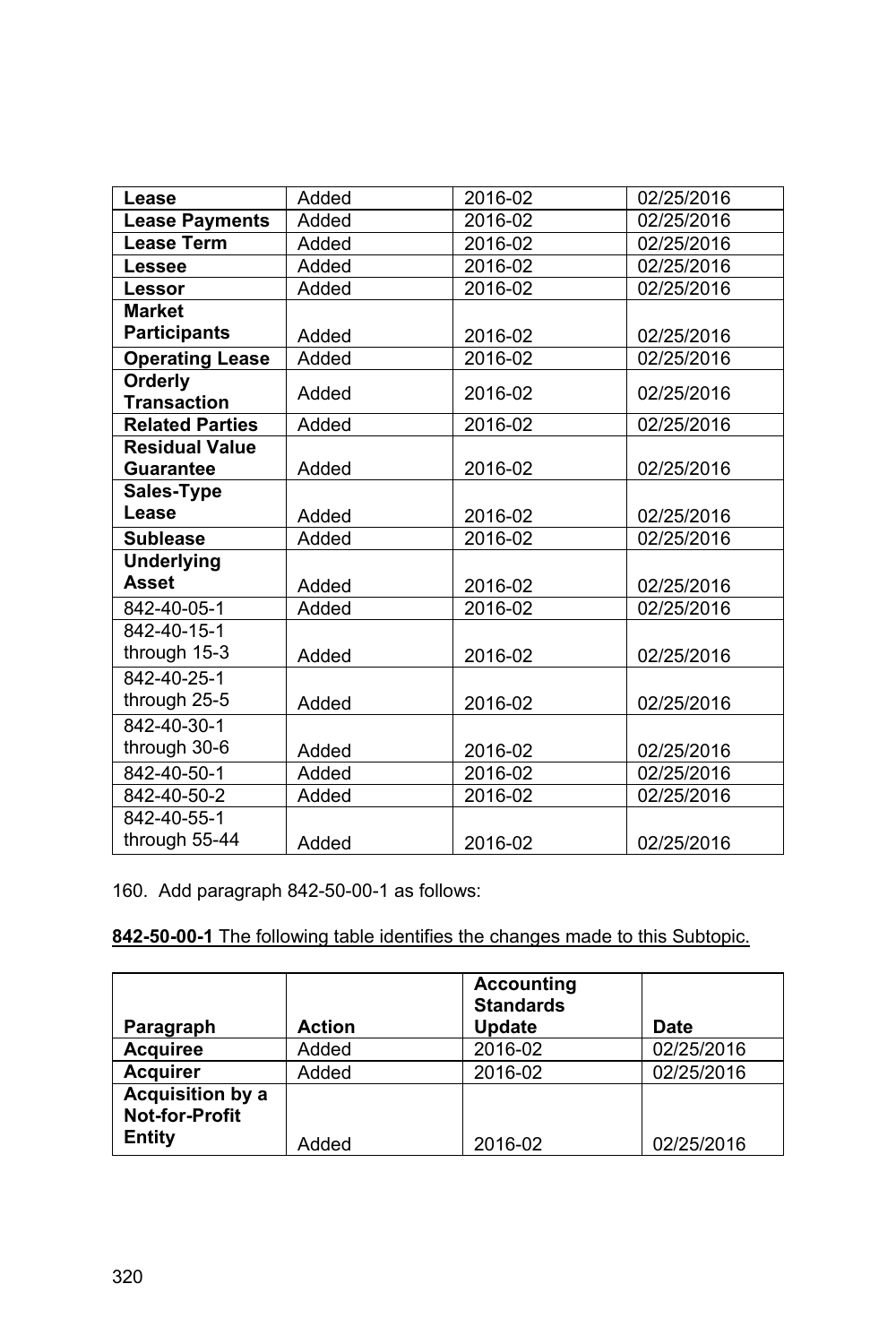| <b>Business</b>          | Added | 2016-02     | 02/25/2016 |
|--------------------------|-------|-------------|------------|
| <b>Business</b>          |       |             |            |
| Combination              | Added | 2016-02     | 02/25/2016 |
| <b>Commencement</b>      |       |             |            |
| Date of the              |       |             |            |
| Lease                    |       |             |            |
| (Commencement            |       |             |            |
| Date)                    | Added | 2016-02     | 02/25/2016 |
| <b>Contract</b>          | Added | 2016-02     | 02/25/2016 |
| <b>Delayed Equity</b>    |       |             |            |
| Investment               | Added | 2016-02     | 02/25/2016 |
| <b>Estimated</b>         |       |             |            |
| <b>Residual Value</b>    | Added | 2016-02     | 02/25/2016 |
| Fair Value (2nd          |       |             |            |
| def.)                    | Added | 2016-02     | 02/25/2016 |
| Lease                    | Added | $2016 - 02$ | 02/25/2016 |
| <b>Lease Inception</b>   | Added | 2016-02     | 02/25/2016 |
| Lease                    |       |             |            |
| <b>Modification</b>      | Added | 2016-02     | 02/25/2016 |
| <b>Lease Payments</b>    | Added | 2016-02     | 02/25/2016 |
| <b>Lease Term</b>        | Added | 2016-02     | 02/25/2016 |
| <b>Legal Entity</b>      | Added | 2016-02     | 02/25/2016 |
| Lessee                   | Added | 2016-02     | 02/25/2016 |
| Lessor                   | Added | 2016-02     | 02/25/2016 |
| <b>Leveraged Lease</b>   | Added | 2016-02     | 02/25/2016 |
| <b>Market</b>            |       |             |            |
| <b>Participants</b>      | Added | 2016-02     | 02/25/2016 |
| <b>Minimum Lease</b>     |       |             |            |
| <b>Payments</b>          | Added | 2016-02     | 02/25/2016 |
| <b>Not-for-Profit</b>    |       |             |            |
| <b>Entity</b>            | Added | 2016-02     | 02/25/2016 |
| Orderly                  |       |             |            |
| <b>Transaction</b>       | Added | 2016-02     | 02/25/2016 |
| <b>Related Parties</b>   | Added | 2016-02     | 02/25/2016 |
| <b>Underlying</b>        |       |             |            |
| Asset                    | Added | 2016-02     | 02/25/2016 |
| <b>Variable Interest</b> |       |             |            |
| <b>Entity</b>            | Added | 2016-02     | 02/25/2016 |
| 842-50-05-1              | Added | 2016-02     | 02/25/2016 |
| 842-50-15-1              | Added | 2016-02     | 02/25/2016 |
| 842-50-25-1              | Added | 2016-02     | 02/25/2016 |
| 842-50-25-2              | Added | 2016-02     | 02/25/2016 |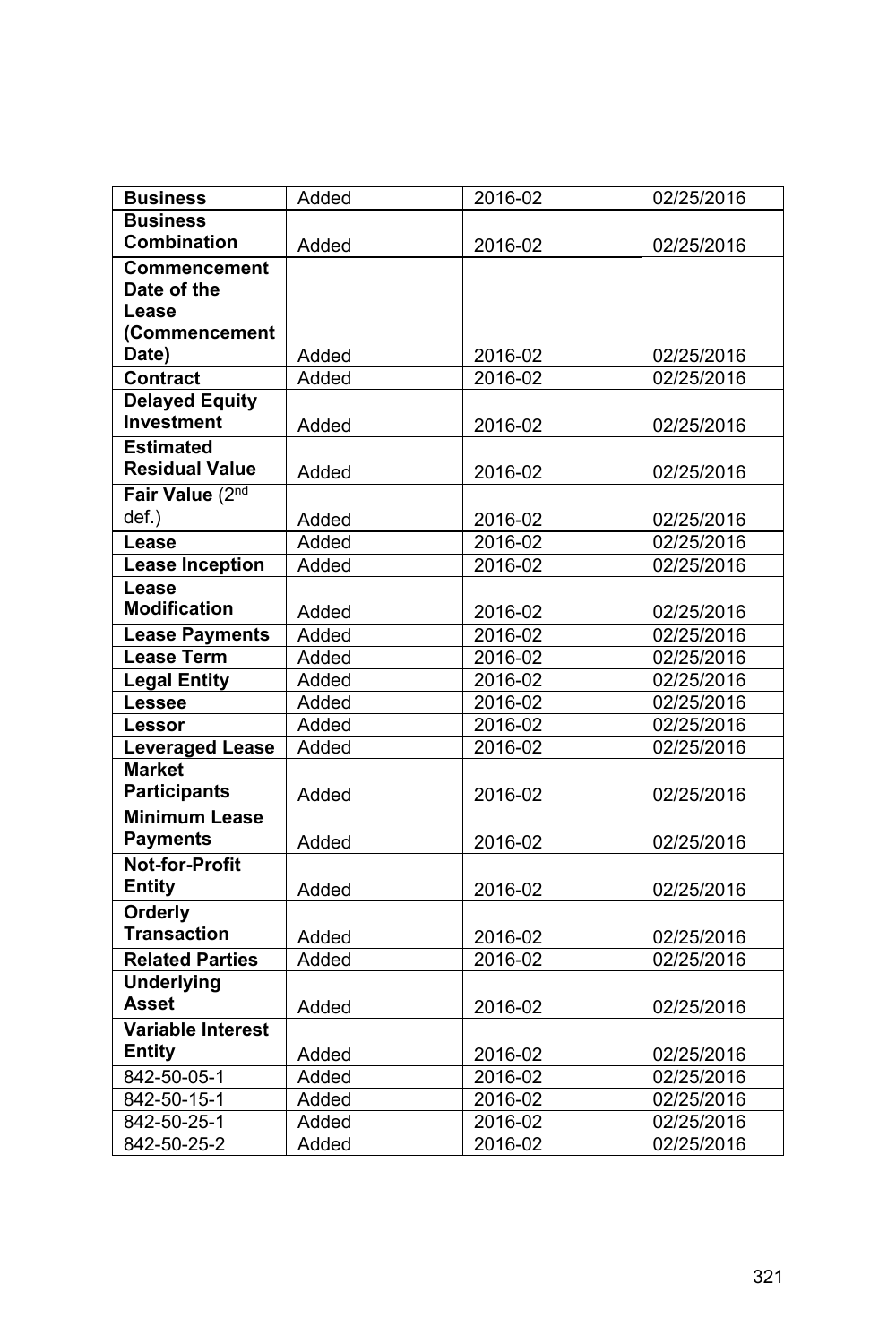| 842-50-30-1   | Added | 2016-02 | 02/25/2016 |
|---------------|-------|---------|------------|
| 842-50-30-2   | Added | 2016-02 | 02/25/2016 |
| 842-50-35-1   |       |         |            |
| through 35-21 | Added | 2016-02 | 02/25/2016 |
| 842-50-45-1   |       |         |            |
| through 45-3  | Added | 2016-02 | 02/25/2016 |
| 842-50-50-1   |       |         |            |
| through 50-3  | Added | 2016-02 | 02/25/2016 |
| 842-50-55-1   |       |         |            |
| through 55-33 | Added | 2016-02 | 02/25/2016 |

161. Amend paragraph 845-10-00-1, by adding the following item to the table, as follows:

**845-10-00-1** The following table identifies the changes made to this Subtopic.

|              |               | <b>Accounting</b><br><b>Standards</b> |            |
|--------------|---------------|---------------------------------------|------------|
| Paragraph    | <b>Action</b> | <b>Update</b>                         | Date       |
| 845-10-30-20 | Superseded    | 2016-02                               | 02/25/2016 |

162. Amend paragraph 853-10-00-1, by adding the following item to the table, as follows:

**853-10-00-1** The following table identifies the changes made to this Subtopic.

| Paragraph   | <b>Action</b> | Accounting<br><b>Standards</b><br><b>Update</b> | <b>Date</b> |
|-------------|---------------|-------------------------------------------------|-------------|
| 853-10-25-2 | Amended       | 2016-02                                         | 02/25/2016  |

163. Amend paragraph 860-10-00-1, by adding the following items to the table, as follows:

| Paragraph                 | <b>Action</b> | <b>Accounting</b><br><b>Standards</b><br><b>Update</b> | Date       |
|---------------------------|---------------|--------------------------------------------------------|------------|
| <b>Contract</b>           | Added         | 2016-02                                                | 02/25/2016 |
| <b>Direct</b>             |               |                                                        |            |
| <b>Financing</b><br>Lease | Added         | 2016-02                                                | 02/25/2016 |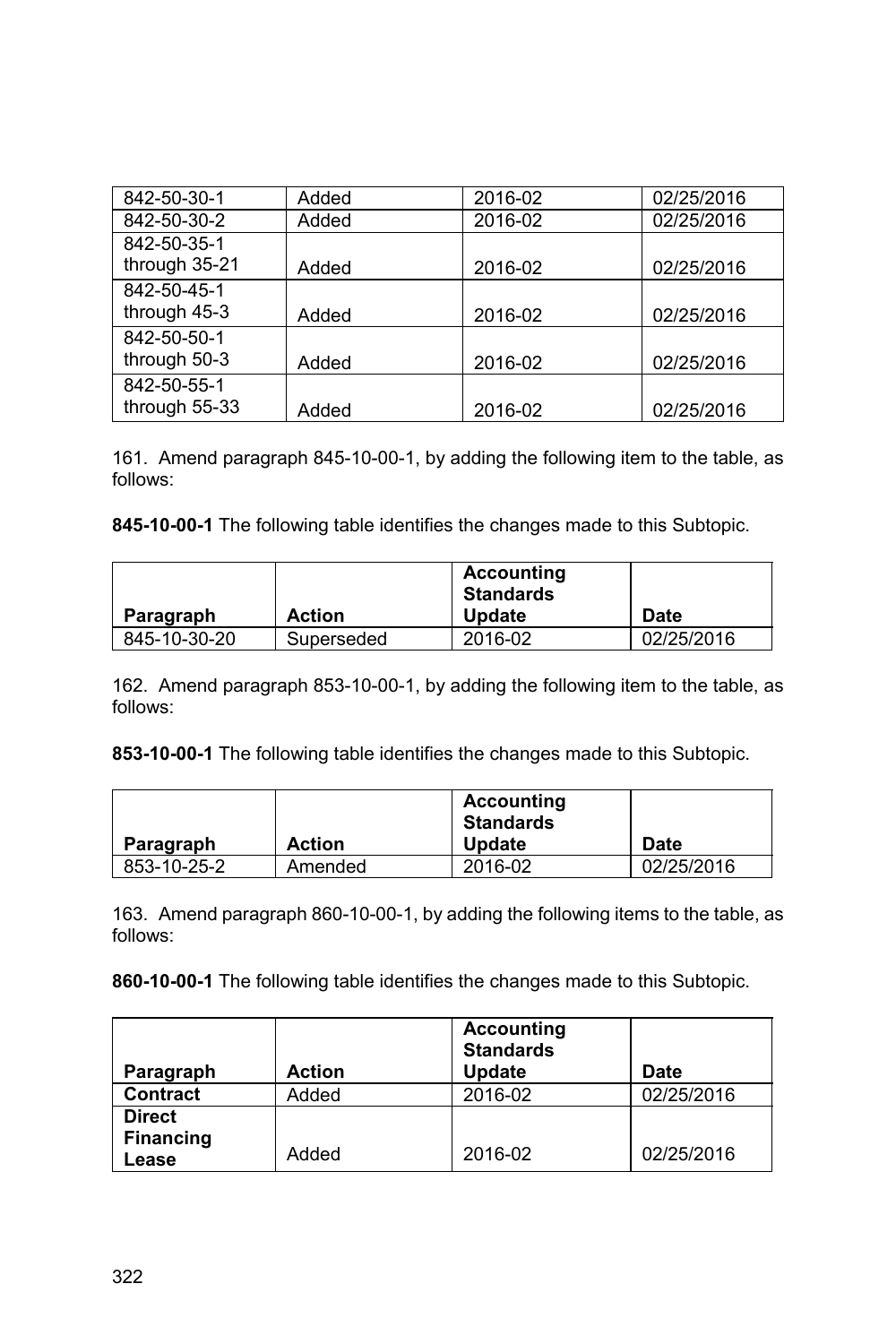| Lease                 | Added   | 2016-02 | 02/25/2016 |
|-----------------------|---------|---------|------------|
| Lease                 |         |         |            |
| <b>Payments</b>       | Added   | 2016-02 | 02/25/2016 |
| Lease                 |         |         |            |
| <b>Receivable</b>     | Added   | 2016-02 | 02/25/2016 |
| <b>Lease Term</b>     | Added   | 2016-02 | 02/25/2016 |
| Lessee                | Added   | 2016-02 | 02/25/2016 |
| Lessor                | Added   | 2016-02 | 02/25/2016 |
| Sales-Type            |         |         |            |
| Lease                 | Added   | 2016-02 | 02/25/2016 |
| <b>Underlying</b>     |         |         |            |
| <b>Asset</b>          | Added   | 2016-02 | 02/25/2016 |
| <b>Unguaranteed</b>   |         |         |            |
| <b>Residual Asset</b> | Added   | 2016-02 | 02/25/2016 |
| 860-10-15-4           | Amended | 2016-02 | 02/25/2016 |
| 860-10-55-5           | Amended | 2016-02 | 02/25/2016 |
| 860-10-55-6           | Amended | 2016-02 | 02/25/2016 |

164. Amend paragraph 860-20-00-1, by adding the following items to the table, as follows:

**860-20-00-1** The following table identifies the changes made to this Subtopic.

|                   |               | <b>Accounting</b><br><b>Standards</b> |            |
|-------------------|---------------|---------------------------------------|------------|
| Paragraph         | <b>Action</b> | <b>Update</b>                         | Date       |
| <b>Contract</b>   | Added         | 2016-02                               | 02/25/2016 |
| Lease             | Added         | 2016-02                               | 02/25/2016 |
| Lease             |               |                                       |            |
| <b>Payments</b>   | Added         | 2016-02                               | 02/25/2016 |
| Lessee            | Added         | 2016-02                               | 02/25/2016 |
| Lessor            | Added         | 2016-02                               | 02/25/2016 |
| <b>Underlying</b> |               |                                       |            |
| Asset             | Added         | 2016-02                               | 02/25/2016 |
| 860-20-55-1       | Amended       | 2016-02                               | 02/25/2016 |
| 860-20-55-26      | Amended       | 2016-02                               | 02/25/2016 |
| 860-20-55-27      | Amended       | 2016-02                               | 02/25/2016 |
| 860-20-55-58      | Amended       | 2016-02                               | 02/25/2016 |
| 860-20-55-59      | Amended       | 2016-02                               | 02/25/2016 |

165. Amend paragraph 908-360-00-1, by adding the following item to the table, as follows: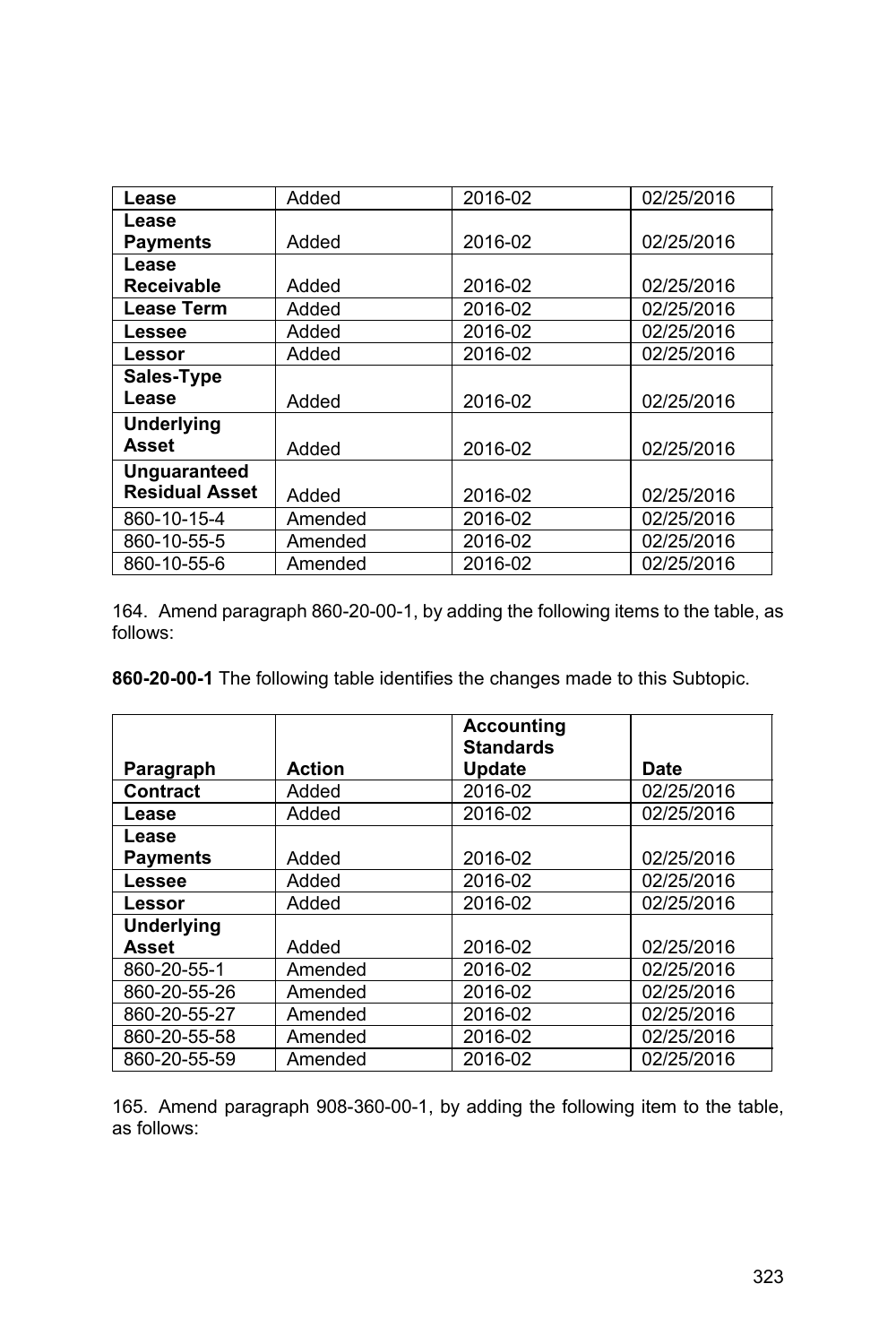**908-360-00-1** The following table identifies the changes made to this Subtopic.

|              |               | <b>Accounting</b><br><b>Standards</b> |            |
|--------------|---------------|---------------------------------------|------------|
| Paragraph    | <b>Action</b> | <b>Update</b>                         | Date       |
| 908-360-55-1 | Amended       | 2016-02                               | 02/25/2016 |

166. Amend paragraph 954-470-00-1, by adding the following items to the table, as follows:

**954-470-00-1** The following table identifies the changes made to this Subtopic.

| Paragraph      | <b>Action</b> | Accounting<br><b>Standards</b><br>Update | Date       |
|----------------|---------------|------------------------------------------|------------|
| <b>Advance</b> |               |                                          |            |
| Refunding      | Added         | 2016-02                                  | 02/25/2016 |
| 954-470-25-1   | Amended       | 2016-02                                  | 02/25/2016 |
| 954-470-40-1   | Amended       | 2016-02                                  | 02/25/2016 |

167. Amend paragraph 958-805-00-1, by adding the following items to the table, as follows:

**958-805-00-1** The following table identifies the changes made to this Subtopic.

|               |               | <b>Accounting</b><br><b>Standards</b> |            |
|---------------|---------------|---------------------------------------|------------|
| Paragraph     | <b>Action</b> | <b>Update</b>                         | Date       |
| 958-805-25-9  | Amended       | 2016-02                               | 02/25/2016 |
| 958-805-25-11 | Amended       | 2016-02                               | 02/25/2016 |

168. Amend paragraph 958-810-00-1, by adding the following items to the table, as follows:

| Paragraph                                          | <b>Action</b> | <b>Accounting</b><br><b>Standards</b><br><b>Update</b> | Date       |
|----------------------------------------------------|---------------|--------------------------------------------------------|------------|
| <b>Bargain</b><br><b>Purchase</b><br><b>Option</b> | Superseded    | 2016-02                                                | 02/25/2016 |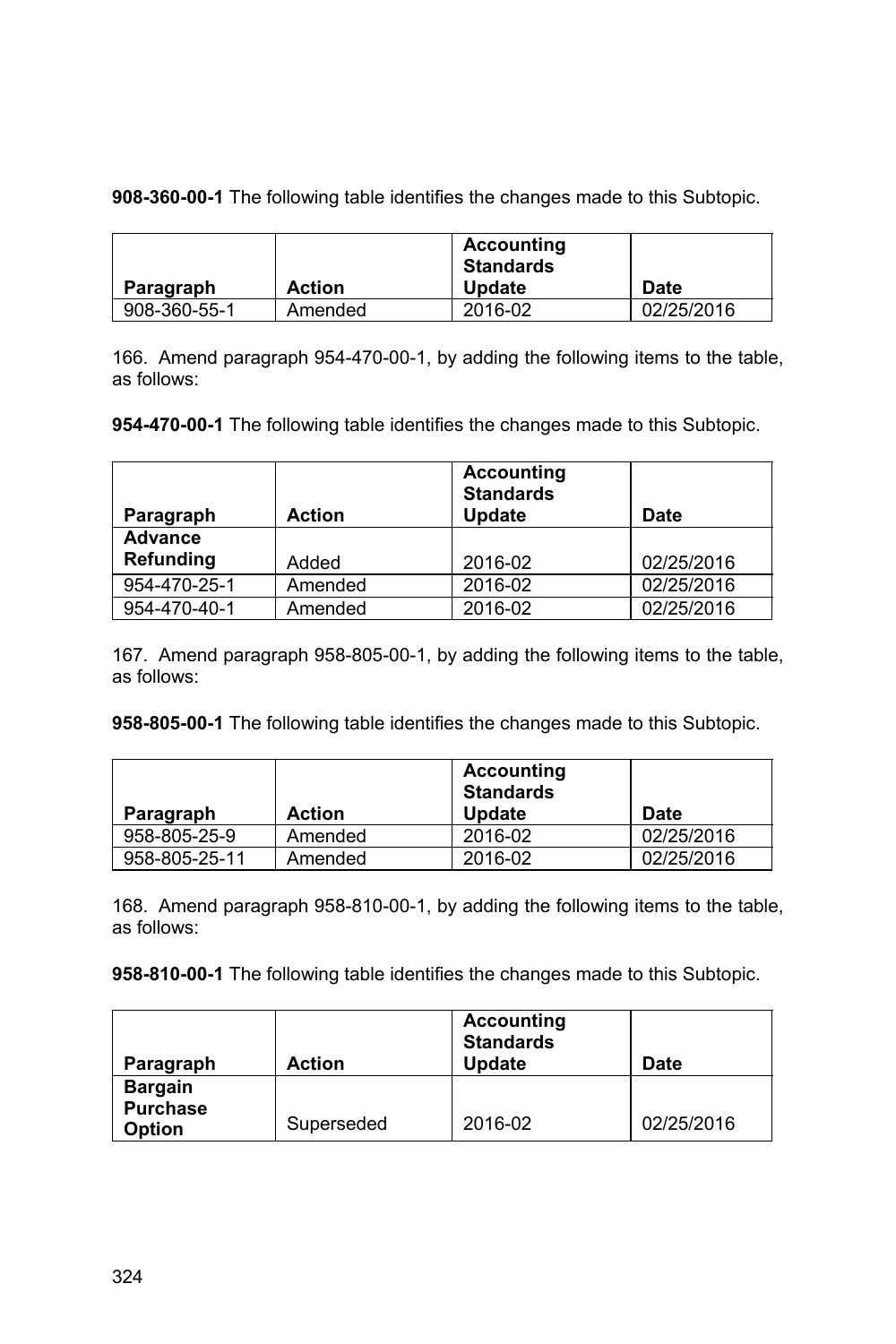| <b>Bargain</b>        |            |         |            |
|-----------------------|------------|---------|------------|
| Renewal               |            |         |            |
| <b>Option</b>         |            |         |            |
|                       | Superseded | 2016-02 | 02/25/2016 |
| Contract              | Added      | 2016-02 | 02/25/2016 |
| <b>Indirectly</b>     |            |         |            |
| <b>Related to the</b> |            |         |            |
| Leased                |            |         |            |
| <b>Property</b>       | Superseded | 2016-02 | 02/25/2016 |
| Lease                 | Added      | 2016-02 | 02/25/2016 |
| <b>Lease Term</b>     | Amended    | 2016-02 | 02/25/2016 |
| Lessee                | Added      | 2016-02 | 02/25/2016 |
| Lessor                | Added      | 2016-02 | 02/25/2016 |
| <b>Noncancelable</b>  |            |         |            |
| <b>Lease Term</b>     | Superseded | 2016-02 | 02/25/2016 |
| Penalty               | Superseded | 2016-02 | 02/25/2016 |
| <b>Underlying</b>     |            |         |            |
| Asset                 | Added      | 2016-02 | 02/25/2016 |
| 958-810-25-10         | Amended    | 2016-02 | 02/25/2016 |
| 958-810-55-7          | Amended    | 2016-02 | 02/25/2016 |
| 958-810-55-14         | Amended    | 2016-02 | 02/25/2016 |

169. Add paragraph 958-840-00-1 as follows:

|                                                                         |               | <b>Accounting</b><br><b>Standards</b> |            |
|-------------------------------------------------------------------------|---------------|---------------------------------------|------------|
| Paragraph                                                               | <b>Action</b> | <b>Update</b>                         | Date       |
| <b>Bargain</b><br><b>Purchase</b><br><b>Option</b>                      | Superseded    | 2016-02                               | 02/25/2016 |
| <b>Bargain</b><br>Renewal<br><b>Option</b>                              | Superseded    | 2016-02                               | 02/25/2016 |
| <b>Indirectly</b><br><b>Related to the</b><br>Leased<br><b>Property</b> | Superseded    | 2016-02                               | 02/25/2016 |
| <b>Lease Term</b>                                                       | Superseded    | 2016-02                               | 02/25/2016 |
| <b>Noncancelable</b>                                                    |               |                                       |            |
| <b>Lease Term</b>                                                       | Superseded    | 2016-02                               | 02/25/2016 |
| Penalty                                                                 | Superseded    | 2016-02                               | 02/25/2016 |
| 958-840-05-1                                                            | Superseded    | 2016-02                               | 02/25/2016 |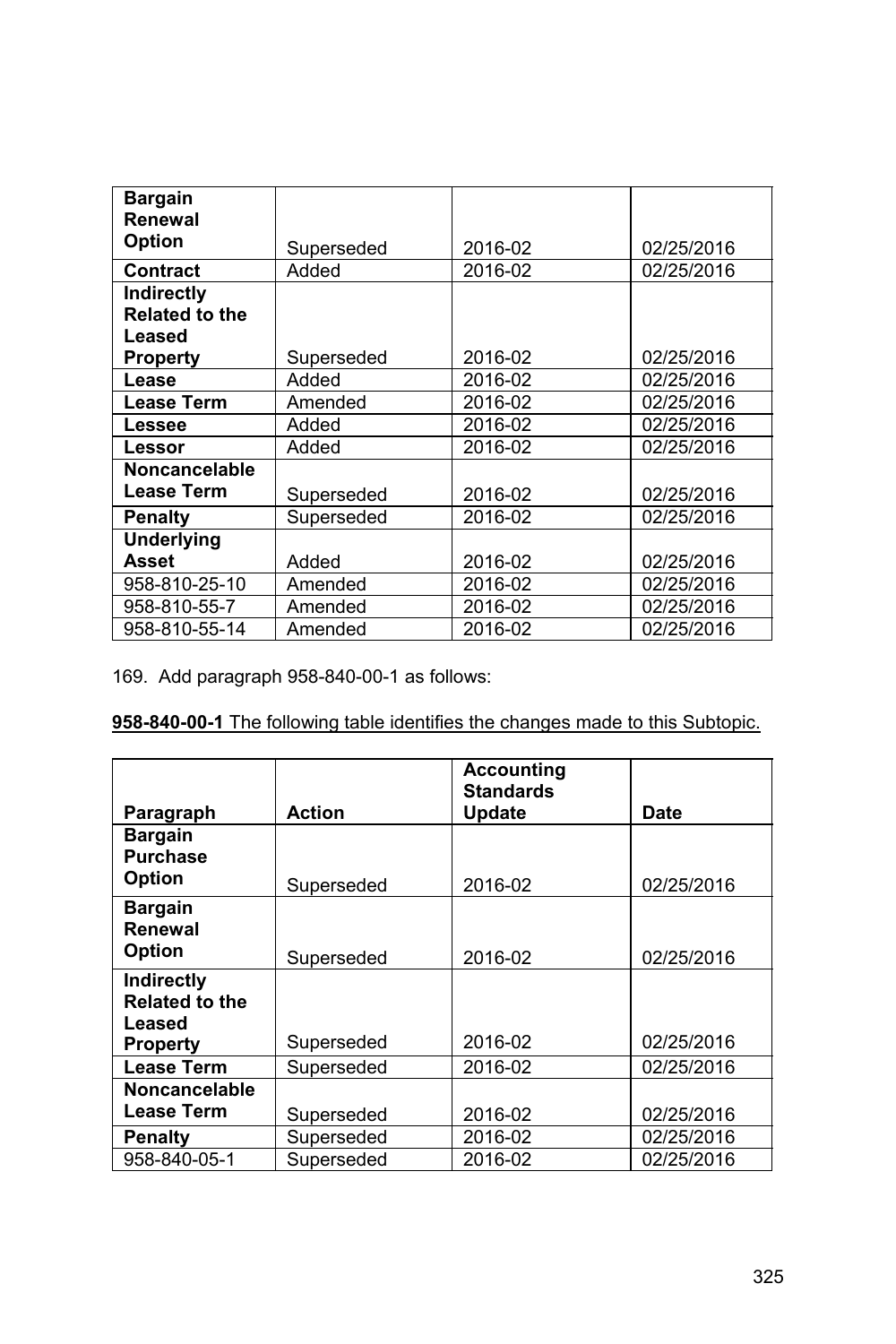| 958-840-15-1 | Superseded | 2016-02 | 02/25/2016 |
|--------------|------------|---------|------------|
| 958-840-55-1 |            |         |            |
| through 55-4 | Superseded | 2016-02 | 02/25/2016 |

170. Amend paragraph 970-10-00-1, by adding the following items to the table, as follows:

**970-10-00-1** The following table identifies the changes made to this Subtopic.

| Paragraph   | <b>Action</b> | <b>Accounting</b><br><b>Standards</b><br><b>Update</b> | Date       |
|-------------|---------------|--------------------------------------------------------|------------|
| 970-10-05-1 | Amended       | 2016-02                                                | 02/25/2016 |
| 970-10-15-8 | Amended       | 2016-02                                                | 02/25/2016 |

171. Amend paragraph 970-340-00-1, by adding the following items to the table, as follows:

|                       |               | <b>Accounting</b><br><b>Standards</b> |            |
|-----------------------|---------------|---------------------------------------|------------|
| Paragraph             | <b>Action</b> | <b>Update</b>                         | Date       |
| Contract              | Added         | 2016-02                               | 02/25/2016 |
| <b>Direct</b>         |               |                                       |            |
| <b>Financing</b>      |               |                                       |            |
| Lease                 | Added         | 2016-02                               | 02/25/2016 |
| <b>Finance Lease</b>  | Added         | 2016-02                               | 02/25/2016 |
| <b>Initial Direct</b> |               |                                       |            |
| Costs                 | Added         | 2016-02                               | 02/25/2016 |
| Lease                 | Added         | 2016-02                               | 02/25/2016 |
| <b>Lease Term</b>     | Added         | 2016-02                               | 02/25/2016 |
| <b>Lessee</b>         | Added         | 2016-02                               | 02/25/2016 |
| Lessor                | Added         | 2016-02                               | 02/25/2016 |
| Operating             |               |                                       |            |
| Lease                 | Added         | 2016-02                               | 02/25/2016 |
| Sales-Type            |               |                                       |            |
| Lease                 | Added         | 2016-02                               | 02/25/2016 |
| <b>Underlying</b>     |               |                                       |            |
| <b>Asset</b>          | Added         | 2016-02                               | 02/25/2016 |
| 970-340-25-16         | Amended       | 2016-02                               | 02/25/2016 |
| 970-340-35-2          | Amended       | 2016-02                               | 02/25/2016 |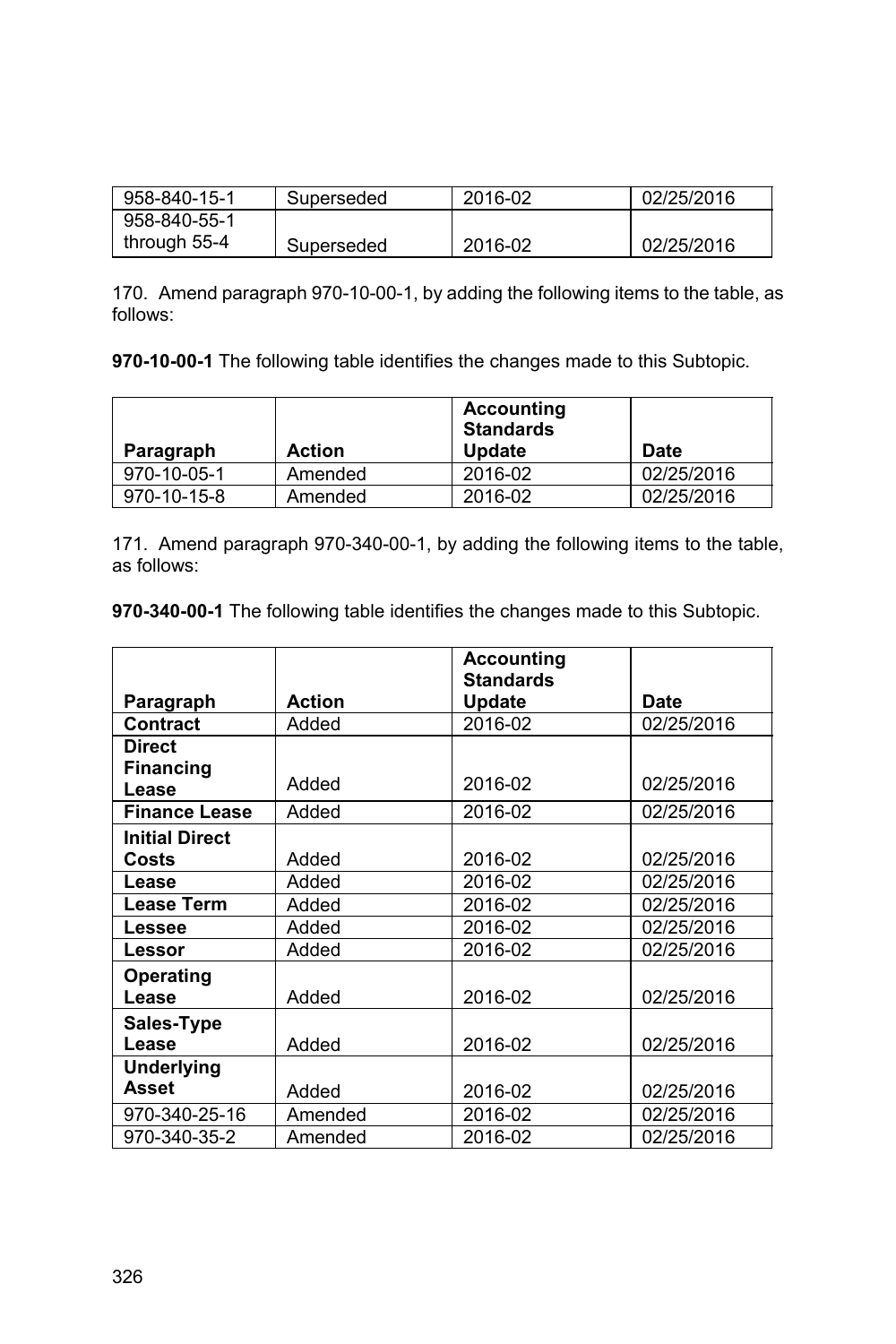172. Amend paragraph 972-10-00-1, by adding the following item to the table, as follows:

**972-10-00-1** The following table identifies the changes made to this Subtopic.

| Paragraph   | <b>Action</b> | <b>Accounting</b><br>Standards<br><b>Update</b> | Date       |
|-------------|---------------|-------------------------------------------------|------------|
| 972-10-05-1 | Amended       | 2016-02                                         | 02/25/2016 |

173. Amend paragraph 974-10-00-1, by adding the following item to the table, as follows:

**974-10-00-1** The following table identifies the changes made to this Subtopic.

|             | <b>Action</b> | Accounting<br>Standards | Date       |
|-------------|---------------|-------------------------|------------|
| Paragraph   |               | <b>Update</b>           |            |
| 974-10-05-1 | Amended       | 2016-02                 | 02/25/2016 |

174. Add paragraph 974-840-00-1 as follows:

**974-840-00-1** The following table identifies the changes made to this Subtopic.

|                    |               | <b>Accounting</b><br><b>Standards</b> |            |
|--------------------|---------------|---------------------------------------|------------|
| Paragraph          | <b>Action</b> | Update                                | Date       |
| <b>Real Estate</b> |               |                                       |            |
| Investment         |               |                                       |            |
| Trust              | Superseded    | 2016-02                               | 02/25/2016 |
| <b>Service</b>     |               |                                       |            |
| Corporation        | Superseded    | 2016-02                               | 02/25/2016 |
| 974-840-05-1       | Superseded    | 2016-02                               | 02/25/2016 |
| 974-840-15-1       | Superseded    | 2016-02                               | 02/25/2016 |
| 974-840-25-1       | Superseded    | 2016-02                               | 02/25/2016 |

175. Add paragraph 974-842-00-1 as follows: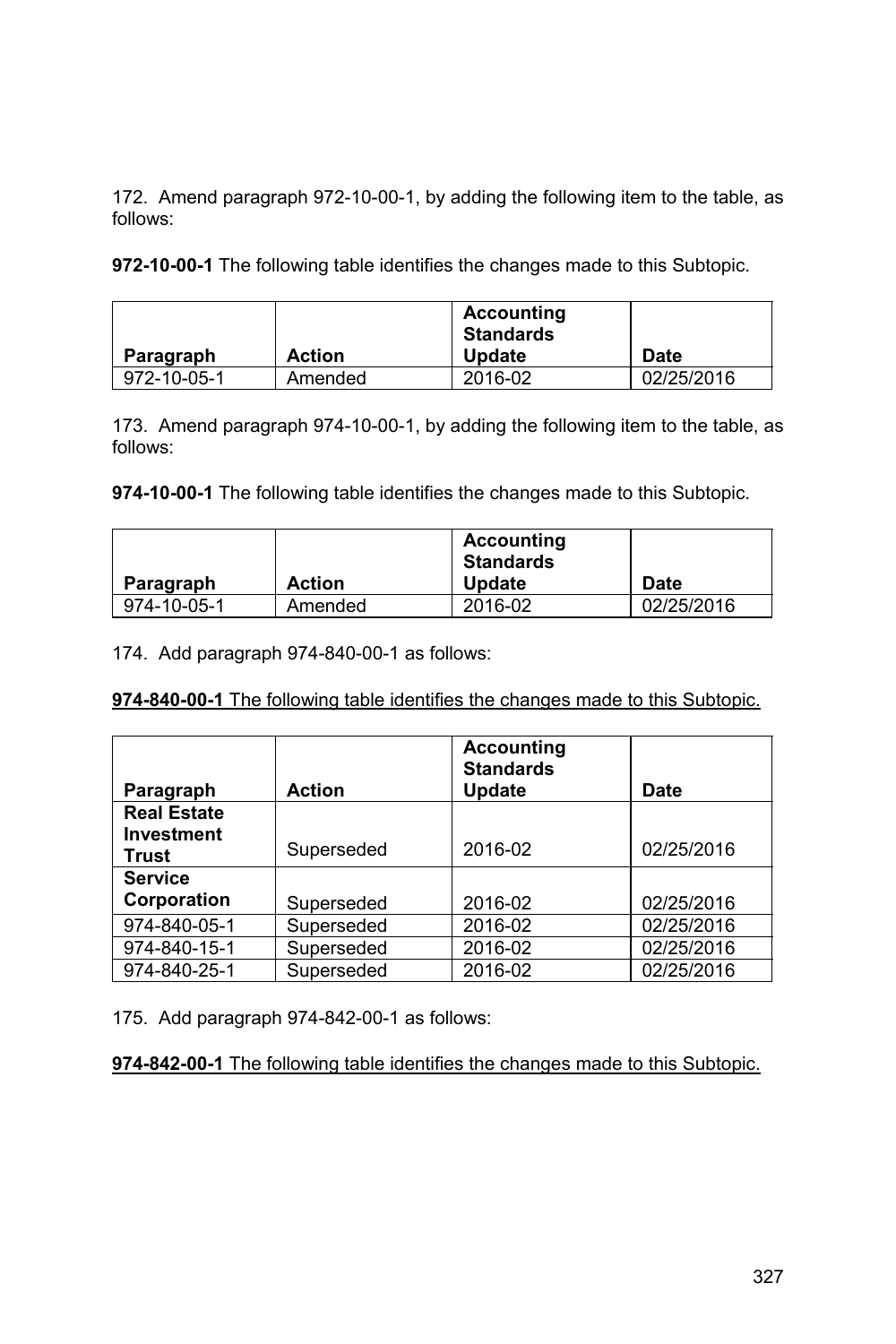|                       |               | <b>Accounting</b><br><b>Standards</b> |            |
|-----------------------|---------------|---------------------------------------|------------|
| Paragraph             | <b>Action</b> | Update                                | Date       |
| Contract              | Added         | 2016-02                               | 02/25/2016 |
| <b>Initial Direct</b> |               |                                       |            |
| Costs                 | Added         | 2016-02                               | 02/25/2016 |
| Lease                 | Added         | 2016-02                               | 02/25/2016 |
| <b>Real Estate</b>    |               |                                       |            |
| Investment            |               |                                       |            |
| Trust                 | Added         | 2016-02                               | 02/25/2016 |
| <b>Service</b>        |               |                                       |            |
| Corporation           | Added         | 2016-02                               | 02/25/2016 |
| 974-842-05-1          | Added         | 2016-02                               | 02/25/2016 |
| 974-842-15-1          | Added         | 2016-02                               | 02/25/2016 |
| 974-842-25-1          | Added         | 2016-02                               | 02/25/2016 |

176. Amend paragraph 976-10-00-1, by adding the following item to the table, as follows:

**976-10-00-1** The following table identifies the changes made to this Subtopic.

|             |               | <b>Accounting</b><br><b>Standards</b> |            |
|-------------|---------------|---------------------------------------|------------|
| Paragraph   | <b>Action</b> | <b>Update</b>                         | Date       |
| 976-10-05-1 | Amended       | 2016-02                               | 02/25/2016 |

177. Amend paragraph 978-10-00-1, by adding the following items to the table, as follows:

**978-10-00-1** The following table identifies the changes made to this Subtopic.

|             |               | <b>Accounting</b><br><b>Standards</b> |             |
|-------------|---------------|---------------------------------------|-------------|
| Paragraph   | <b>Action</b> | <b>Update</b>                         | <b>Date</b> |
| 978-10-05-1 | Amended       | 2016-02                               | 02/25/2016  |
| 978-10-05-2 | Amended       | 2016-02                               | 02/25/2016  |

178. Amend paragraph 978-330-00-1, by adding the following item to the table, as follows: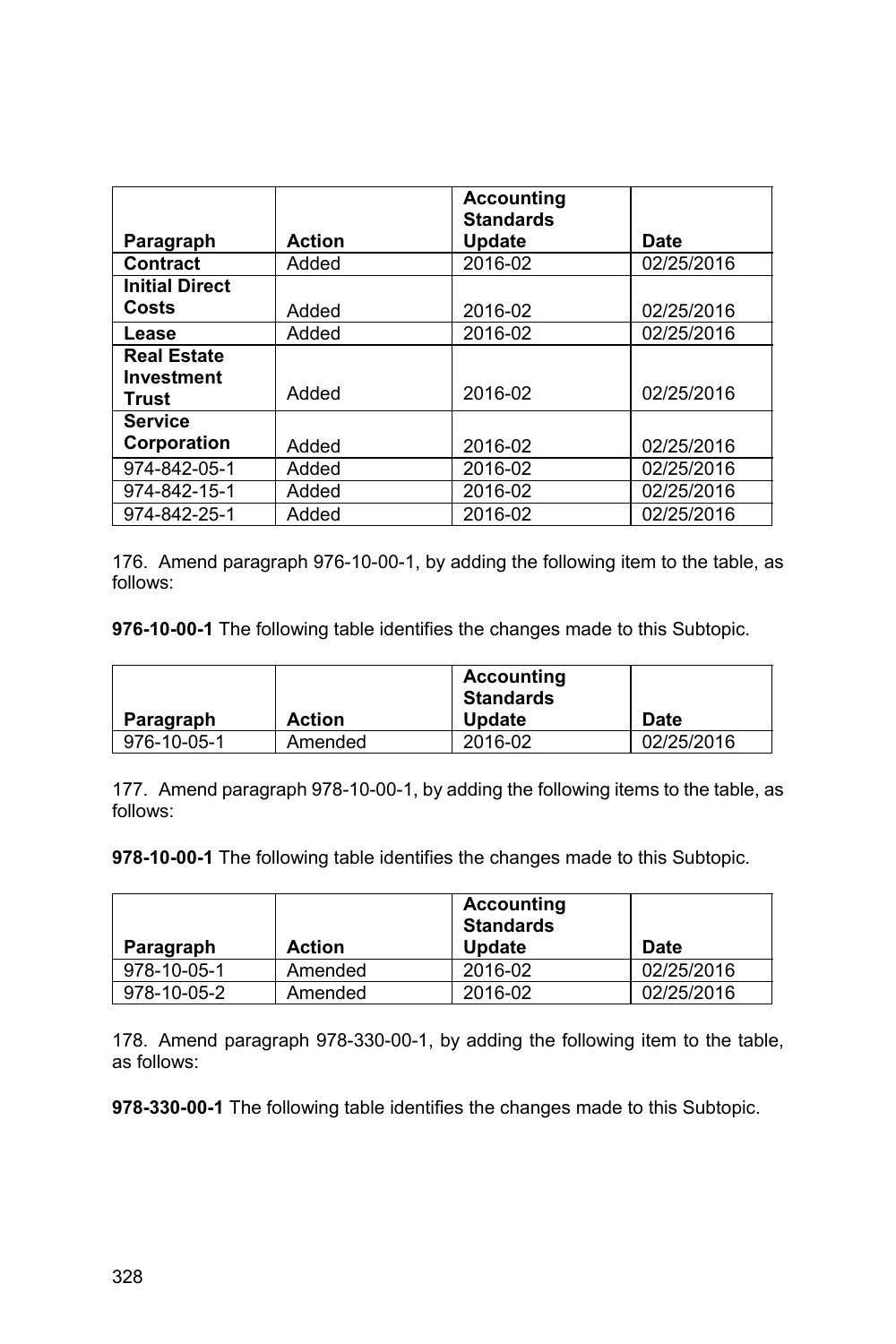| Paragraph    | <b>Action</b> | Accounting<br><b>Standards</b><br><b>Update</b> | Date       |
|--------------|---------------|-------------------------------------------------|------------|
|              |               |                                                 |            |
| 978-330-35-6 | Amended       | 2016-02                                         | 02/25/2016 |

179. Amend paragraph 978-840-00-1, by adding the following items to the table, as follows:

**978-840-00-1** The following table identifies the changes made to this Subtopic.

|                              |               | <b>Accounting</b><br><b>Standards</b> |            |
|------------------------------|---------------|---------------------------------------|------------|
| Paragraph                    | <b>Action</b> | <b>Update</b>                         | Date       |
| Contract-for-<br><b>Deed</b> | Superseded    | 2016-02                               | 02/25/2016 |
| Tenancy-for-                 |               |                                       |            |
| Years                        | Superseded    | 2016-02                               | 02/25/2016 |
| <b>Time-Sharing</b>          | Superseded    | 2016-02                               | 02/25/2016 |
| 978-840-05-1                 | Superseded    | 2016-02                               | 02/25/2016 |
| 978-840-15-1                 | Superseded    | 2016-02                               | 02/25/2016 |
| 978-840-25-1                 | Superseded    | 2016-02                               | 02/25/2016 |
| 978-840-25-2                 | Superseded    | 2016-02                               | 02/25/2016 |

180. Add paragraph 980-250-00-1 as follows:

**980-250-00-1** The following table identifies the changes made to this Subtopic.

| Paragraph    | <b>Action</b> | Accounting<br><b>Standards</b><br><b>Update</b> | <b>Date</b> |
|--------------|---------------|-------------------------------------------------|-------------|
| 980-250-55-3 | Amended       | 2016-02                                         | 02/25/2016  |

181. Add paragraph 980-340-00-1 as follows:

| Paragraph     | <b>Action</b> | Accounting<br><b>Standards</b><br><b>Update</b> | <b>Date</b> |
|---------------|---------------|-------------------------------------------------|-------------|
| 980-340-25-4  | Amended       | 2016-02                                         | 02/25/2016  |
| 980-340-55-9  |               |                                                 |             |
| through 55-11 | Amended       | 2016-02                                         | 02/25/2016  |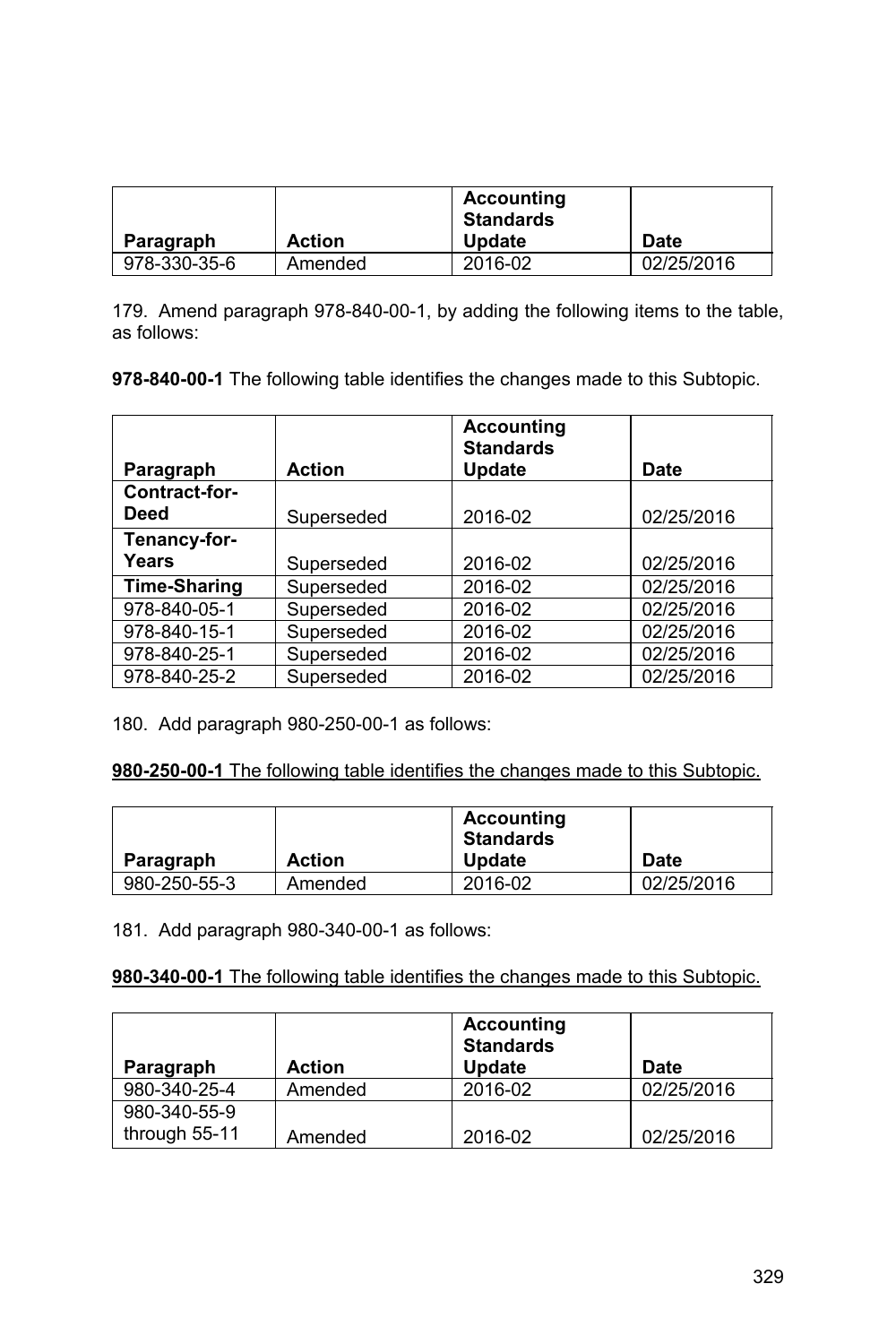| 980-340-55-13 |         |         |            |
|---------------|---------|---------|------------|
| through 55-17 | Amended | 2016-02 | 02/25/2016 |

182. Amend paragraph 980-605-00-1, by adding the following item to the table, as follows:

**980-605-00-1** The following table identifies the changes made to this Subtopic.

|              |               | Accounting<br><b>Standards</b> |             |
|--------------|---------------|--------------------------------|-------------|
| Paragraph    | <b>Action</b> | <b>Update</b>                  | <b>Date</b> |
| 980-605-15-3 | Amended       | 2016-02                        | 02/25/2016  |

183. Amend paragraph 980-815-00-1, by adding the following item to the table, as follows:

**980-815-00-1** The following table identifies the changes made to this Subtopic.

|              |               | <b>Accounting</b><br><b>Standards</b> |            |
|--------------|---------------|---------------------------------------|------------|
| Paragraph    | <b>Action</b> | <b>Update</b>                         | Date       |
| 980-815-15-3 | Amended       | 2016-02                               | 02/25/2016 |

184. Add paragraph 980-840-00-1 as follows:

**980-840-00-1** The following table identifies the changes made to this Subtopic.

|                  |               | <b>Accounting</b><br><b>Standards</b> |            |
|------------------|---------------|---------------------------------------|------------|
| Paragraph        | <b>Action</b> | Update                                | Date       |
| <b>Allowable</b> |               |                                       |            |
| Costs            | Superseded    | 2016-02                               | 02/25/2016 |
| Phase-In Plan    | Superseded    | 2016-02                               | 02/25/2016 |
| 980-840-05-1     | Superseded    | 2016-02                               | 02/25/2016 |
| 980-840-15-1     | Superseded    | 2016-02                               | 02/25/2016 |
| 980-840-25-1     |               |                                       |            |
| through 25-3     | Superseded    | 2016-02                               | 02/25/2016 |
| 980-840-35-1     | Superseded    | 2016-02                               | 02/25/2016 |
| 980-840-35-2     | Superseded    | 2016-02                               | 02/25/2016 |
| 980-840-45-1     |               |                                       |            |
| through 45-4     | Superseded    | 2016-02                               | 02/25/2016 |
| 980-840-55-1     | Superseded    | 2016-02                               | 02/25/2016 |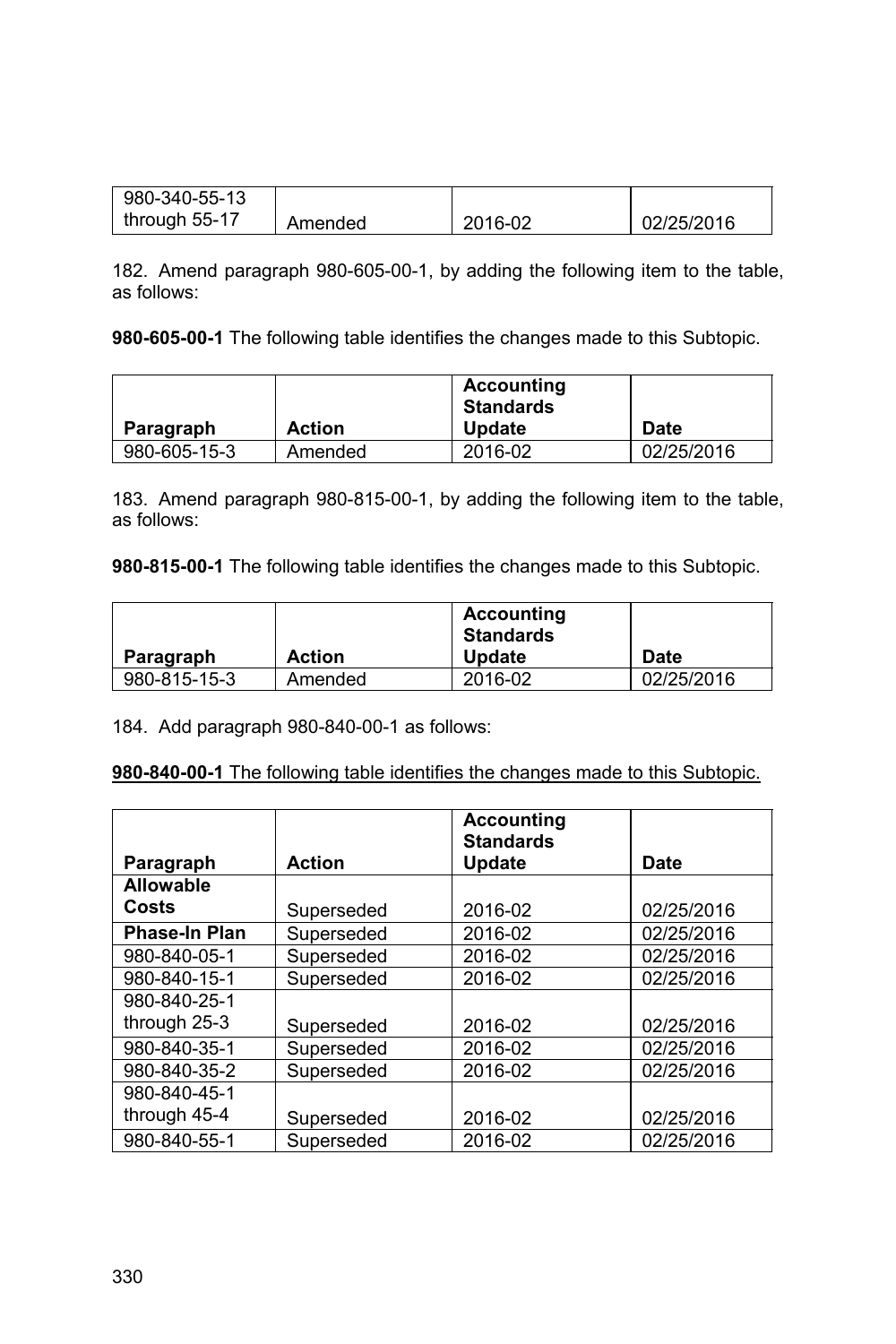## 185. Add paragraph 980-842-00-1 as follows:

| 980-842-00-1 The following table identifies the changes made to this Subtopic. |
|--------------------------------------------------------------------------------|
|--------------------------------------------------------------------------------|

|                      |               | <b>Accounting</b><br><b>Standards</b> |            |
|----------------------|---------------|---------------------------------------|------------|
| Paragraph            | <b>Action</b> | <b>Update</b>                         | Date       |
| <b>Allowable</b>     |               |                                       |            |
| Costs                | Added         | 2016-02                               | 02/25/2016 |
| <b>Phase-In Plan</b> | Added         | 2016-02                               | 02/25/2016 |
| 980-842-05-1         | Added         | 2016-02                               | 02/25/2016 |
| 980-842-15-1         | Added         | 2016-02                               | 02/25/2016 |
| 980-842-25-1         |               |                                       |            |
| through 25-3         | Added         | 2016-02                               | 02/25/2016 |
| 980-842-35-1         | Added         | 2016-02                               | 02/25/2016 |
| 980-842-45-1         |               |                                       |            |
| through 45-4         | Added         | 2016-02                               | 02/25/2016 |
| 980-842-55-1         | Added         | 2016-02                               | 02/25/2016 |

## *The amendments in this Update were adopted by the affirmative vote of six members of the Financial Accounting Standards Board. Mr. Siegel dissented.*

Mr. Siegel dissents from the issuance of the guidance in this Update because, on balance, he believes that the new information will not represent sufficient predictive value, confirmatory value, or both to be decision useful to financial statement users. While Mr. Siegel firmly agrees with the recognition of lease assets and liabilities for all leases, he believes that the measurement of the lessee's liability required by the guidance will provide insufficient decision-useful information for investors, such that significant adjustments will continue to be made by financial statement users. Specifically, Mr. Siegel disagrees with the guidance on renewal options and variable lease payments and believes that it is inconsistent with other Topics in the Accounting Standards Codification that address customer options and contingent or variable amounts. As such, Mr. Siegel has concluded that the guidance fails to meet the objective in this Update of reporting useful information to financial statement users about the amount, timing, and uncertainty of cash flows arising from a lease.

Mr. Siegel agrees that leases create rights and obligations that meet the definitions of assets and liabilities in FASB Concepts Statement No. 6, *Elements of Financial Statements*. However, he disagrees that the measurement of the obligation of the lessee should exclude amounts to be paid that are uncertain or variable. Paragraph QC7 of FASB Concepts Statement No. 8, *Conceptual Framework for Financial Reporting—Chapter 1*, The Objective of General Purpose Financial Reporting, *and Chapter 3*, Qualitative Characteristics of Useful Financial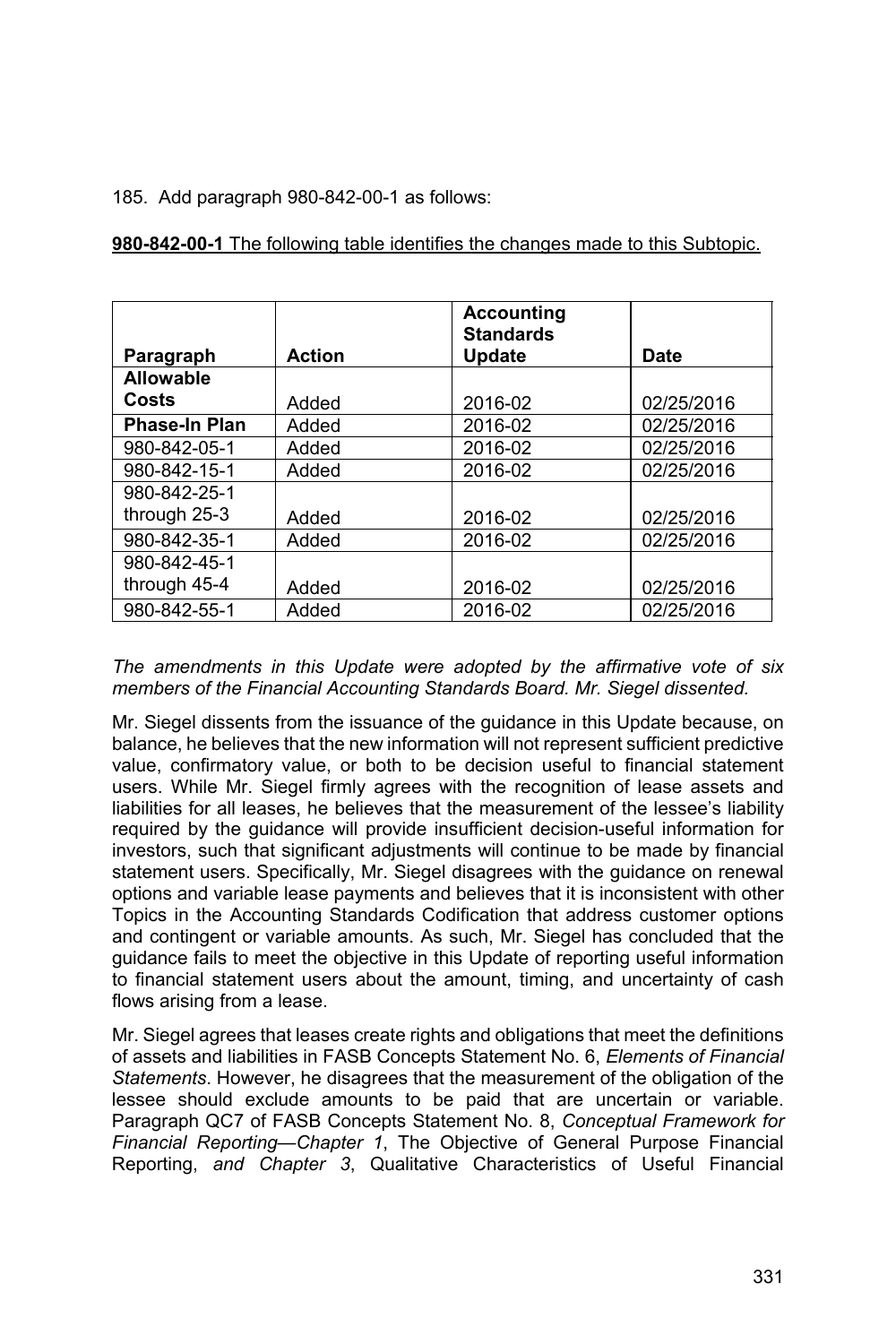Information, states that "financial information is capable of making a difference in decisions if it has predictive value, confirmatory value, or both." Paragraph QC8 elaborates, stating that "financial information has predictive value if it can be used as an input to processes employed by users to predict future outcomes." Mr. Siegel believes that the exclusion of all but a select few renewal options and variable payments will require significant efforts to make relevant predictions solely using the measurements recorded in the financial statements. He is concerned that excluding those amounts may be misleading to users and, as such, users may even unwind the assets and liabilities presented on the statement of financial position to come to their own estimates of the appropriate amounts. Therefore, Mr. Siegel believes that the results of the guidance would provide insufficient decisionuseful information about the effects of lease contracts with uncertain future payments.

Mr. Siegel finds it inconsistent that the guidance in this Update creates a higher threshold for the measurement of variable lease payments—which are contractual amounts owed—than the measurement of noncontractual liabilities required by Subtopic 450-20, Contingencies—Loss Contingencies. Specifically, for noncontractual contingencies, paragraph 450-20-25-2, in part, requires that a liability be recognized when it is probable that a liability has been incurred. Conversely, this Update prohibits the recognition of contractual variable lease payments that do not depend on an index or a rate when there is no uncertainty a liability has been incurred. For example, Mr. Siegel believes that this Update results in no recognition of a liability for a lease of retail space if the lease payments are solely calculated as a percentage of sales. As such, Mr. Siegel believes that the measurement will fail to record amounts that meet the definition of a liability in Concepts Statement 6. He also believes that the amounts recorded will not meet the qualities of predictive value in paragraphs QC7 and QC8 of Concepts Statement 8.

Furthermore, Mr. Siegel notes that in a contract with a customer that is in the scope of Topic 606, Revenue from Contracts with Customers, variable amounts due from the customer are required to be included in the measurement of the transaction price to the extent that it is probable that a significant reversal in the amount of cumulative revenue recognized will not occur. However, in the case of lease contracts, variable lease payments that do not depend on an index or a rate will never be included in the measurement of the liability. As such, Mr. Siegel believes that the measurement of the lessee liability should include these uncertain amounts for the information to be decision useful. Mr. Siegel also believes that requiring substantially different accounting for the same economic phenomena is a significant contributor to complexity in accounting standards.

Regarding lease payments to be made in optional periods, Mr. Siegel agrees with the consideration of renewal options in the consideration of the lease term. He understands the operational challenges of measuring the renewal options as a separate component of the lease contract and agrees with the discussion in paragraph BC197 of this Update that, consistent with previous GAAP, renewal